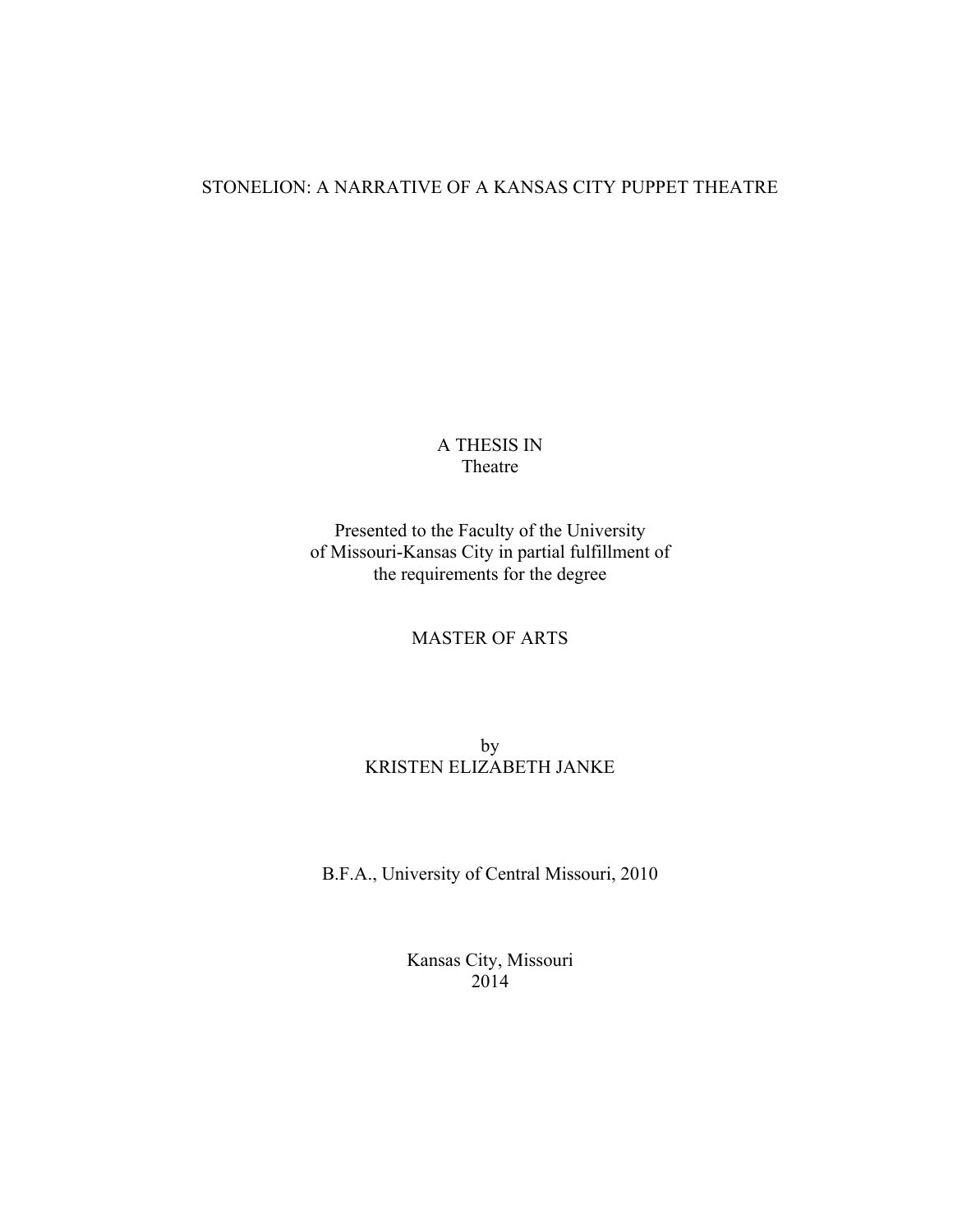©2014

# KRISTEN ELIZABETH JANKE

ALL RIGHTS RESERVED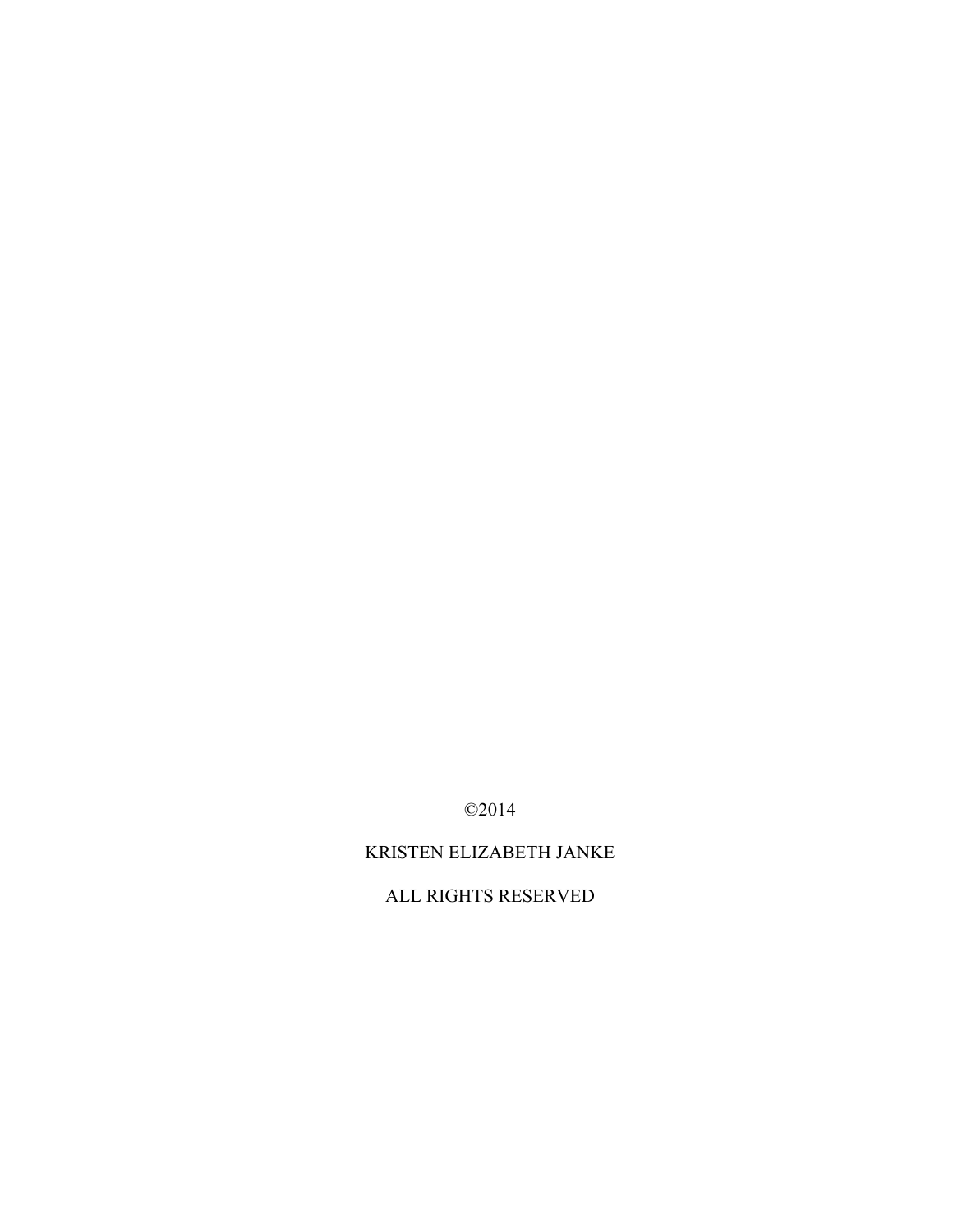# STONELION: A NARRATIVE OF A KANSAS CITY PUPPET THEATRE

Kristen Janke, Candidate for the Master of Arts Degree University of Missouri-Kansas City, 2014

# ABSTRACT

<span id="page-2-0"></span>StoneLion: A Narrative of a Kansas City Puppet Theatre documents a vital Kansas City, Missouri, non-profit arts organization from its inception to the year 2014. The thesis includes the company's mission, its evolution from a profit to a non-profit theatre, the process of building and booking performances, and audience's response. I also interviewed three members of the StoneLion personnel. These were Heather Loewenstein, the founding and artistic director, Tim Cormack, senior head puppeteer, and Taylor Gass, puppeteer and office manager. Lastly, I incorporated my personal experience in a case study when I worked with StoneLion both building and performing their 2012 Mother's Day for Mother Earth performance of *Spirit of the North*. Through these interviews, personally archiving documents that feature the StoneLion Puppet Theatre and members of the company, and my first-hand experience working with the company, I was able to address the importance of StoneLion Puppet Theatre's role in the Kansas City community.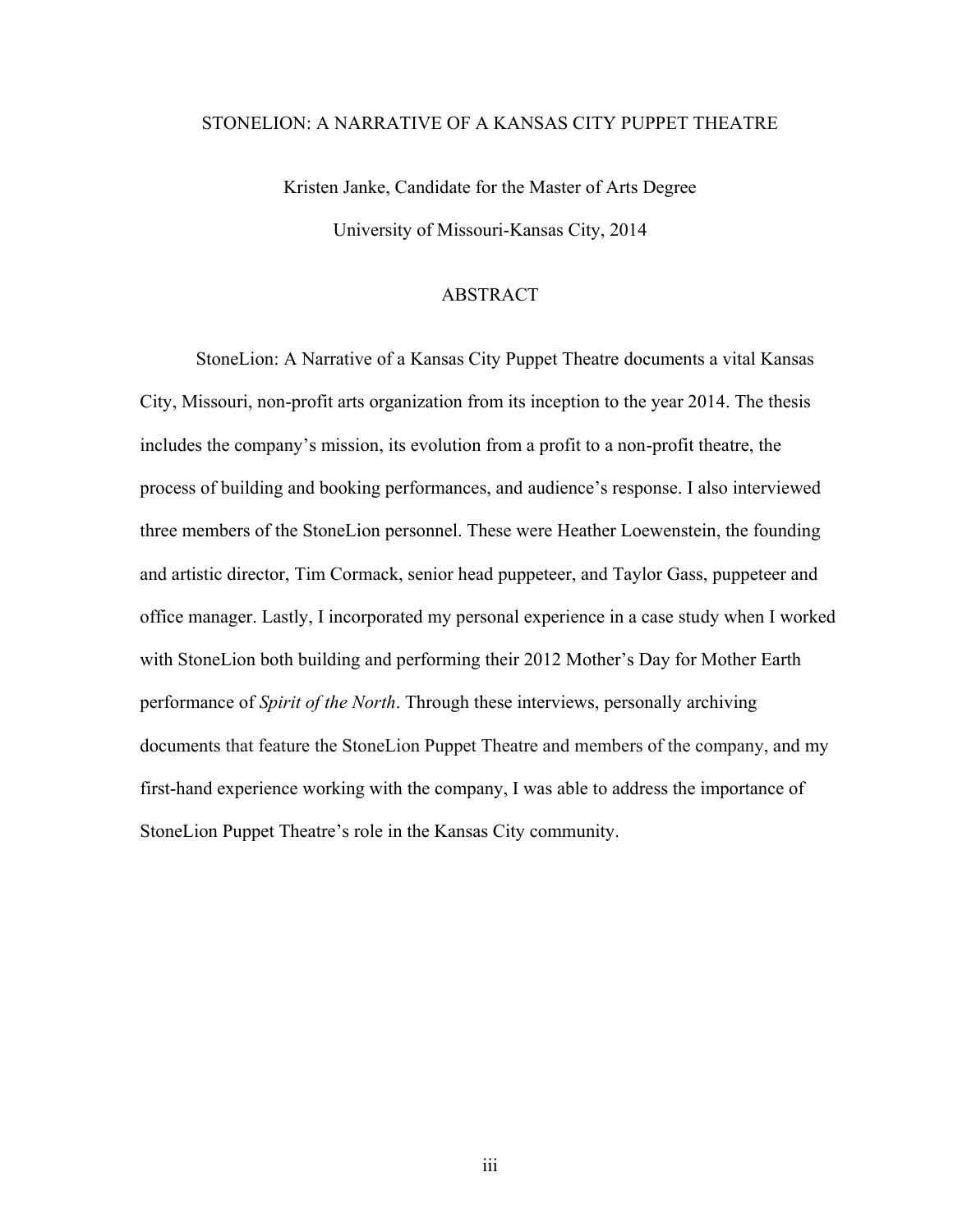# APPROVAL PAGE

The faculty below, appointed by the Dean of the College of Arts and Sciences have examined a thesis titled "StoneLion: A Narrative of a Kansas City Puppet Theatre," presented by Kristen Elizabeth Janke, a candidate for the Master of Arts degree, and certify that in their opinion it is worthy of acceptance.

Supervisory Committee

Felicia H. Londré, PhD., Committee Chair Department of Theatre

Gene E. Friedman, Associate Professor M.F.A. Department of Theatre

Julie R. Mollenkamp, PhD. Department of Theatre at the University of Central Missouri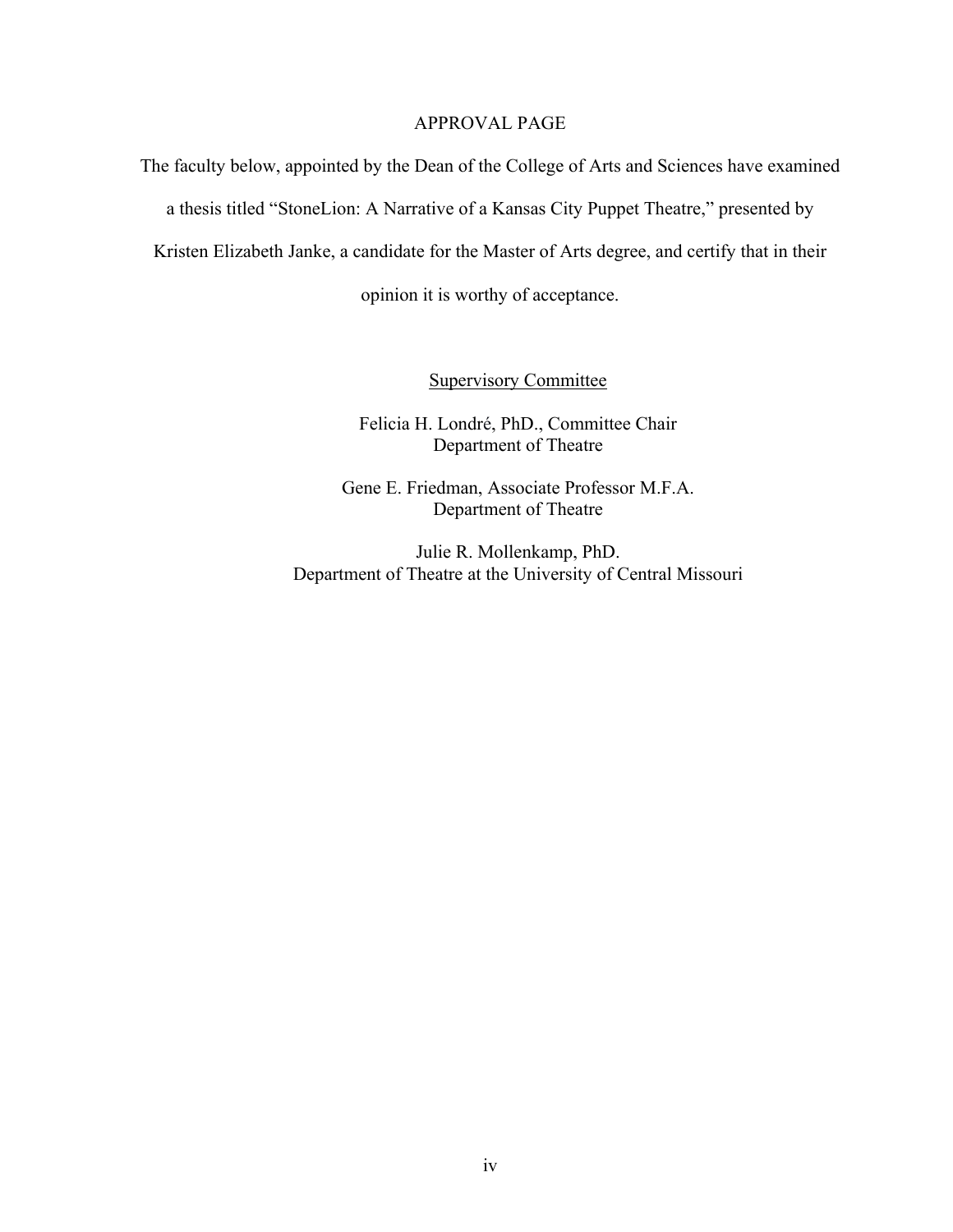| Chapters |  |
|----------|--|
|          |  |
|          |  |
|          |  |
|          |  |
| Appendix |  |
|          |  |
|          |  |
|          |  |
|          |  |

# **CONTENTS**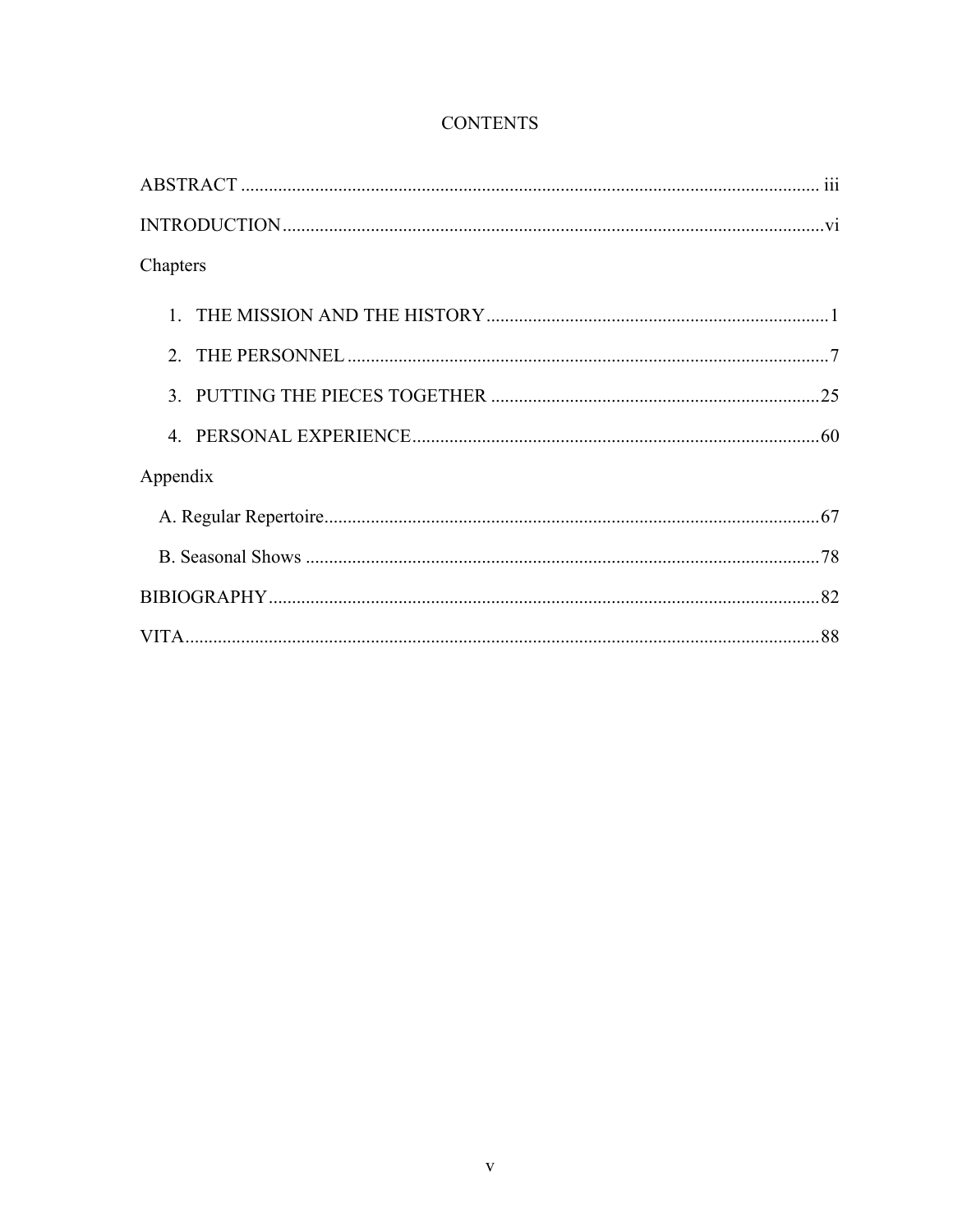## INTRODUCTION

<span id="page-5-0"></span>I did not ever attend a play as a child. The only plays I had exposure to were the elementary school plays at my small country school. I did not attend these plays as an audience member because I was always a part of the cast. My parents did not attend a theatre production until I was cast in my first play in second grade. My parents never thought about going to a play until their child was in one.

Jump to my sophomore year in high school. Only twenty minutes before opening night of *The Wizard of* Oz (I played the Tin Man) my high school theatre teacher and the pianist took me aside and told me I should consider pursuing theatre as a career. I looked at them in astonishment. They thought I was talented enough to make theatre for a living? It was the best compliment I received to that point.

Fast forward to my freshman year of college in 2005 at State Fair Community College (SFCC) to which I received a theatre scholarship. My first semester I was cast in the children's show musical, written by Sedalia native Samuel Stokes, called *The Humpty Dumpty Mystery* and was directed by Eric Yazell. At the time, I was quite puzzled as to what the genre was and entailed. "A children's show? What was a children's show?" I thought that kind of show was only performed by kids, like the plays I performed in while I was in elementary school.

I soon came to the realization that children's theatre was my favorite genre of theatre. The immediate, unrestricted feedback I would come to discover from the children during *The Humpty Dumpty Mystery* was electrifying! The children were filled with awe and excitement when they saw their favorite and least favorite characters approach the stage. They were

vi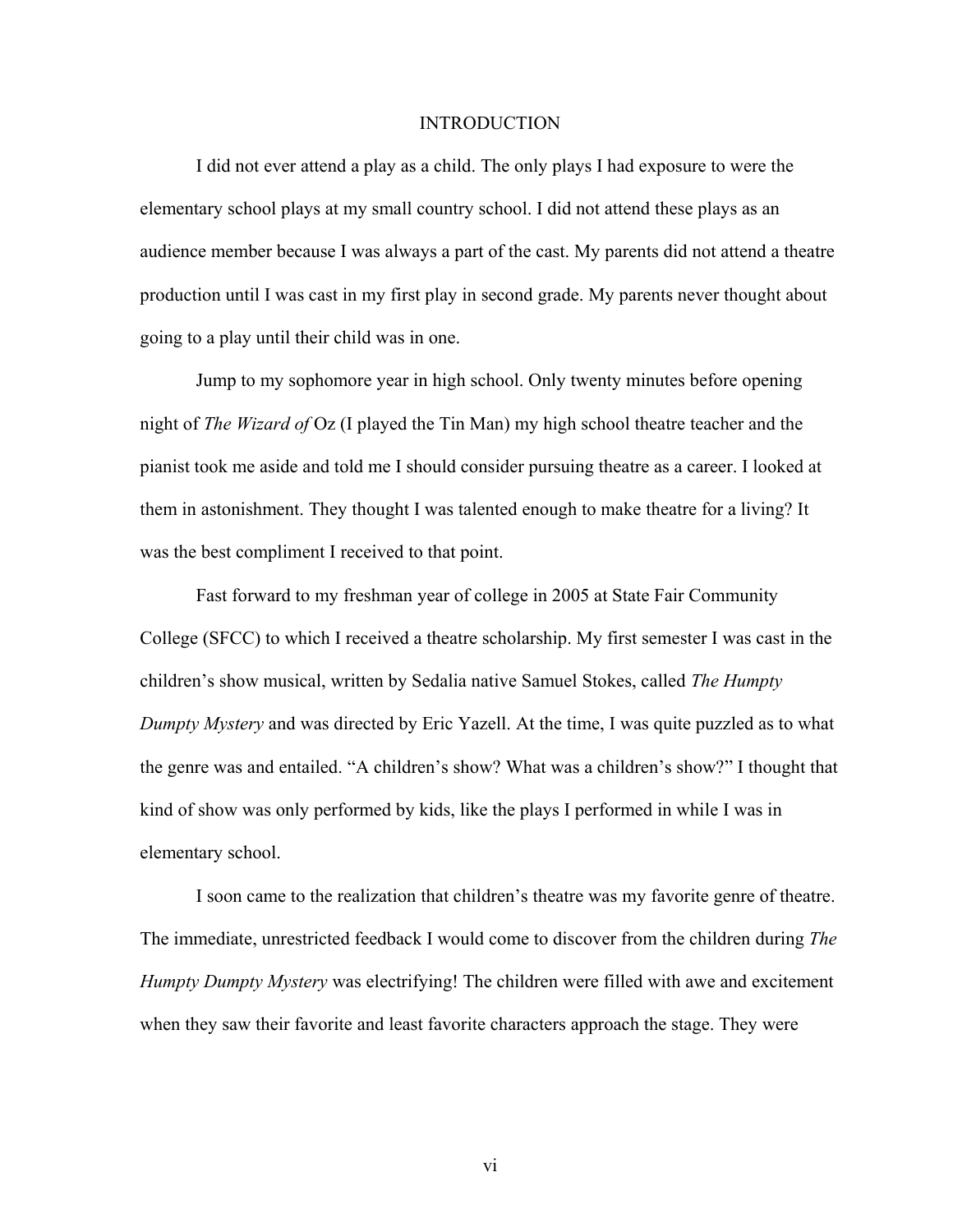brimming with enthusiasm to join in audience participation sections. Their response to the show was very real and extremely honest.

After each performance, our cast would line up outside the theatre. The kids would file out of the auditorium and have the option to give the cast high-fives and say something to the actors as they left. Some actors were scary to the children, and were therefore rejected because he or she was a 'bad guy.' Others received an impulsive hug because he or she was a child's favorite character. One just does not receive that sort of honesty from an adult audience.

Our cast performed for over 3,000 children during that weeklong run. I realized that our production was the first time many of these kids had seen a theatre production. Those who experienced theatre before most likely saw the children's show at SFCC the year prior and were returning that year. It seemed as if most of them were excited from the memory of the previous year, eager to see what was in store for them this year. I felt a twinge of jealousy that I never enjoyed the opportunity to attend a children's show in my youth, and yet I felt determined to make sure future children would have the opportunity to be exposed to theatre more than I was as a child.

The next year's children's show was *The Stinky Cheese Man and other Fair(l)y (stoopid) Tales* by Kent Stephens, adapted from the book by Jon Scieska, and directed by Eric Yazell. As part of the costume construction for this show, I was tasked with turning a child's frog Halloween costume pattern into a puppet. This was my introduction to puppetry for the theatre and I was hooked. Growing up, I had watched *Sesame Street* and *Lamb Chop's Play-Along*, but this was the first time I had made a puppet for a theatrical performance.

vii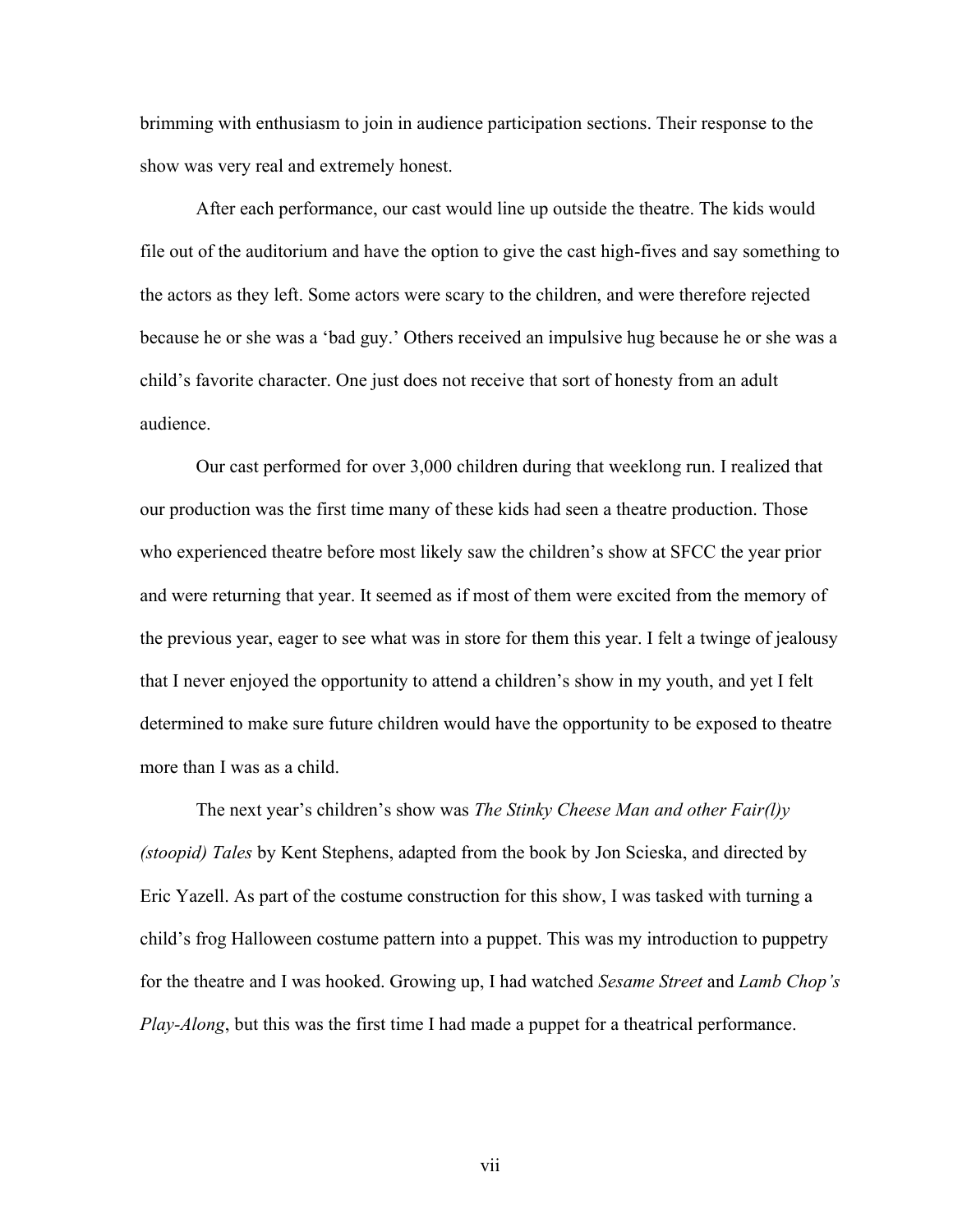After I transferred to the University of Central Missouri (UCM) in 2007, I was cast as Puppet Zenne in the children's show called *Shadow Gets a Black Eye: A Karagos Play* by Enver Sayan and directed by Dr. Julie Mollenkamp. The character I was cast as was a shadow puppet. This was the first I had performed with a puppet onstage. It was an exhilarating experience and I looked for ways to incorporate puppets into my life further down the road.

I took the Children's Theatre course with John Wilson my junior year at UCM. Under the direction of Wilson, we rehearsed and performed *The Poet and the Rent* by David Mamet. We also took trips to Kansas City to see *In Spite of Thunder: The Macbeth Project* by Suzan Zeder and Jim Hancock, *A Separate Peace* adapted by Nancy Pahl Gilsenan from the book by John Knowles, both at the Coterie Theatre. The class was also taken to see *Wiley & the Hairy Man*, a Paul Mesner Puppets production. Though all three were great shows, I favored the puppet show.

For my senior capstone project, I chose to direct the play *The Last Nickel* by Jane Shepard for three reasons. The first was because the script was strong and dynamic. The second was because it had two powerful female roles. The third? I was able to build puppets. Five to be exact. With collaboration from a couple friends, we constructed the puppets. We participated in the full ups and downs of the trial and error process in creating those puppets and learned much from that experience. I then directed the actors with the puppets that my friends and I constructed, which gave me yet another experience in the arena of puppetry.

I began my course work at the University of Missouri-Kansas City (UMKC) under Dr. Felicia Hardison Londré in 2010. She encouraged each of her students to find his and her

viii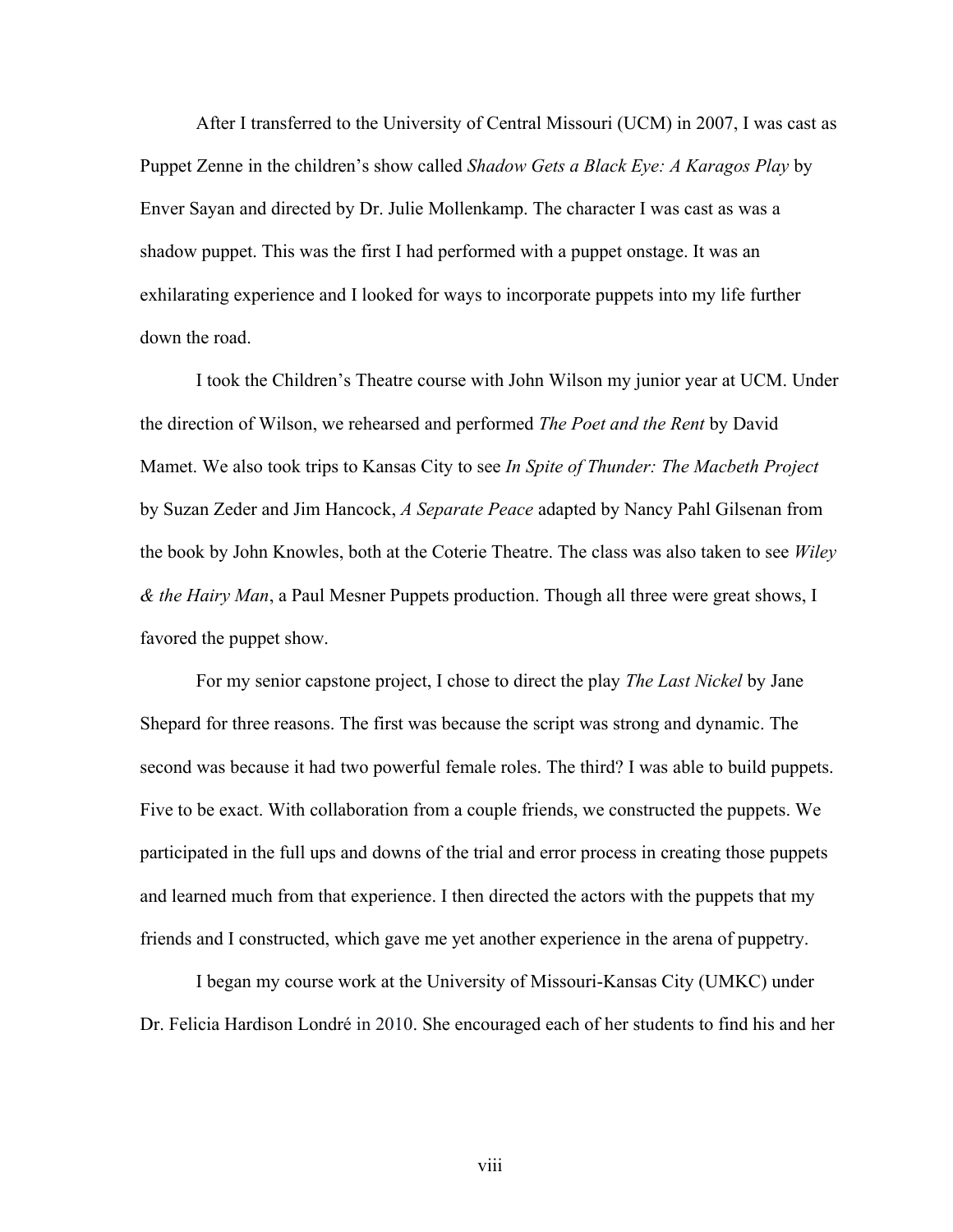own niche in theatre to explore. I took that freedom and applied researching and writing about puppetry when I could in my term papers.

When the time came to discuss a thesis topic, Dr. Londré suggested that I document the history of something or someone in Kansas City. As I pondered on what or who to choose for my topic, I remembered a day a few months prior that I had volunteered to run a puppetmaking booth for a company called StoneLion Puppet Theatre. It was at the Westport Community Center and the artistic director, Heather Loewenstein, left a good first impression on me. After her performance, she found me at the puppet-making booth where I was working and introduced herself. Not only that, but she was as genuinely interested in getting to know me as I was to get to know her. Several months later, I decided to ask her if I could write my thesis on her company. She was delighted that I had taken such an interest in StoneLion and I was equally joyful for the opportunity to learn more about both the art and the business of running a puppet theatre company.

During the 2011-2012 academic year, I spent much of my free time at the StoneLion warehouse, where the construction of puppets, the storage, and the business office are located. To my surprise, Loewenstein and Taylor Gass, the office manager, cleared a spare room in which for me to do my work. I began the process by creating an archive of documents that feature StoneLion or members of the company. I continued to gather information by attending many of their performances and playing a hands-on role both in festivals as well as the *Mother's Day for Mother Earth* puppet pageant.

All of these experiences have made it incredibly clear that both children's theatre and puppetry play a vital role in the community and my career. This thesis is the product of my upmost interest within the world of theatre. It focuses on StoneLion Puppet Theatre, the three

ix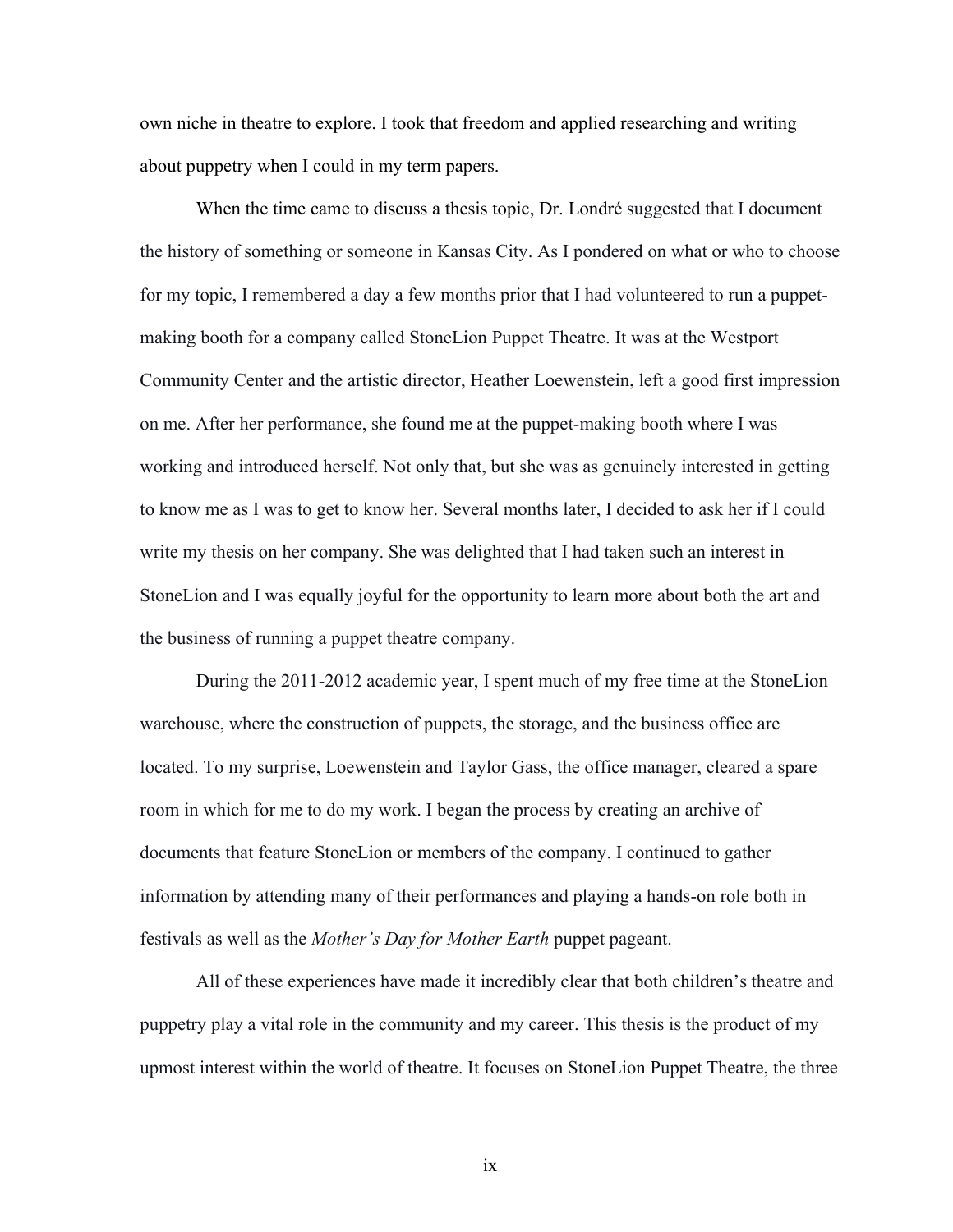company members who have been with the company the longest, and how StoneLion Puppet Theatre fits into Kansas City's community.

There are a few things that need to be clarified for the reader. First, much of the thesis is based upon personal interviews with Heather Loewenstein, Tim Cormack, and Taylor Gass—the three key members of StoneLion Puppet Theatre. Secondly, the writing style used will be colloquial. Finally, I will italicize play, television, and movie titles and underline books titles.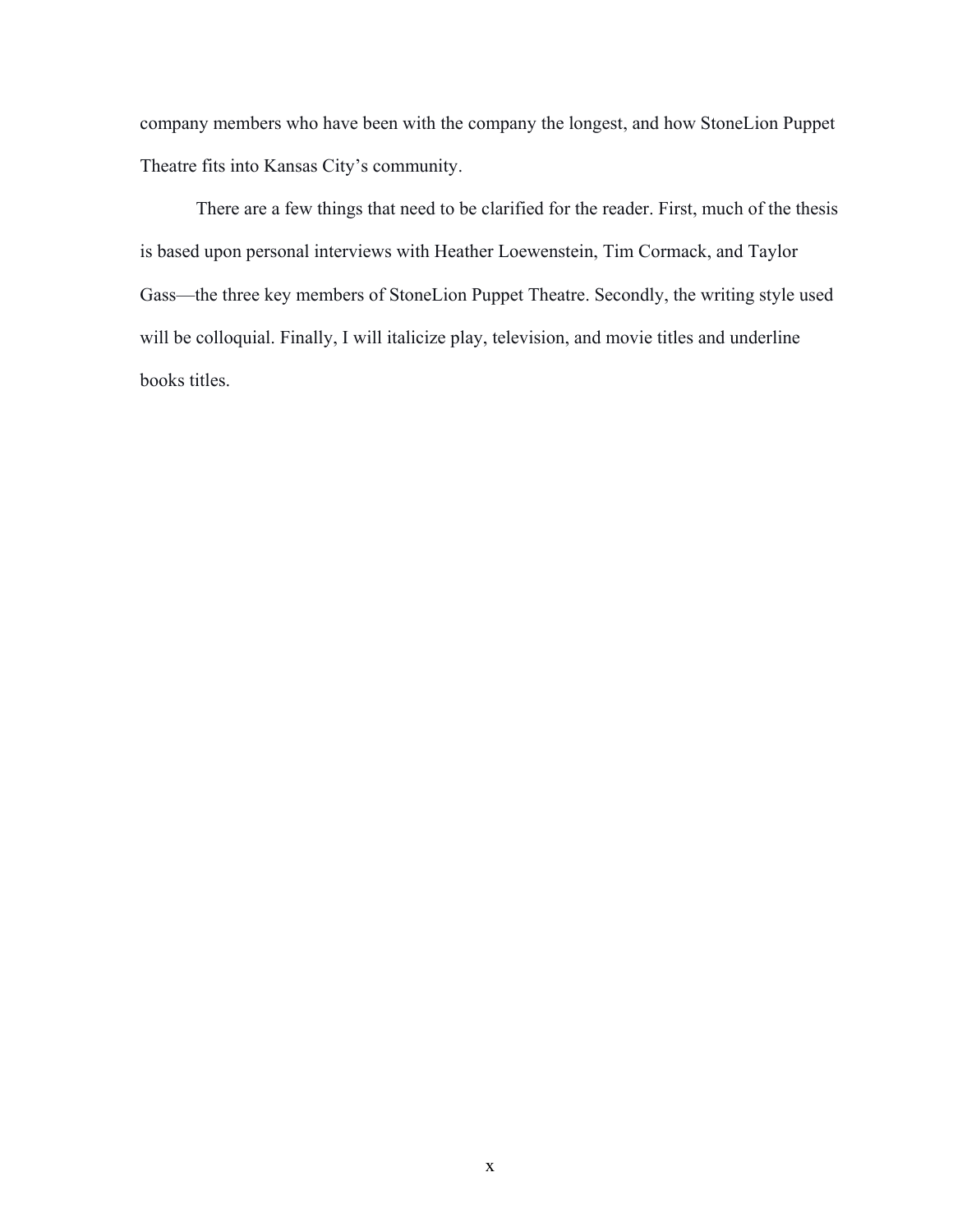#### CHAPTER 1

## THE MISSION AND THE HISTORY

#### **The Mission**

<span id="page-10-0"></span>Heather Loewenstein states, "StoneLion Puppet Theatre is a professional non-profit theater company dedicated to expanding the horizons of the young and young-at-heart through the art of puppetry in an interdisciplinary community of ethnic and cultural diversity" (Loewenstein, Mission). The organization remains true to its mission. During the months spent at StoneLion, I was able to observe the inner-workings at the company.

A non-profit company is an organization established for educational, charitable, or humanitarian purposes that is exempt from some taxes and in which no one gains or looses money (Non-Profit Organizations). What is made is then funneled back into the company. For instance, the money made from the puppet shows go to many areas, including: building and repairing the puppets; buying the materials for the set, costume, and puppet construction; lighting and sound equipment; travel expenses; maintenance of the StoneLion building; and paying the actors/designers/construction team a small salary (Loewenstein, interview).

## **The History**

In 1992, StoneLion Puppet Theatre began as an incorporated for-profit company. It ran a regular theatre season of five shows in the Fine Arts Theatre building in Mission, Kansas. It had a one-screen movie theater that was renovated to have two auditoriums. StoneLion shared the venue with Fine Arts Video which had an extensive collection of cult, foreign, and independent films, and an Audio/Visual club that showed midnight screenings of cult movies. In 2002 the building's lease was sold to another business, so the occupants had to find different operating locations (Butler, "Fine Arts Theatre to Relocate"). StoneLion had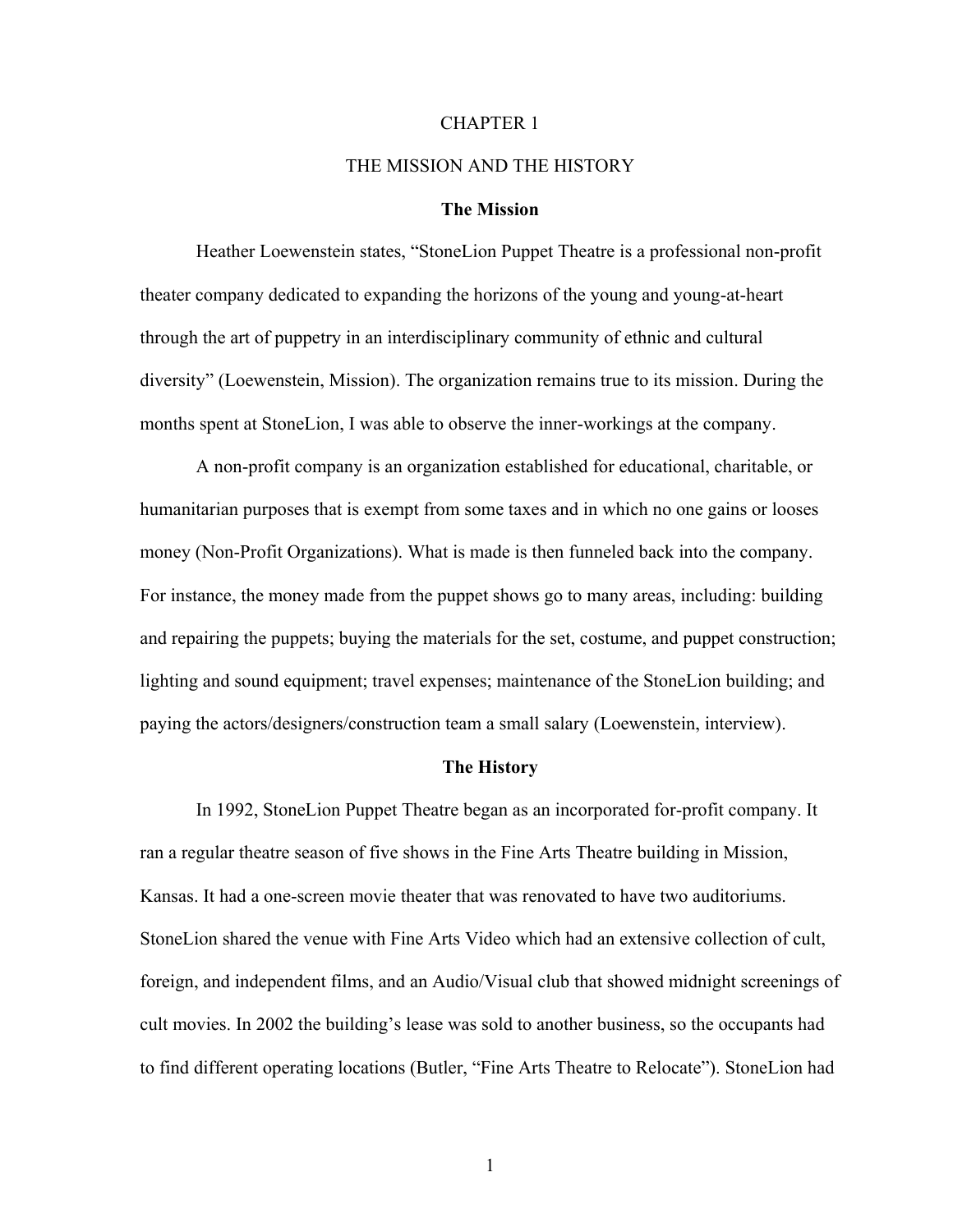a brief stint at the Rio Theatre in downtown Overland Park, Kansas, before it moved to the new Fine Arts Theatre location in Shawnee, Kansas. The relocation was simple for the theatre company, but the new stage space was problematic. The way the space was configured did not suit Loewenstein's needs. The stage was shallow; the lighting equipment was not as good as Loewenstein's previous location, and the backstage consisted of the hallway between movie theatre screens. Oftentimes there was construction equipment left in this hallway space and many times it would be moved there during one of Loewenstein's performances. Since the hallway was poorly lit, Loewenstein actually ran into a table saw left in the area and injured her leg (Loewenstein, interview). After the incident, she decided that it was time to relocate.

Loewenstein once again packed up and moved locations, but this time across the state line to Missouri. They unpacked at Union Station's City Stage Theatre, but not for long. The situation became a nightmare. As Loewenstein put it, "You can spend all your time trying to market a five or six dollar ticket, which is the ceiling for kid's theatre. If you have a family of four, they are not going to pay much more than that" (Loewenstein, interview). She adds that even when a theatre sells out the house, the company cannot exist on ticket sales alone. There is a lot of fundraising, including a push for season subscribers, donations, and grant writing involved. Add this on top of the tours to area schools that StoneLion was also doing and it was lot for a small children's theatre to juggle. Loewenstein realized that of all the things they were doing, the school tours were the most successful.

Loewenstein said that she had to step back and really reconsider what she was doing. "I was getting burnt out. We were killing ourselves marketing to a six-dollar ticket against TYA (Theatre for Young Audiences), the Coterie, Paul Mesner, and then Martin City Junior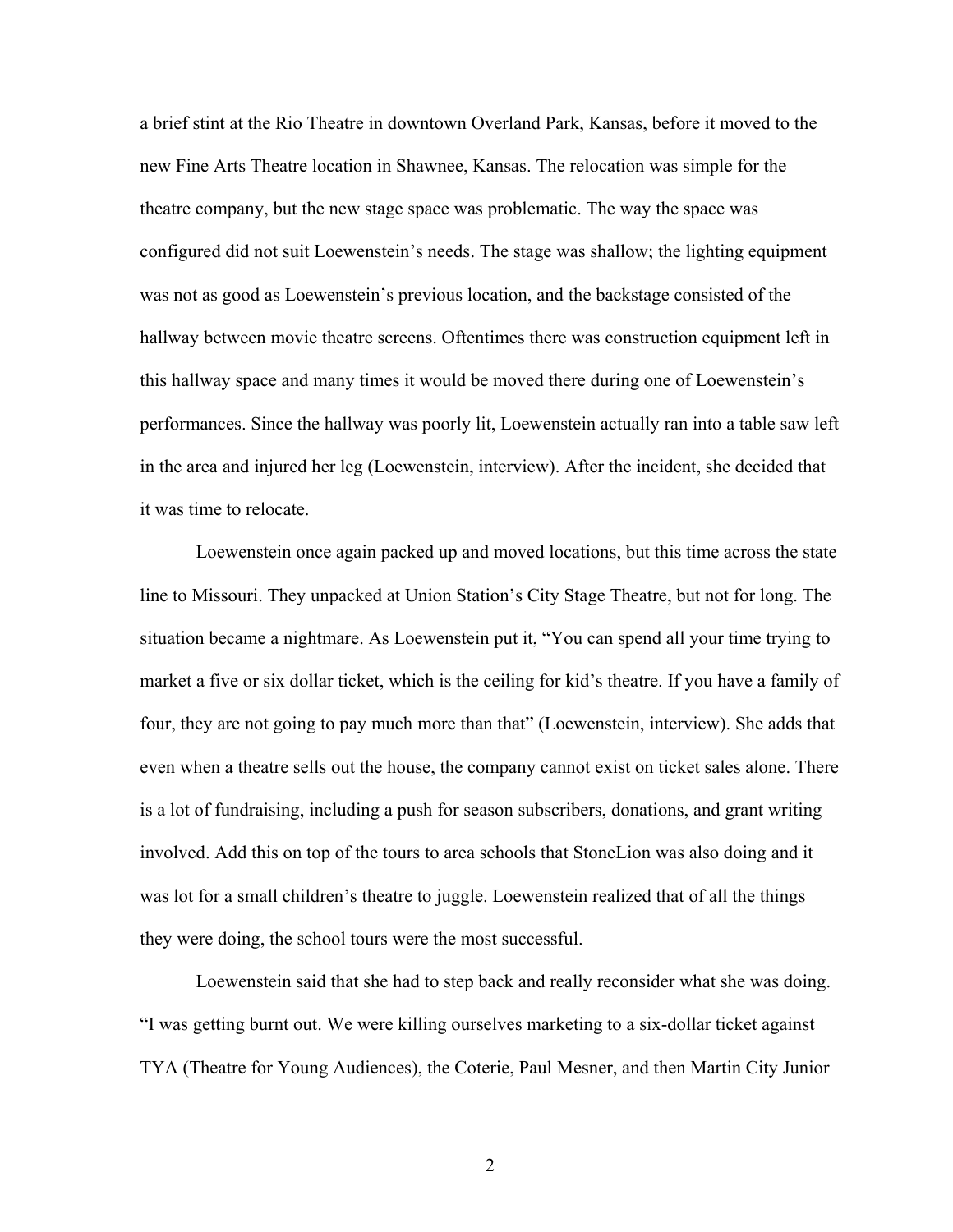had just started. We were trying for the same dollar and the same people, because there are only so many people who are going to go out and spend money on that kind of thing" (Loewenstein, interview). At the time, the schools were having large budget crunches. Simultaneously, the laws for transporting children were reconfiguring. The money the schools had used to pay StoneLion Puppet Theatre now went into the transport system, and many schools nixed field trips altogether.

There were several decisions made. The first was to quit running the puppet theatre in a stationary space. The second was to become a non-profit theatre company. The third was to outreach to the public. Loewenstein was interested in providing free shows to at-risk and under-served communities. The company kept doing the school performances, but now they were travelling more to the schools to perform rather than the schools transporting the children to the theatre. StoneLion was reaching "hundreds of thousands of kids" (Loewenstein, interview) over the course of the year.

Loewenstein was a strong supporter of environmental education and StoneLion was drawing in a lot of money from environmental groups such as the AZA, or the American Zoological and Aquarium Association. "Those people were hiring us to build, transport, and perform 300-400 shows per year. I was running multiple stages in multiple cities while still trying to run my company here *and* the touring company *and* I had a baby. I said, 'The five dollar ticket is going away.' It was the best decision I ever made" (Loewenstein, interview).

By switching to non-profit status, it freed StoneLion up to pursue more arts-based rather than commercial-based material. The members of the company could now explore building and performing a broader range of puppet styles, from giant puppets out in a vast park or minute puppets in a small tent. Loewenstein explained that the theatre building gives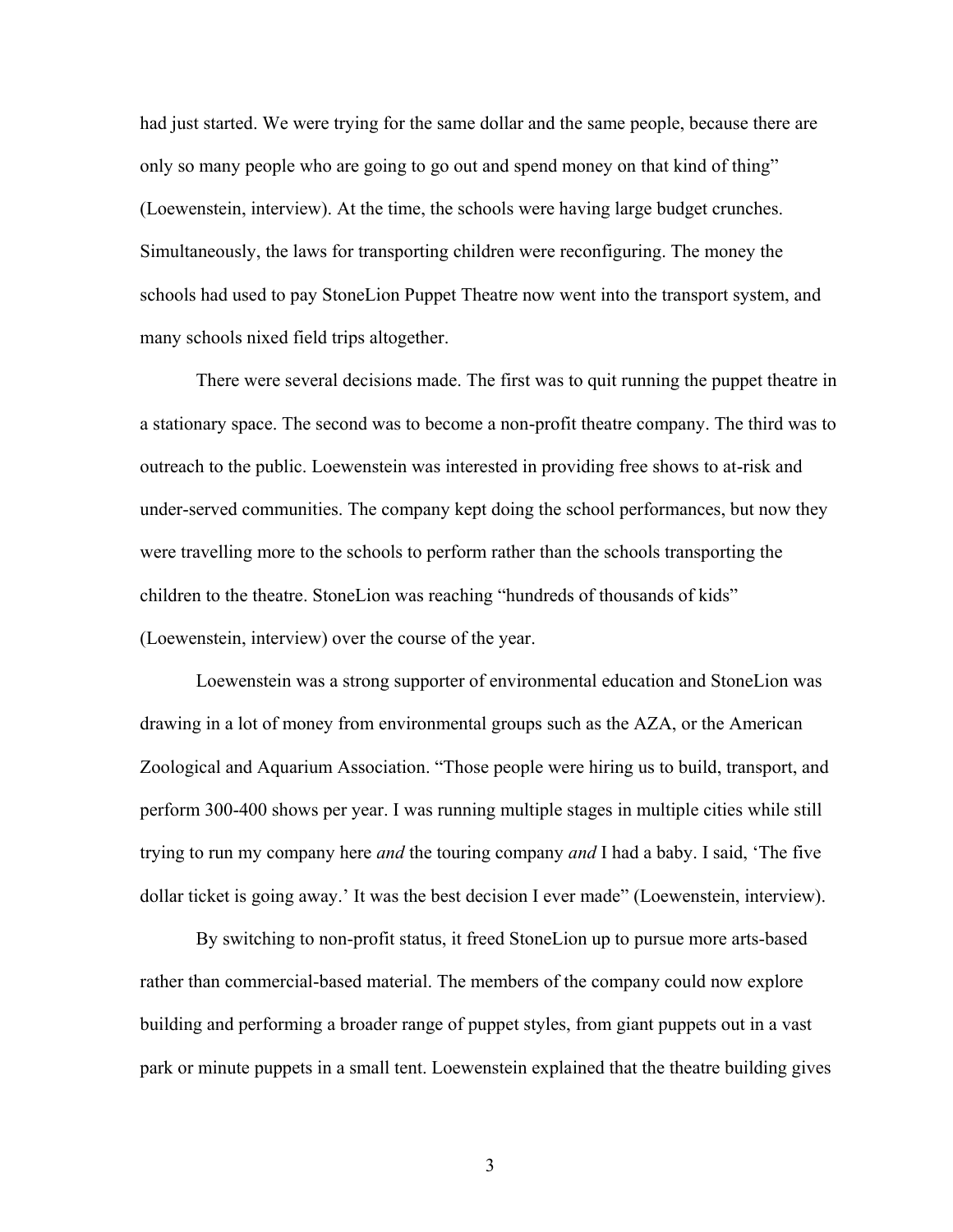one a certain aspect to design and perform by, but it is limiting. Since it was ticket-driven, the company had to play to the middle-class, Johnson County households that were willing to take out four kids on the weekend. Once Loewenstein released her company from the permanent theatre, however, they could now explore ideas and concepts that before were only wishful thinking.

Loewenstein, and the company members at StoneLion, have the philosophy that human beings are supposed to give back to the world and help make it a better place. Part of that, she states, is volunteering. There are a certain number of free shows that StoneLion does that the puppeteers will volunteer to do because they want to give to their community. If they cannot for some reason, Loewenstein will perform solo. For example, every year StoneLion performs for Rose Brooks Center for Domestic Violence and for several homeless shelters' Christmas parties. StoneLion also gives free performances as a fundraiser to help other art organizations that are in trouble, struggling, or in need of the company's services as a fundraiser.

Since StoneLion released itself from a ticket system, they did not have tickets to give away. Loewenstein would instead tell organizations such as Operation Breakthrough, which is a childcare center for children of the working poor in Kansas City (Our History), and various daycares that they could bring entire groups free of charge. "It's about giving back and supporting the community" (Loewenstein, interview).

Loewenstein has what is called a "Parks Partnership" with Kansas City Parks and Recreation. Kansas City Parks and Recreation states on their website that their mission is, "To improve the quality of life by providing recreational, leisure and aesthetic opportunities for all residents, and by conserving and enhancing the environment. We will accomplish this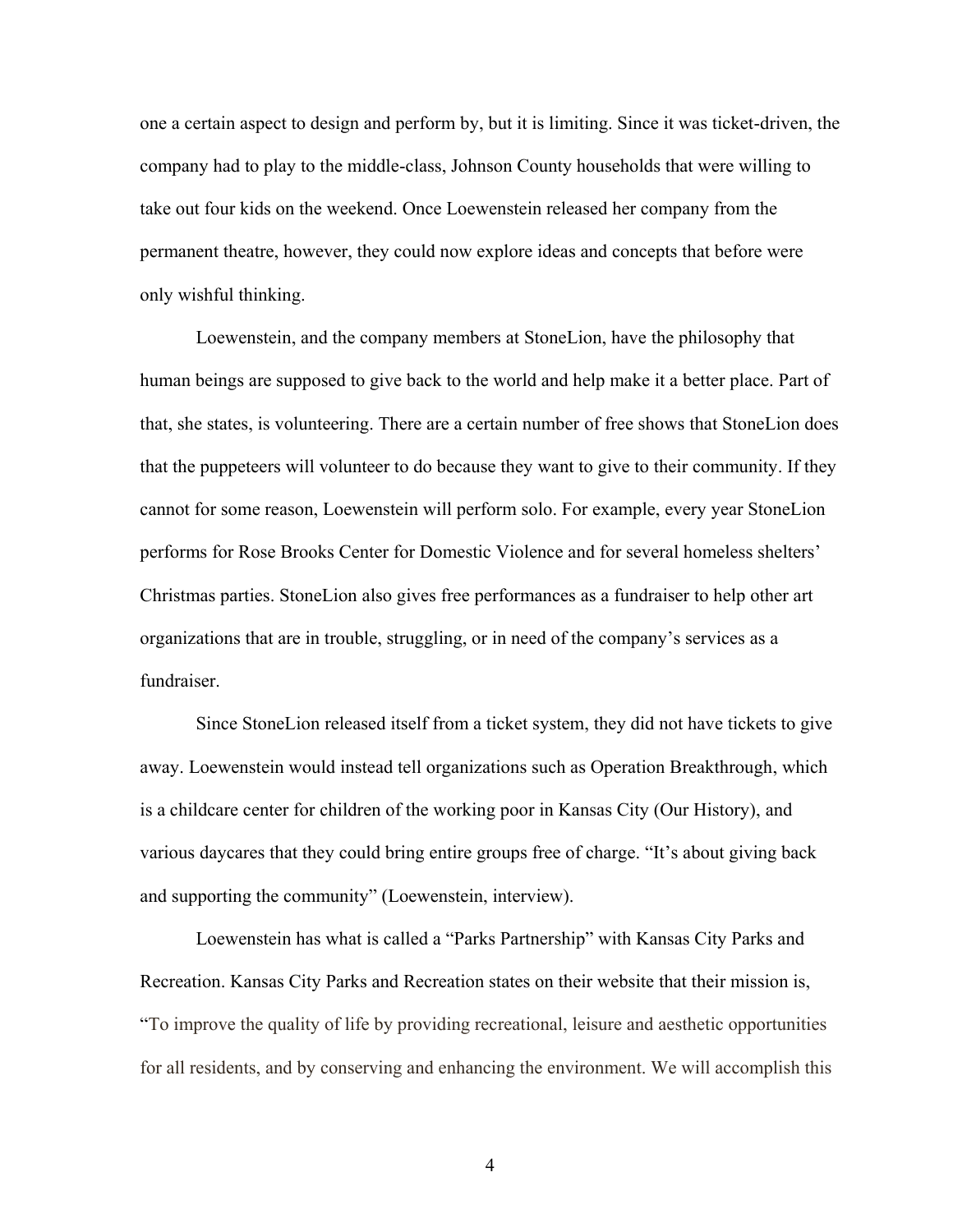mission by providing quality programming, making the best use of existing resources, developing a supportive and influential constituency, developing effective collaborations and partnerships, and acquiring and preserving natural features" (About KC Parks). StoneLion has a relationship with Kansas City Parks and Recreation because they were already giving a lot of their work for free to the organization. The work they were doing was either grantsupported or it was something they felt compelled to contribute to because they believed it to be for a good cause. When Loewenstein was turning StoneLion towards non-profit, the mission of the Kansas City Parks and Recreation fell perfectly into the direction she was wanting to head. It was a natural partnership.

The partnership with Kansas City Parks and Recreation first began when the nonprofit group, Chameleon Arts Consortium, approached Loewenstein. Chameleon Arts Consortium, or Chameleon Arts & Youth Development, states in their mission that they are "committed to inspiring and fostering an interdisciplinary artistic community of racial, ethnic and cultural diversity to serve at-risk youth from urban neighborhoods, artists and the community" (Rehagen). This group had a contract with Kansas City Parks and Recreation that required them to give a certain amount of free programming to the community. Chameleon Arts Consortium had a proposition for Loewenstein: in exchange for letting StoneLion have a free rehearsal room in their warehouse building, StoneLion would help provide free programming on behalf of Chameleon. This was an easy decision for Loewenstein. She could now stop paying to rent a rehearsal space and continue to do what she had already been doing: giving shows to the community.

StoneLion was becoming very successful while Chameleon Arts Consortium went through internal organizational problems. Loewenstein ended up taking on more and more of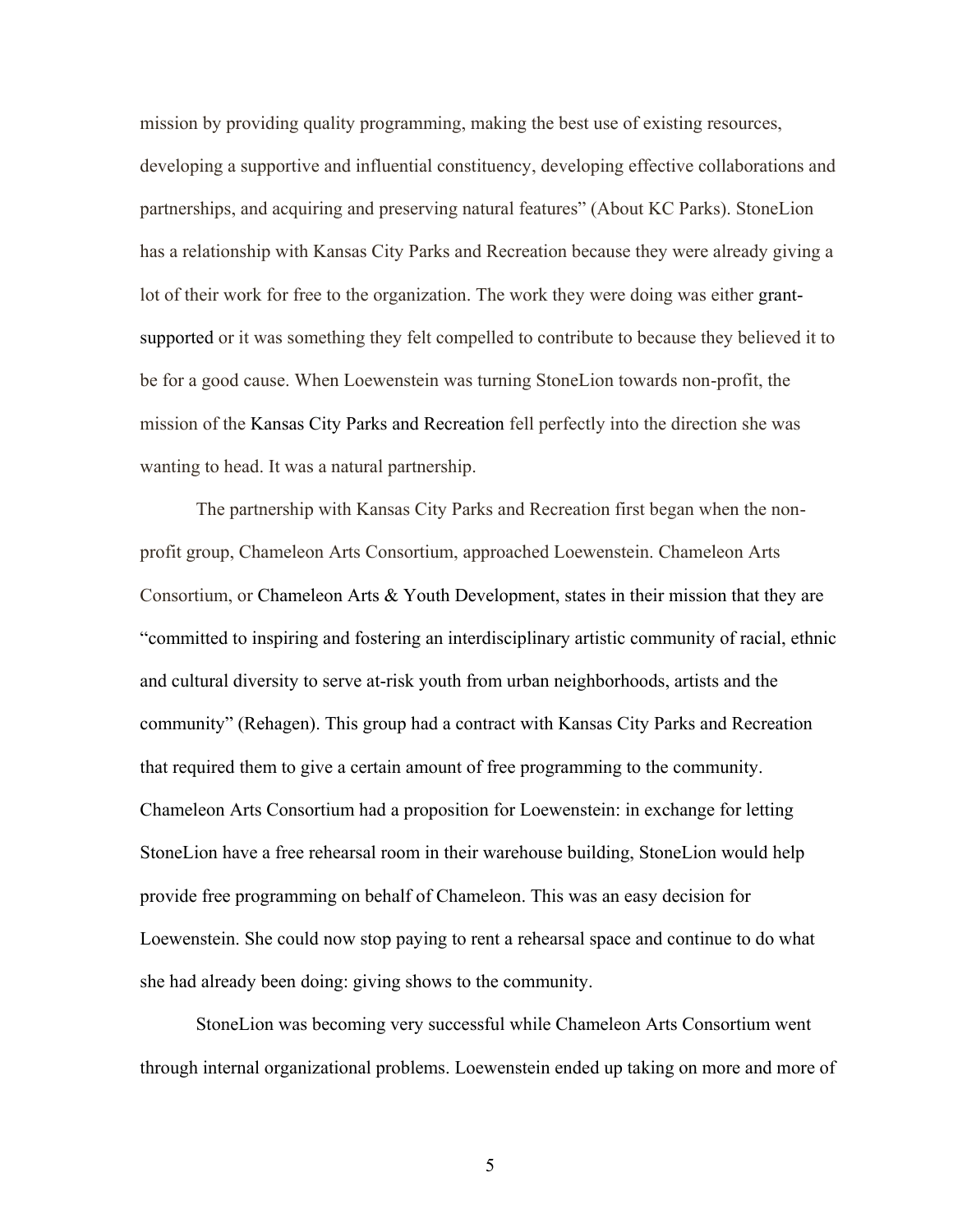the work that Chameleon was supposed to be doing for the community. Eventually the organization disbanded and moved out of the warehouse. Kansas City Parks and Recreation had observed how successful StoneLion Puppet Theatre was in their community outreach, so they offered the contract on the building to Loewenstein. The contract, in essence, stated that StoneLion could use the warehouse free of rent in exchange for free programming to the Kansas City community. Loewenstein was (and still is) required to pay for the utilities on the building, but she assures that it is much more inexpensive than paying rent on such a superstructure.

Loewenstein states that StoneLion goes far beyond the minimum amount of free programming contracted by Kansas City Parks and Recreation. In fact, at the end of March 2012, StoneLion had already doubled what was required of them to give (Loewenstein, interview). To put it in monetary terms, they had already given tens of thousands of dollars in programming for free to the Kansas City community. For example, StoneLion creates and performs a giant puppet show for a series they call *Mother's Day for Mother Earth*, which is showcased every year on Mother's Day in Kansas City. It is a \$30,000 project that they give to the public free of charge. Many times, community centers will ask for shows or Loewenstein will offer a new show that StoneLion is working on to one of the community centers to try it out on an audience. She admits that part of that is for the Parks Partnership, but part of it is not. The great thing about the partnership, she says, is that most other people have to pay to be able to use buildings for performances, while StoneLion does not.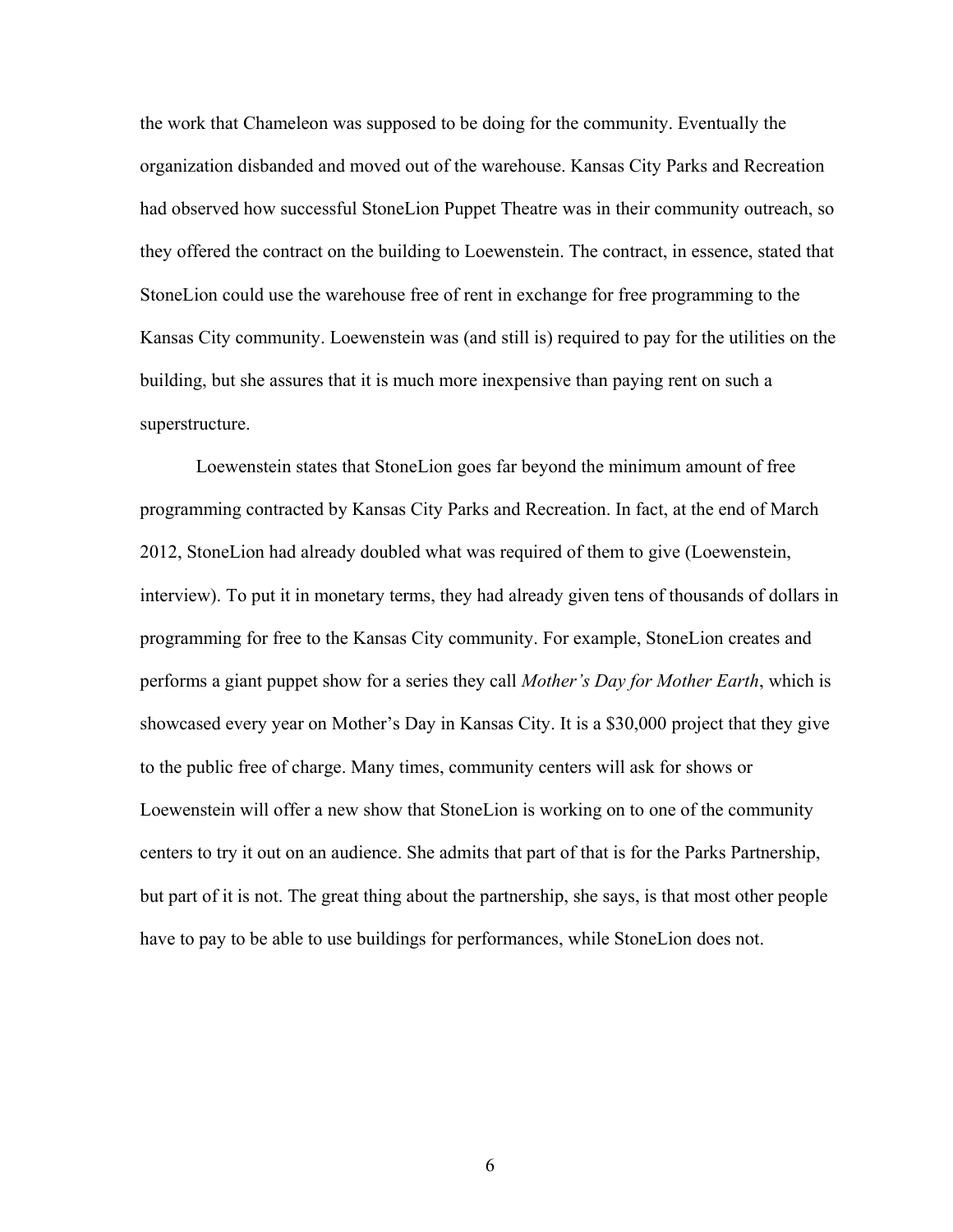# CHAPTER 2 THE PERSONNEL

## **Heather Loewenstein**

<span id="page-16-0"></span>It may surprise many that Loewenstein did not start out as a puppeteer. She originally started out as an actor. This is unusual in the sense that most puppet theatres are not run by actors, but by people who were into puppets when they were quite young. Loewenstein is the Founding Artistic Director of StoneLion Puppet Theatre. Her job, to put it simply, is to make sure the company continues to run until the time comes when she is not there any longer. She also is in charge of finding someone to take over when she does step down. "StoneLion is not about me, it's about the company. It was always meant to continue, change, and grow" (Loewenstein, interview).

Loewenstein was born and raised in Boise, Idaho. As a child, she performed in shows throughout elementary school, middle school (which then was referred to as junior high) and high school. Her first paying job was in the sixth grade at the Idaho Theater for Youth, and she continued performing and teaching classes there until she started college. During her senior year of high school, the young actress started taking theatre classes through Boise State University. Loewenstein actually began her college career as a chemistry major and has quite a few classes under her belt in chemical engineering, but when she realized that she would not be happy doing anything but theatre, she switched her major. She graduated with her Bachelor of Arts in Performance Arts and did a special program through the University of Dublin Trinity College in Ireland in Theatre Performance.

When asked why she chose to study in Ireland, she responded: "I had this awesome teacher, she was actually one of my English teachers and she was taking a sabbatical and she had been taking sabbaticals in Ireland studying Irish playwrights. … She was doing a paper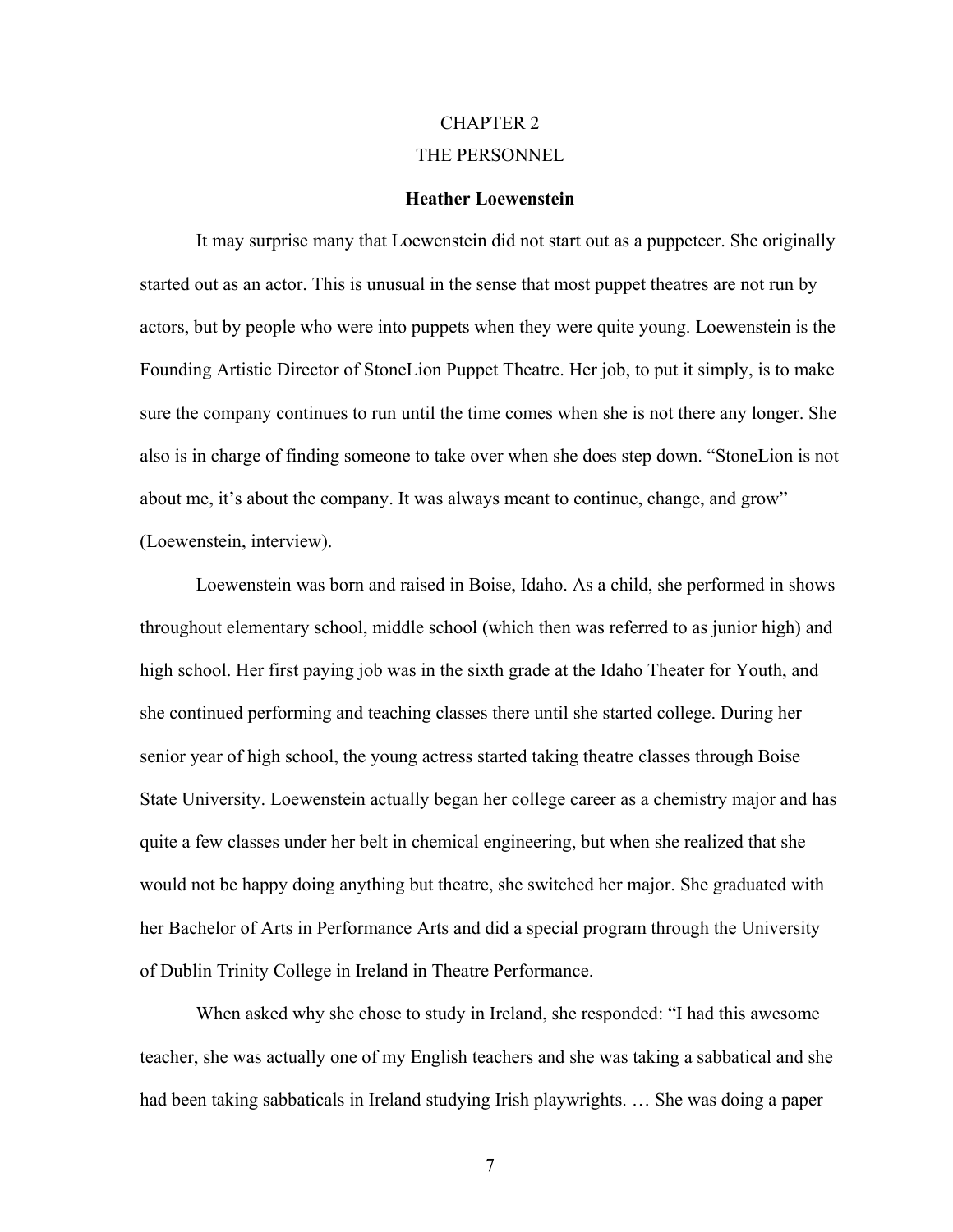on Brian Friel. … She had an apartment and friends at Trinity and she offered to put me up if I wanted to go take this program. I got accepted and I went over there" (Loewenstein, interview). It was three months of intensive training and she was awarded a certificate upon the conclusion of the program. She studied Irish theatre, history, and dialect. The dialect served Loewenstein most directly, as it helped expand her range of creating character voices. However, by no means were the other two sections not as equally fascinating and helpful in her career.

Besides Irish culture, Loewenstein was taught the art of mime under Vincent M. O'Neill, was an international "superstar" in mime. He is a talented physical artist who studied under Marcel Marceau, the great French mime of the  $20<sup>th</sup>$  century (Vincent M. O'Neill). Though his teachings, Loewenstein actually worked as a mime in order to pay bills. She also costume designed and stitched, which she found to be a close second love to acting.

Loewenstein started learning puppetry pretty late in the game, comparatively. Most puppeteers are exposed to the art at an extremely young age. Loewenstein, on the other hand, worked on her first puppet at the New Theatre Restaurant (which at the time was Tiffany's Attic Dinner Playhouse in the Waldo Astoria area of Kansas City) in the show *Nunsense II*  by Dan Goggin. In the production, there is a puppet named Sister Mary Annette. Well, one night the puppet broke and the New Theatre Restaurant needed it fixed. Since Loewenstein was the properties designer, they asked if she could do it. She did not see any reason she could not, and she repaired it with relative ease.

After Loewenstein completed the fix, she thought about how much fun she had with the small project. She then realized that she had never played with puppets as a child. She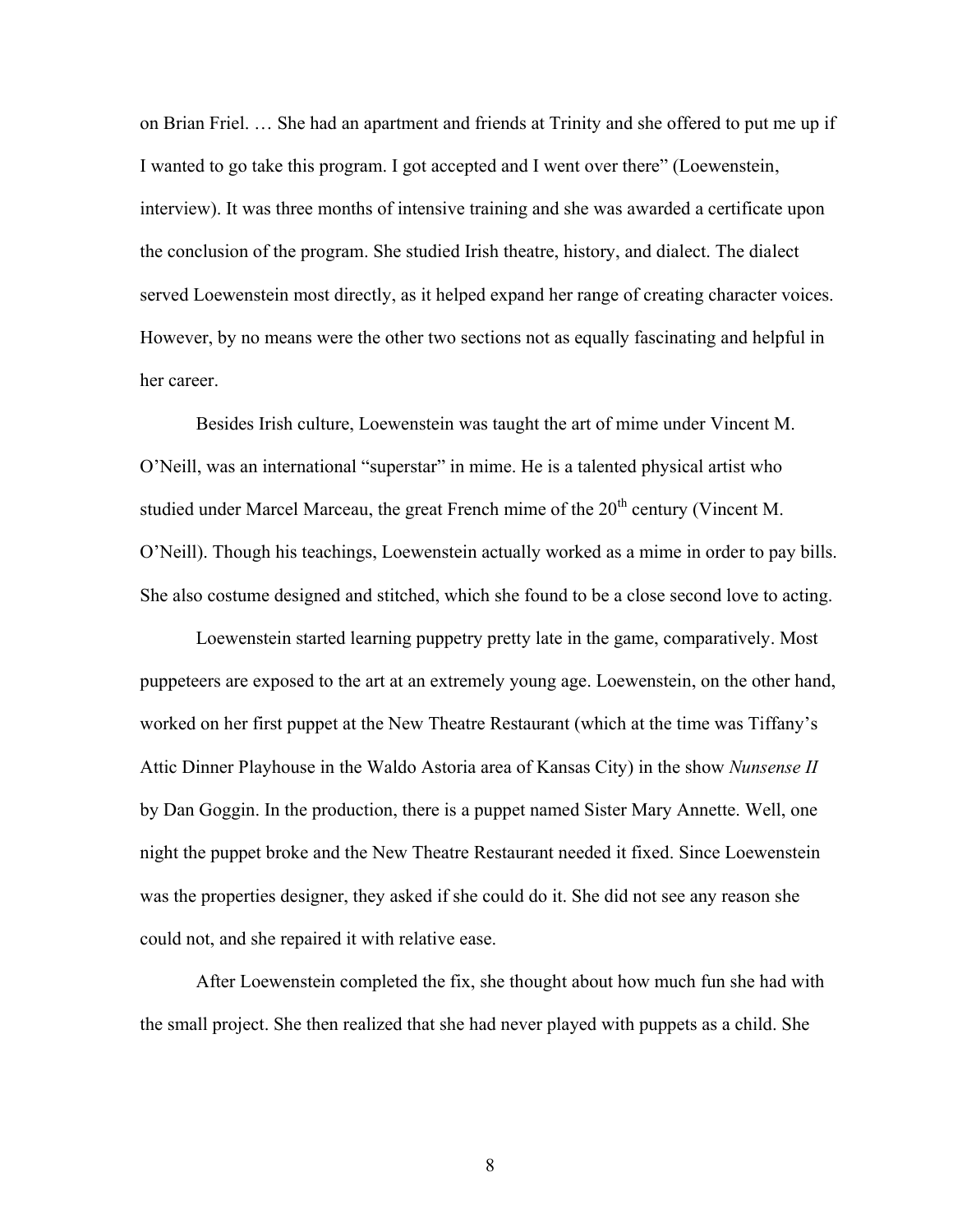had not even seen any live puppet shows, as none had ever visited her school. "I had always watched *Sesame Street* and the *Muppets*, but who hasn't?" (Loewenstein, interview).

Around this time, Loewenstein was exploring different options in her theatre career. Her history involved performing, creating costumes, and managing properties. Then the repair she had executed at Tiffany's Attic Dinner Playhouse piqued her interest in the field of puppetry. She really liked the concept of the art form and what was being done on Broadway with puppets. One thing she could not stand, however, was what was being done a lot in children's theatre where the actors would have to dress up in fuzzy animal costumes and parade around the stage. It scared the children and talked down to them. She experienced this first hand at Idaho Theatre for Youth. In a production of *The Ugly Duckling*, the director decided that the actors should be in mascot-like duck costumes. The idea was that the more duck-like the characters looked, the better the children would understand what was happening on stage. Since she played the Narrator in the production, she was able to witness from the stage how the costumes frightened the children in the audience.

Loewenstein proceeded to call around to all the puppeteers in the Kansas City area. She made an offer: She would give the puppeteer free labor in exchange for an apprenticeship. She received very mixed reviews in spite of what she thought was a reasonable offer. To Loewenstein's dismay, she found out that traditionally, puppeteers like to think of their art (no matter how simple or complex it actually is) as a trade secret. No one was supposed to know how it was that the puppeteer built his/her puppets or know the tricks used that surprise the audience in performance. When it comes to working with a puppeteer, he/she seems to have an all-or-nothing mindset: a person either taught a trusted apprentice the trade secrets or the person would not take on apprentices. This was very new and off-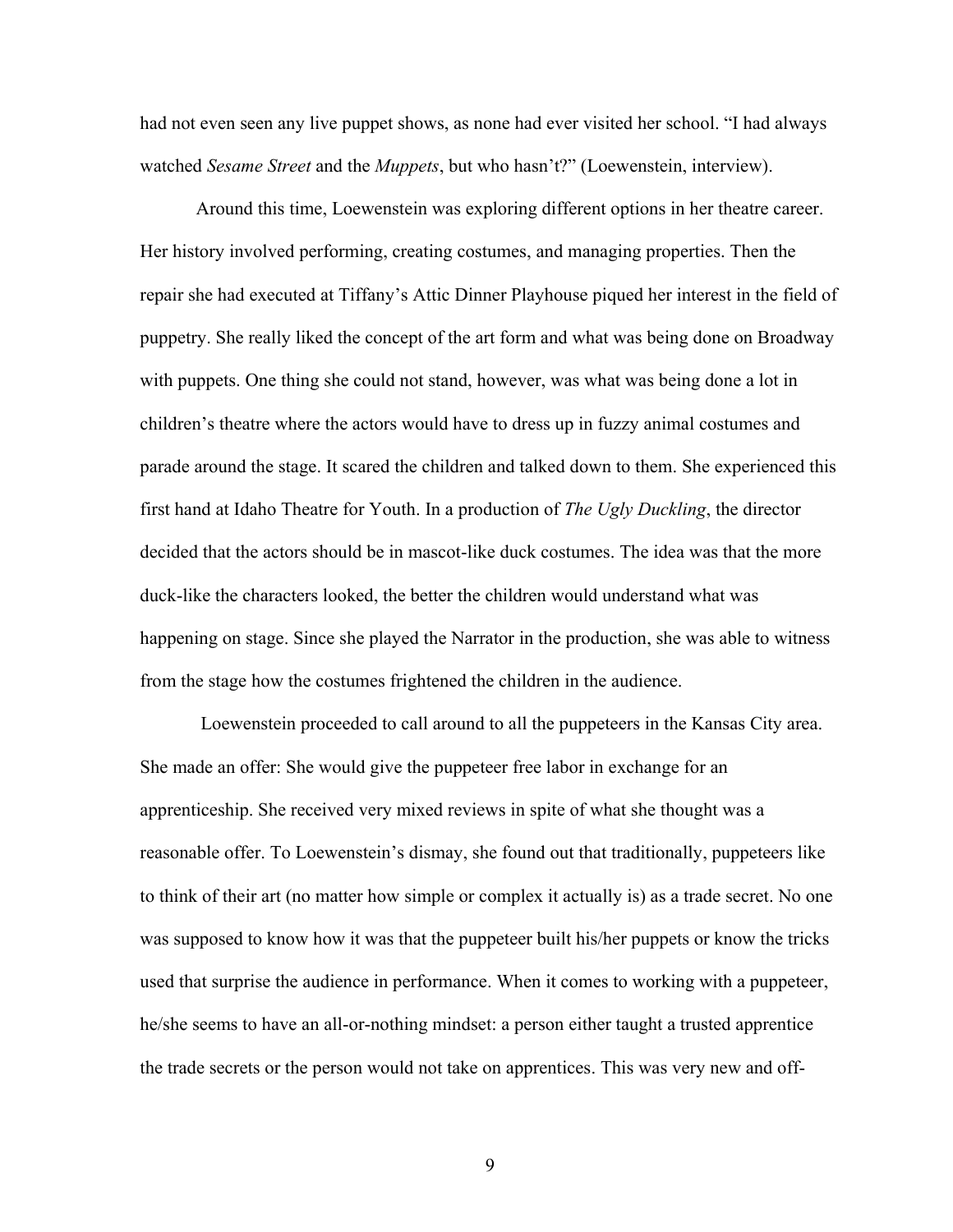putting to the aspiring puppeteer, as she came from a background of theatre where everyone tends to work for everyone else. One learns and builds one's craft by collaboration. A theatre professional gains knowledge and experience by constantly working with different actors, directors, designers, and technicians. This allows the person to explore different scripts, art forms, and ways of communicating. With puppetry, however, she felt like she kept having doors slammed in her face.

Loewenstein did end up working for two of the most well known puppeteers in town, beginning with Paul Mesner of Paul Mesner Puppets, Inc. in 1990. At the time he had just moved to Kansas City and was just becoming established. He upped Loewenstein's offer and paid her to perform and to build. She was very grateful, but she noticed soon after becoming employed by Mesner that he did not build his own puppets. Instead of learning building techniques from him as she had anticipated, she found herself making it up as she went along. She did pick up some tips during performances and was very grateful for the experience, but she found that it was not the place for her and the two parted ways.

That same year, Loewenstein then worked for DoLores Hadley of La Famille Marionettes, who had presented shows at Worlds of Fun since the 1970s. Hadley was known for her phenomenal skills at building and manipulating marionettes to the extent that she has been asked to display the puppets at the Smithsonian Institute. Loewenstein added, "They [the puppets] just moved. You didn't even have to move them because they moved themselves! They were SO full of character" (Loewenstein, interview). She worked for Hadley for two summers as an apprentice. Hadley, like the others, was incredibly secretive when it came to her puppets. Until permission was given, she did not give Loewenstein the opportunity to study her marionettes. Once she bequeathed her approval, the master began to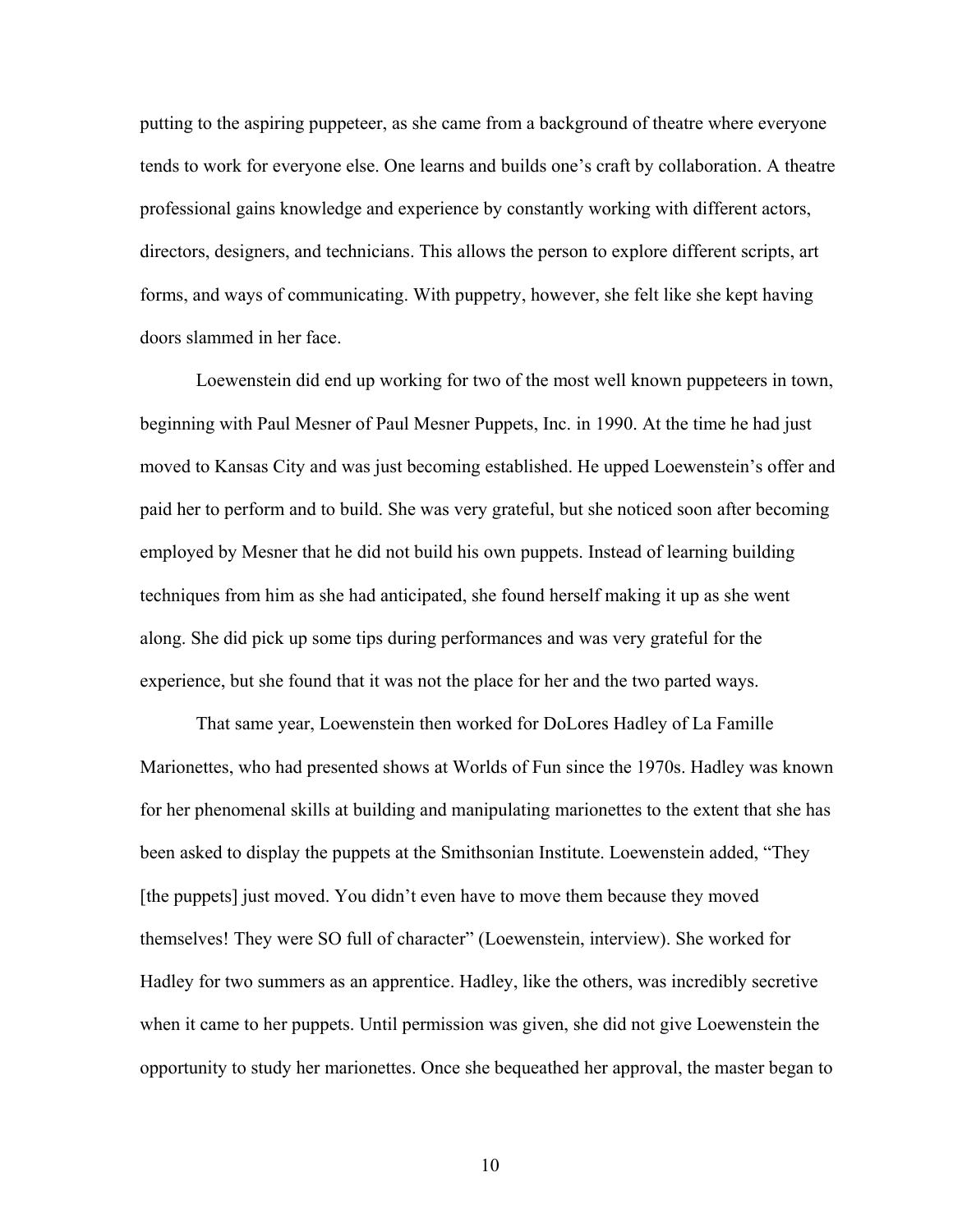teach Loewenstein some of her building and performing techniques. Loewenstein pays much homage to what she learned from Hadley as the beginning of her career with puppets.

In 1991, Lisa Hadorn (now Jorgensen) had left Paul Mesner Puppets, Inc. and approached Loewenstein about starting a company together. Loewenstein was still very active in the theatre around Kansas City where she was acting, designing costumes, and working full time as properties designer at Tiffany's Attic. She decided to take this new opportunity to work on during the day while her other jobs had mostly evening obligations. They named their new company MorningStar Puppet Theatre.

Loewenstein and Jorgensen began by building their first show *Gretel and Hansel*, based on the Brothers Grimm's Hansel and Gretel, and toured it to different elementary schools in the area. MorningStar continued for approximately two years. It did not fully take off the ground as the two founders had opposing agendas: Jorgensen wanted to build one show and tour that show singularly, while Loewenstein wanted to continually build and perform new shows and tour. She wanted to establish a repertoire and be able to perform any of those shows at the drop of a hat.

Loewenstein never wants to feel stagnate. In her opinion, theatre is about continuously pushing the envelope. It is about creating variant forms, constructing different types of puppetry, and discovering diverse kinds of theatre pieces using this unique art. There are still shows on the books that have been periodically performed since the mid-1990s, but she is always producing something new.

Jorgensen and Loewenstein dissolved MorningStar, divided the shows created between them, and formed separate puppet companies (Jorgensen began Piccadilly Productions). Now Loewenstein needed to come up with a name. She was adamant that the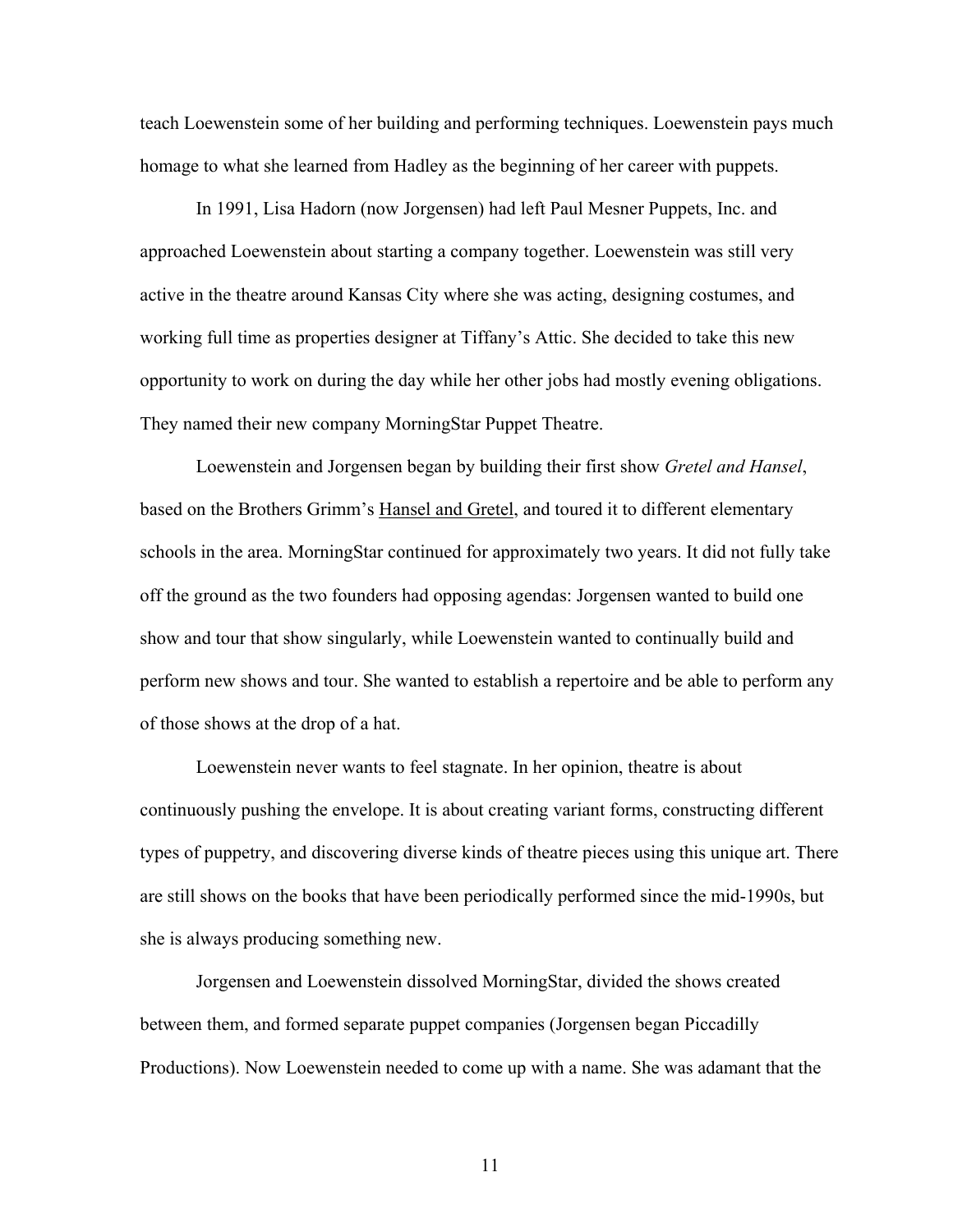company was not to be solely about her. The popular trend is that most puppet companies are named after the main puppeteer. A few examples include: Paul Mesner Puppets, Inc., Lee Bryan or "That Puppet Guy", Pix Smith Puppetry, and La Famille Marionettes starring DoLores Hadley. It trends as being about that particular person. If the puppeteer passes away or retires, the company ceases to exist past that person's career. Oftentimes (if the puppets are not put into a museum of sorts) they will be thrown in the garbage. The puppeteer's art dies with the relatively short life of its existence. Loewenstein did not want to build her company in that manner. Instead, her goal for the company was (and still is) for it to grow and continue operation long after she has left. Loewenstein would be the artistic director, but it does not mean her vision would be the only way.

As Loewenstein was searching for a name for her new puppet theatre company, her friends and colleagues she was working with at the time thought it was foolish not to name her achievement after the brainchild of the operation. They felt that since she created the company, she should have the honor of the company being named after her. She resisted their objections, instead trying to come up with an image. She searched for a logo that said something about the company lasting beyond her. After an exhausting pursuit for the proper title, it was suggested by her husband to name it "Lion Stone" because Loewenstein's last name means "Stone Lion" in German. She liked it. Loewenstein explains, "It says, 'We're here to stay,' it's imaginative, it's supposed to last, it's strong, it gives a kind of a nod to the founder, but it's not about me! And that is where 'StoneLion' came from. It's Loewenstein!" (Loewenstein, interview).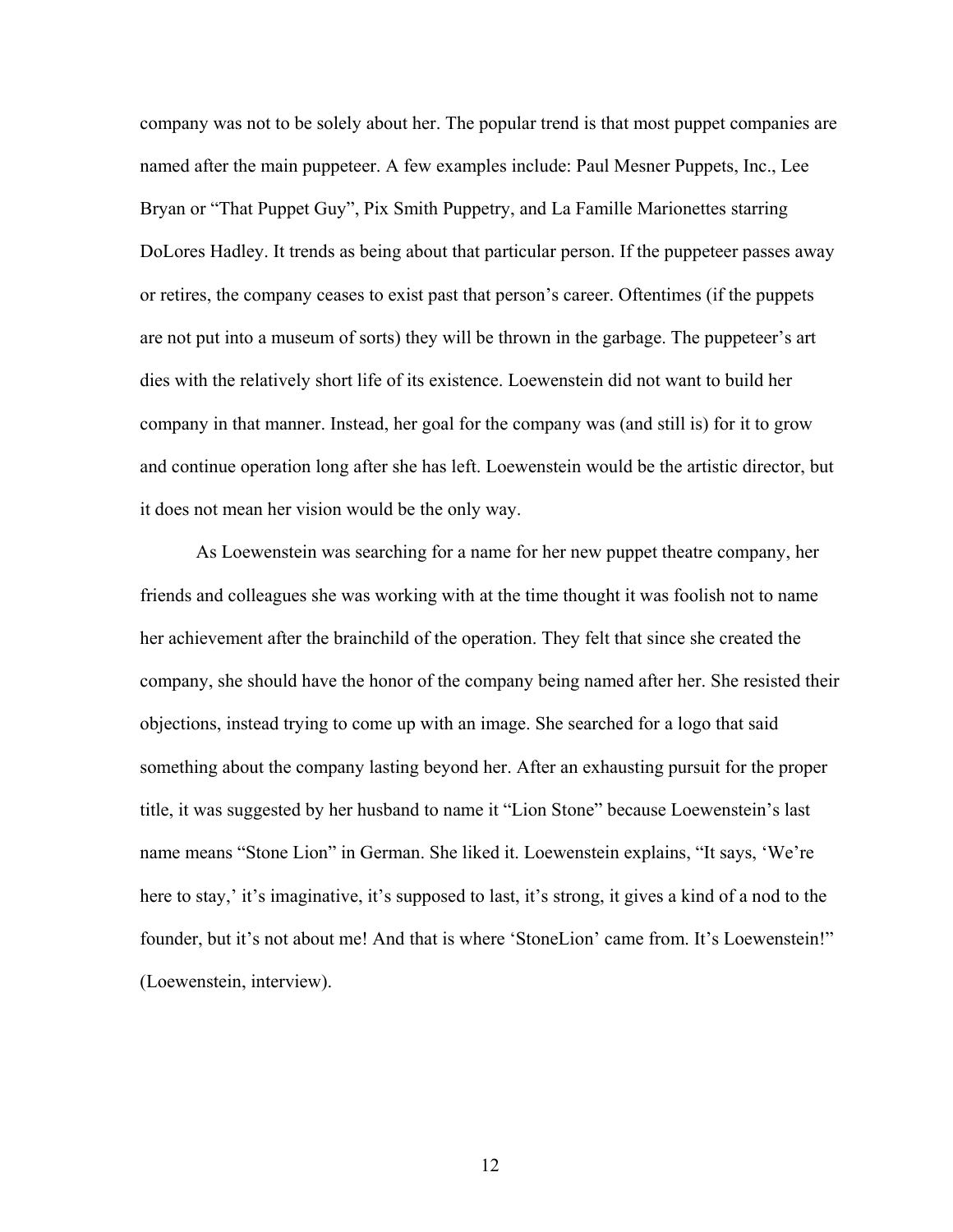## **Tim Cormack**

Tim Cormack has been with StoneLion as a puppeteer for twelve years. During the first performance with the company in *The Magic Flute* in 2003, he was convinced that he completely messed up and he swore that Loewenstein would not ask him back. He thought he had broken the Zarastros puppet he was operating. As it turned out, Loewenstein had painted the mouth of that particular puppet the night before and it had accidentally sealed itself shut. A year after Cormack's first performance with StoneLion, he became the go-to puppeteer for the company. A couple years later he assumed the position of head puppeteer. Cormack currently holds senior head puppeteer status beneath Loewenstein and is followed by Taylor Gass.

Performing has been a major part of Cormack's life, which can be traced back to grade school. His first experiences in performing were at Oldfather's Studios in his hometown of Lawrence, Kansas. The company produced industrial and educational videos. Young Cormack acted in those films until just before he entered the ninth grade, where he worked summer youth programs at Lawrence High School. He continued performing through high school until he went to the University of Kansas, where he decided to major in theatre performance. Three and a half years later he left the university because he felt he was not gaining the knowledge and experience he wanted to get. He immediately began to work consistently in professional theatre and has done so for fifteen years.

The decision to move to Kansas City was a logical one for Cormack, though he has worked in theatres across the United States. Growing up in Lawrence, he was familiar with the drive to the Kansas City and with the city's theatre outlets. He did his first professional theatre in Washington D.C., but came back to Kansas City a year later because the cost of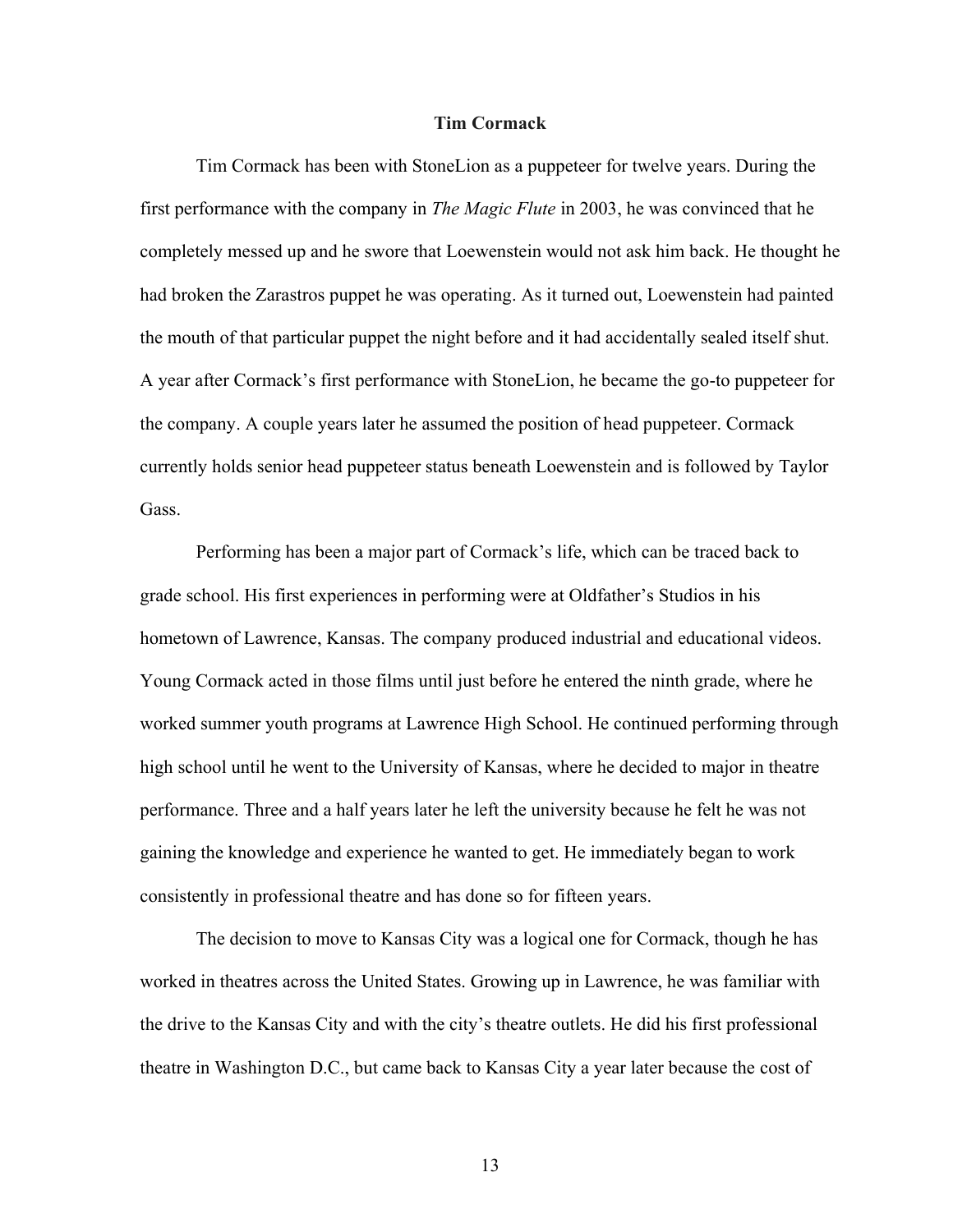living in Washington was too expensive. Cormack then did a few shows in Kansas City before he moved to St. Louis, Missouri. The theatre company he was working for went bankrupt a year later, so he moved back to Kansas City. Once again he did more shows in the city before he moved out to California. Cormack came back to Kansas City after two years because his family was having health issues and he wanted to be closer to home. Cormack stated, "It is Kansas City. You yo-yo. You get away and then you come back because everything is cheaper here" (Cormack). Cormack did not have any specific artistic goals after leaving the University of Kansas; he just enjoyed travelling and exploring the country outside of the Midwest.

Cormack was doing a show at Martin City Melodrama, which is a professional theatre that produces family-friendly entertainment in Olathe, Kansas (About Us), in 2003. This was when he first became aware of Loewenstein. He knew who she was on the periphery, as several people involved in that show worked for Loewenstein. Loewenstein also had a working relationship with Martin City Melodrama and would sometimes perform puppet shows in that space during the afternoon. One day, a cast member of Cormack called him and said that a puppeteer had backed out of a show StoneLion was rehearsing called *The Snow Queen* and Loewenstein was holding auditions for the replacement. Though he had little previous exposure to puppets, he still decided to audition. At the audition, Cormack said that Loewenstein intimidated him. "She is so intimidating when you first meet her. I had no idea what a sweetheart she actually was, but when I first met her, I was terrified" (Cormack). Loewenstein handed Cormack a mouth puppet and asked him to sing with it. Nervous, he sang "Happy Birthday" with the puppet and he ended up being cast in the show.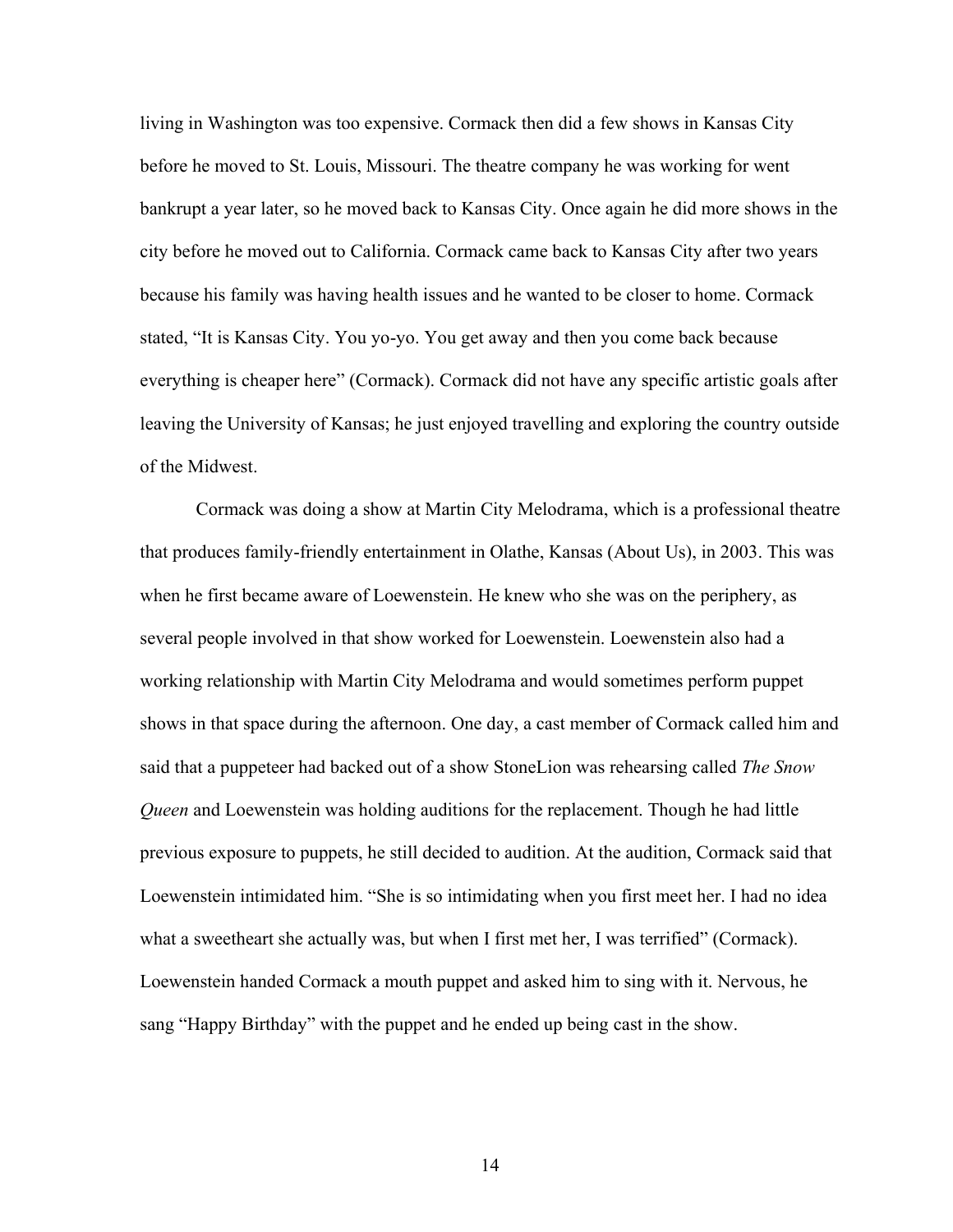The exposure to puppets in Cormack's past was very little. He had watched *Sesame Street* and thinks he might have played with a toy marionette when he was in elementary school, but that was it. So when Loewenstein hired Cormack as a puppeteer, he came in as an apprentice and learned how to operate the puppets from scratch. Through his years of working at StoneLion, Cormack has learned from watching actors audition that some have the natural ability to coordinate a puppet's mouth to the actor's words and some actors do not. If that natural ability to coordinate sound and movement is present in the audition, Cormack says Loewenstein is confident that she can teach the rest of the puppetry skills needed to perform for her company. He realized that he must have initially shown enough natural ability that Loewenstein was satisfied she could teach him the rest.

During Cormack's time with StoneLion, the most important evolution of the company has been exploring more international performances. Loewenstein has performed in Guatemala and Cambodia. Cormack has accompanied Loewenstein three times to perform at festivals in Dubai. Cormack felt as though the national tours have lessened and the local and international trips have increased. The trade-off created a new balance that works for the direction in which the company is heading.

The main reason Cormack has worked consistently with StoneLion for twelve years is for one simple reason: he considers Loewenstein to be his best friend. He stated that they have a solid working relationship that has only grown stronger over the years. They both also understand that they sometimes get upset with each other, which he stated is almost unavoidable when working closely with a person for an extended period of time. He humorously explained:

> She and I have a code word. If we are on a tour for several days and it is just the two of us (whether it be Dubai or Arkansas or Lenexa, Kansas) and one of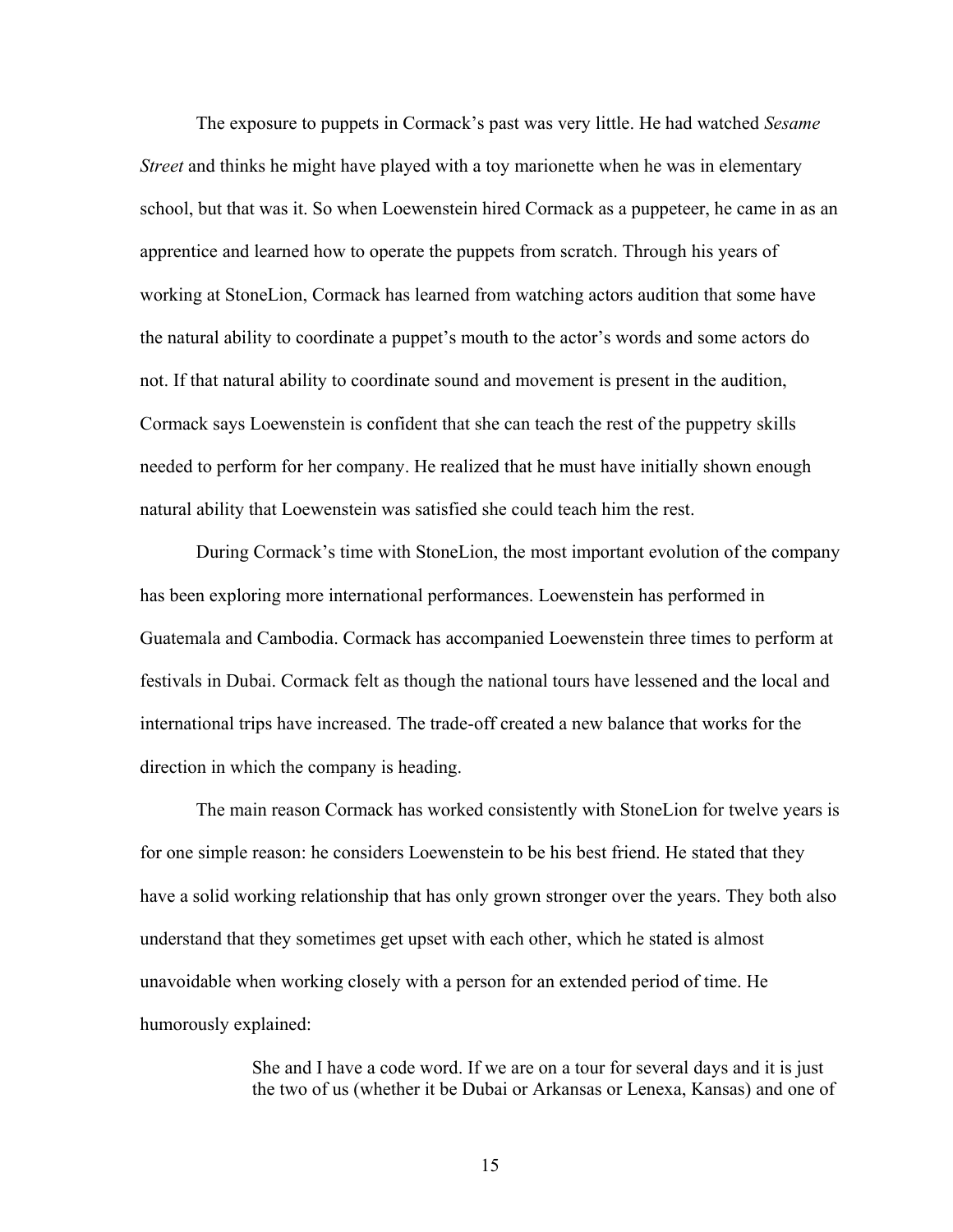us turns to the other and says 'Tallulah Bankhead,' it means 'I love you but you are upsetting me. Please go away so I can cool down.' The other person will think, 'You know what? I understand that. Okay, goodbye. I am going to give you some time because I am irritating you.' We do not have to say it often, but we have had to say it before. I do think we have hit that level to where we do love each other and we would do anything for the other and that all comes with knowing each other's boundaries.

(Cormack)

Cormack acknowledges that this type of work relationship is rare to acquire and he feels very fortunate.

Cormack stated that the other reason he has stayed with StoneLion for so long is because he finds the work to be fun. "I have said for a long time that I do not get paid to do the show, I get paid to do the load in and load out" (Cormack). Carrying the heavy set pieces and the various equipment is not what he finds enjoyable. Doing the show, talking with the children, and playing with the children are the best part of the process.

When asked what StoneLion has meant to Cormack, he smiled and answered, "This is going to sound cheesy, but to me, StoneLion means family. They say you cannot choose your family, but for the most part, I would have chosen these people" (Cormack). He added that he would want them even on the worst days the group has had, simply because even in those days he can find redeeming moments that make it all worthwhile. That is what a family is to him. A group of people who stick with each other through thick and thin.

Did Cormack foresee himself doing children's theatre? Not necessarily. He stated that his goal in life was just to be a working actor. Pairing that with the fact that he has always gotten along well with children, it just made sense that StoneLion ended up being a great fit.

StoneLion is not just any children's theatre company though. In Cormack's opinion, it is better than any other children's theatre work he has done. He finds StoneLion to be far more comfortable because he gets to have more of a one-on-one interaction with the kids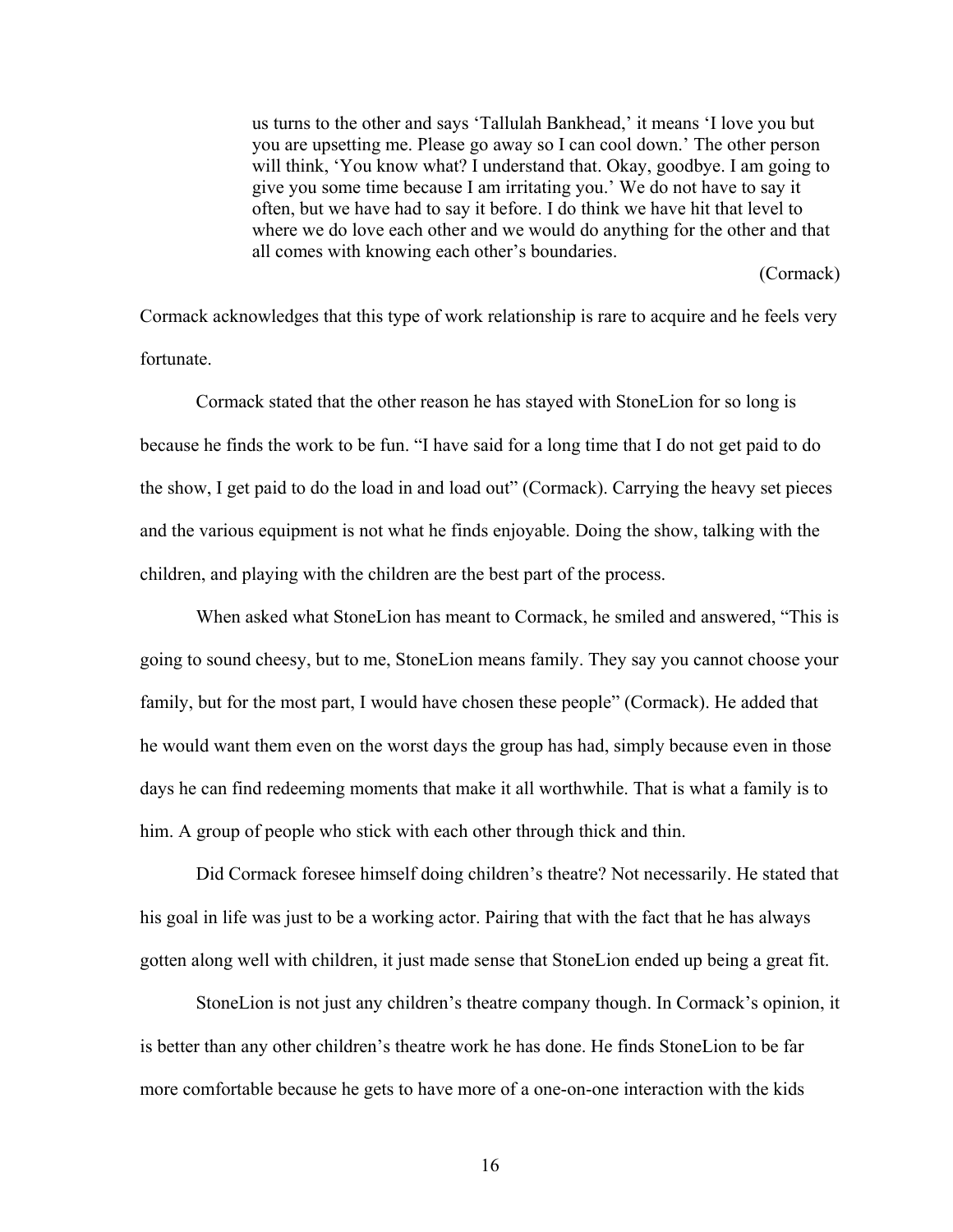before and after the show rather than just performing for them. He enjoys getting to talk to the kids, answering their questions, and letting them touch the puppets.

Cormack felt that choosing a favorite kind of puppet to operate is very difficult. He stated that each kind of puppet has its own redeeming qualities, but that even two puppets made the exact same way will work differently for each puppeteer. Rather, he said that he has some marionettes, some mouth puppets, and some rod puppets of each that are better for him to work with than others. The examples he used were from the show he wrote titled *The Emperor Penguin's New Clothes* and a seasonal marionette show titled *The Boneyard Jamboree*. In *The Emperor Penguin's New Clothes*, he finds his polar bear mouth and rod puppet Beauregard far more expressive than the identically built polar bear mouth and rod puppet Bruno. In *The Boneyard Jamboree*, he enjoys manipulating the green alien the most, finds the witch to be fairly difficult, and the belly dancer to be the most complicated of all. All three of those are marionette puppets, but each has its own quirks that make operating it unique. To sum up, he has some puppets that he likes more than others, but it is according to each individual puppet rather than a certain genre of puppet.

# **Taylor Gass**

Taylor Gass is the office manager for StoneLion Puppet Theatre, and has been for about ten years. She is also a puppeteer and a builder for the company. Other than *Sesame Street*, Gass's only other exposure to puppetry before being hired at StoneLion was a local public television show in Des Moines, Iowa, called *The Floppy Show*. The show starred selftaught ventriloquist Duane Ellett and his dog puppet Floppy and ran from 1957-1987 (WhoTV). Gass remembered the duo performing at her father's work Christmas parties and taking school trips to be part of the audience during the taping of the television segment. Part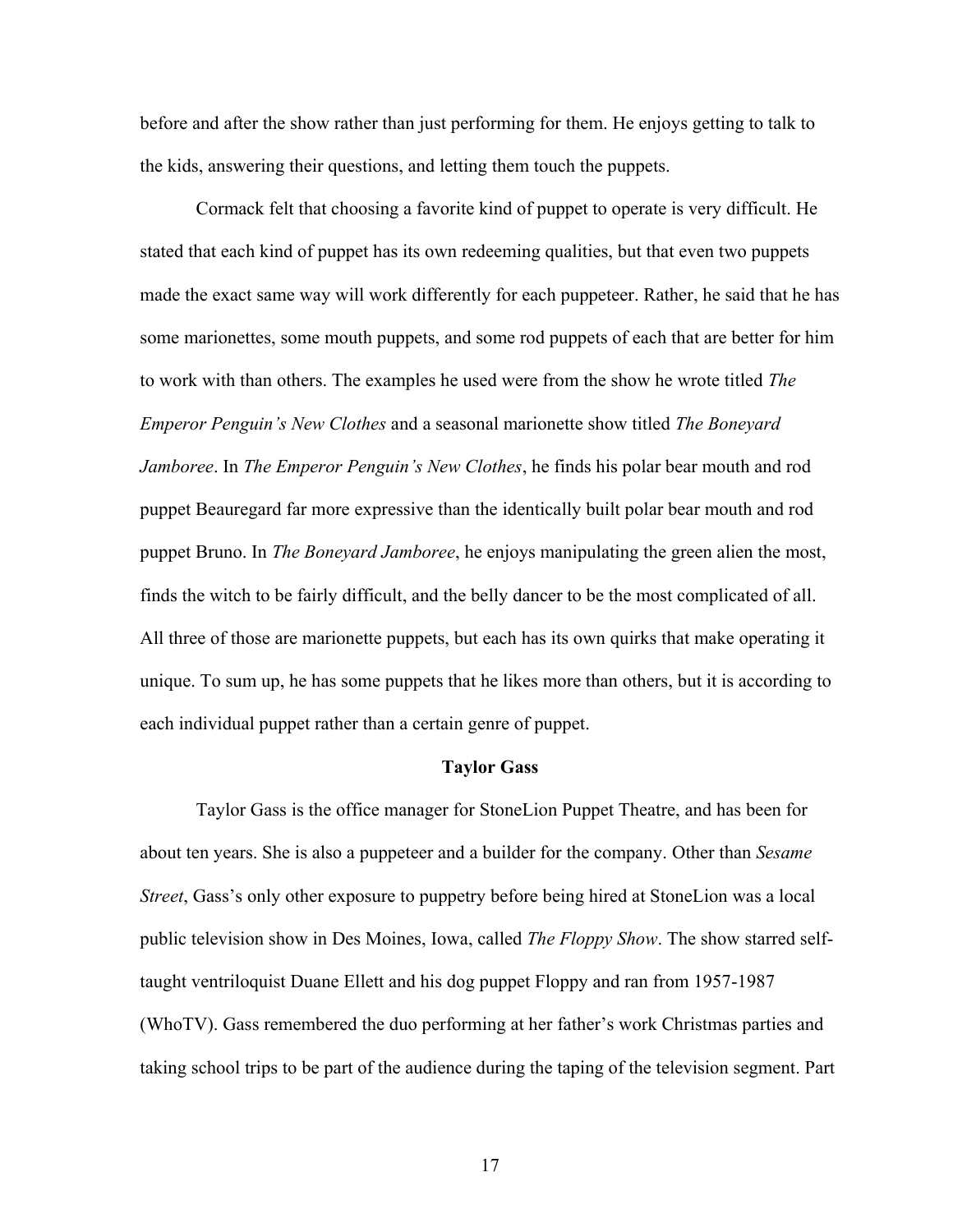of the show included kids getting up on stage and asking Floppy a riddle that the dog was never able to answer, but the kids always knew what it was. Gass recollected being very shy and not having the nerve to tell the riddle and admiring her older brother who was selected to tell it and brave enough to do so.

From a young age, Gass was a fan of the arts. She started piano lessons in kindergarten and took dance classes throughout elementary school. Her first play was in fourth grade and she continued to be involved in plays and musicals throughout high school. She remembers that while as her family would watch basketball games on the color television in the living room, she would watch an opera on PBS on their tiny black and white television in the back room. Her parents would take Gass and her brother to the symphony as well as to watch her cousin's ballet recitals.

Gass received her undergraduate degree from the University of Northern Iowa in Theatre Performance. After graduation, instead of going to a big theatre market like New York City, Chicago, or either of the coasts, she decided to move to Kansas City. Gass had connections in Kansas City, though not in theatre, that she could use to get started. She wanted to give herself a couple of years in this smaller city to see how well she fared before possibly moving on to one of the bigger theatre areas mentioned above. Gass primarily worked on the community theatre level in Kansas City at first. She worked consistently and she never felt that it was the right time to leave Kansas City.

Eventually, Gass worked with a couple people at Martin City Melodrama who also worked at StoneLion Puppet Theatre, such as Alyson Schacherer and Tim Cormack. They encouraged her to audition for Heather Loewenstein, the artistic director. Gass ended up not being able to make the audition Loewenstein held, so she assumed the company had already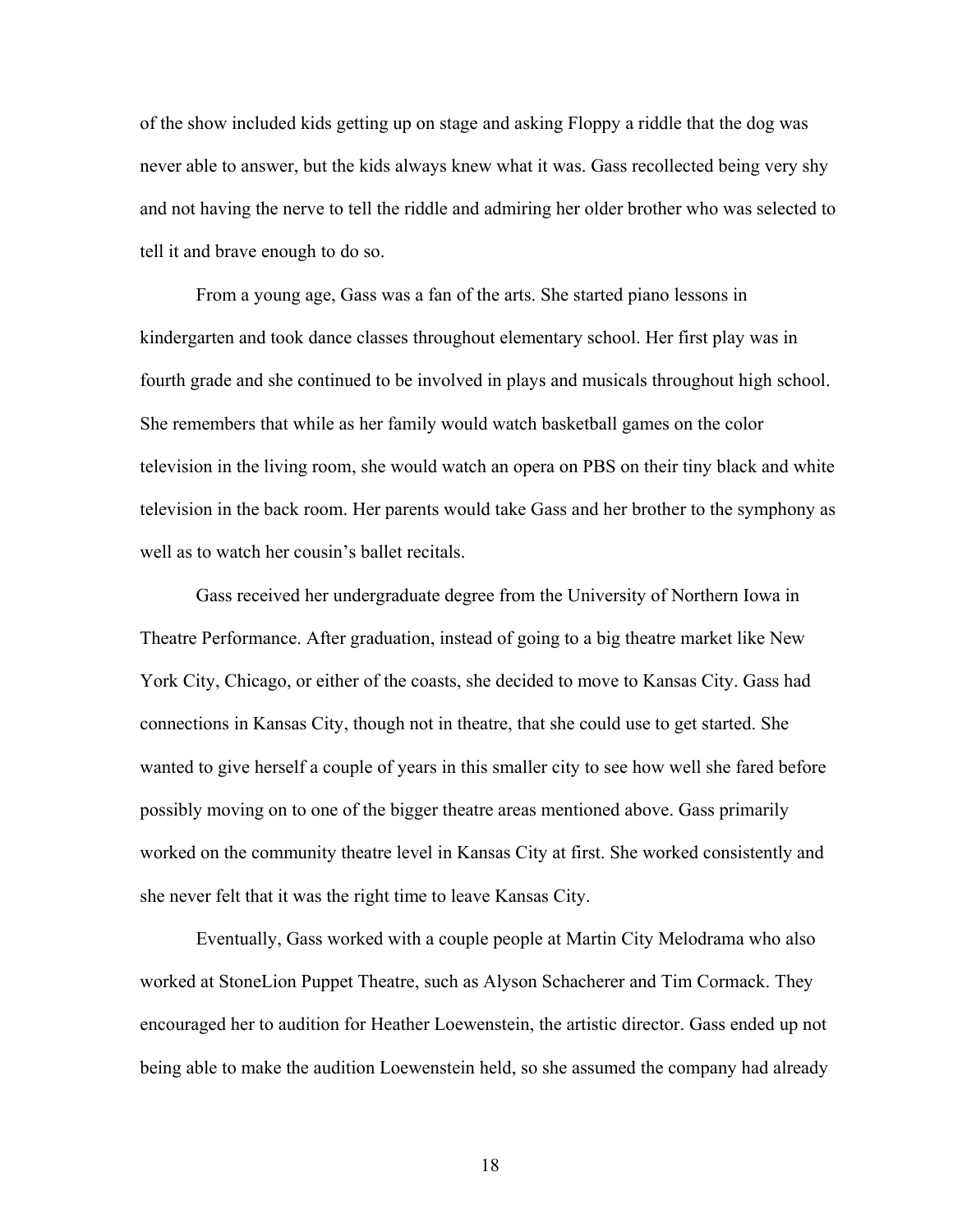been cast. Cormack, a puppeteer for StoneLion, was one of the people who urged Gass to audition. When she told him that she was not able to make the audition, Cormack told her to call Loewenstein anyway and set up an appointment.

With no knowledge of how StoneLion operated, Gass showed up to the appointment thinking that it was just a meeting with the artistic director to see whether their artistic visions meshed, not an audition. Being the actress she is, Gass had her headshot on hand as well as a monologue and song at the ready just in case. "We were just sitting there chatting when [Loewenstein] asked, 'Do you have a song ready?' So I got up and she put a puppet in my hands and I did it." (Gass). Loewenstein was leaving for Tacoma, Washington, that weekend to cast a StoneLion zoo show to be performed at Point Defiance Zoo and Aquarium. She told Gass that she would let her know if Gass would become part of the company when she got back from Washington in two weeks. But Loewenstein ended up calling Gass that following Tuesday to tell Gass that she wanted to work with her. This, Gass said, is how she got on board with the company.

Gass explained that when a new puppeteer enters the company, the actor is given one puppet show to perform (Gass's first puppet show was *Pinocchio*) to see how well the other company actors harmonize with the newcomer. If successful, the newcomer will be given another show and the process repeats until the new actor is successfully integrated in the loop. Gass added, "I like to say that she cast me once and then never got rid of me" (Gass).

After Gass spent several years with StoneLion, there was a transition with the office staff. Gass stepped in to become the office manager in what was supposed to be only a couple months position, but it ended up being a yearlong commitment. The actress was then cast in a show with another theatre and she realized that she could not do both the new show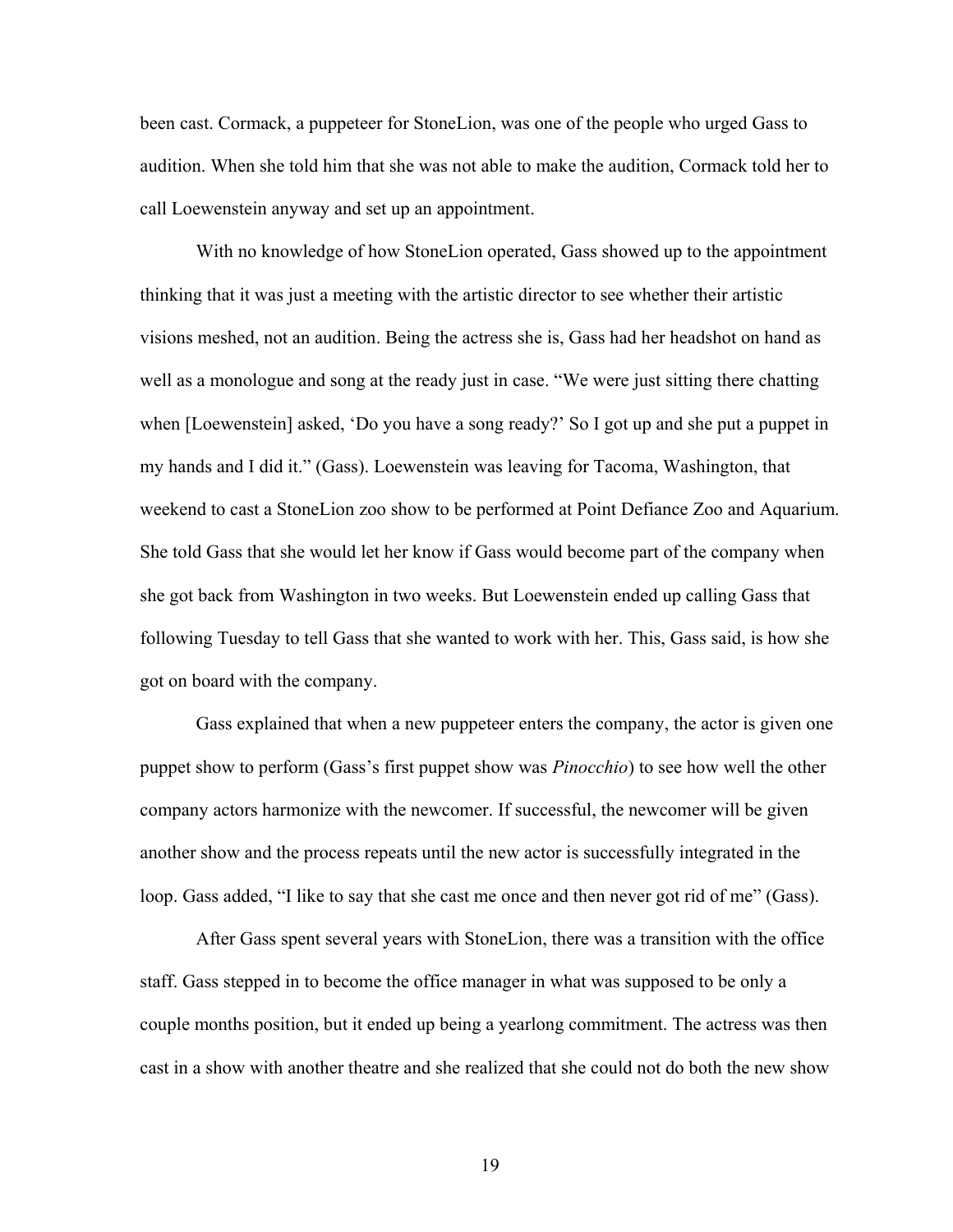and fulfill the office manager responsibilities, so Loewenstein let Gass resume her previous status as strictly a puppeteer so she could also perform in the other show in which she was cast. Then in 2010 StoneLion experienced another office manager transition. Loewenstein asked Gass if she would be interested in taking on the position in addition to being a puppeteer again and declared that it would be a big commitment. Gass, though at the time pregnant with her daughter Avalee, accepted the position.

Gass found that one of the biggest advantages to accepting the fulltime position of office manager and performer at StoneLion was that Loewenstein let her bring her daughter Avalee to work. She was able to avoid the cost of a babysitter, have her child constantly exposed to art, and still able to work. In addition, Gass found that many people might find caring for their child while working quite challenging. Since StoneLion is a children's theatre, however, Gass explained that if a client heard her child in the background while she was on the phone, the client would understand and it comes across as endearing rather than unprofessional.

Gass stated that since she began at StoneLion, the company had evolved most by its increase in number of shows in the repertoire and by narrowing its focus on environmental issues. By the time Gass started, StoneLion had already turned non-profit and was performing at elementary schools and community centers. The environmental aspect was part of the shows before Gass started with the company, and she articulated that with the increase in performing at community festivals and the now annual *Mother's Day for Mother Earth* event, there came to be more opportunities to teach issues that were important to Loewenstein.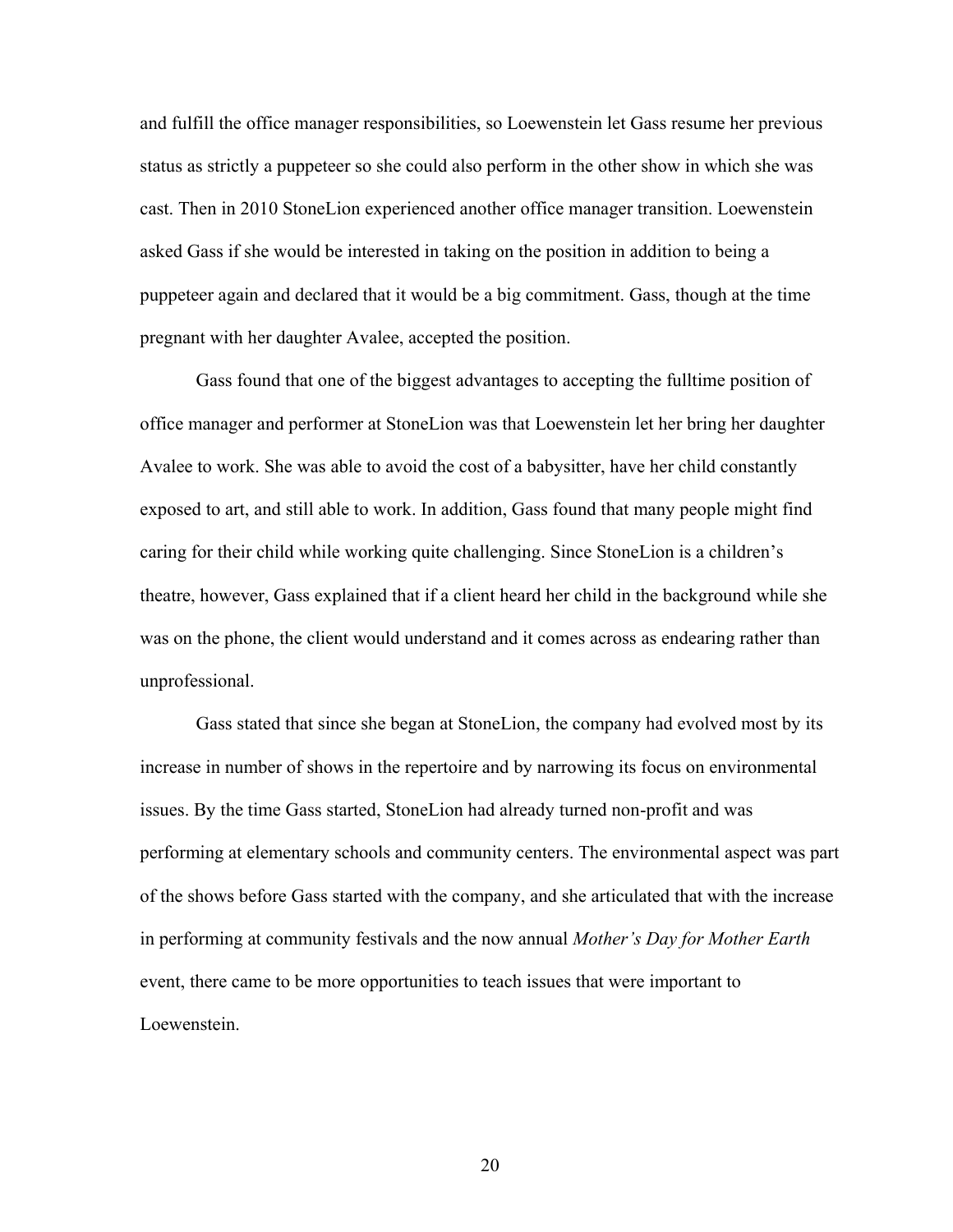The company still performs many plays that are solely for the joy of puppetry and theatre, but Gass noted that many of the clients now want a show that has an environmental aspect or a message that the children will be learning. According to Gass, one of StoneLion's best-selling shows is *Stellaluna* by Janell Canon. Other than the possible message "don't eat bugs" (Gass), Gass says that it is just a cute, fun story and that people enjoy the adaptation of the book. *Backyard Buggin',* on the other hand, is a story teaching kids how to build a healthy backyard sanctuary and why it is important to do so. *It's a Jungle Out There* teaches what it means to be an endangered species, the difference between 'endangered' and 'extinct', and what kids can do to help the animals. *Rainforest Crunch* is a journey through the Amazon with Felicia Flash in an effort to find an evasive endangered monkey: the golden lion tamarin. Along the way, Felicia and the audience meet and learn about many of the creatures in the Amazon rainforest.

Gass feels StoneLion has transitioned according to societal wants and needs quite well in comparison to other theatre companies in the area. She admitted that she could not say 'better' than others, as she did not know the inner workings of the other theatre companies in Kansas City. Gass observed that StoneLion was steadily continuing to grow while some other arts organizations were struggling to get work. She speculated that this is Loewenstein, as she had created a variety of shows for the repertoire ranging from holiday shows to curriculum-based messages and from simply fun to environmental initiative. Gass also believes that the culture Loewenstein has created within her company is a nurturing one.

What has influenced Gass to stay with the company for so long? Her immediate answer was, "We are a family." Gass added, "Just like with any family, you love each other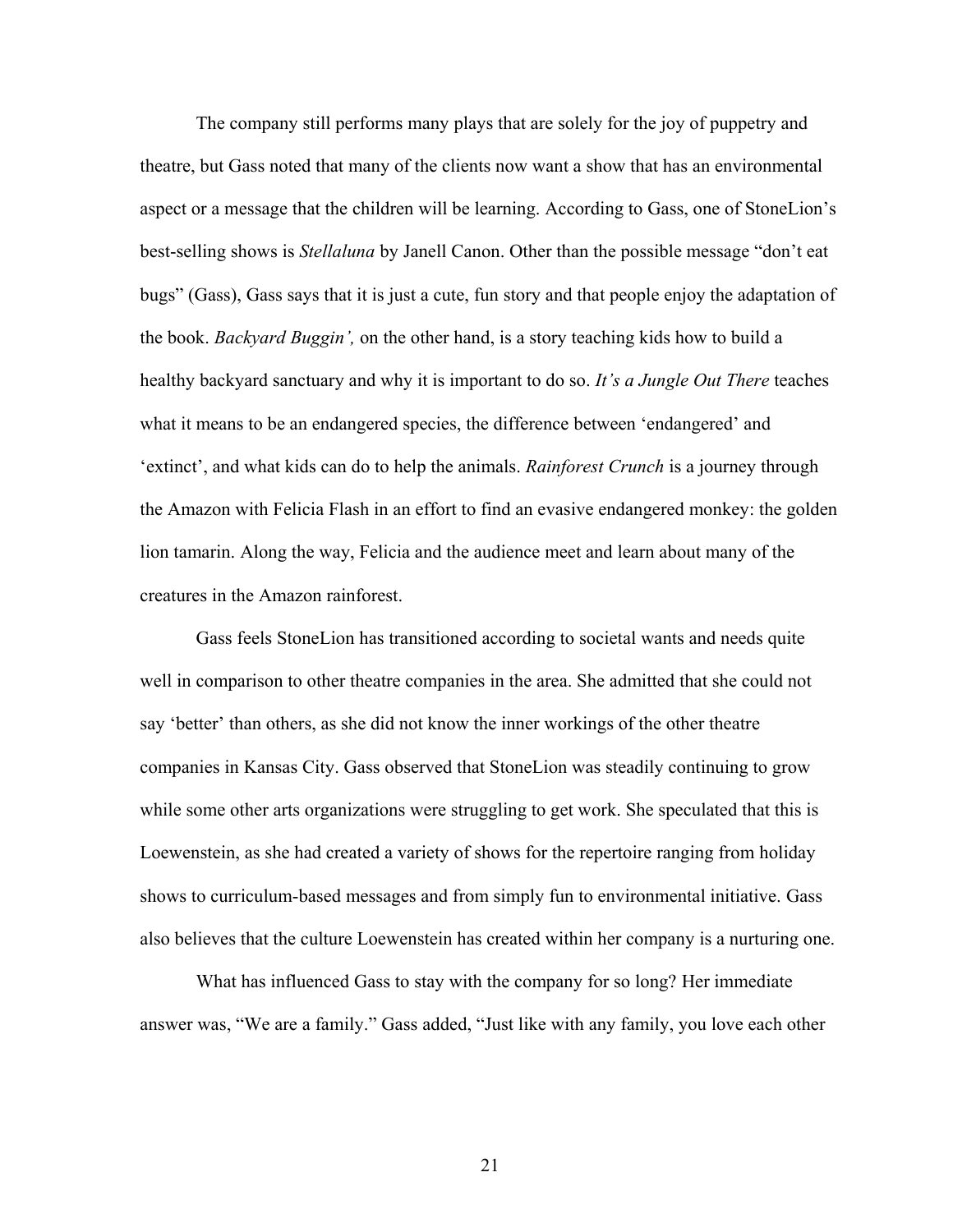and are frustrated with each other and are inspired by each other! Actually, I probably would not still be in Kansas City had I not found StoneLion" (Gass).

When Gass was in her undergraduate schooling, she admitted she was not a fan of children's theatre. She had taken the children's theatre class that was offered, but she was not interested in pursuing it as a career. Gass said, "At the time, I was a 'serious actress' and I was going to do 'art'" (Gass). She did not consider it to be an art form worthy of her time. Now she has a completely different perspective. "I actually find it more challenging to do children's theatre. When you do shows for kids and they like it, you will know. If they do not like it, *you will know*. They are the most wonderful and brutally honest audience there is" (Gass).

Gass will sometimes take an occasional gig elsewhere, but she said that most of the time she does not need to do so because she is artistically and organizationally fulfilled working at StoneLion. Office manager turned out to be a great fit for Gass. She admitted that she finds a lot of joy in the office work, which includes dealing with contracts, scheduling shows, and overall time management of StoneLion. But Gass also enjoys that she gets to do a little bit of everything with StoneLion rather than being locked in to a singular series of tasks. Besides her roles as a puppeteer and as the office manager, she also gets to build puppets and to work with the public. Overall, she is very appreciative of the widespread opportunities given to her at StoneLion.

Until Loewenstein put a puppet in Gass's hands for her audition, Gass had not operated a puppet in her life. Gass explained that Loewenstein does not look for people with puppetry experience; she looks for rudimentary skill within actors, dancers, and singers. Loewenstein will observe the person with the puppet to see if the performer is having fun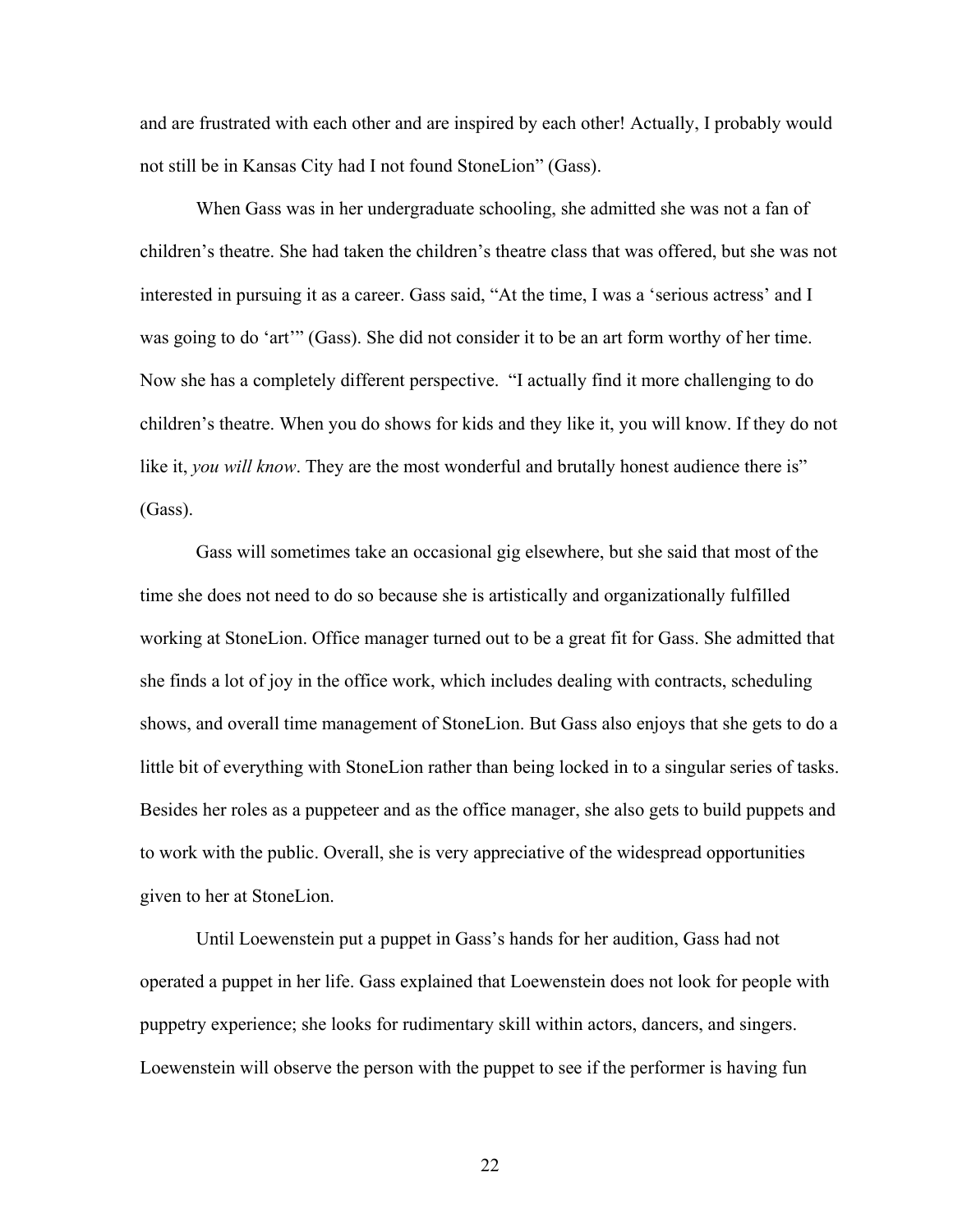with it or if the puppet seems to overwhelm the person. If the former is happening, then the artistic director will take a chance on the performer and build his or her skill level from there.

Gass's experience in building puppets came out of performing. A puppeteer is sent to every show with a repair kit in case a puppet needs mending. Once she learned how to fix puppets on the fly, she felt confident enough to delve into the building aspect. She stated that some people help Loewenstein build and do not perform, some perform but do not build (only repair when needed), and some people, like herself, enjoy both building and performing. Gass said that Loewenstein gladly helps company members and volunteers alike on their path to build on previous knowledge or to learn a new skill altogether. Gass also gives credit to her fellow company members, including Laura Burkhart and Glenn Lewis, for inspiring her growth in StoneLion and as an artist in general.

Gass explained that Loewenstein and the company members of StoneLion are very collaborative when figuring out how to build a new show. Just as theatre provides daily challenges, so does building a puppet show:

> When you build a show, you think the puppet is going to work a certain way. So you build the show with this in mind. Sometimes, though, you realize fairly far in the build process that the puppet will work better another way and you just have to go with it. The people collaborating with you on the show will help you make those changes. When it comes down to it, it is all just trial and error.

> > (Gass)

The work environment that has been established at StoneLion is one of trust, ease, and professionalism. One does not make a mistake; one just discovers an alternate means to an end.

A favorite moment of Gass's is what she calls the "awe" moment of a StoneLion Puppet show. She said that it never fails that each audience will let out an audible "awwhh"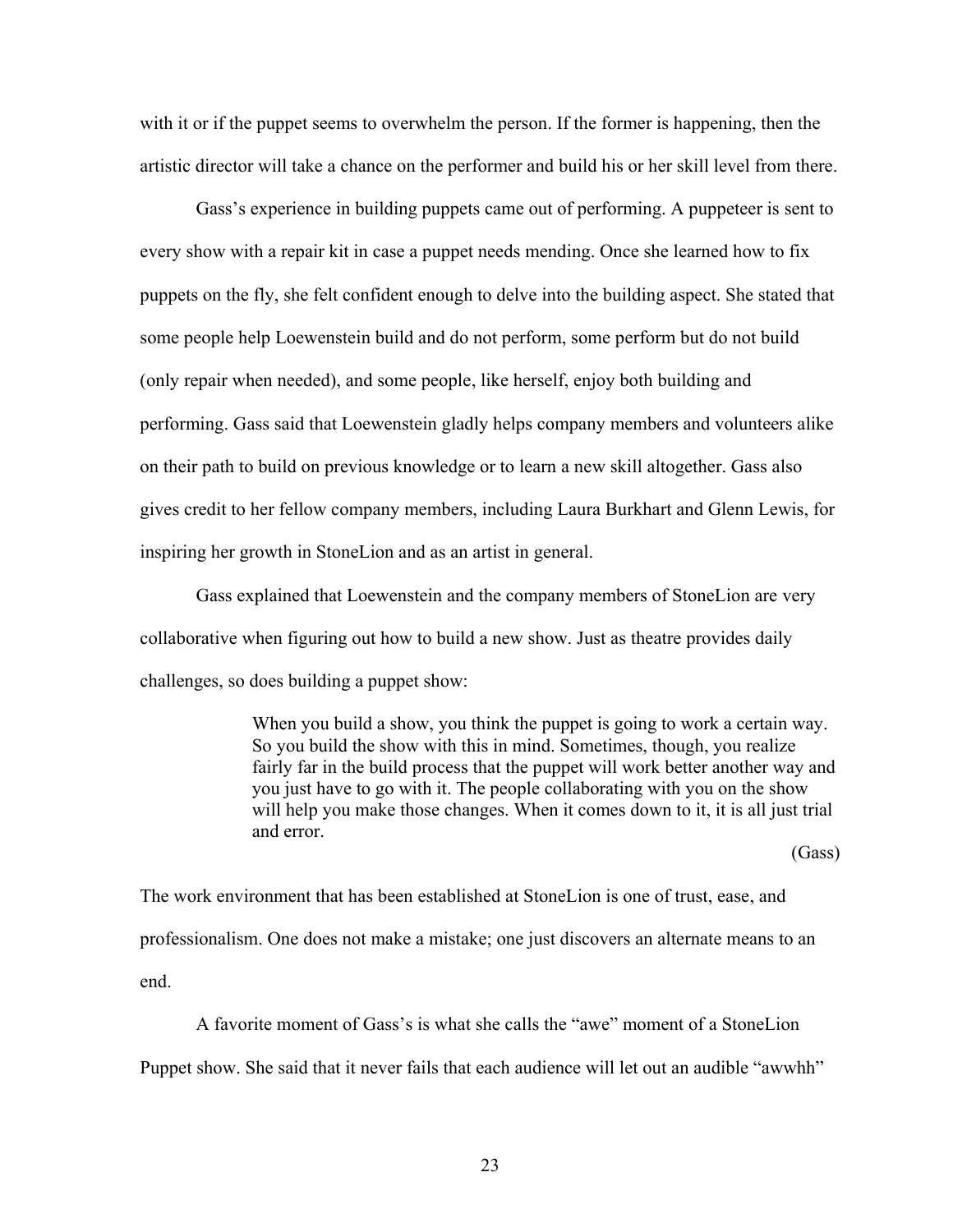when they see a puppet that they find especially exciting. "When we do the giant puppet show for Mother's Day, we have audiences of thousands and you hear the "awwhh" through everyone and it is *cool*!" (Gass).

In the United States, puppetry is overwhelmingly considered to be for children's theatre. But if one travels to Europe, for example, one would see that it is not just that genre. It is an established art form for all ages. Though Gass loves *Sesame Street* and what it teaches children, she felt that its popularity is what got the art form pigeonholed into children's theatre in the United States.

Gass enjoys performing for the young audience because she feels that she is communicating happy, positive stories. She has performed in shows that have relayed some deep, dark, political messages. Gass acknowledges that there is a place for that kind of show in theatre, but she has found that her place in theatre is to perform for and inspire children.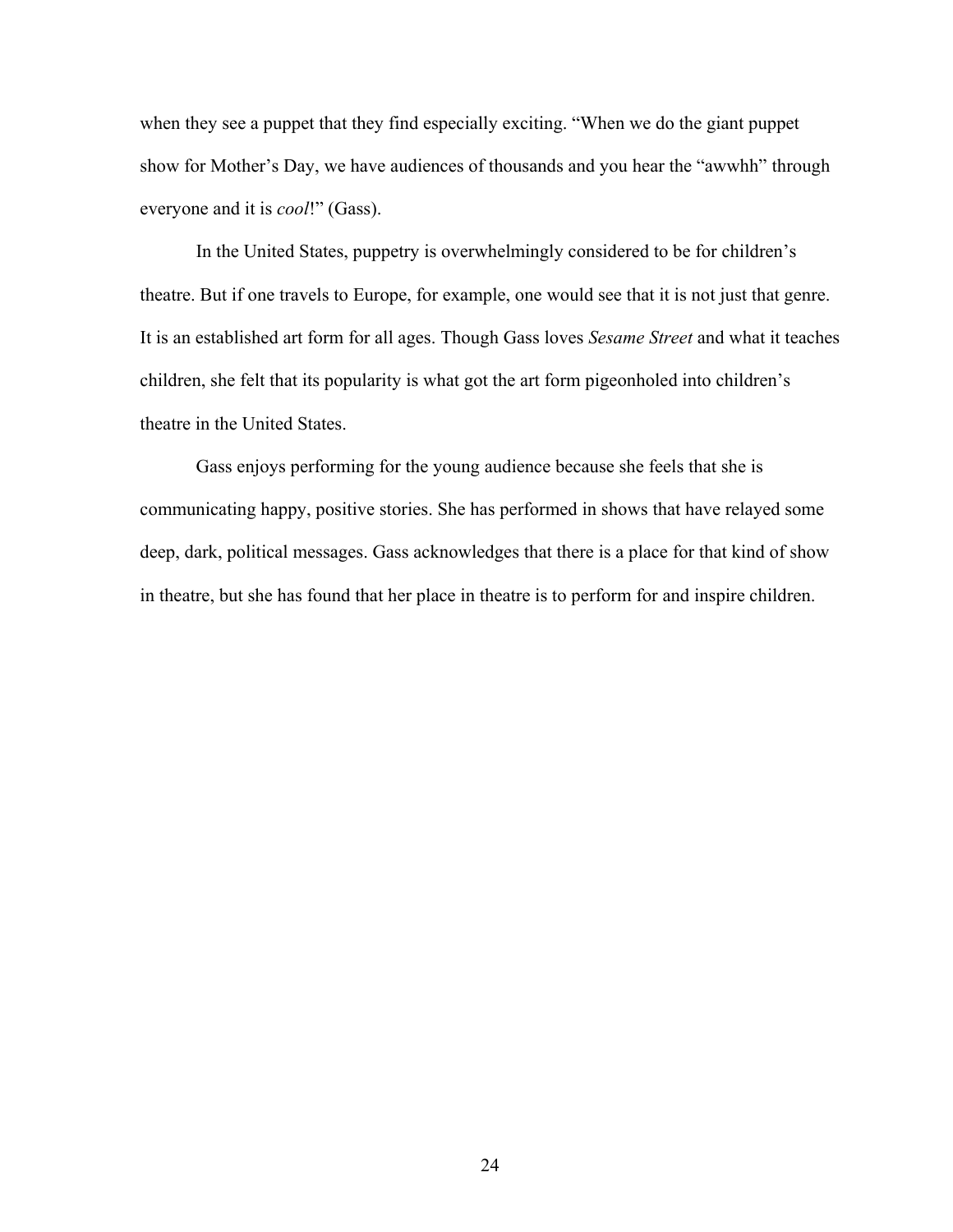#### CHAPTER 3

## PUTTING THE PIECES TOGETHER

## **The Scripts**

<span id="page-34-0"></span>Heather Loewenstein writes most of the scripts StoneLion Puppet Theatre performs, but members of the company also write some either in collaboration or individually. The two most frequently performed in the repertoire are *Kachina Drums* and *The Emperor Penguin's New Clothes*. Phil 'Blue Owl' Hooser wrote *Kachina Drums* in tandem with Loewenstein. *Kachina Drums* is the collection of Southwestern Native American Indian stories sung and danced by a coyote, a Pueblo clown, the sky, and the Earth that communicate the importance of being true to one's self. Tim Cormack wrote *The Emperor Penguin's New Clothes*, which is a twist on The Emperor's New Clothes by Hans Christian Anderson. This version involves penguins and polar bears that show us greed and vanity will not pay off.

Cormack admitted that he is better at creating a show on the writing end rather than the puppet-building end. He has tried his hand at building puppets but feels it is not his forte. "I have tried to build and you know, you realize what your skills are when it takes you five hours to build one tiny puppet that is not even functional" (Cormack). Throughout his time at StoneLion, he found that he is much better with words than he is with wire. Cormack has assisted Loewenstein with rewriting song lyrics that were not working well with the rest of the text, adding or subtracting performance bits in the plays, and troubleshooting with Loewenstein on fixing parts of a show that are not working cohesively.

The authors of the children's books that some of the shows are based on have come in and collaborated on the script for performance. One example would be Rhett Ransom Pennell, the author of Excuse Me, Are You A Dragon?, came to Kansas City from New York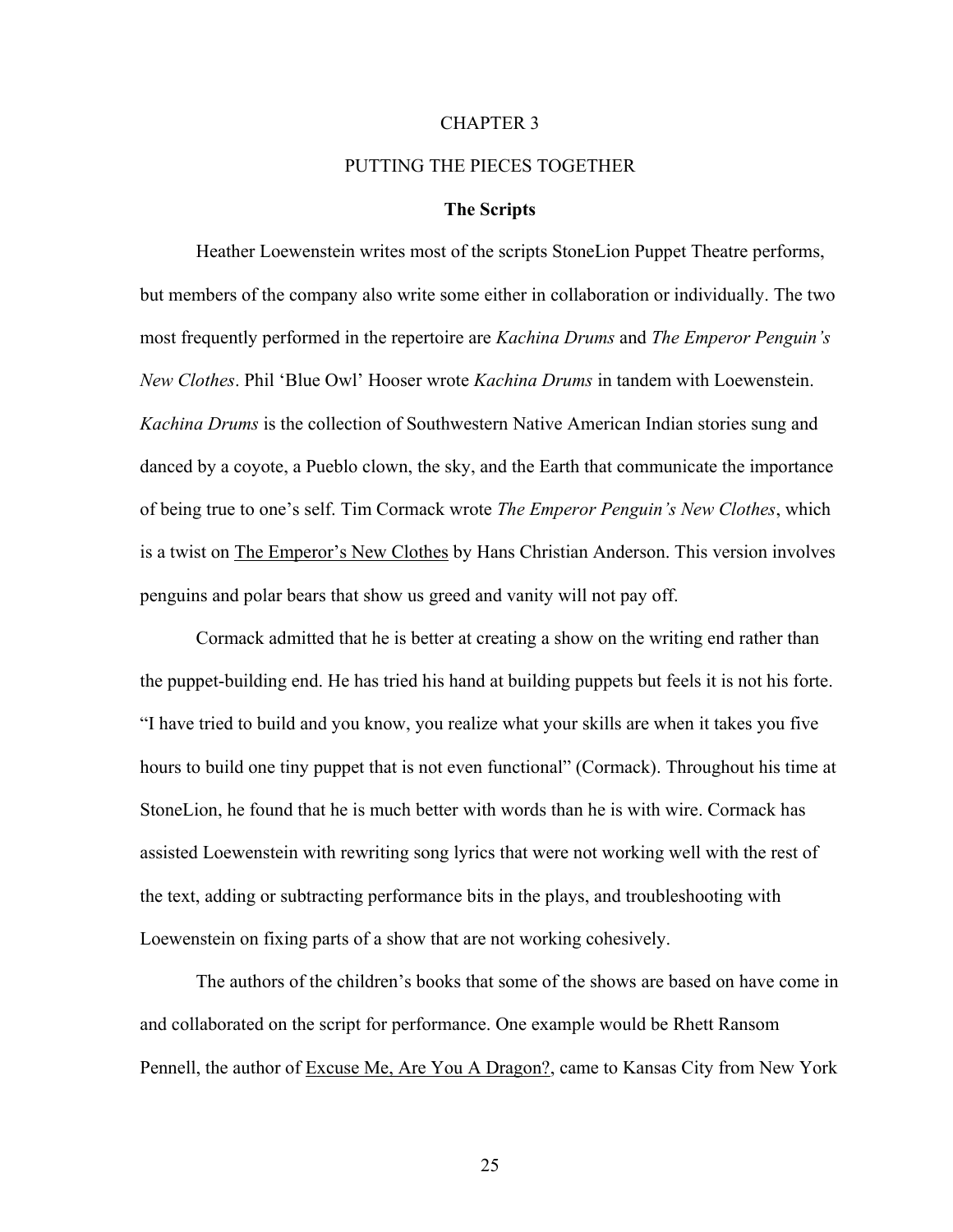and wrote the script with Loewenstein. This book-turned-musical tells the story of a bored young king who sent a knight to bring a dragon to town to create excitement.

Though Loewenstein is always open to working with new authors and playwrights, she tends to write most of the plays herself. "Primarily I write my own because most theatre scripts don't translate to puppetry, and most puppeteers don't share their scripts" (Loewenstein). When they do, the scripts unfortunately are not the professional quality she would prefer. They tend to be little plays aimed towards pre-school teachers to perform with classes of four and five year-olds.

Loewenstein's inspiration can come from anything. People will suggest books, ideas, and concepts to her. Loewenstein is also an avid reader of eclectic literature. The artistic director is constantly seeing the theatre work being done in the Kansas City area. Sometimes though, the idea is handed to her by the person (especially the environmental companies) hiring the company to perform. For example, the Kansas City Zoo might contact Loewenstein and tell her that they want a show about pandas. The zoo will be bringing pandas from China in the next year and they want to advertise/educate the zoo-goers in a fun and eye-catching way. She takes the idea and writes a show to highlight the information the zoo wants her to feature while also creating an enticing show with action and a storyline that children and adults alike will appreciate.

Some commissioned work is more difficult to develop a play from than others. A prime example was the commission Loewenstein received in summer 2012 from The Nelson-Atkins Museum of Art to develop a piece to promote a sculpture garden event highlighting six sculptures. "Their idea for me was to come up with a giant puppet show to feature these six sculptures…not really dramatic. So I had to figure out a way to do that to fit their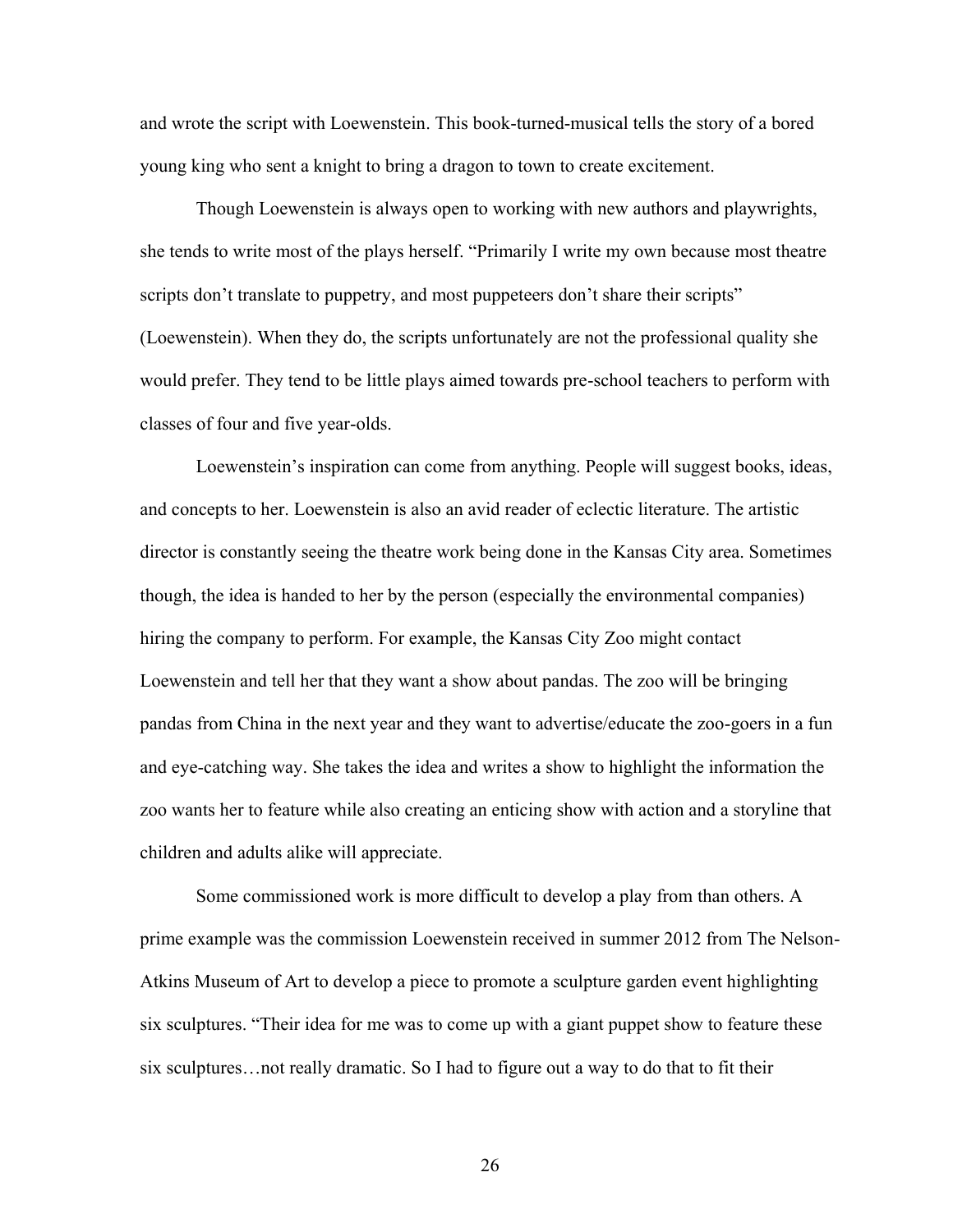parameters that still is artistic and entertaining. That sometimes is the hardest thing" (Loewenstein, interview). She goes on to say that it is much easier to find a book that she enjoys and contact the author and see if he or she will give StoneLion the rights to use the story. From this point, the author, Loewenstein, or the two in collaboration can adapt the script for puppet use.

For *Down the Drain*, Loewenstein got the idea for the show by simply observing her surroundings. "I was driving down Troost and saw someone toss a coffee cup out of the window of a city bus. That act inspired me to explore the adventures of a rat and that rat looks at what we throw into the sewers or floats there" (Houx, StoneLion).

*Bubba and Trixie* is a show based on the book by the local author Lisa Campbell Ernst of the same name. Loewenstein met Ernst previously, as the children's author had a daughter who frequented StoneLion's puppet shows. When Loewenstein asked whether the company could turn her book into a puppet show, Ernst agreed and Loewenstein wrote up a contract and paid her a copyright fee. The same happened when StoneLion adapted Stellaluna by Janell Cannon. Each of these collaborations has been performed on an individual basis instead of going through a publishing house and paying the copyright as most plays do. The main reason for this process is the fact that most plays are not written for puppetry.

What makes a puppet script unique from a play script? Loewenstein states that it is the elements of imagination and fantasy. "I am not saying that play scripts do not have imagination. If humans can act it out, let them. If it is something that is pure imagination or fantasy, however, let a puppet do it" (Loewenstein, interview). Puppets are also action oriented and do not do well with standing and talking. For example, if a character is sad, a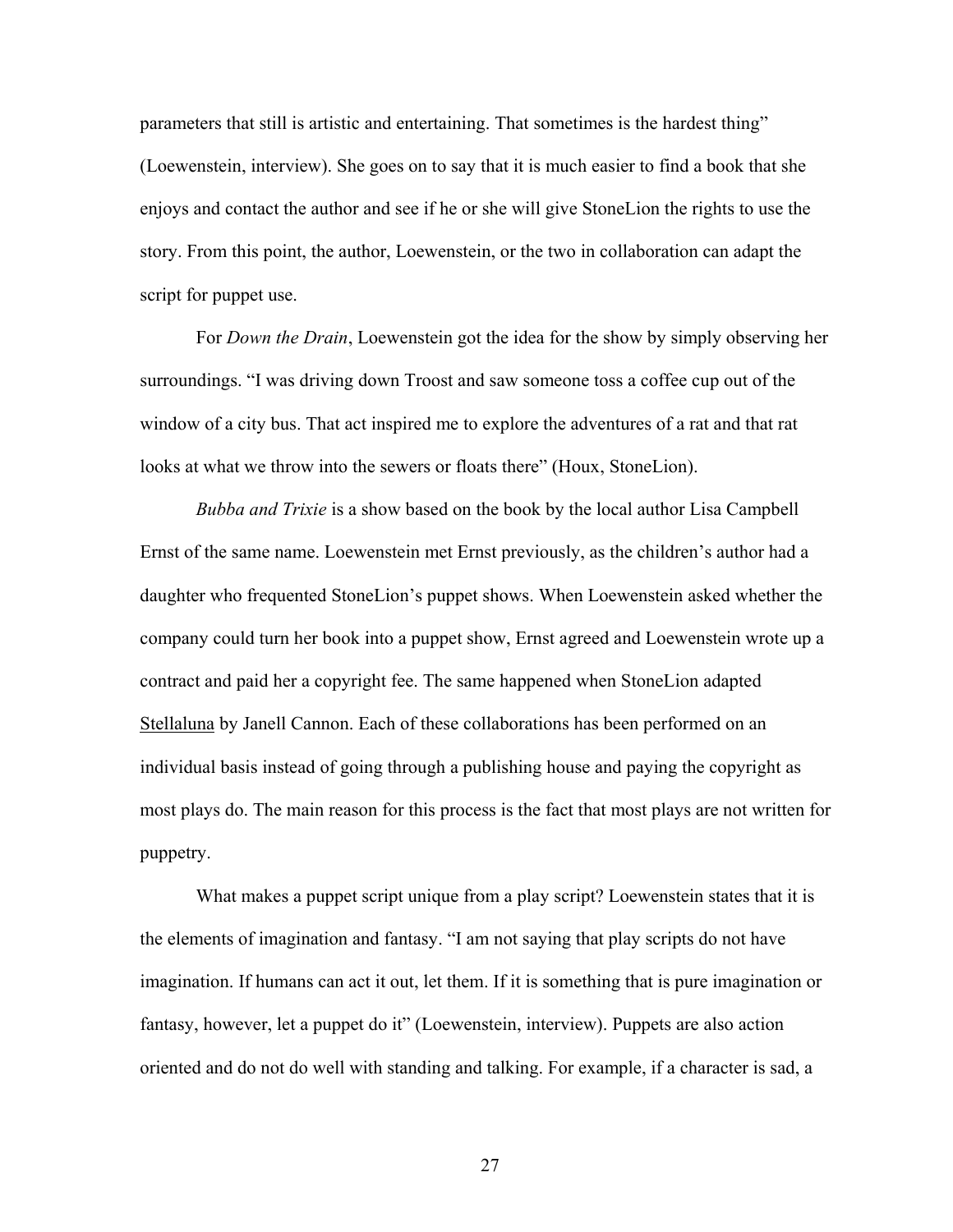play script can have the character sit and talk with another character about why he/she is sad. On the other hand, a puppet would not be very interesting in that situation. A puppet script would need the characters to physically portray the sad emotion primarily through movement. This being said, there are some play scripts that could easily be adapted as a puppet script.

Loewenstein has contemplated getting the rights to certain well-known scripts and has tried several times, but it has never seemed to work out. For example, in 2001 StoneLion was working to adapt The Legend of Sleepy Hollow by Washington Irving as an adult puppet show. She said, "I had gotten the script to do it and we were supposed to do it with actors and puppets as an adult piece. But that one fell through for that particular reason: because it is copyrighted. Let's face it: Disney did it, it's *really* copyrighted!" Loewenstein went on. "So I got a script and I started working with them on adapting it for puppetry as opposed to it just being staged, and we went back-and-forth-back-and-forth-back-and-forth. We never could clear the copyright on it, so it never happened" (Loewenstein, interview). She had also contemplated the children's book The Wonderful Wizard of Oz by L. Frank Baum. Though it is now in public domain, the 1939 MGM film *The Wizard of Oz* has made obtaining permission to do a version of the story nearly impossible. Another story she has yearned to do is The Lorax by Dr. Seuss, but again, with the high price tag on the copyright, it became unreasonable for StoneLion to invest.

Loewenstein directed a production of *The Jungle Book* based on Rudyard Kipling's 1894 collection of stories at Kansas City Community College in 2000. Dr. Charles Leader, the head of the theatre department, hired Loewenstein. Since Leader was a friend of the playwright/librettist John Franceschina from Penn State University, the college was able to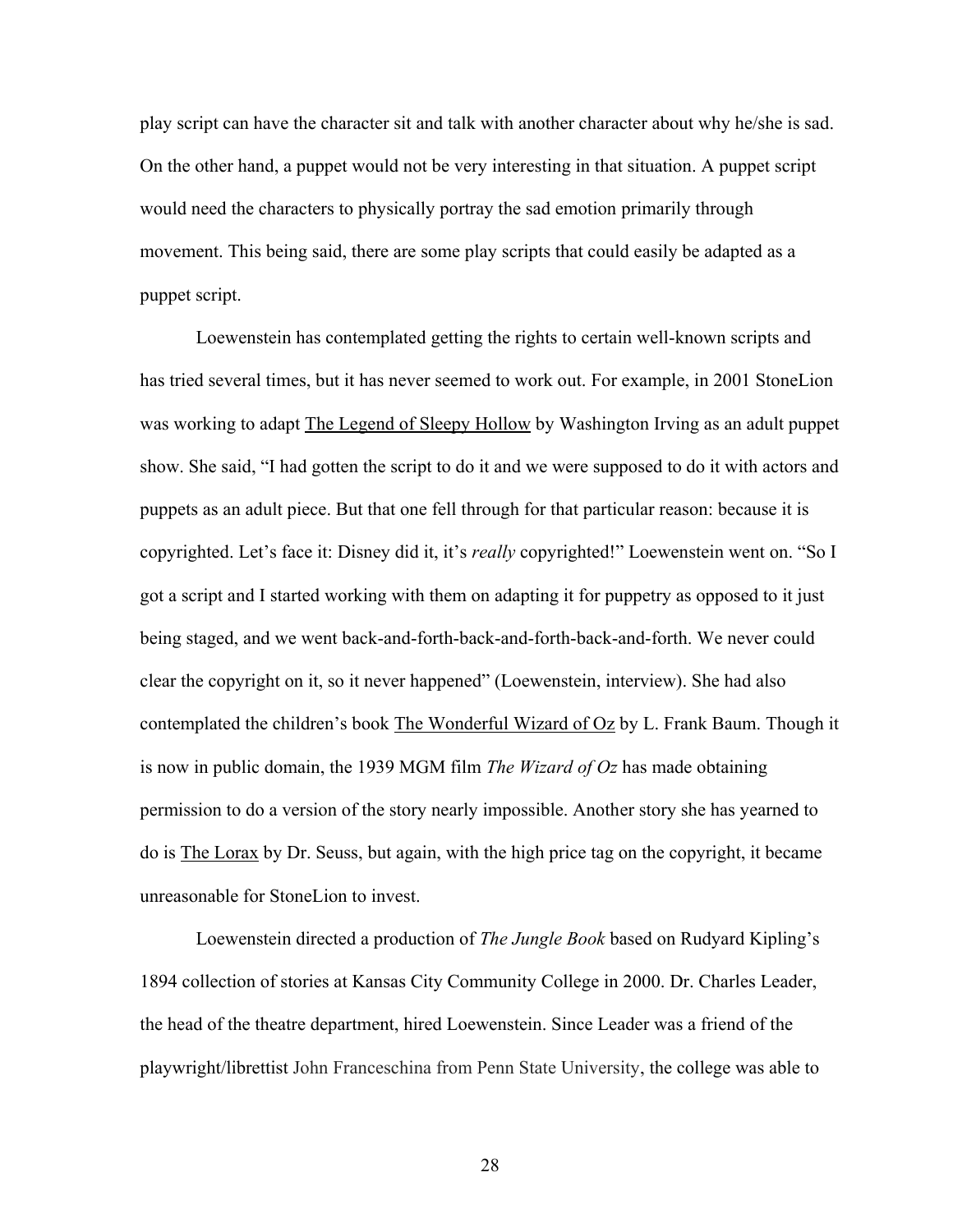obtain a special arrangement with the man and the copyright to his script. Since Loewenstein was in direct collaboration with the playwright, the college was able to produce a one-of-akind original adult version of *The Jungle Book* with twenty-four actors and puppets. Although this was not a StoneLion production (Loewenstein worked individually as a guest artist) she was able to relate this experience as a way that enabled her to portray a copyrighted story through puppetry.

When StoneLion creates a play based on a popular story or fable, the members tend to stick with the ones that lie in public domain. If the potential play does not fall in this category, StoneLion tends to back off. A few public domain stories the company has developed into puppet shows are *Wind in the Willows*, the Native American fable *Kachina Drums*, and *Who's in Rabbit's House?* based upon the Masai folktale.

Another puppet show Loewenstein created based on a folktale was *SPELUNK! Saving our Springs*. There is an ancient Aztec legend that says that as the Aztec empire grew in population, they migrated from caves in what is now known as Colorado to the southern region now known as Mexico. When Hernando Cortés conquered them in 1521, they fled back north to their caves with their treasure. That is what spurred Cortés' search for the legendary Lost City of Gold and later on the miners and prospectors in what became the Colorado Gold Rush in 1859 (Loewenstein, interview). Loewenstein incorporated most of the legend correctly, but changed certain parts for the show. For example, she had Felicia and Nathan, the lead puppets, search for the Aztec gold in the caves along the Missouri River instead of in the caves in Colorado. She did this so it would make the story more applicable to the elementary children who reside in Missouri. So, as the children explored the underground cave system with Felicia and Nathan, they were subconsciously learning about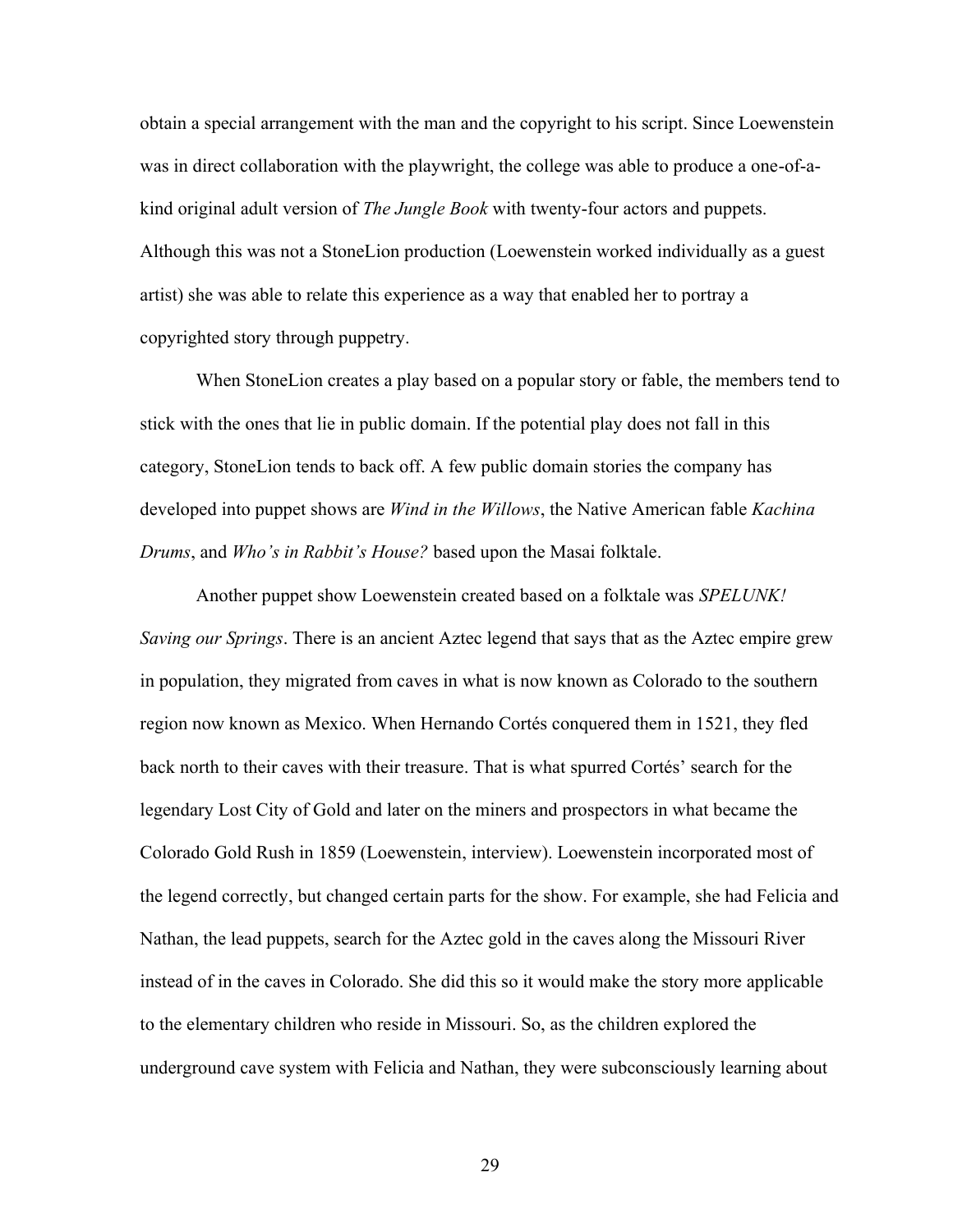Missouri caves while simultaneously intertwined in an adventure of trying to find Aztec gold. Though this is not historically accurate, Loewenstein said that the point of the story is not about finding the gold, but finding the strength within each one of us to change the world (Loewenstein, interview). Besides, how many treasure hunters only looked in the place a previous treasure was found?

Many times Loewenstein will conceive a story from scratch. Her creation *Monkey's Dream* is a show about a monkey that falls asleep and gets a wish granted by the moon and wakes up on a giant banana. This nonverbal play explores a range of emotions and ends up overcoming his fear of the unknown. *Fun in the Sun* is a marionette review that has flamingos, flames, mermaids, etc. that celebrate the sunshine. *The Lab Rat Science Show* teaches the audience the scientific method, magnetic attraction, and the three states of matter through zany rabbits, rats, and guinea pig.

#### **Touring**

StoneLion Puppet Theatre travels the country taking their repertoire on tour. Loewenstein does not travel across the United States as much anymore, however, since the birth of her son Bryce Loewenstein in 1998. Before that, she could take off whenever she desired. She did not necessarily want to stick around Kansas City at the time, so Loewenstein was free to explore and experience new places and venues. Now the national touring tends to be restricted to the summer, when the company has gone to Alabama, Oklahoma, and Tennessee, to name a few. During the summer of 2012, the company made several day trips to towns and cities across Kansas. Every two years in October, the Smithsonian Institute will bring Loewenstein to perform for two days at the National Air and Space Museum, but jobs like those are sporadic.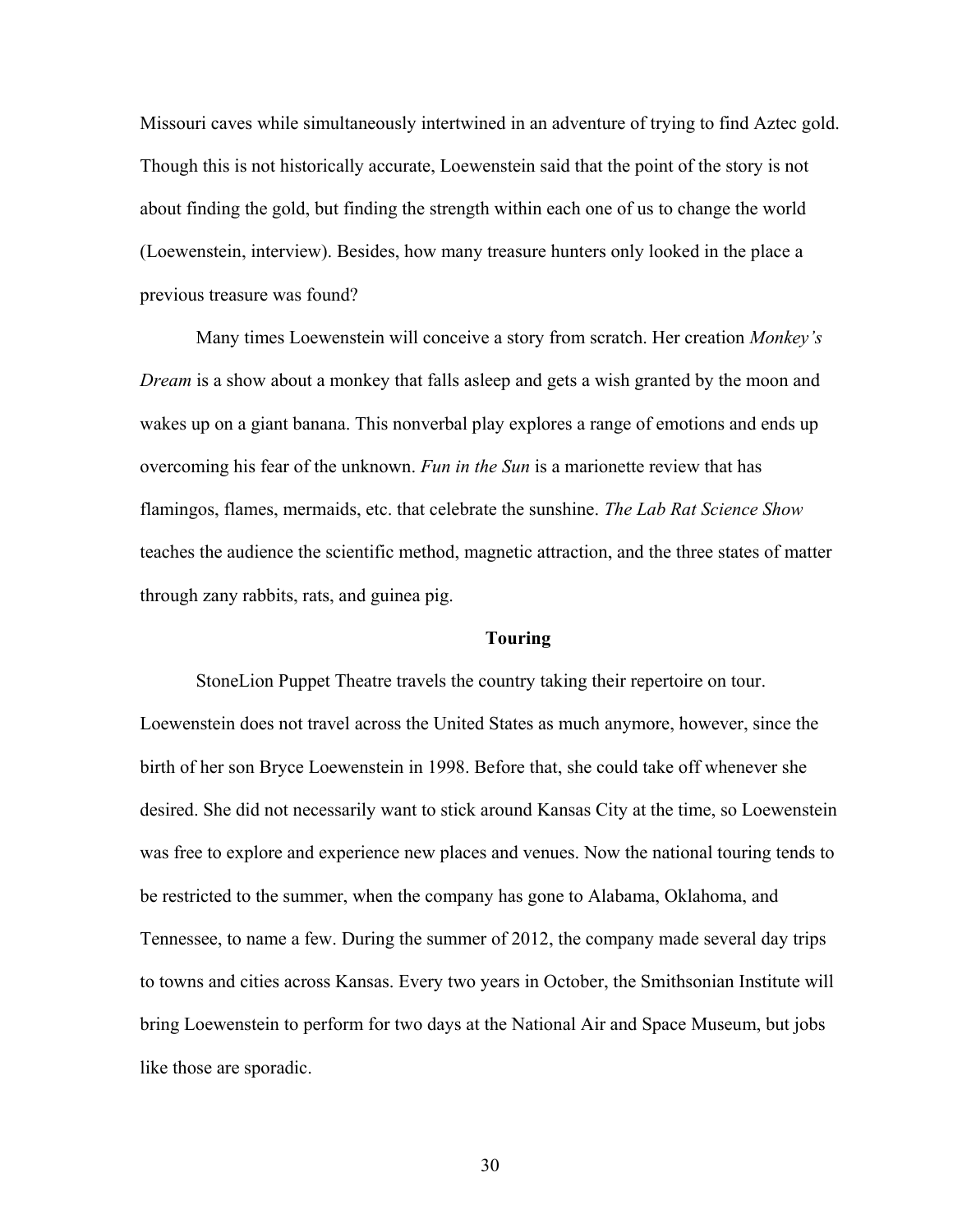Although StoneLion tours, Loewenstein does not consider the company to be a touring company in the sense of consistently being on the road. In the past the she had looked into acquiring trucks similar to those used by the Broadway touring shows. It was decided that though she loved to travel, she didn't want to be on the road that much.

Loewenstein will occasionally do large touring zoo performances and that company will perform approximately 300 shows. Instead of using the Kansas City company, Loewenstein will go to the city where the show is to be performed and hire local actors and dancers. As mentioned previously, Loewenstein tends to work with performers with little to no puppetry experience over puppeteers because the actors and dancers possess the physicality and vocal sound she desires for performance. Loewenstein will cast and direct the actors and then return on a regular basis to make certain the show is running the way it should. StoneLion will also build the puppets and set and take them to the location of the tour. Though she would not be in that particular city every day, the artistic director still keeps a very active hand in the show's process.

StoneLion used to travel nationally much more before the recent recession. The major theatres that would invite companies from out-of-state to perform now have much smaller budgets, including the Smithsonian Institute. Large cuts in government funding for the arts have damaged the arts' ability to spread the nation's culture across the United States. The decrease in outreach spending has greatly impacted StoneLion Puppet Theatre's touring opportunities, as the theatres and institutions do not have the means to bring them in. If the puppet company is brought in, it is usually for a short period of time.

# **Grants**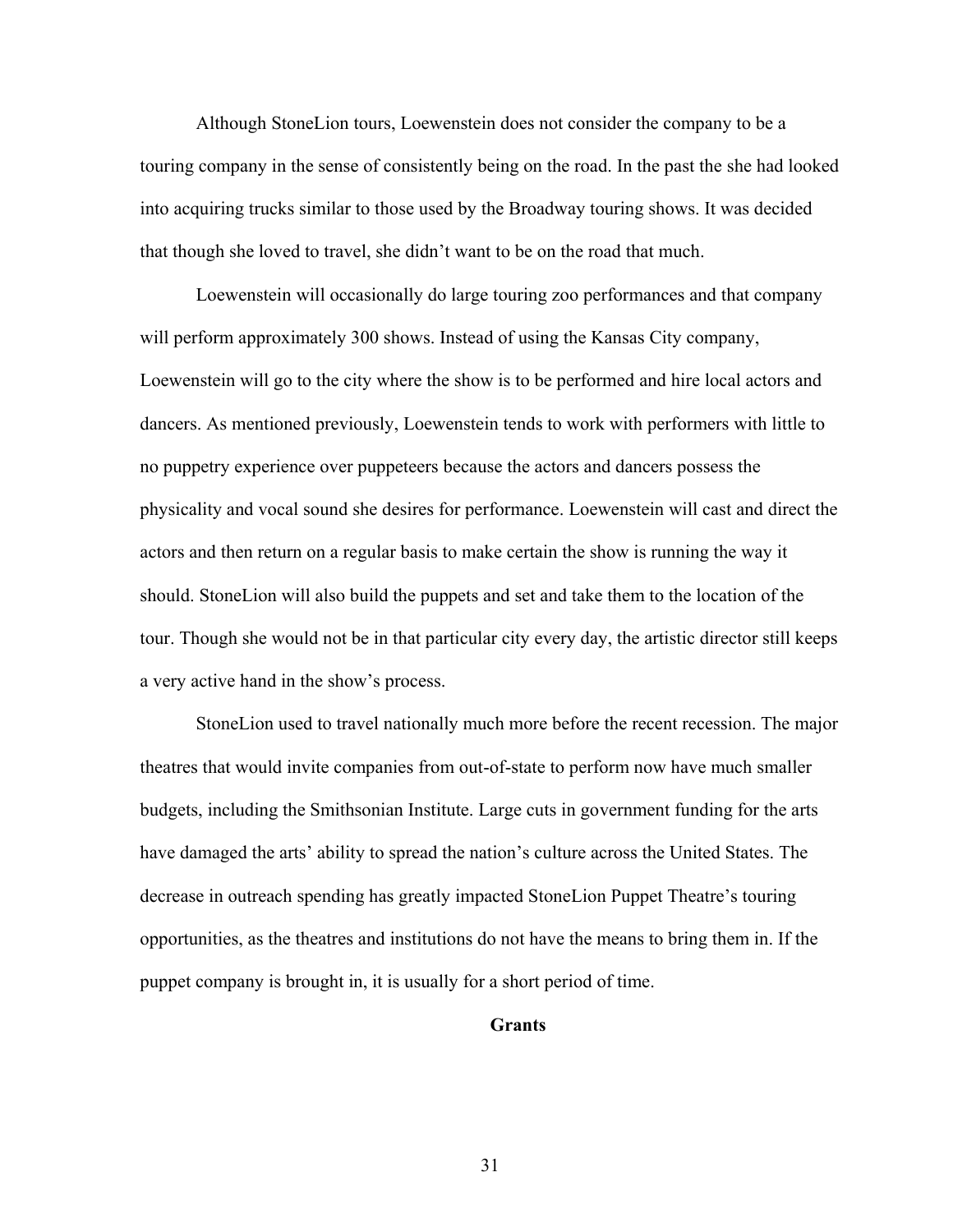In 2001, StoneLion Puppet Theatre became incorporated as a non-profit theatre. Many people tend to assume that the theatre truly began then, but Loewenstein holds firm that it was only a change in the direction the company was going in and how it was funded. Instead of ticket sales, they are now funded by grants.

The first grant she applied for, the Neighborhood Tourist Developing Fund, she received. Loewenstein acknowledges the fact that she obtained a lot of help during the starting stages of this process. Actually, with the exception of one grant she wrote in 2012, she has received funding. It was no surprise to Loewenstein that the streak would end. She went on to say that she had ventured out into some odd areas in an effort to apply for grant money that year. Loewenstein relayed that she has to carefully pick and choose which grants she wants to apply for, as she also has to focus on managing payroll, and writing, building, and performing shows. There are only so many hours in a day!

Loewenstein says that she will get an idea for a show, and then look for an applicable grant to apply for. If she is able to obtain the grant, then that is what will fund the project. She stated that this is the way most people choose the grants they decide to apply for.

One grant that Loewenstein receives is from Johnson County Stormwater Education. This grant pays for StoneLion to take their environmental shows that educate people on water pollution, such as *Down the Drain* and *SPELUNK! Saving our Springs*, to schools and community centers at no charge to the client or community. All Loewenstein has to do is call or email her contacts and ask if and when they would like one of the environmental shows about water pollution to be brought to the area. Grants like this one are incredibly beneficial to low-income and inner-city schools, as they provide students and communities with fun, interactive, and free entertainment and education.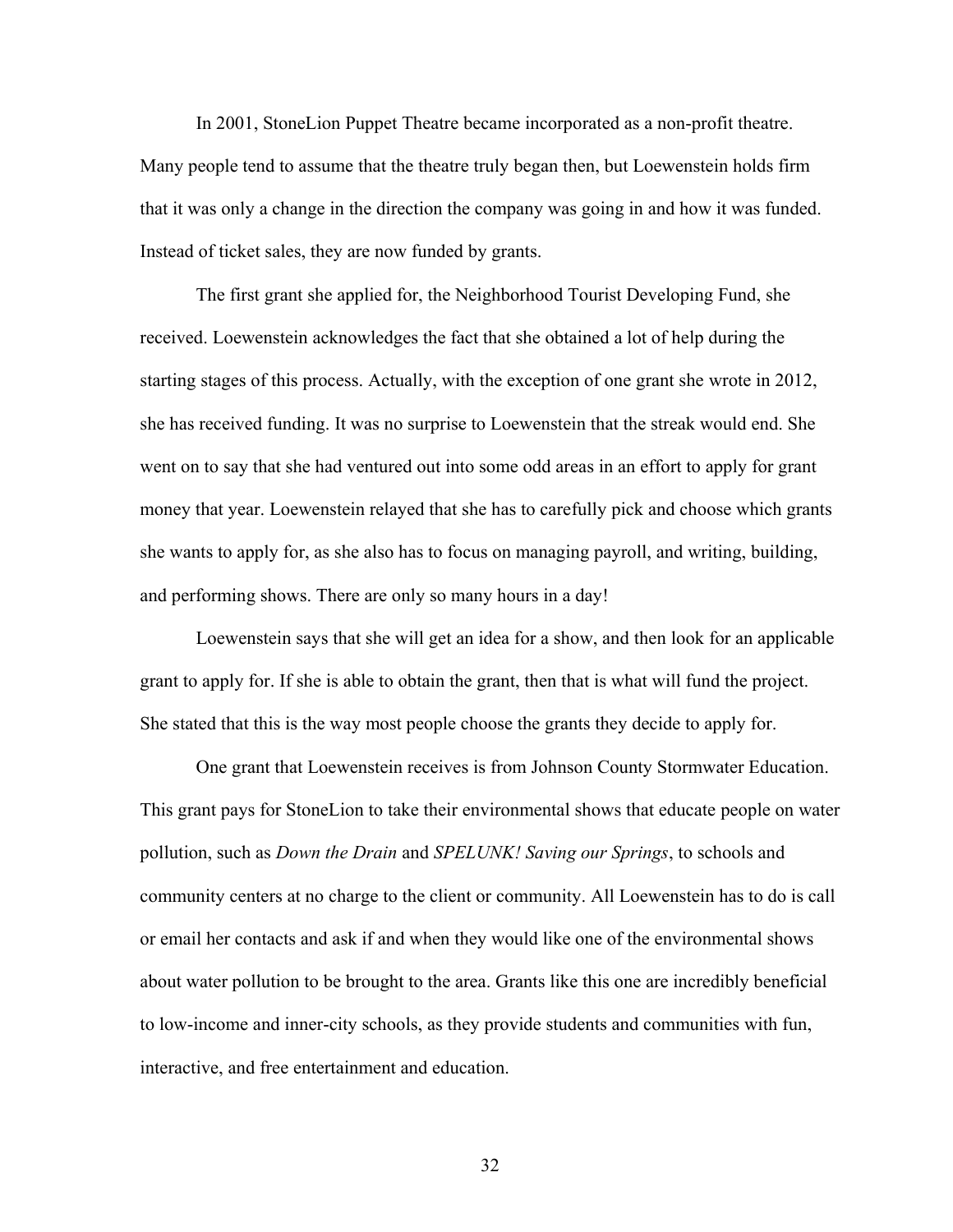When Loewenstein wrote the Johnson County Stormwater Education grant, she said that she wanted to write a show about "the molecular structure of nonpoint source pollution and tailor it towards the educational values and core curriculums of the Kansas school system for kindergarten through sixth grade." She added, "Then I make art out of that! It sounds really boring, but I will make it funny and no one will realize that they are learning about nonpoint source pollution for the core curriculum" (Loewenstein, interview).

Sometimes the members of StoneLion are given a grant specifically to educate the public on a topic. One such example would be Johnson County Stormwater Education's having given StoneLion a grant to develop a show to teach the Johnson County, Kansas, community about a mandate enacted January 2012 that no longer allowed citizens to dispose of yard waste in the landfills. Instead, the community members must drop off yard waste at specified locations or compost it themselves ("Yard Waste and Composting"). The company members of StoneLion realized they did not know much about the topic themselves, which provided a learning opportunity for the company as well. The culmination of the grant and research was the play *Water World*.

Loewenstein does much of the grant writing, but she also has help from outside organizations. One such organization is the Missouri Arts Council. The Missouri Arts Council awards grants to non-profit organizations in order to cultivate appreciation of the arts, development, and growth to community members (Missouri Arts Council). It includes StoneLion on the touring roster it publishes each year. Many schools and organizations apply for grants through the Missouri Arts Council and are able to hire StoneLion in this way.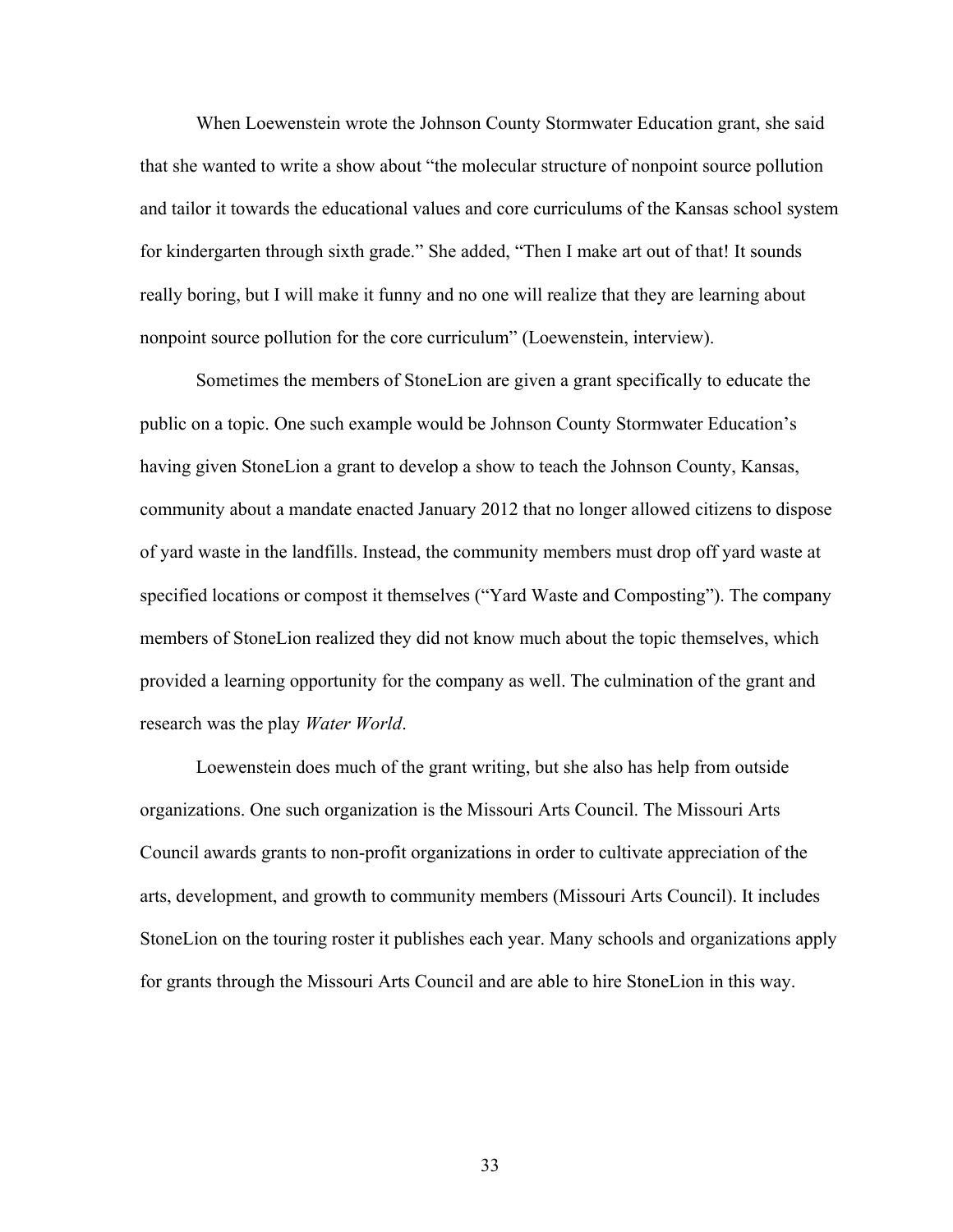## **The Puppets**

Puppets are grouped into six different categories, according to the way they are operated. In no particular order, they are hand or "glove" puppets, body, marionettes, rod, shadow, and Bunraku (Blumenthal 37). The following will outline the characteristics of each category.

Hand puppets, like most of the types, have a fairly self-explanatory name. The operator moves parts of the puppet by putting a hand inside it—wearing the puppet like a glove—and uses the puppeteer's fingers to move the head and arms. This type is commonly used in early elementary classroom settings and is seen in the form of many of Jim Henson's Muppets™.

Body puppets can completely cover up the puppeteer, though that is not always the case. The puppet may use part of the handler's body to complete its entirety. For example, the puppeteer's index finger may be used as Pinocchio's growing nose, or the handler's arm may become the puppet's leg (Blumenthal 40). The puppet, rather than encompass the operator, may attach to the outside of the puppeteer for maneuvering purposes. This way, the handler is visible to the audience. Usually the person is costumed in a way that complements the puppet. The puppeteer's facial expressions are to supplement the facial expressions of the puppet as the person's body movements accentuate the puppet's movements. A popular example of body puppets would be the characters of Timon and Pumbaa in the Broadway production of Disney's *The Lion King*.

Marionettes are a type of puppet that is operated from the outside rather than the inside. These are manipulated from above the puppet by string or cord. The complexity of the system of strings for a marionette can range from one to over twenty-four. These strings are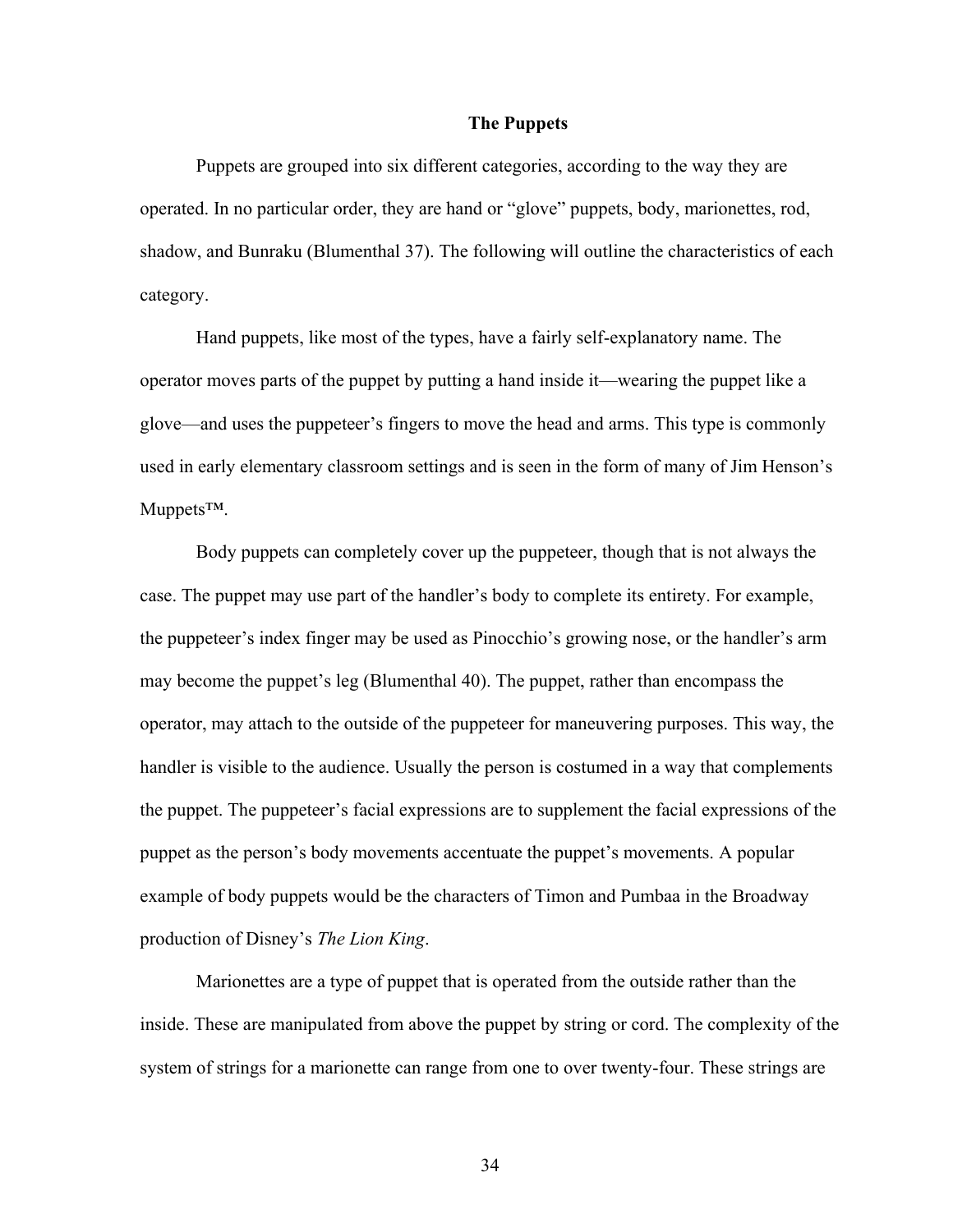attached to various parts of the puppet's body and strung up to a stick, plate, or bar that the puppeteer uses to manipulate its movement. This type of puppetry tends to be the most prominent in Western popular culture. Ranging from Disney's 1940's adaption of the story of Pinocchio of the same name to the 1947-1960 children's show *Howdy Doody* (*Stories of the American Puppet*) to the 2004 satirical comedy *Team America: World Police*.

Rod puppets are mainly operated from below the puppet, though they also may be operated from above. A stick or a rod is the central way of moving the puppet as it is either connected centrally to the bottom (such as the Javanese *wayang golek* puppets) or from the top (such as the Portugal *boñecos* puppets) (Blumenthal 51-52). Often there will be additional thin wands to control the arms and/or legs. In Western culture, people tend to associate rod puppets with a style invented by Jim Henson called "hand-rod" puppets, which he used when creating the Muppets<sup>™</sup>. He combined two main styles to create the operational style he desired. The rods are connected to one or both of the Muppet's<sup>™</sup> wrists and manipulated by the secondary hand as the primary hand operates the mouth and face. This style can be seen with Kermit the Frog and Miss Piggy.

Shadow puppets appear to the audience only as shadows on a screen. This may include opaque cutouts or translucent figures to let color shine through. Some are solid figures while others are intricately carved to show designs. These are usually twodimensional figures constructed out of sheets of wood, cardboard, metal, or plastic. Shadow puppets are operated by one rod either below or connected directly behind it. The limbs of the puppet may be operated by another rod, left swinging, or may be stationary. Shadow puppets may be three-dimensional as well. They are a common family and community practice in many Eastern cultures. Many people in Western culture commonly associate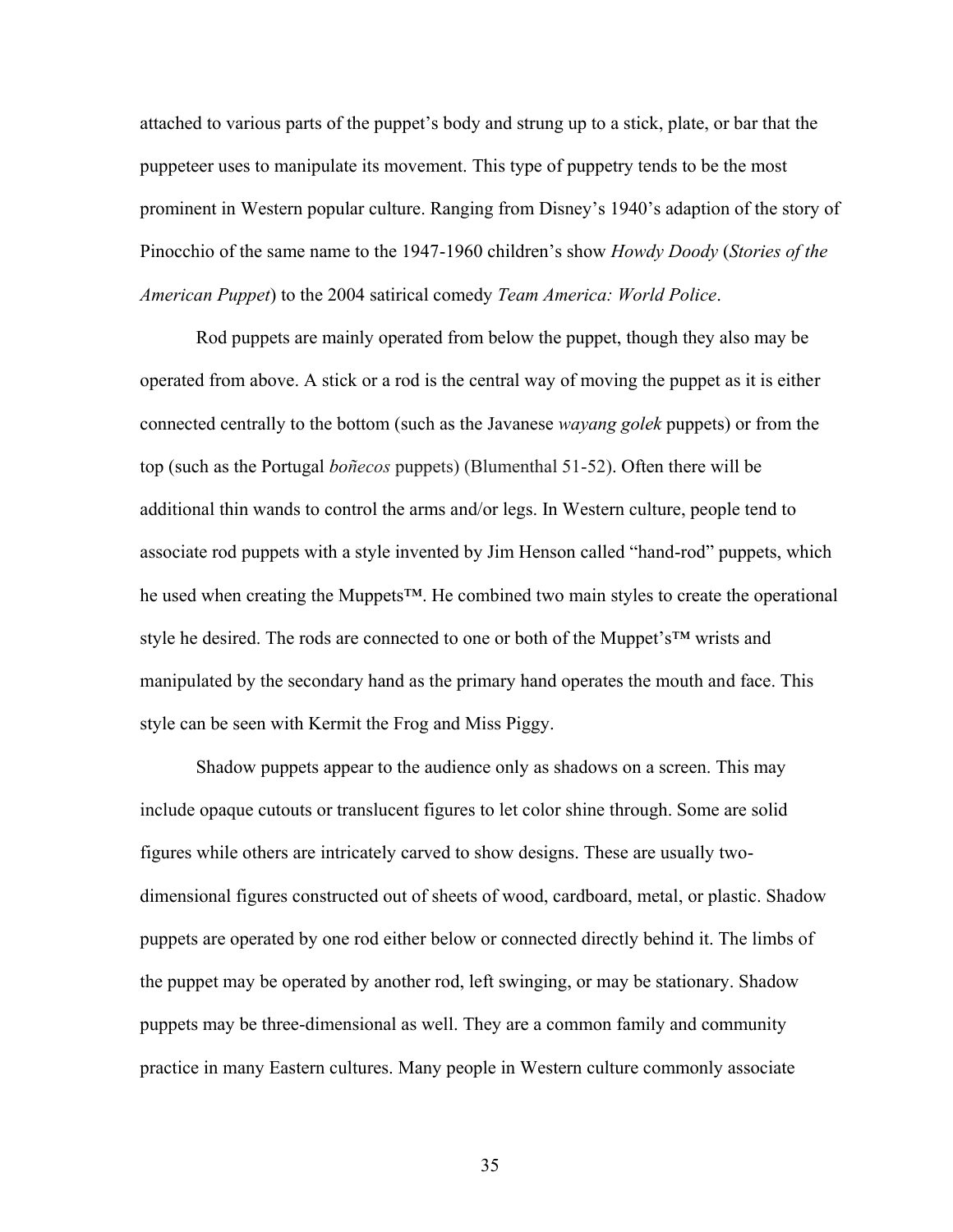shadow puppets with the silhouette figures one can create with making shapes with their hands and projecting the shadow onto a wall, such a rabbits or dog (Almoznino 14).

Bunraku-style dolls incorporate a medley of the previously mentioned types of puppetry in order to operate. Bunraku, or by its original name Ningyo Joruri, is a traditional form of Japanese puppet theatre. Each doll uses three puppeteers. In Japan, an apprentice spends much of his career, as much as ten years, learning the intricacies of just the legs. This is a hands-on method. He would eventually move up to operate the left hand, which has a complex system of control-rods. After approximately another decade he would reach what would be the epitome of his career: the head puppeteer. This is when he operates the head of the doll, its facial expressions, and the right arm. This section involves a complex system of internal strings (Adachi 29). The puppeteers wear black clothing in an effort to blend into the background. Sometimes the face is left exposed, but many times it is covered as well.

Loewenstein incorporates a plethora of puppetry styles into her work. She uses marionettes, mouth puppets, hand puppets, finger puppets, Bunraku, shadow puppets, blacklight puppets, giant puppets, light-up puppets, rod puppets, mask puppets, direct manipulation, and mascot (or body) puppets as her official (or semi-official) styles. "The style of puppetry used depends on what is best for that certain character. We use a blend of styles within one show and use a singular style in others" (Gass). StoneLion performances tend to feature a cabaret style of puppetry, which means that the performers are fully visible on stage manipulating the puppets. When performing in this style, the puppeteers dress either all in black or in a color according to the background of the play. In *Stellaluna*, for example, the puppeteers dress in blue to represent the sky. "The kids stop seeing you [the puppeteer]" (Gass) and tend to focus on the puppet.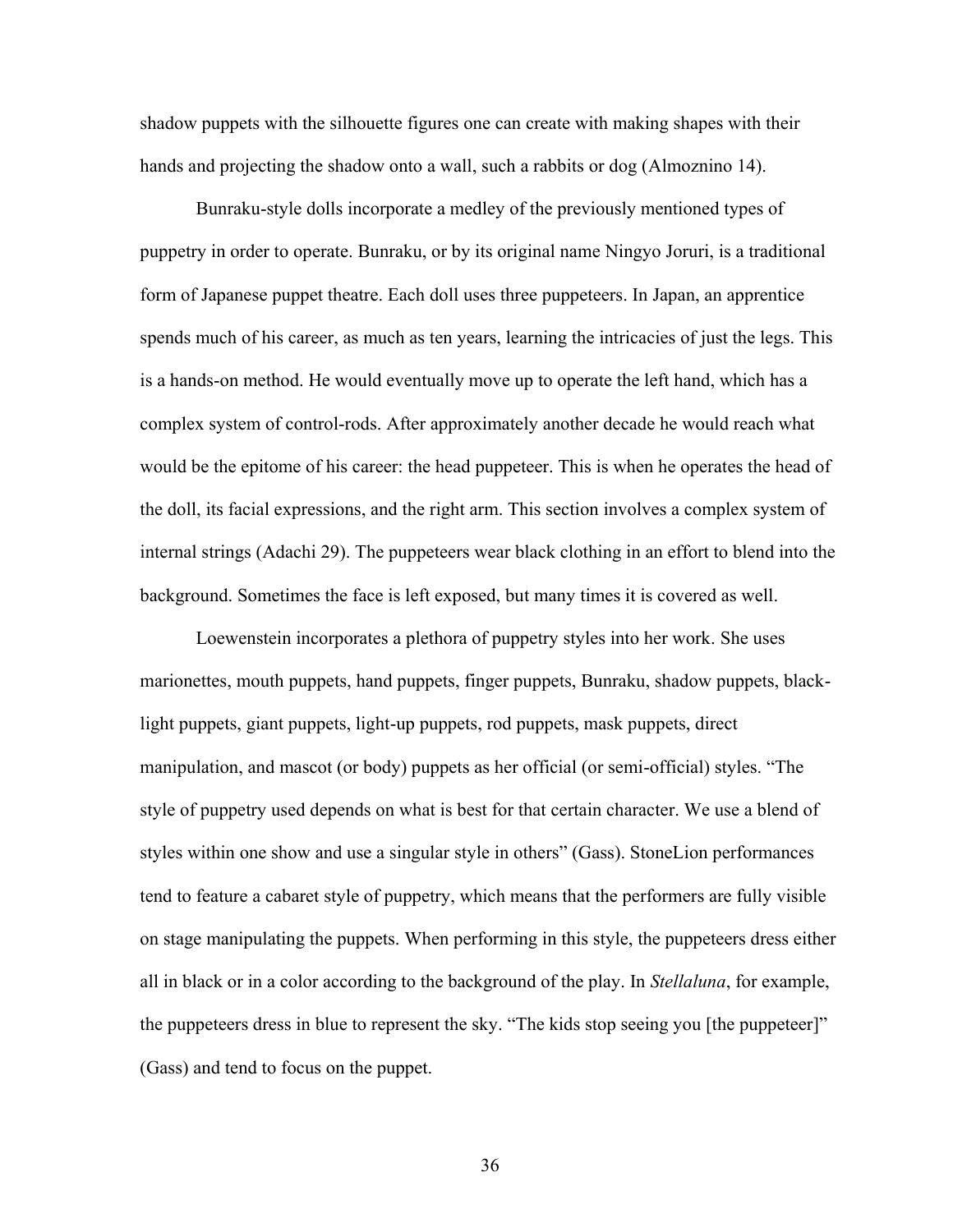An exception, though, would possibly be *SPELUNK! Saving Our Springs*. It not only uses the Bunraku style, but it also utilizes rod, hand, and shadow puppets to tell the story. It is the only show that StoneLion has created that uses the Bunraku style of puppetry. Gass stated that because the actors are dressed completely in black clothing (including their heads and hands) that it seems to be a bit unnerving to the very young children and the special needs audience members (Gass). The performers give a preshow talk to the audience about the Bunraku style of puppetry that will be used, explain the actor's costuming, and put on their masks in front of the audience so they can see the transformation.

*Stellaluna* uses hand puppets. The hand puppet of the bird or the bat is on the arm of the puppeteer and at one point the puppeteer will 'fly' it over the audience. But the puppeteer does not just move the arm with the puppet; the puppeteer has to become the hand puppet with his or her entire body. *Bubba and Trixie,* on the other hand, is a rod puppet show. These puppets are smaller than the hand puppets in *Stellaluna*, operated from below the puppet, and the puppeteer is hidden from the audience during this performance.

The seasonal shows, such as *The Boneyard Jamboree* and *Twas the Night Before Christmas*, are the ones in which the marionette puppets tend to be used the most. They seem to work best for StoneLion for revue shows. The marionettes work better with dancing to music rather than speaking. Loewenstein also finds that these puppets work better with smaller crowds, which are usually populated at a festival or a holiday party. Gass finds the marionettes to be her favorite, partly because she enjoys the way they move and partly because these shows have a limited run each year. These elements combined make them even more special for her to operate (Gass).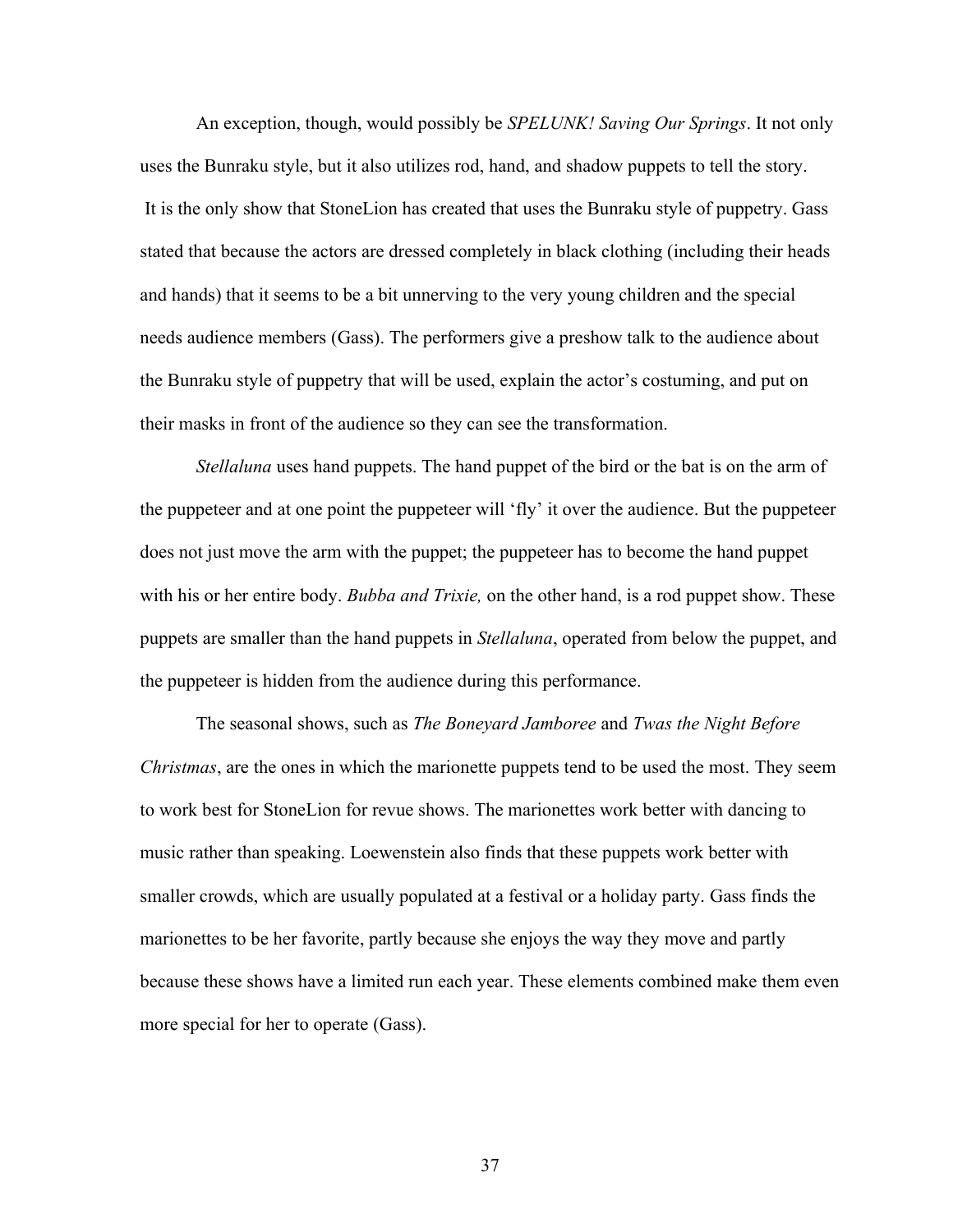Body puppets also include mascot puppets and Loewenstein has built her fair share of these as well. For Crown Center in Kansas City, Loewenstein built all of the mascot body puppets, such as the Snowman, KC Bear, and Perry Penguin. Loewenstein's company actually has a mascot puppet that they do not use anymore named "StoneLion." In past zoo performances they have used a body puppet that represents a young adventurer named Felicia riding her friend Karma the Elephant.

When asked how one would clean a body puppet, or puppets in general, Loewenstein responded by saying that it is the same method used to clean Shakespearian Restoration costumes in summer stock: Febreze or a spray bottle mixed with gin or vodka and water. Some parts of a puppet may be able to be dry cleaned, but spraying the puppets down with these mixtures tends to be the more efficient route, in terms of both time and money. The Febreze kills the germs and will leave a light, fresh scent and the alcohol eliminates the germs and leaves no scent at all.

#### **Building a Show**

When Loewenstein builds a show, she and the other members of StoneLion keep in mind that they have a wide variety of clientele with various space requirements. The Nelson-Atkins Museum of Art asks the company for giant, roving puppets for their front lawn to attract thousands of visitors. Loewenstein also has shows on standby that they can bring into major theatres, complete with light plots. These shows require the use of several moving trucks for traveling and hauling. They are quite expensive to build and produce. The clients that hire StoneLion to produce these large shows will pay, on average, \$50,000 for Loewenstein to build them their own show.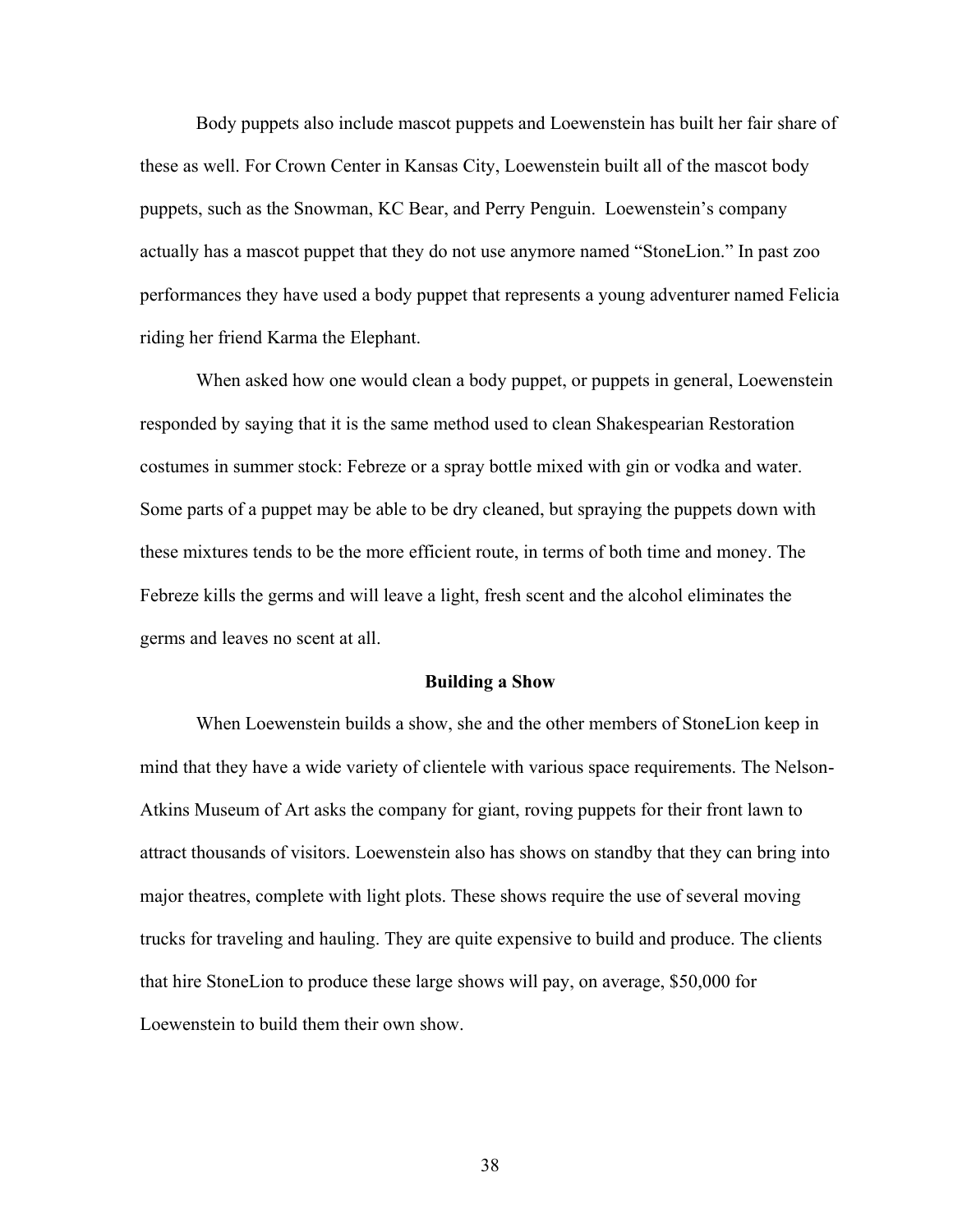The festival shows are medium-sized puppet plays, but these shows do not have a strong plotline. They are designed to allow people at the festival to be able to walk up and start watching the middle of the production and still be able to enjoy it. StoneLion also include puppet-making booths, face-painting booths, environmental information booths, etc. with these festivals. Puppets for the Planet festivals, for example, cost around \$10,000.

Loewenstein has many other shows available that are built with an average school's budget in mind. These are also medium-sized shows, but these fit into a gymnasium or a cafeteria. These require a couple of moving vans to transport the puppets and equipment. The Kansas City Young Audience's Arts Roster advertises this size of show, aimed toward the schools that are not grant funded. This helps Loewenstein tremendously, as it allows her to focus on the clients that rely on grant-funded arts programs. The medium-sized shows have a standard cost to the clients of \$400-\$500.

Finally, there are what Loewenstein calls the "tiny shows." These are built for small library rooms, daycares, and preschools that have limited budgets. These shows cost around \$150 a piece.

When Loewenstein builds her shows, she makes sure that she has a broad range of material to present and that the company is turning the shows over. There are clients, such as Crown Center, that have been booking StoneLion for twenty years and ask them to perform two to three times per year. Loewenstein makes certain that when her company performs at Crown Center, they always have something new to present. Some theatre companies will create a repertoire of shows and target them to one grade level and every year. Loewenstein understands this approach and commends it, but feels that StoneLion ends up being hired more often because of the variety of new shows they create each year as well as being open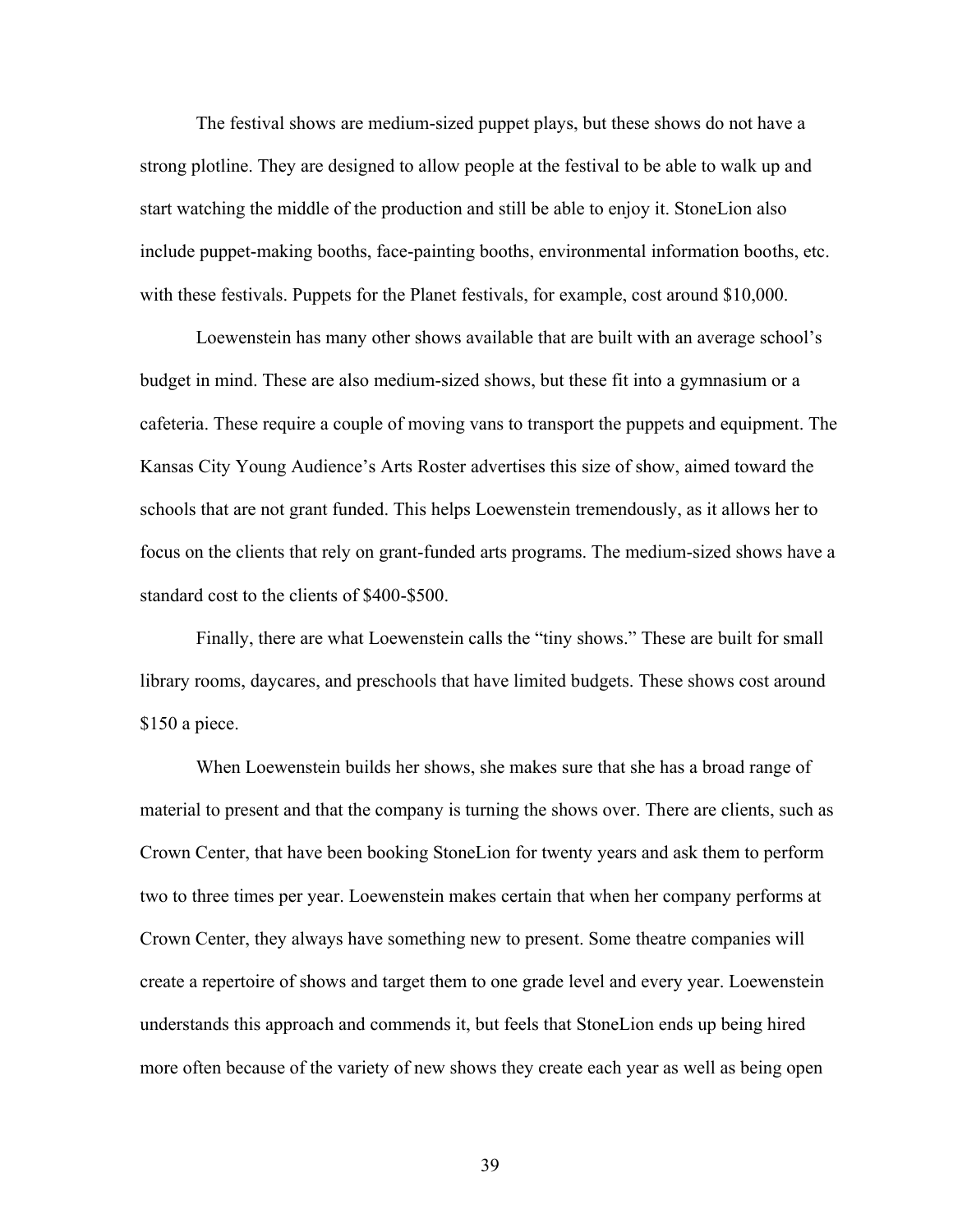to an entire elementary school. Also, the school districts appreciate this because they feel that they are getting the optimum benefit from the money they spend on bringing in StoneLion to perform.

# **The Sets**

Of all the areas, though, Loewenstein admits that when it comes to building the scenery, she tends to hand that task off to other people. "I do some set building. Honestly, that is what I give off more than I do anything else. I don't work with wood as well as other people do" (Loewenstein, interview). She adds that she has worked with quite a few set designers in the past, but she most consistently works with Laura Burkhart. Burkhart has been StoneLion's resident set designer for fifteen years. Glenn Lewis, who also as the Unicorn Theatre's Technical Director, designs and builds many of the sets for StoneLion as well. Alex Perry, who ran the scene shop at the now-defunct American Heartland Theatre, has also partnered up with Loewenstein to build her sets. The first StoneLion scenic designer Loewenstein paired with was Gary Mosby, and they worked side by side for many years. Mosby is currently the Master Carpenter at Kansas City Repertory Theatre as well as the Resident Designer at the Unicorn Theatre. When they paired up in 1987, however, they accessed each other's talents. Loewenstein would use Mosby to build her sets and Mosby would use Loewenstein to sew the soft goods needed for productions he was building.

#### **Booking Performances**

There has been an evolution in StoneLion Puppet Theatre's history in the way the company began booking performances to the way the shows are currently procured. When the company first began, they advertised by printing brochures and flyers and sending them to potential schools and businesses. Loewenstein would also cold call potential clients and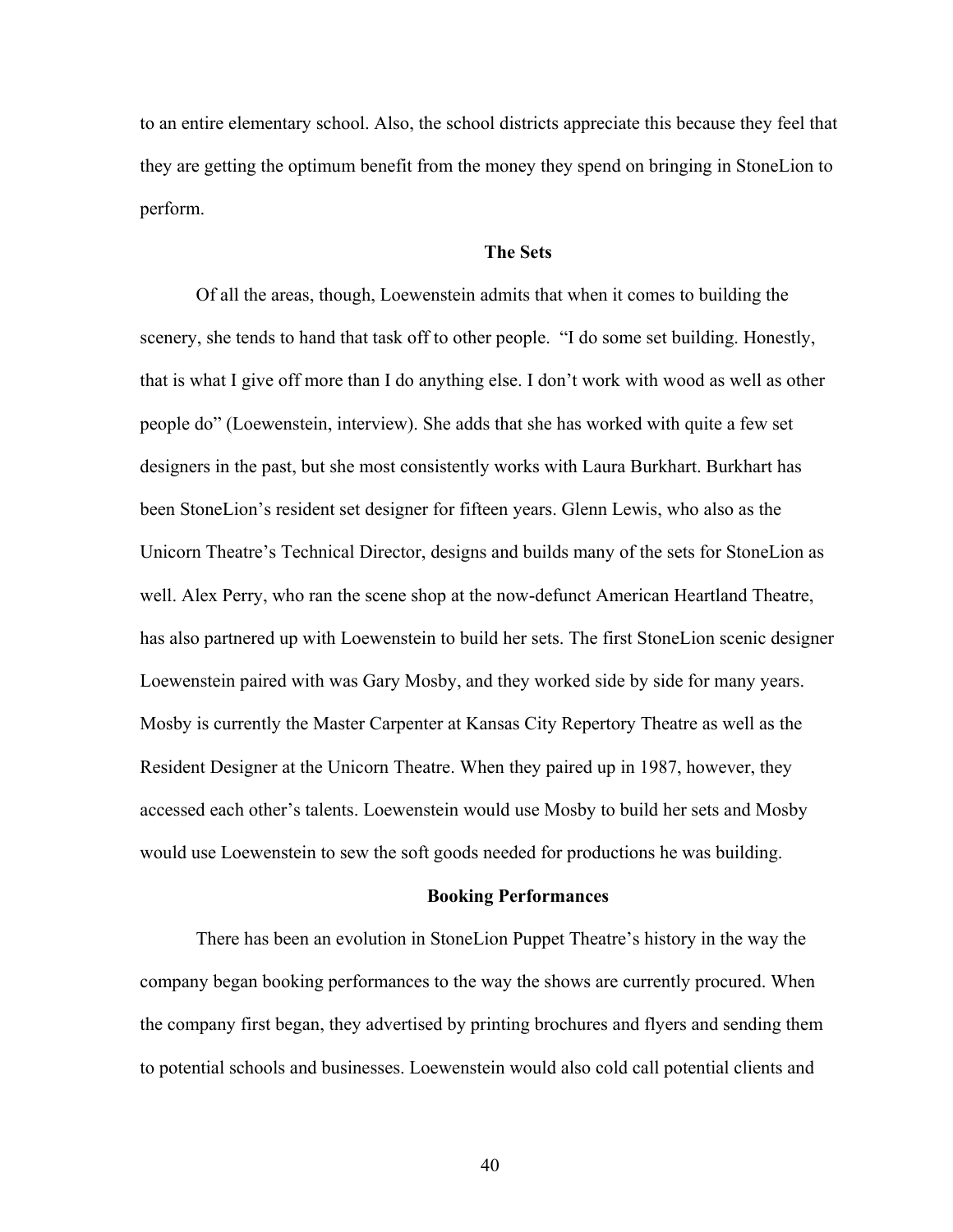customers. Being a new puppet theatre meant spreading the word any way possible and hoping that someone would take a chance and hire the company. Without a name or reputation previously set, Loewenstein had to take every opportunity to connect with people as she could. She would occasionally perform a free event for a potential client she believed would hire her back for future advertisement endeavors. StoneLion occasionally continues to do this today. For example, when Kansas City's Sea Life Aquarium had its grand opening on April  $6<sup>th</sup>$ , 2012 (Sayers), StoneLion had roving puppets during the television interviews. The aquarium was not able to pay StoneLion for their presence at the grand opening, but they were very interested in signing a long-term contract with Loewenstein to perform their environmental show *Down the Drain* which mirrors what Sea Life Aquarium is about: preserving aquatic wildlife. Performing for the grand opening was a way to create a working relationship.

Booking conventions have not worked well for Loewenstein in the past. The only exception she mentioned would be a library convention. "There is a lot of money in libraries with children's theatre. Many children's performers make the majority of their living out of libraries" (Loewenstein, interview). Since libraries are government-funded, they tend to have more money to spend on the arts and education than smaller individual companies do.

Loewenstein currently does not advertise by mailing out flyers and brochures or cold calling people. She will occasionally participate in publicity and she continues to send out StoneLion email blasts (a single sending of an electronic message to a mass of people simultaneously) ("email blast") to keep her customers updated, but she has stopped actively pursuing clients. Loewenstein will call or email clients she regularly works with to ask if they would like to book a date or dates for the upcoming year. Also, if she has an idea for a new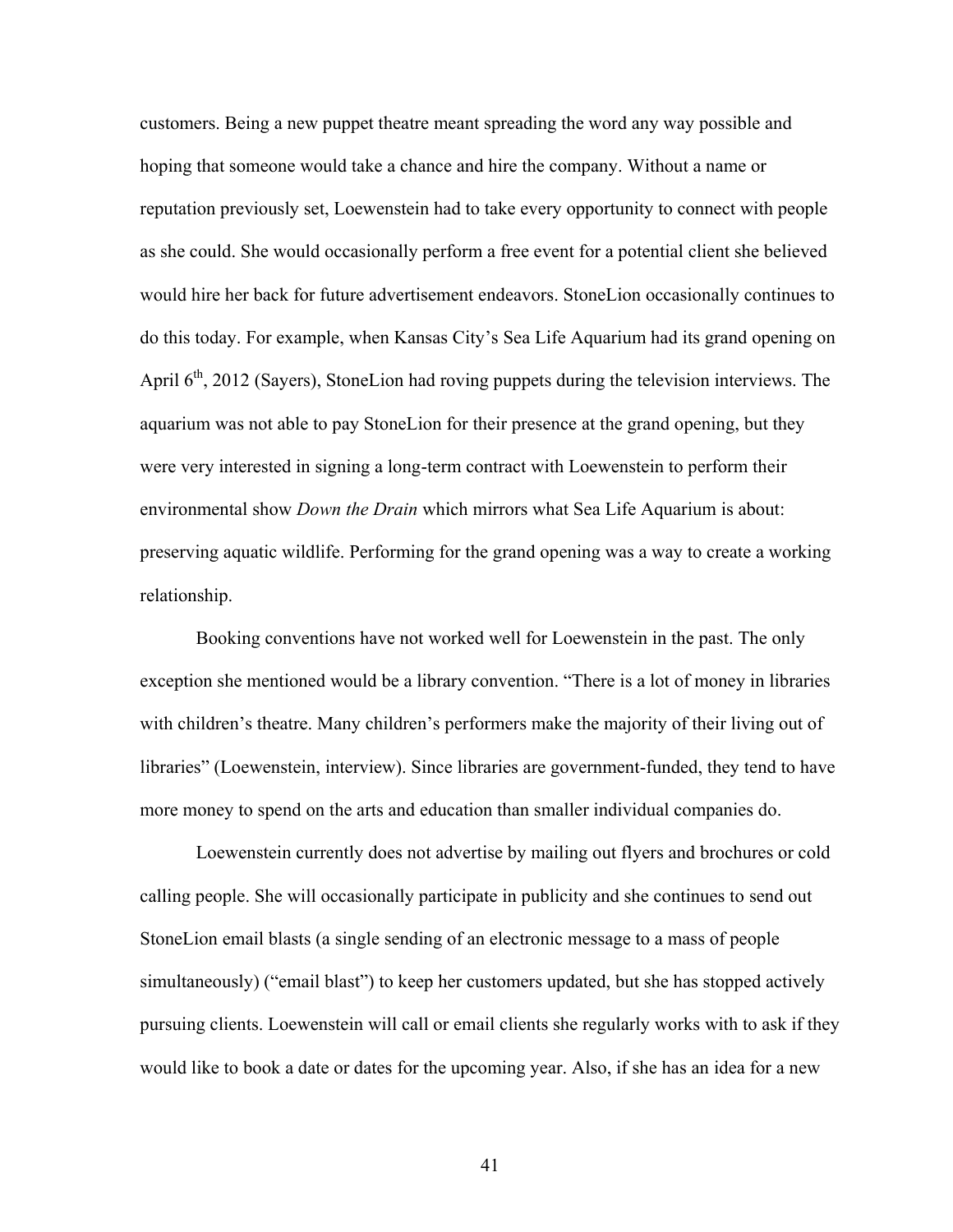puppet show, she will contact those clients and let them know about it. Why would she stop advertising? Frankly, it is because she already has too much work. Loewenstein expressed pride in the company's success:

> We are unique and really blessed right now because we have been doing this for so long. We have gained a reputation for delivering what we have promised and doing it well. That is the best advertisement that you can get. When people like you, they will tell other people and they will hire you back. We have clients that have hired us for twenty years. Every year we will be at their event or at their school. That, to me, says something about the work that we do. I am really proud of that.

> > (Loewenstein)

If StoneLion is asked to do a contract with a large client now (such as The Nelson-Atkins Museum of Art or a zoo) it is because the people in charge of publicity and event coordinating have heard about the company through word of mouth or have attended a prior performance. The potential client will contact Loewenstein and ask her to give a presentation. After the presentation, Loewenstein and the new client would discuss what StoneLion could do to fulfill the client's vision.

What Loewenstein will charge for a show depends upon a of couple things: the size of the show and the financial budget of the client. When a minimally funded group approaches Loewenstein about one of her puppet shows, she always offers the show at a discounted price. As mentioned previously, there are also instances when she will offer to give free performances to groups that need it. There are some clients, however, that she will charge more than the standard price. She explains that some groups are very difficult to deal with. Loewenstein knows from experience that her team will have to jump through many hoops with certain people, the show will be difficult to set up, the people will be rude and difficult to accommodate, and the parents will not restrain their children from disrespecting the puppets and set as well as the performers.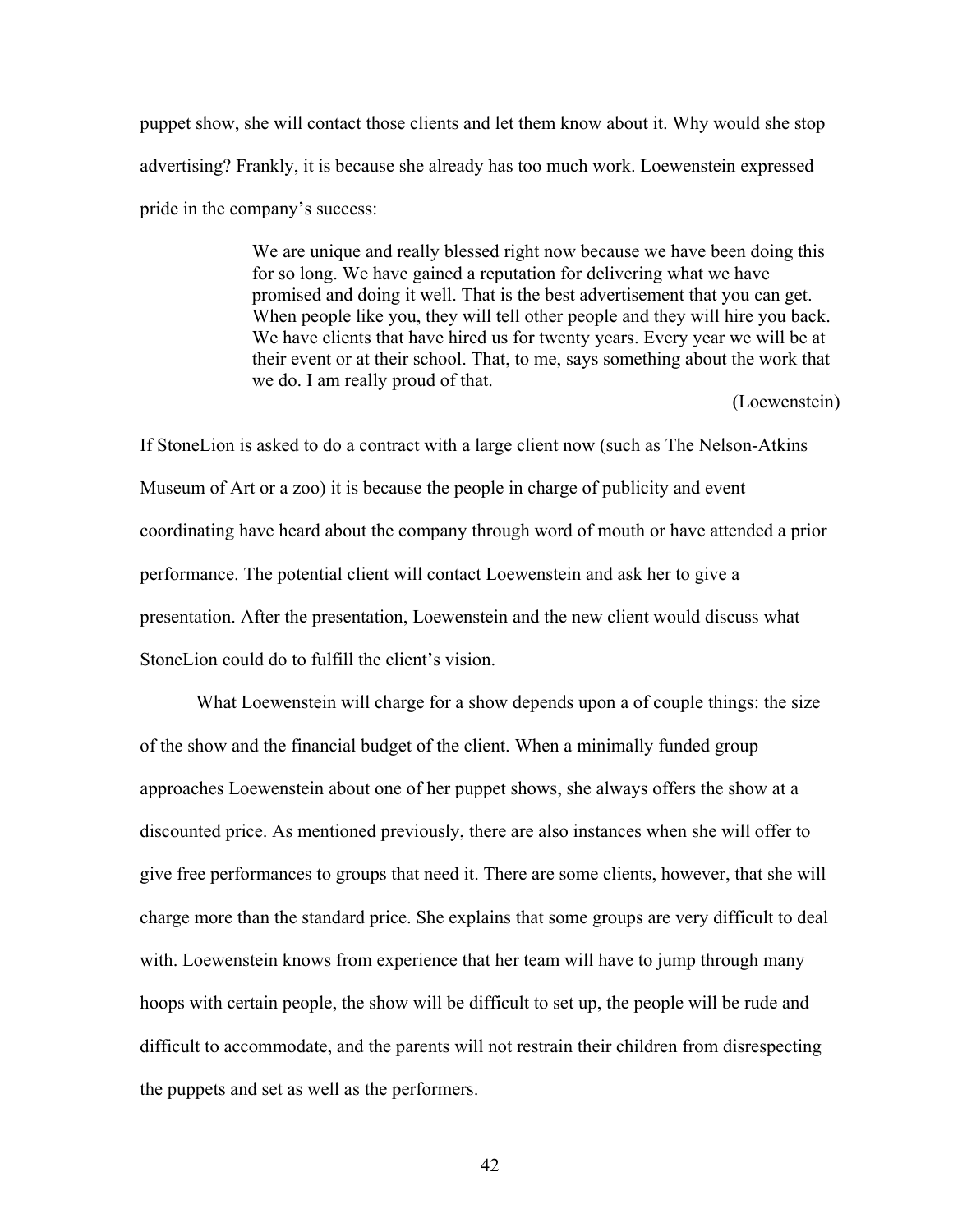Sometimes a customer will seemingly emerge from out of the blue. For example, EarthWorks, Inc., has a home location in Perryville, Missouri. They are "committed to protecting the environment by using safe and practical methods in production and fabrication" (Welcome to EarthWorks, Inc). One day a representative of the company called Loewenstein to set up an appointment to meet and discuss the possibilities of working together. Lowenstein obliged and now has another client.

As StoneLion's office manager, Gass has an alternate perspective on booking performances. When people call Gass to inquire about booking a performance, there are several steps she has to go through to feel out new clients. She found it easiest to explain by using an example of a preschool. The first thing she will ask is if the preschool has a specific date or dates in mind. Next she asks if the school has a particular theme that week. If so, Gass will go through possible shows that might fit in with that theme. Another pertinent question she asks is about the preschool's available performance space. "Sometimes they have these huge performance spaces, like a gym or cafeteria, and sometimes all they have available is their small classroom cramped with their desks, books, and toys. That is why we have created shows for different sized spaces, to work with individual needs of the clients" (Gass). She will also ask whether the client has viewed StoneLion's list of shows on their website and whether the client has seen a StoneLion show before. Finally, she has to figure out the client's budget. She has found that many clients call and want one of the bigger shows, but do not have the space or the budget to bring in that show. Gass will then suggest a smaller show that fits the client's available performance space and budget.

The prices of the puppet shows vary not only by the size of show, but also in accordance to an individual organization's funding, or lack thereof. "Just because somebody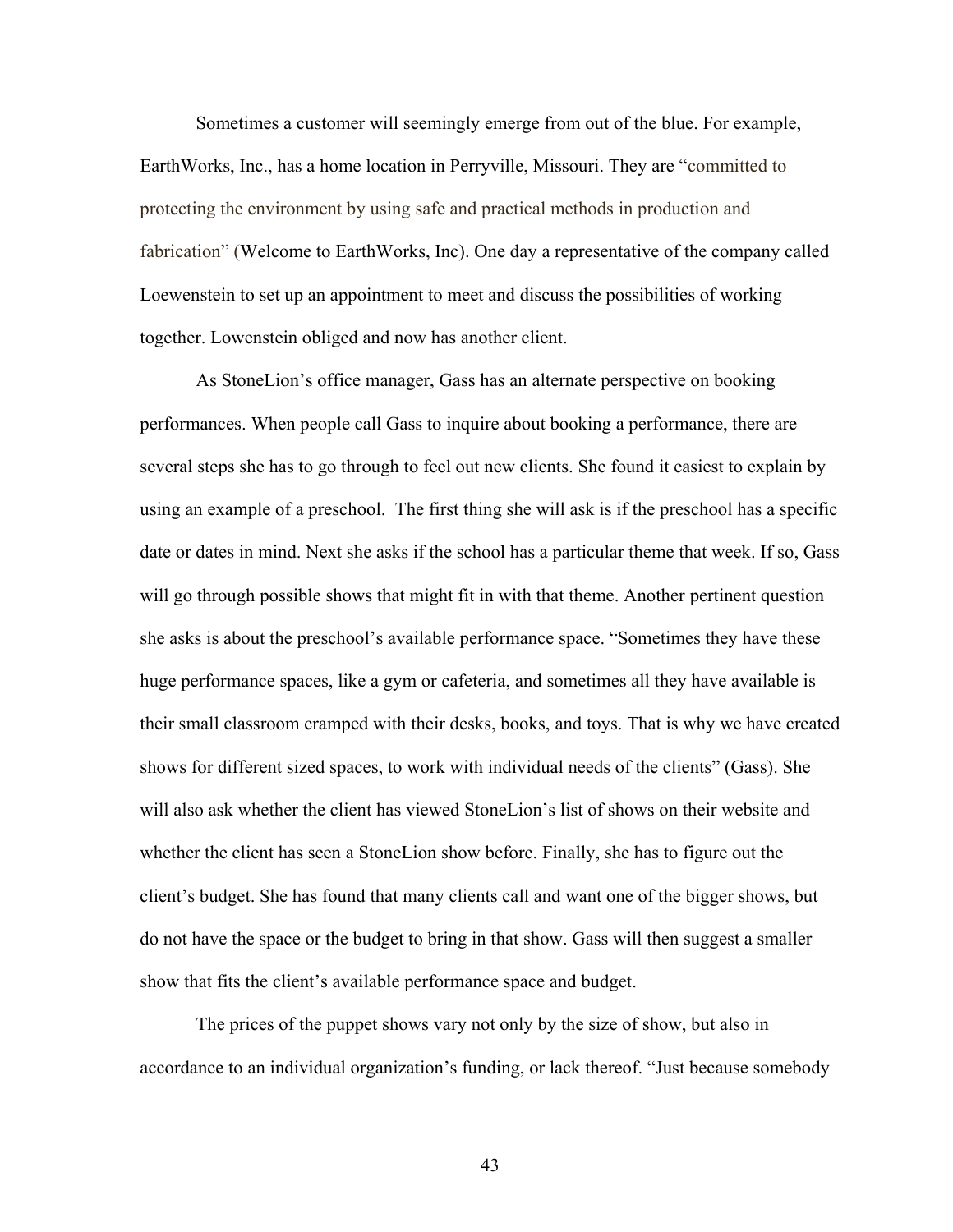is from a lower income part of town does not mean they deserve the arts any less than someone who can pay full price for it" (Gass). Gass is of the same mind as Loewenstein, believing that children who are less privileged deserve exposure to art the same as anyone else. There is a particular daycare that StoneLion gives free performances to because the daycare would not be able to afford it otherwise. Loewenstein uses this daycare when she needs to test a new show on an audience or the daycare will be a new puppeteer's first performance. It is mutually beneficial for the two organizations.

There are also organizations that contact StoneLion for performances that fall between receiving free shows and paying full price. With these, Gass will tell them what a particular show usually will go for and then try to give them a price break. First she has to make sure that the performers will get paid, as they are making a living from this. She has to confirm that the travel expenses, the insurance, and the utilities will be covered as well. After checking StoneLion's budget, Gass and Loewenstein will give the needy organization a break if possible.

## **The Audience**

When asked about audience response to the puppet shows, Loewenstein considers most of her audience's reactions to her company's work to be positive, otherwise their clients would not hire them back nor would the company continue to be as busy as they are. She does state, though, that one cannot please everyone all the time. She is quite used to receiving responses from both ends of the spectrum.

Loewenstein addressed the schoolteachers who are required to attend the performances with the kids. "This is something I tell my performers. When you are out there and you are looking in the audience and some teacher is grading papers, it does not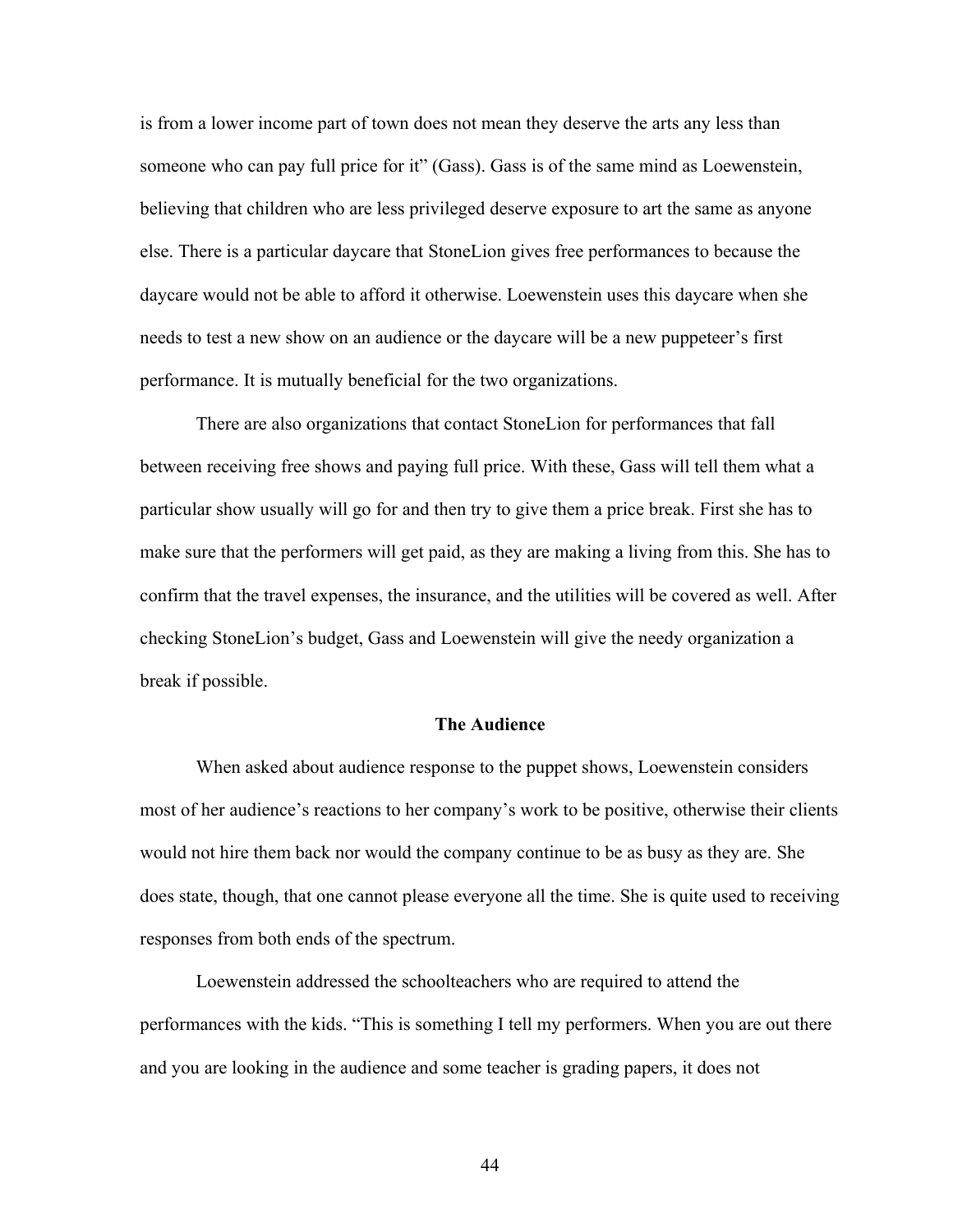necessarily mean that they do not like what you are doing. It's just that they are so overworked. They are thinking, 'This is the time I don't have to teach.' This is the time that they have a babysitter" (Loewenstein, interview). She continues on, saying there is going to be about half of her adult audience during these school performances that are going to be this way. She is not offended by this. The schools have started taking away planning periods from the teachers, so these individuals are overworked, overstressed, and some are just going to be bitter and tired of teaching.

"Besides, we are here to play for the kids" (Loewenstein). She writes and performs for the kids, not the adults. Loewenstein says that if she and her performers do their jobs right, the adults will enjoy it and come back because the children will want to come see it again. For example, even if they do not necessarily enjoy *Blue Fish* (which is targeted toward two to five year-olds up through second grade) because it is a show that teaches counting and colors, they will bring the kids back because the children have had a great time and a learning experience.

It is stressed that one has to know who one's audience is. If a ten-year-old went to *Blue Fish* with his little brother, then the older child might be bored with the show. StoneLion is hired to perform their festival shows all over the Kansas City area, and many times they play to all-adult audiences. Loewenstein says that they constantly need to keep in mind that they will not be playing to the exact target audience and that there will always be extenuating circumstances.

In stating that, Loewenstein also admits to having received a few unusual responses. For example, she had a school get up and walk out of the theatre in the middle of *Dinobones: That Rockin' Mesozoic Musical*, a puppet musical StoneLion performed in March of 1998.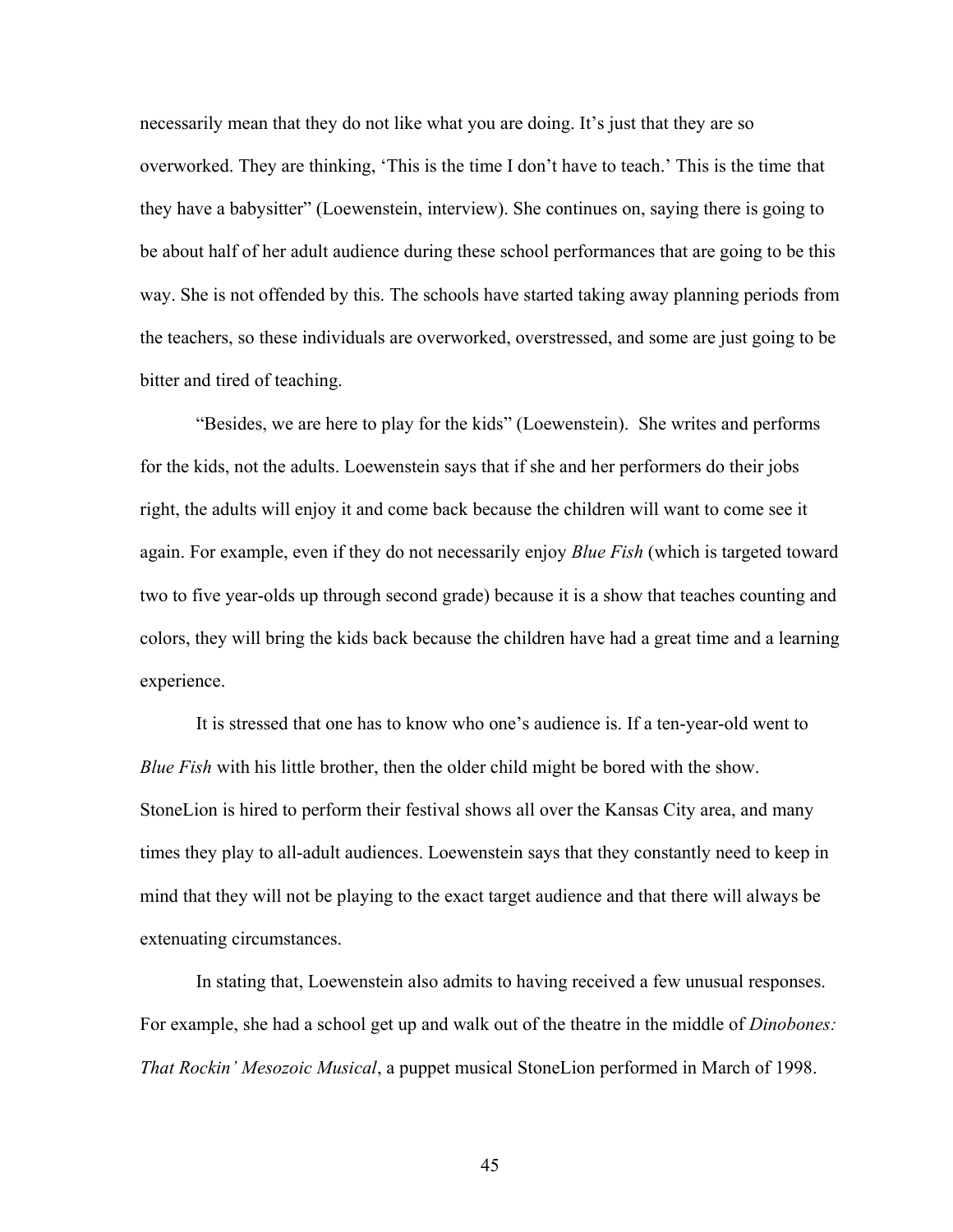She relayed that a right-wing Christian school brought their students to the performance, only to take the kids away during the brachiosaurus's song "Evolution Revolution." The kids did not want to leave, but the adults ushered them out of the theatre anyway. Loewenstein still wonders why, if an organization or school does not believe in that school of thought, one would bring people to see a show about dinosaurs. It was clearly stated in the advertisements for the show that the musical would "focus on the science behind the prehistoric creatures" (Orr 8). "I think that art is supposed to elicit some of that. And if you are not, then you are playing it too safe" (Loewenstein, interview).

When asked if she has or would like to perform any puppet shows geared toward adult audiences, Loewenstein responded with a definite no. She said that she has been asked many times, especially by the Kansas City Fringe Festival, if StoneLion would perform an adult puppet show. She declines each time, but said that the company does participate in the Kansas City Youth Fringe Festival. "StoneLion does not do adult puppetry. I enjoy adult puppetry, I have seen a lot of puppet slams, but that is just not what StoneLion does" (Loewenstein, interview). It does not fit with the mission of the company.

In 2011, Loewenstein did finally agree to do a piece in the Kansas City Fringe Festival in conjunction with the Westport Center for the Arts. It started out as a staged reading of classic material done with puppets. She thought that it had the potential to be quite comical. However, in the meetings that the group had without Loewenstein present, they decided to go in a more adult-humor direction that involved sexually suggestive content. Loewenstein backed out of the project immediately. She said the group is mad at her to this day for her withdrawal, but she had been upfront about the mission and content that StoneLion is associated with and that group did not honor the agreement made. StoneLion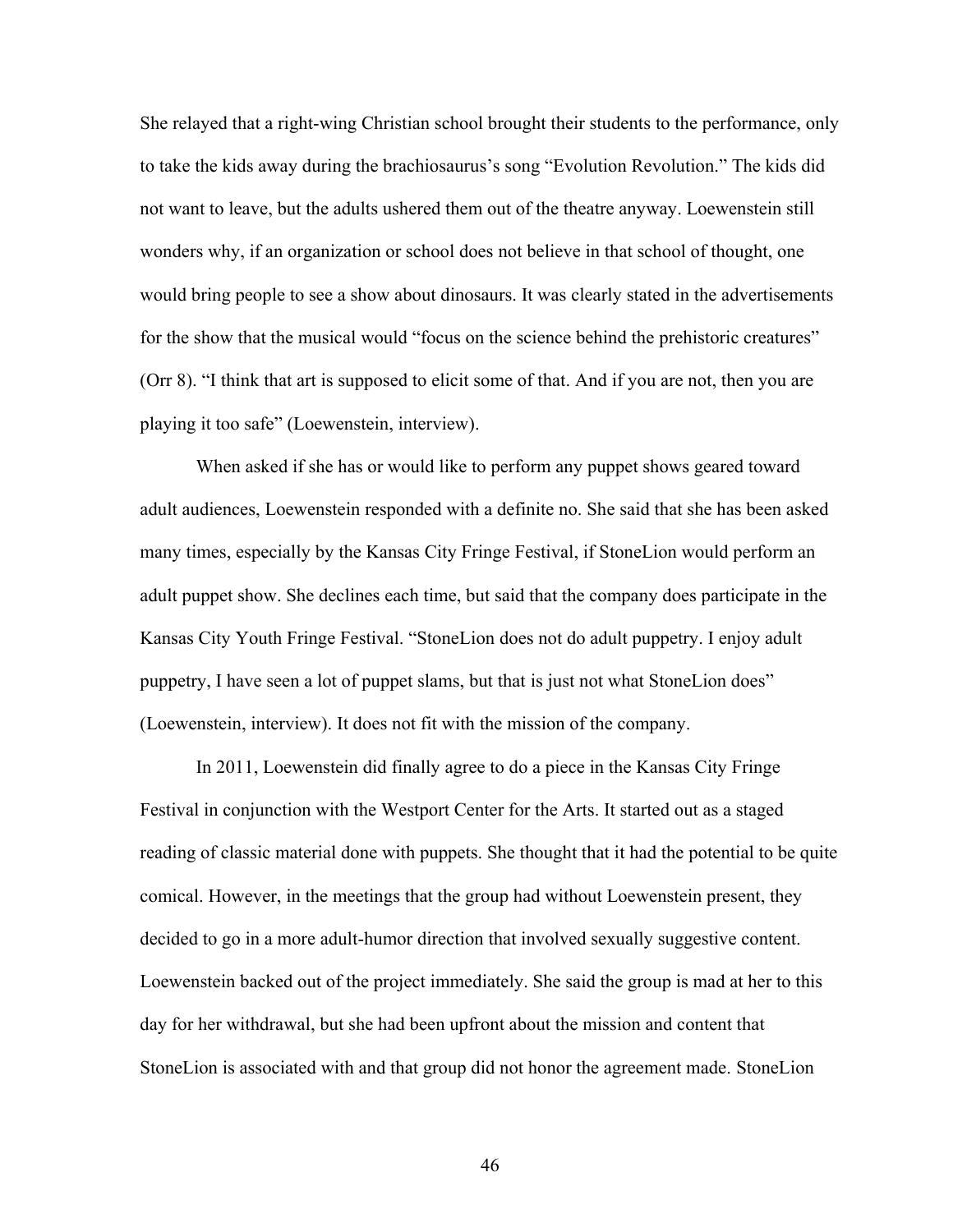has had continued success as a children's theatre company by maintaining a family-friendly vision. If Loewenstein varied from this principle, even once, everything she had established in the Kansas City community could fall apart.

Loewenstein believes that when a children's puppet company crosses over into the world of adult puppetry, many things can go wrong. She knows of several companies that did just that and encountered trouble. There is even one in Kansas City, she said, that lost thousands of dollars worth of programming because the company decided to do an X-rated puppet show. By doing this kind of work, a mixed message is sent about the mission statement of the company and of the subject material being delivered. The adult audience is then not ever sure if the content is ever fully acceptable to bring children to watch or not. "If StoneLion shows up somewhere, everyone in town knows that it is okay to take their kids" (Loewenstein, interview).

Now this is not to say that members of StoneLion are discouraged from adult puppetry. Quite the contrary, as Loewenstein has told her performers that if any of them would like to go out and do an adult show, she would help them in any way she could. She will support them, help them build it, but she cannot help them write it. It is not that she is against the content, but Loewenstein says that her sense of humor is simply not 'adult.' She does not get adult jokes most of the time and she finds a lot of the jokes to be mean. Loewenstein clarified, "Adult puppet theatre does not have to be blue. There have been many pieces, in fact some of my favorite puppet pieces I have seen, have not been necessarily geared toward young kids. But they are also not what most people would consider to be 'adult' or 'off-color'" (Loewenstein, interview). She simply does not write in that suggestive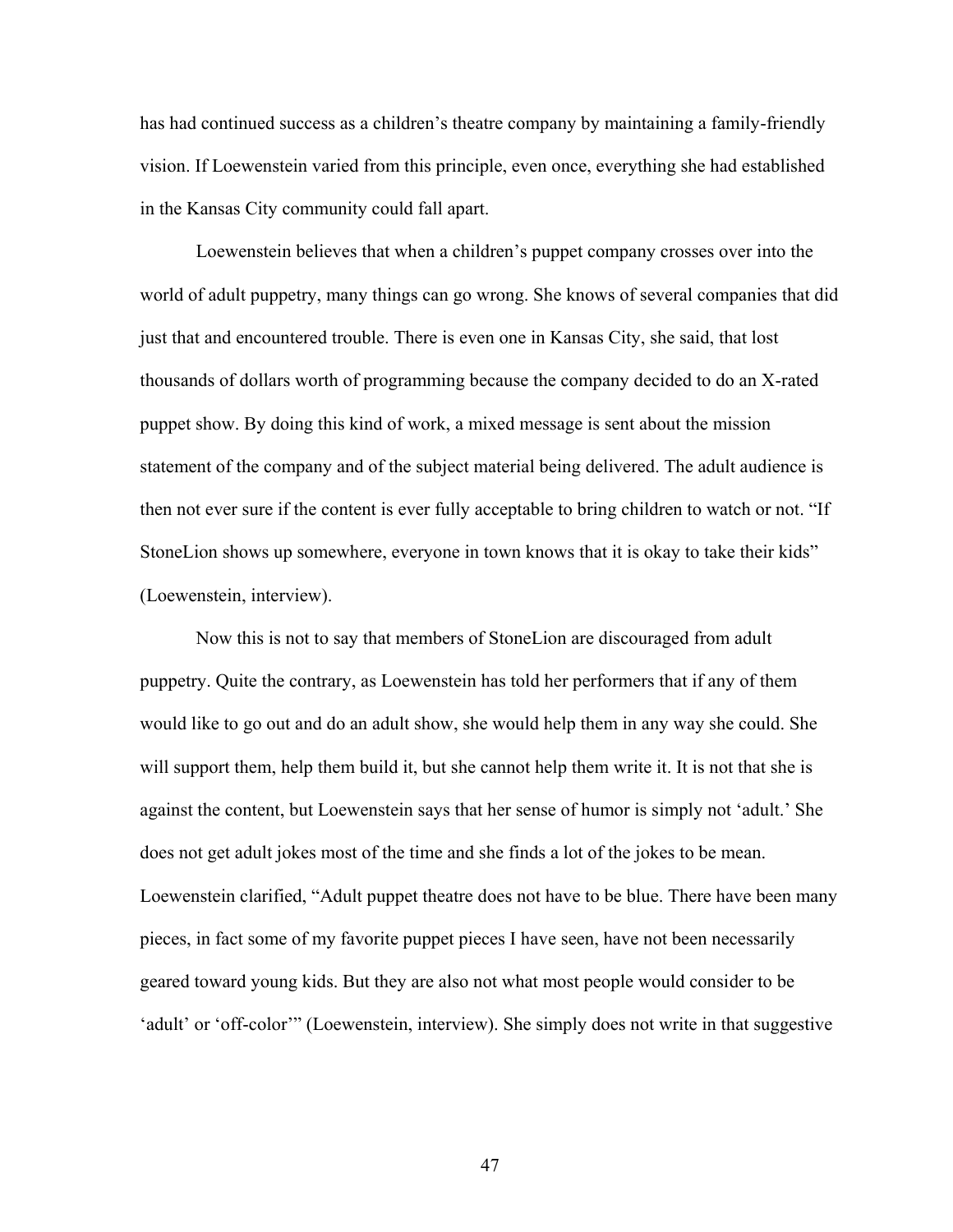manner. Her performers are free to go participate and do it, but she emphasized that StoneLion's name will not be on it.

After every StoneLion performance, the company holds a talkback session. The time is set aside for the children to ask questions about what they just witnessed. Normally, the questions revolve around how the puppets work. Sometimes, though, company members are thrown curveball questions. When Loewenstein was asked about the content of those inquiries, she explained that usually the questions are asking something very technical about an environmental subject, such as an animal or a plant. "For example, I do not know off the top of my head exactly how many eggs a ball python can lay or in what month they do that. I am just honest about it. I tell the kids that I do not know and when I get home I will look it up. And that they should too" (Loewenstein, interview). Loewenstein relayed that she tends to be able to answer more of the technical environmental questions than her company members. As a nature-lover, she is constantly watching nature programs and reading environmental articles. The company members are encouraged to research the animals and environment in the puppet show they are performing in order to have a base knowledge to field questions, but as Loewenstein performs in a majority of the performances with the members, she takes on the more difficult inquiries.

Other types of questions the company members sometimes encounter that throw a kink in the talkback sessions are personal questions. There are times when Loewenstein performs with a male performer and the kids will ask whether the two of them are married and whether they have kids. In these situations, she advises her company members to tell the audience that the two of them are just friends and to move on to another question. She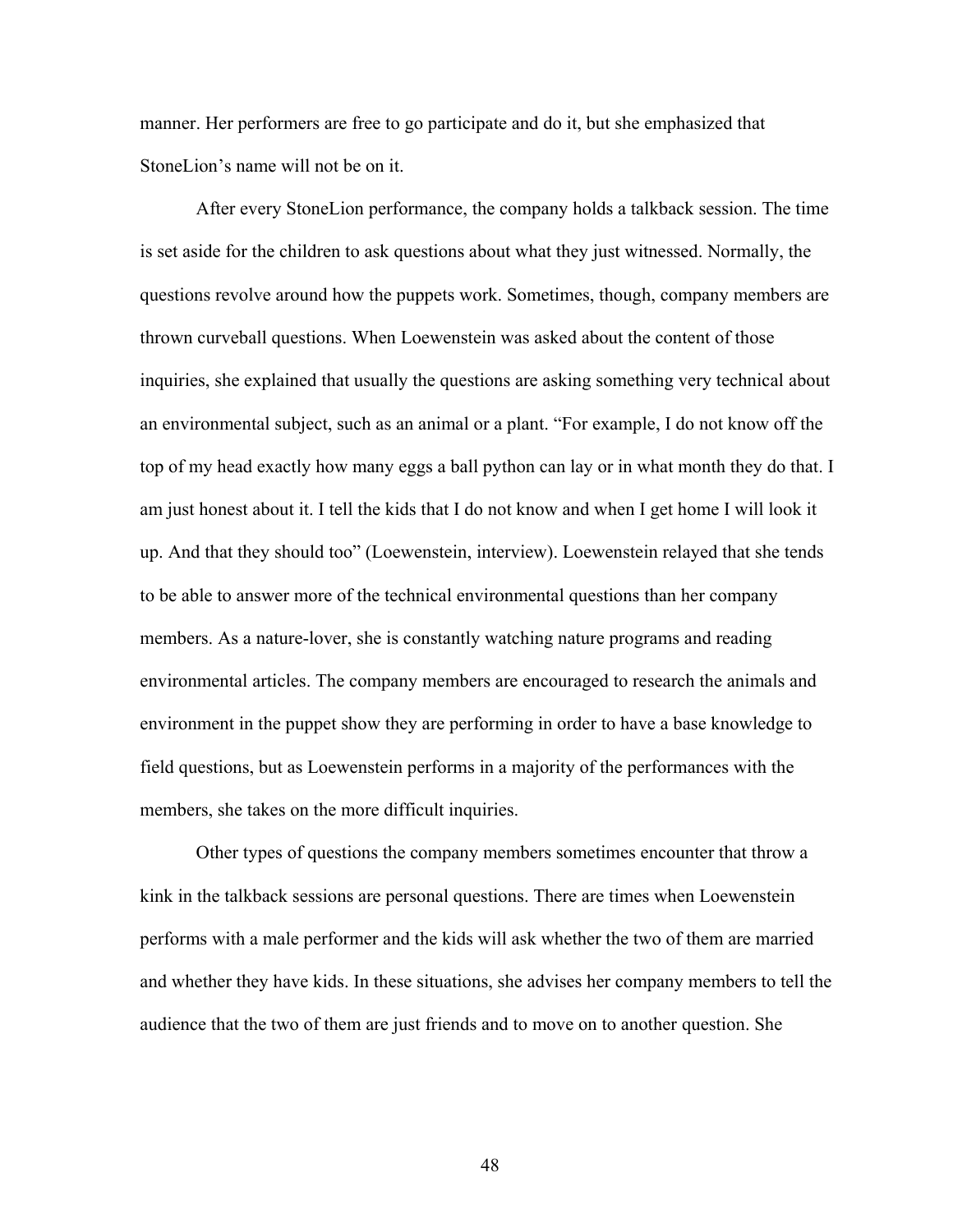understands that children are curious about these topics, but she also realizes the need to deflect those questions to avoid crossing the professional/personal line.

Finally, some questions are not questions at all. A child may venture off into a story and the company members are then tasked to figure out how to turn it into something they can answer. " $Q \& A$  is an art form unto itself in how to get the questions from the kids and how to cut off the stories without it becoming an embarrassing situation in front of that child's friends" (Loewenstein, interview).

The solution StoneLion has come up with is to send a company member, without a microphone, out into the audience to vet those queries. The children are told to sit quietly in their spots and to raise their hand if they have a question. If the company member comes across a child telling a story or asking a personal question, then the situation can be handled quietly. This method also saves time for both the performers and the audience members by being able to move on to appropriate questions. Loewenstein will preface the question-andanswer session by reminding the kids about the words with which a question begins. She will also announce that though stories are very interesting, there is not enough time for everyone's stories. This way, Loewenstein says that she is setting up the rules, teaching them what a question is, and she is still positively reinforcing the fact that their stories are great.

One of Gass's favorite parts of the question-and-answer sessions is when she gets to perform the rod puppet show *Bubba and Trixie*. She likes to ask the kids how many people they think it takes to put on the show they just witnessed. "I always get numbers, such as: three, 10, 30, 100! I love the kid's imaginations. They have no concept in relating that tiny space to the number of people that could actually behind there. I tell them that was just me and they are always in awe" (Gass).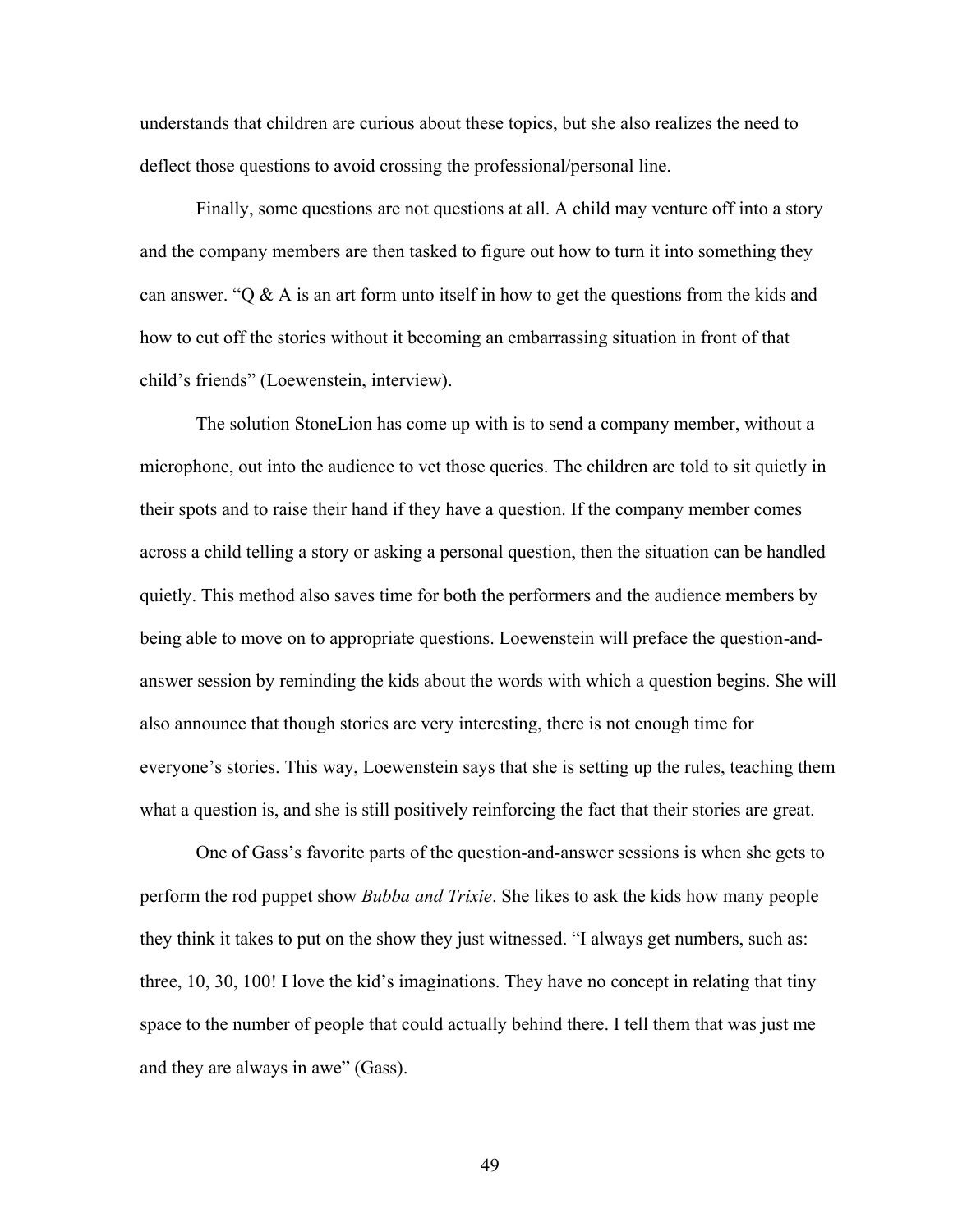Another question Gass answers a lot is how the puppeteers come up with the different voices for the characters. She enjoys discussing this topic. Gass tells the kids to think about stories they have read or when they have used their imagination to play. Then she has them think about the characters in those books or in those pretend environments. What do those voices sound like in one's head? She relayed that she finishes her answer up with a possible low register gruff voice and a contrasting high-pitched silly voice to give the kids a couple examples. The children usually grasp the step-by-step instructions and realize that they can do it as well.

As for Cormack, he enjoys talking with the kids after a show and inspiring them to do puppetry on their own. He asks if they have any stuffed animals, dolls, or action figures at home. Most answer that they do. He then asks the kids if they ever make their toys move and talk to each other. The kids again usually answer that they do. He then explains that what they are doing at home is puppetry; it is a style of puppetry called direct manipulation.

Cormack recounted one of his most memorable audience experiences. Loewenstein and Cormack had performed *The Boneyard Jamboree* for a preschool. This show is supposed to be a non-scary play in which a variety of puppets are made to dance to music. Well, the two puppeteers brought out the first puppet of the show. Cormack considered this puppet to be one of the least scary of the non-scary puppets, but the preschoolers that were sitting three feet away from the stage thought otherwise. The entire preschool crowd began screaming, crying, and trying to run away from the stage. Cormack and Loewenstein had to recalculate quickly. "After that first number we convened backstage and were frantically discussing, 'We cannot do the witch, we cannot do the snake... What can we do?!' So yes, that one ended up being about a ten-minute show" (Cormack).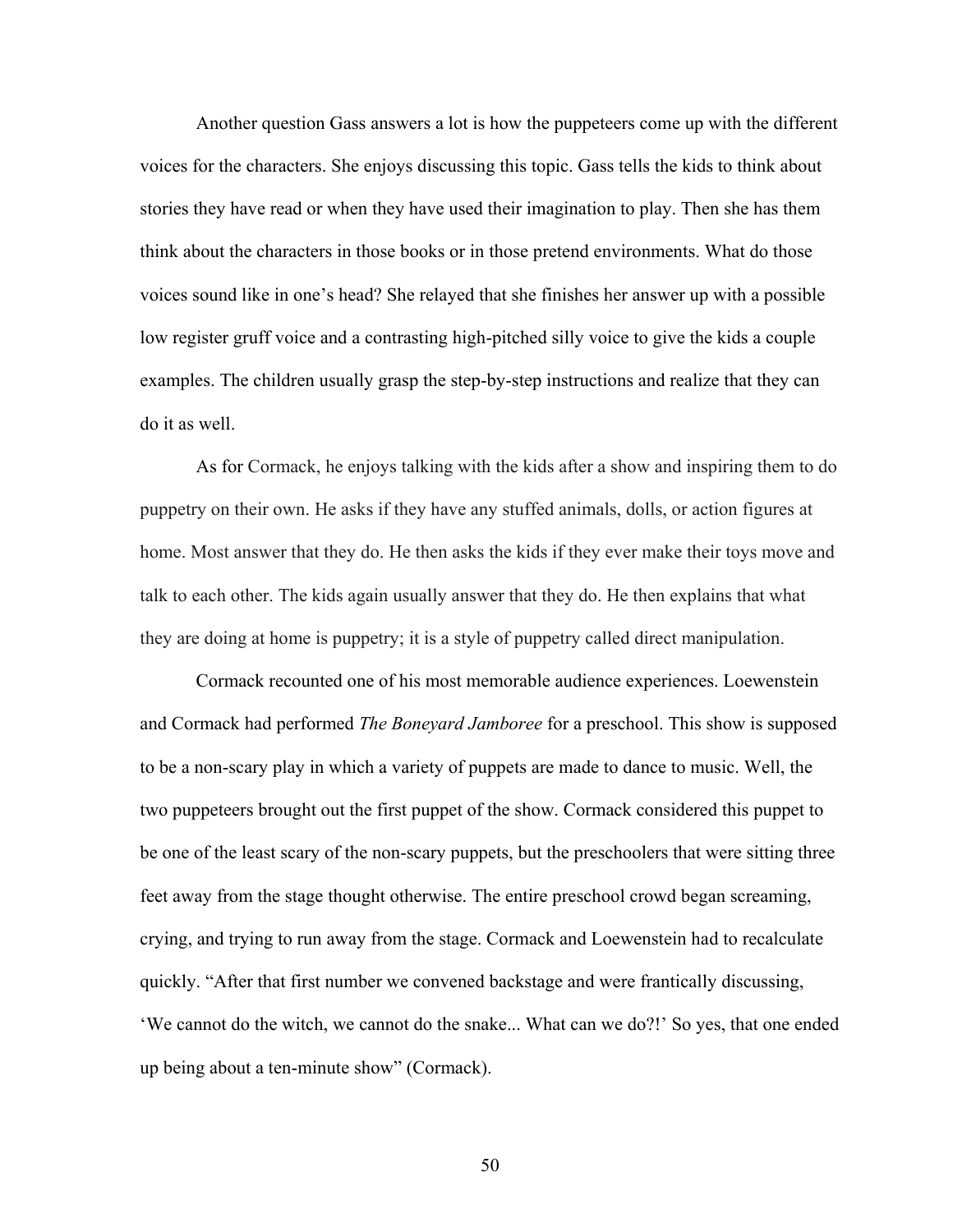Cormack then paired two box-show audience experiences. The first was when he performed *Who's in Rabbit's House?* outside during a festival. During this show, Cormack is hidden from view in a box as he manipulates the puppets from underneath. With a box show, the puppeteer is not only hidden from the view of the audience, the puppeteer cannot see the audience either. When he began the performance, Cormack had approximately twenty kids in the audience. He performed the play as usual. Cormack heard some audience reaction but not much during the run and did not think much of it. When he emerged from the box after the show to thank the audience for watching, however, he was surprised to see an estimate of 100 people applauding his performance.

The other show during which he was hidden from the audience was *Excuse Me, Are You a Dragon?* Cormack and Loewenstein were performing for an audience of 300 kids and teachers. When they emerged from their box space after the show to do their regular question-and-answer session, there were only twenty people left in the audience. They immediately were wondering what in the performance had been offensive enough to warrant so many to leave during the show. The puppeteers learned later on that the busses had come early to pick up many of the students and the teachers had filed the kids quietly out to the busses as to not disturb the performance.

# **Evaluations and Feedback**

Loewenstein gives out evaluation forms in every school where they perform in order to receive feedback. She reads each one and has them all stored in a file cabinet. The forms are valuable to her because they provide insight on what is successful and what needs work. The number one complaint she reads on the evaluations is sound issues. This includes the music being too loud, performers hard to hear, and/or a microphone cutting out during the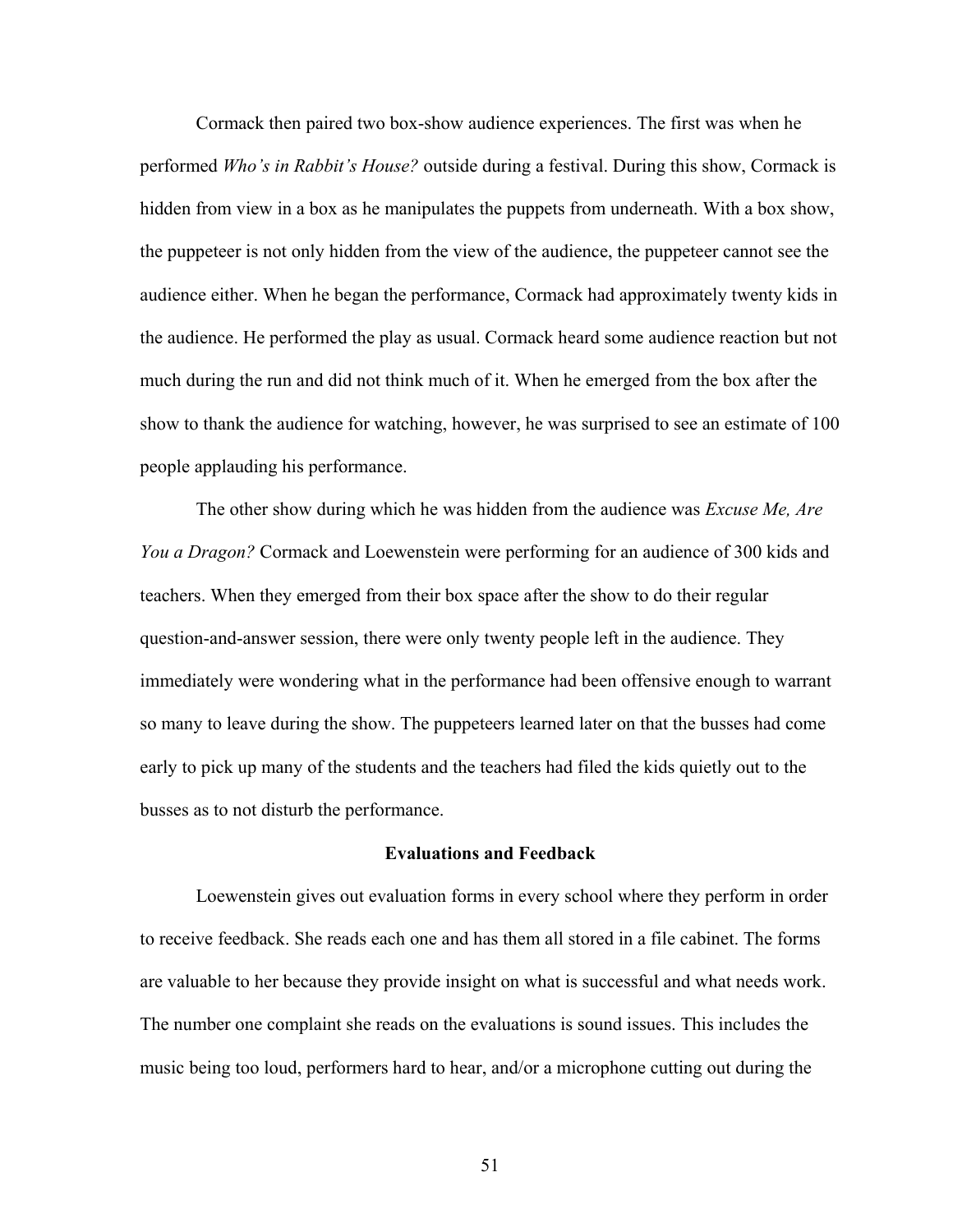performance. Loewenstein recalls that most of the problems signaled on the evaluations are technical rather than content issues, though they have received some of those as well. Of the content concerns, most suggest that the content was either over the kids' heads or that the show's content was too young for their grade level. Loewenstein will gauge these responses accordingly. "The show is rated for kindergarten through sixth grade, so some of it will be over the top of a kindergartener's head. Or, the show is rated for kindergarten through fourth grade and the teacher decided to bring her fifth graders to the performance" (Loewenstein, interview).

Teachers sometimes give suggestions for shows on the evaluation forms, but the top comments about what the teachers enjoy are how neat they find the puppets and how much they appreciate the talkback sessions. Loewenstein has deduced that the teachers find value in their students seeing the art performed and being able to comment on it as well as question it immediately after the performance because the students then think about it as they leave the performance space. The main idea of the show has the opportunity to be reinforced. It may be to read a book, to do one's own puppet show, or to make one's own puppets. The point may also be to have the audience contemplate how they affect the environment and how they can make changes to have a smaller carbon footprint.

StoneLion sometimes receives nonofficial evaluations in the form of cards, pictures, or posters that kids make and send to the company. Many times this feedback comes from a class project whereby the kids either sign a card thanking StoneLion for the performance or they draw their favorite moment from the show. Cormack stated that these tokens of appreciation not only help validate the company's work, but they also point out what is working well in the production and what is not. For example, when Cormack and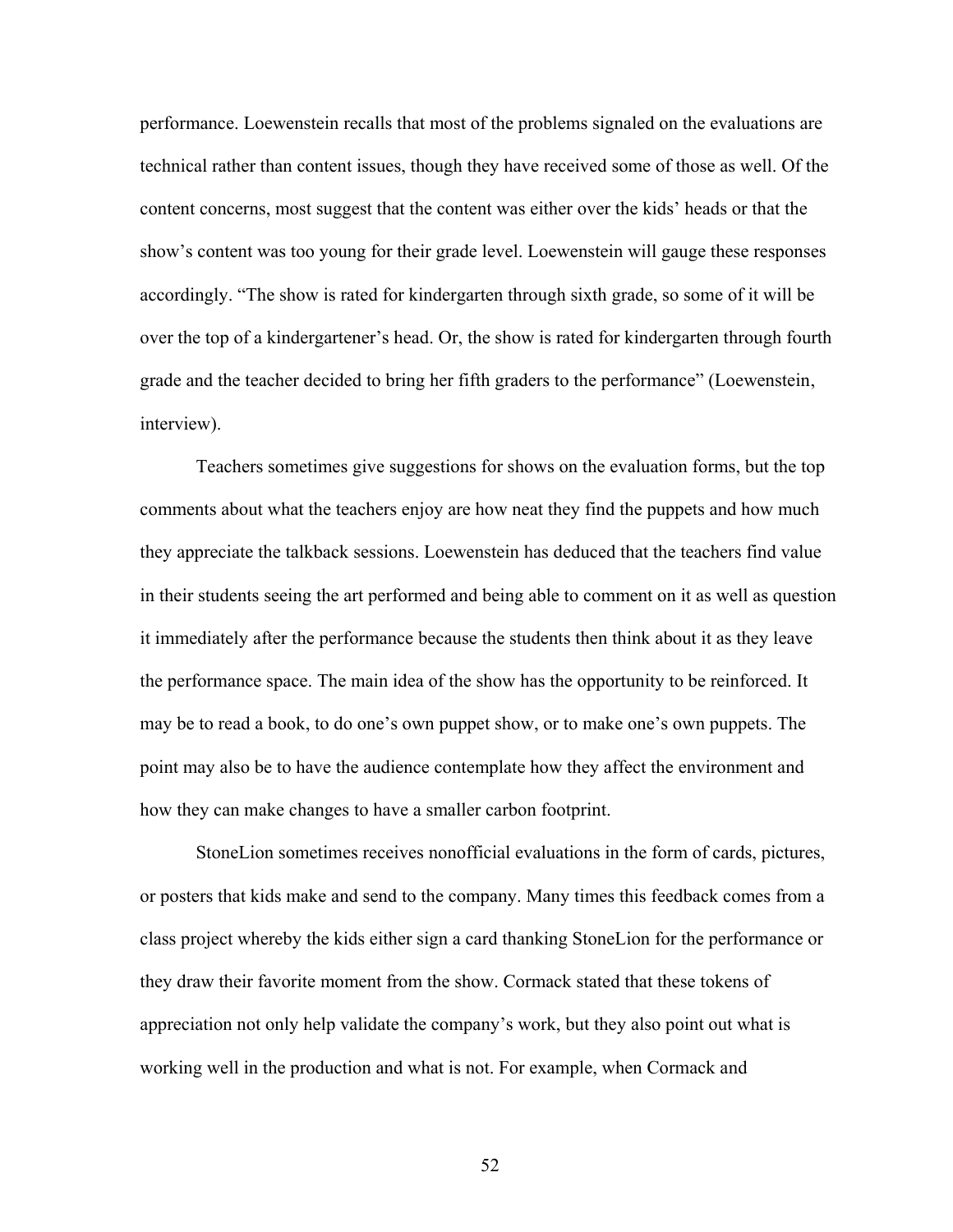Loewenstein were performing a show in Dubai, they had a puppet that bounced in place on its horse as the scenery scrolled behind it like a cyclorama. A member of the audience pointed out afterward that the cyclorama going backwards was the best part, which meant that the puppet was riding the horse backwards. It was something that Cormack and Loewenstein had done on accident, but since it was such a crowd pleaser, they made sure to have it happen purposefully from then on.

# *Mother's Day for Mother Earth*

The work for which StoneLion Puppet Theatre is most known is their annual *Mother's Day for Mother Earth* puppet pageant. It all began when Loewenstein had an idea for a play that would involve giant puppets. She felt that a great location for this kind of production would be the lawn of the Nelson-Atkins Museum of Art. The Nelson-Atkins traditionally held a Mother's Day event inside the museum and out on the grounds. Loewenstein asked the museum for permission to use the space and those in charge agreed to let her, as it sounded like a great event to fill their vacant Mother's Day event slot. Loewenstein thought that *Mother's Day for Mother Earth* was both catchy and appropriate for advertising the overarching theme of the play. On Mother's Day in May 2008 StoneLion presented *Spirit of the Wood,* which became the first giant puppet pageant both presented by StoneLion and to be performed on the Nelson-Atkins lawn.

Where did the concept of performing a puppet pageant come from? Loewenstein gave credit to the company, In the Heart of the Beast Puppet and Mask Theatre, in Minneapolis, Minnesota, and to The Giant Puppet Project, in Siem Reap, Cambodia. In the Heart of the Beast (HOBT) produces a May Day parade every year with large puppets built and performed by members of the community. The company's mission statement declares,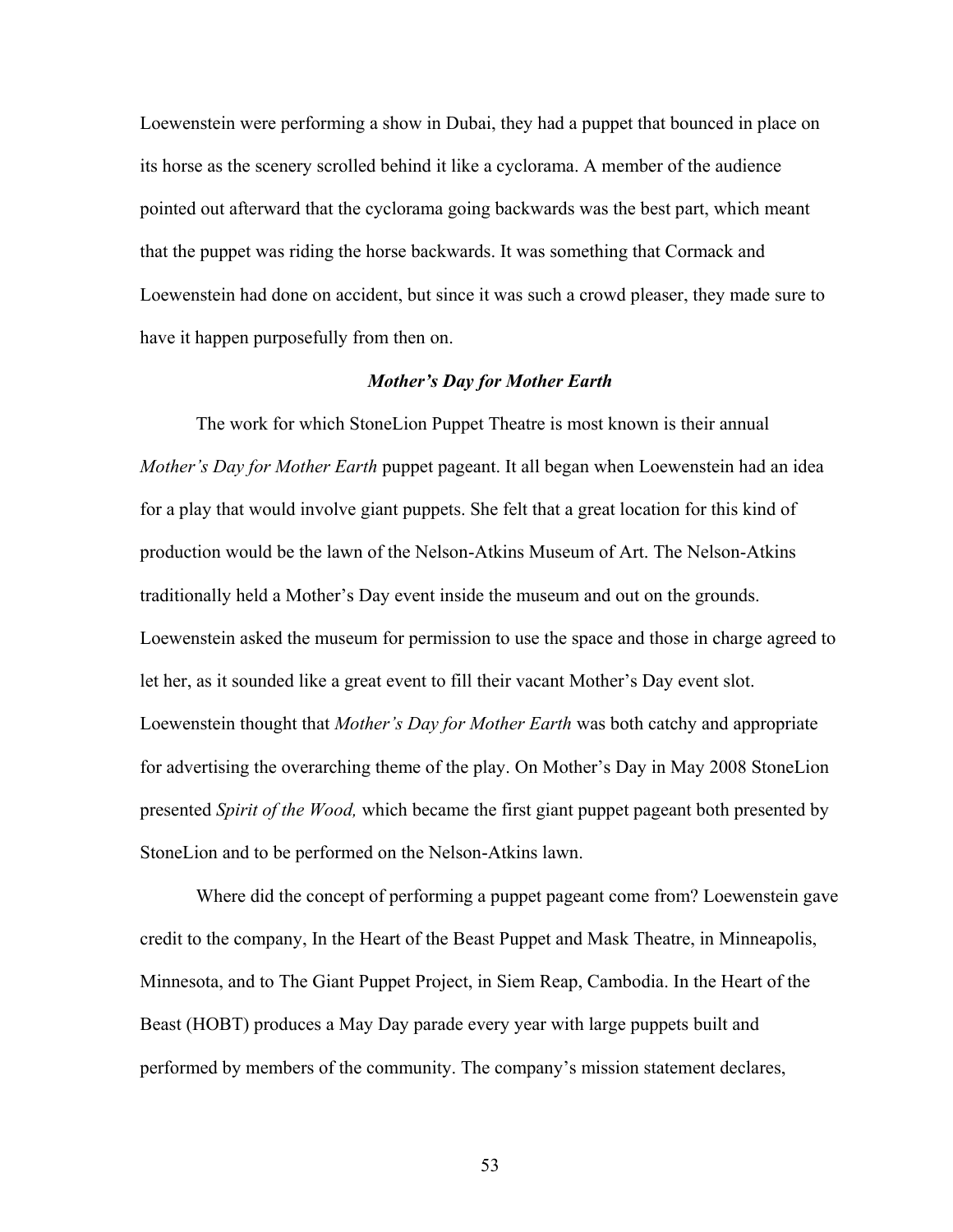"HOBT uses water, flour, newspaper, paint and unlimited imagination to tell stories that explore the struggles and celebrations of human existence. Drawing inspiration from the world's traditions of puppet and mask theater and its lively roots in transformative ritual and street theater, HOBT creates vital, poetic theater for all ages and backgrounds" (MayDay). Loewenstein found that their mission was similar to her own, which was to build puppets as eco-friendly as she could and to make performances as accessible to the members of the Kansas City community as possible.

There are a couple differences between the two companies though. StoneLion's giant puppet performance is more geared toward spreading awareness of environmental issues than is In the Heart of the Beast. The latter uses some eco-friendly ideas, but they are more focused on celebrating the coming of the spring season. In the Heart of the Beast also performs a parade followed by a play while StoneLion only puts on a play.

In the Heart of the Beast begins a series of sixteen workshops in their performance space on the first weekend of April and invites anyone from the community to come and help build the puppets. The company draws over 50,000 participants and spectators for the event (MayDay). This event can be paralleled with the practices of medieval drama: groups from the community build their own puppet to have in the parade just as the medieval guilds would finance and mount the play assigned to them in a play cycle. For example, In the Heart of the Beast may have a group of scuba divers be the manipulators that would move a giant turtle puppet on the lake for a performance, just as a medieval shipwright's guild may have financed building and producing the mystery play *Noah and His Sons* (1425-1450 C.E.) in the Wakefield Cycle (Brockett, 37).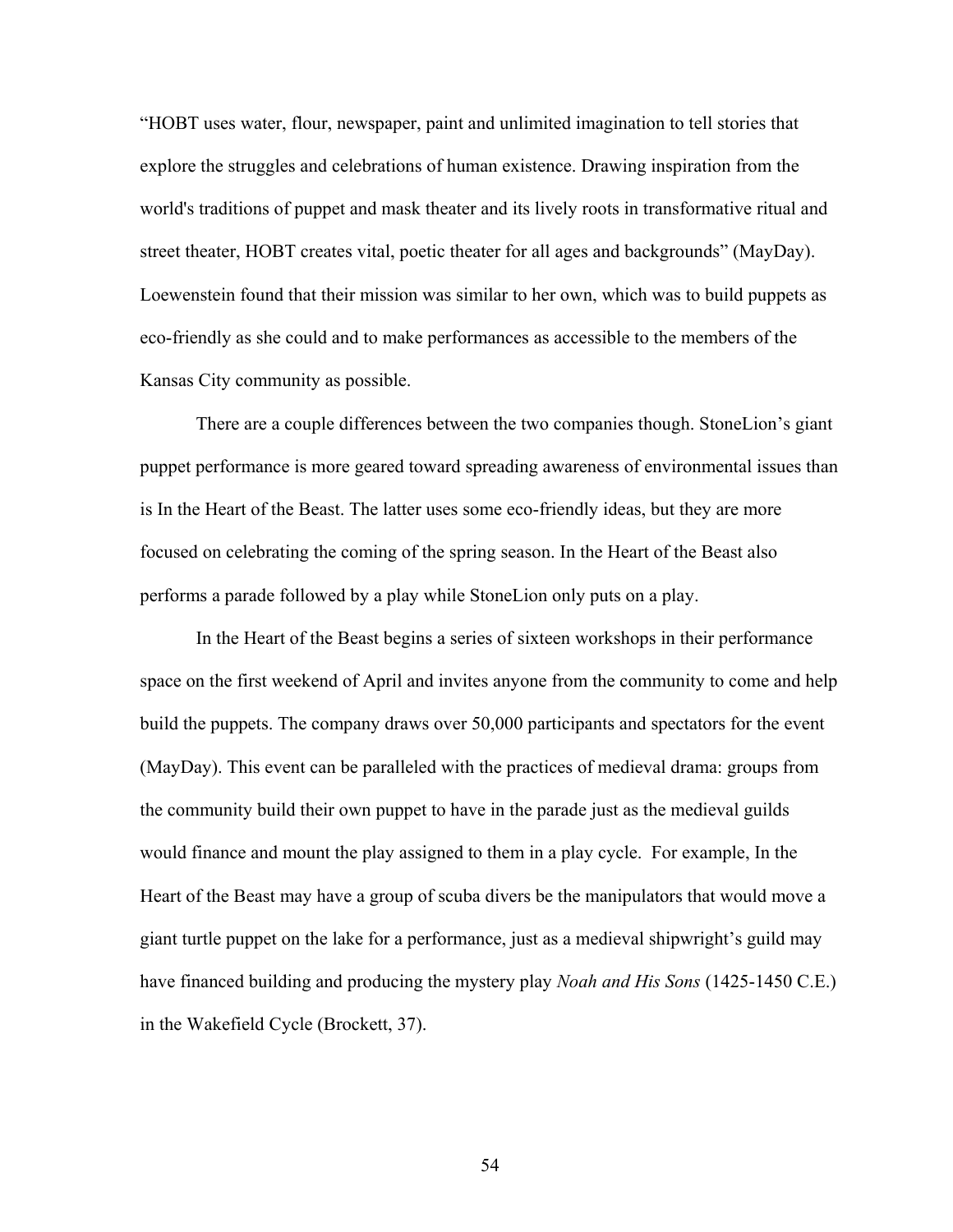Loewenstein wanted to do something in Kansas City similar to what In the Heart of the Beast was doing in Minneapolis, Minnesota:

> I wanted to do something like that for this community because it seems like we are so disjointed. There are all of these separate areas in the city that are really insular. Whether it is Kansas City, Kansas (they don't cross the bridge) or Kansas City, Missouri (they do not go over there) or Johnson County, Kansas (does not come here). It's the same with the theatre groups: they don't support each other as much as they could, though the Fringe Festival is breaking some of that down. But overall, the organizations do not do that.

> > (Loewenstein)

Loewenstein then got the idea to try to get these different communities within the city involved in a unifying project: the *Mother's Day for Mother Earth* event. Her goal was to have groups come into the workshop at StoneLion, build their own puppet, and be that puppet in the play. She relayed that though it has been somewhat successful, she is still struggling with getting the different groups involved in this way. Loewenstein has been fruitful in integrating kids to help build the shows, such as the picnic blanket for *Picnic for the Planet* in 2009. During the events StoneLion would hold throughout the city at various festivals, community centers, parks, and schools, kids would decorate their own squares for the picnic blanket and then the company's members would sew the squares together (Picnic for the Planet). The same idea was used for painting butterfly wings, decorating fish, and building stanchions throughout the various *Mother's Day for Mother Earth* events that have been held. This way, there is some aspect of community building with these different groups: kids, community volunteers that are not artists, community volunteers that are artists, etc. that come together and help build this giant play for the *Mother's Day for Mother Earth* event.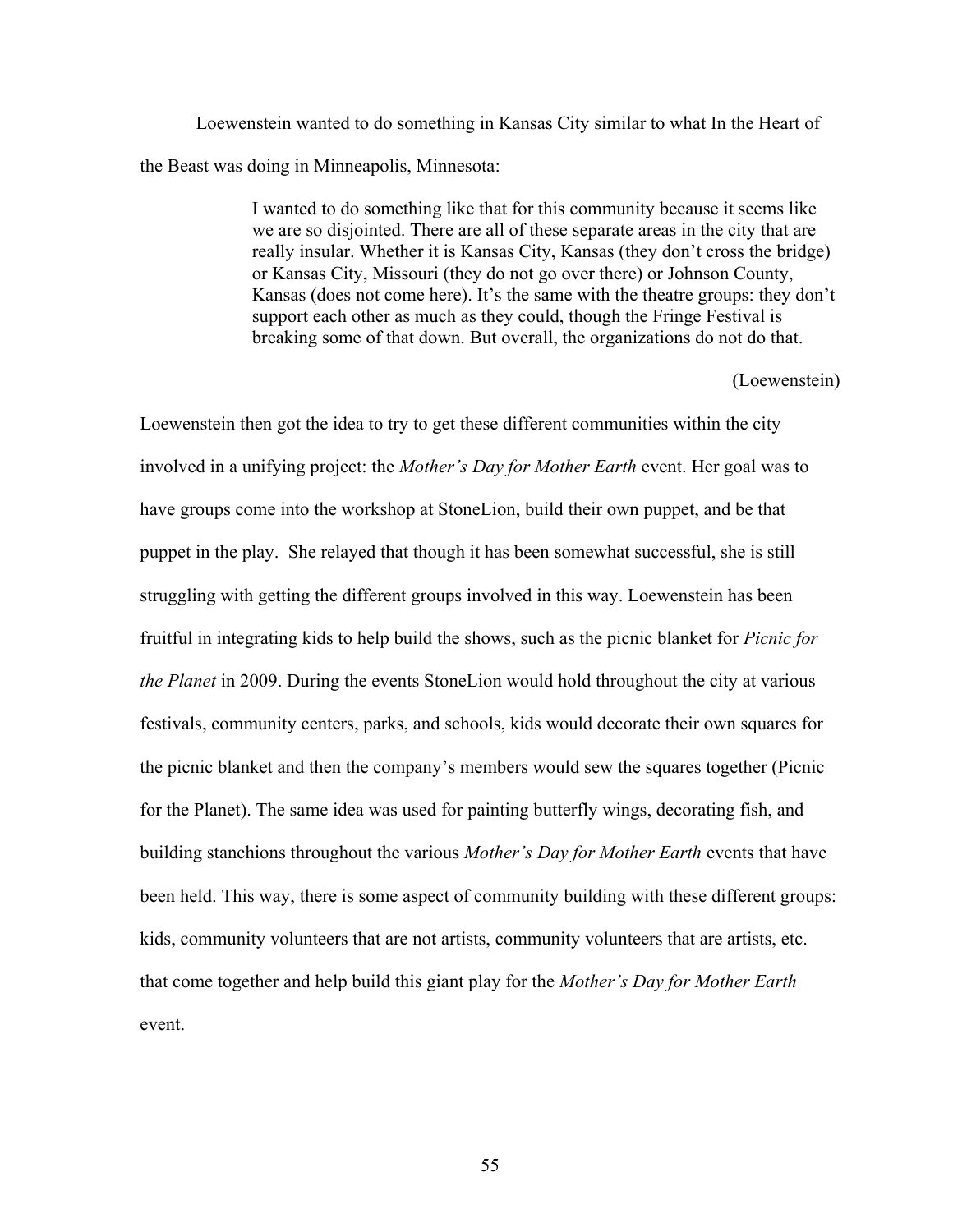The second major influence for Loewenstein was The Giant Puppet Project, Siem Reap. It is the largest community arts project in Cambodia. "Puppets are created to include unique educational, cultural and ecological themes such as road safety, endangered species, hygiene, local cultural appreciation and environmental awareness. The giant creations are produced through fun and creative workshops, charging and encouraging the imagination of the children" (Giant Puppet Project, Siem Reap). This project has two phases. The first is to hold three weeks of workshops and involve as many children from the community as possible, including schools, 'street kid' organizations, landmine survivors, etc. Each of these organizations then goes on to create its personal giant puppet for the parade, which is the second phase. The children build them in the style of Chinese dragon puppets that are lit from the inside. The children get to display their hard work in the night parade while being cheered by the thousands of people in the audience (Giant Puppet Project, Siem Reap).

One day, Loewenstein would like to have a parade attached to the play or to have a parade instead of the play. Logistically, though, it is much harder to put on a parade and much more expensive than to do a play. The main factors include shutting down streets and getting security set up for this type of event. She speculated that this is partially due to the reputation of the St. Patrick's Day parade, which is known to be a bit rowdy and the crowd tends to include drinking alcohol during the festivity. When Loewenstein traveled to Cambodia in 2012 to participate in the Giant Puppet Project in Siem Reap, she learned much about their culture and how it differs from United States culture. One thing that Loewenstein relayed about the major difference was that "In Cambodia, there were no police and 60,000 people in the street and nobody got hurt" (Loewenstein, interview). This would be an unrealistic expectation in the United States.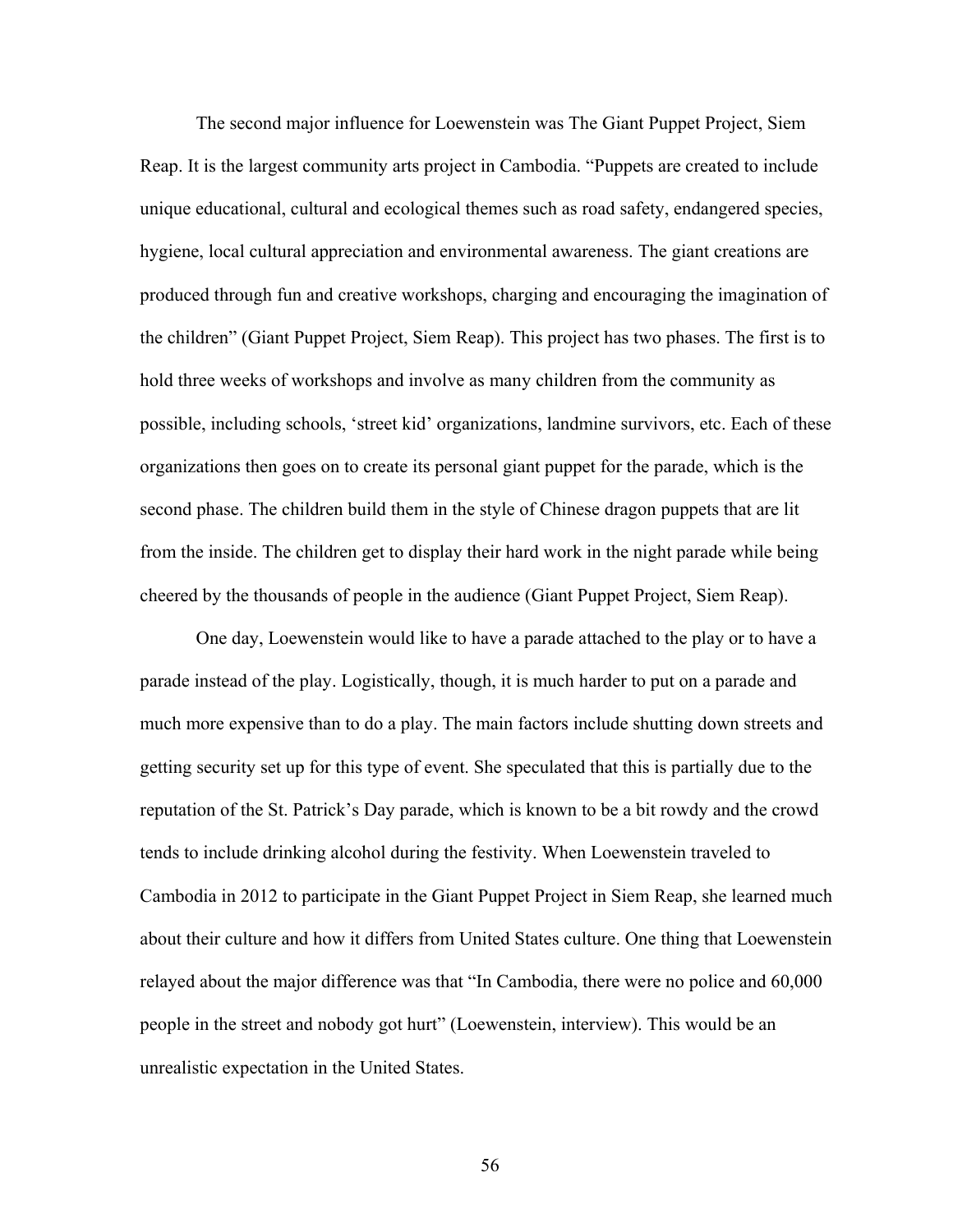The average number of performers for StoneLion's *Mother's Day for Mother Earth*  performance is thirty-five and the estimated audience count is 4,000 and growing every year. Loewenstein declares that she would like to have at least 200 members of that audience to be in the show. She stated that figuring out how to incorporate more people from the community was her main reason for participating in The Giant Puppet Project in Siem Reap, Cambodia. How did they get so many kids to be in this parade? She was able to answer that question, but she also admitted that their methods would not be cohesive in Kansas City.

In Cambodia, The Giant Puppet Project would get non-governmental organizations, such as schools, orphanages, landmine survivors, etc. to commit to the project. These organizations would bring their groups to The Giant Puppet Project's workshops and for two days these groups would build their own giant puppet. When Loewenstein was there helping in 2012, The Giant Puppet Project had twelve groups with thirty members a piece participating, equaling 360 children participating in the parade that year. The organizations would bus the children in at night to the location where the parade was designated to start and with supervision, the children would ready their puppets for the parade and then march down the designated streets. People who come to watch the spectacle sometimes are overwhelmed with the visual opulence of the puppets and the jovial spirit of the evening and pour in to the parade and walk with the children in celebration.

"Trying to get the schools here to do something like that…the liability, the commitment, the money that is involved is so different from what Cambodian society is" (Loewenstein, interview). She further commented that Cambodians do not have to pay liability insurance; they just have to make sure that they don't loose any members of their group. No one will sue if a child gets hurt in the parade. In Cambodia, people would donate a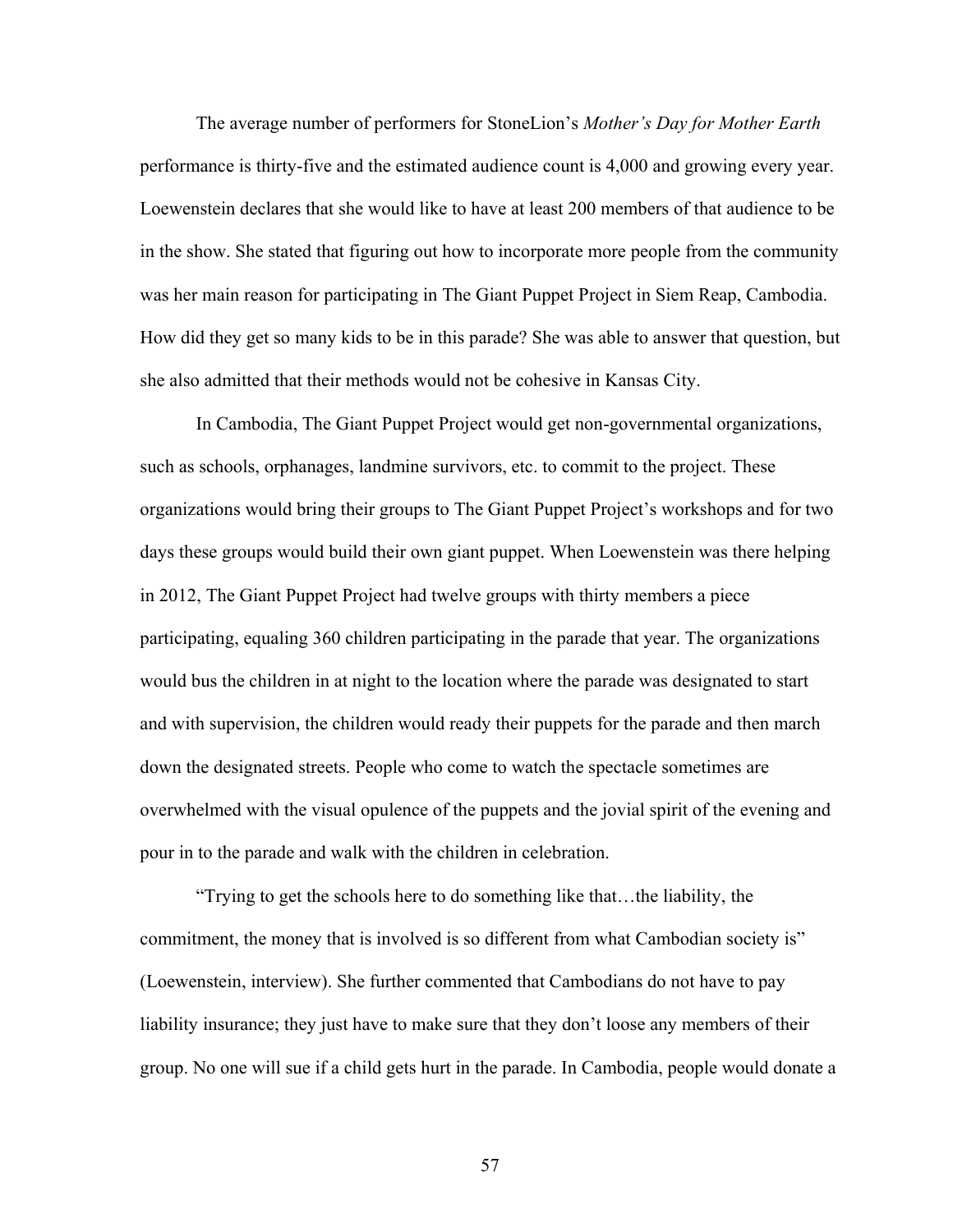bus to take the kids to the parade and back. In Kansas City, an organization would have to fundraise to pay for a bus if it cannot afford it. Finally, the fact that the parade is at night is the biggest reason why Loewenstein predicted it would not be possible to do in Kansas City. She did not foresee parents being comfortable with their children marching through the streets at night, even under supervision.

Loewenstein is still trying to figure out whether it would be possible to keep the concept of doing the parade at night, only doing it with groups within the Kansas City community. She would like to keep the idea of having the parade at night because of the unique artistic visual experience that is exhibited. Loewenstein has speculated that if she took all of the money the company has set aside for the Puppets for the Planet Festival and the *Mother's Day for Mother Earth* performance and did a night parade through the Crossroads Arts District on a First Friday (the first Friday of every month is an arts celebration, usually showcasing the opening of new shows in the art galleries, but is also open to a multitude of art forms showcasing their work), who would watch it? She has thought of Crossroads because it already has a fine art crowd established. Would there be any families that would come out, would they let their kids stay up that late, and would it not turn into an event where people would drink a lot of alcohol and turn it into an event not appropriate for children? Loewenstein has observed that many night events in Kansas City tend to find an audience that will involve alcohol in their celebrations, making what could be a family-friendly environment turn into something more adult-themed.

Loewenstein then wondered: if StoneLion put the parade on during the day and on a weekend, would enough people be interested in coming to it? Loewenstein believed that the puppets would not have the same effect as they would have if they were paraded at night and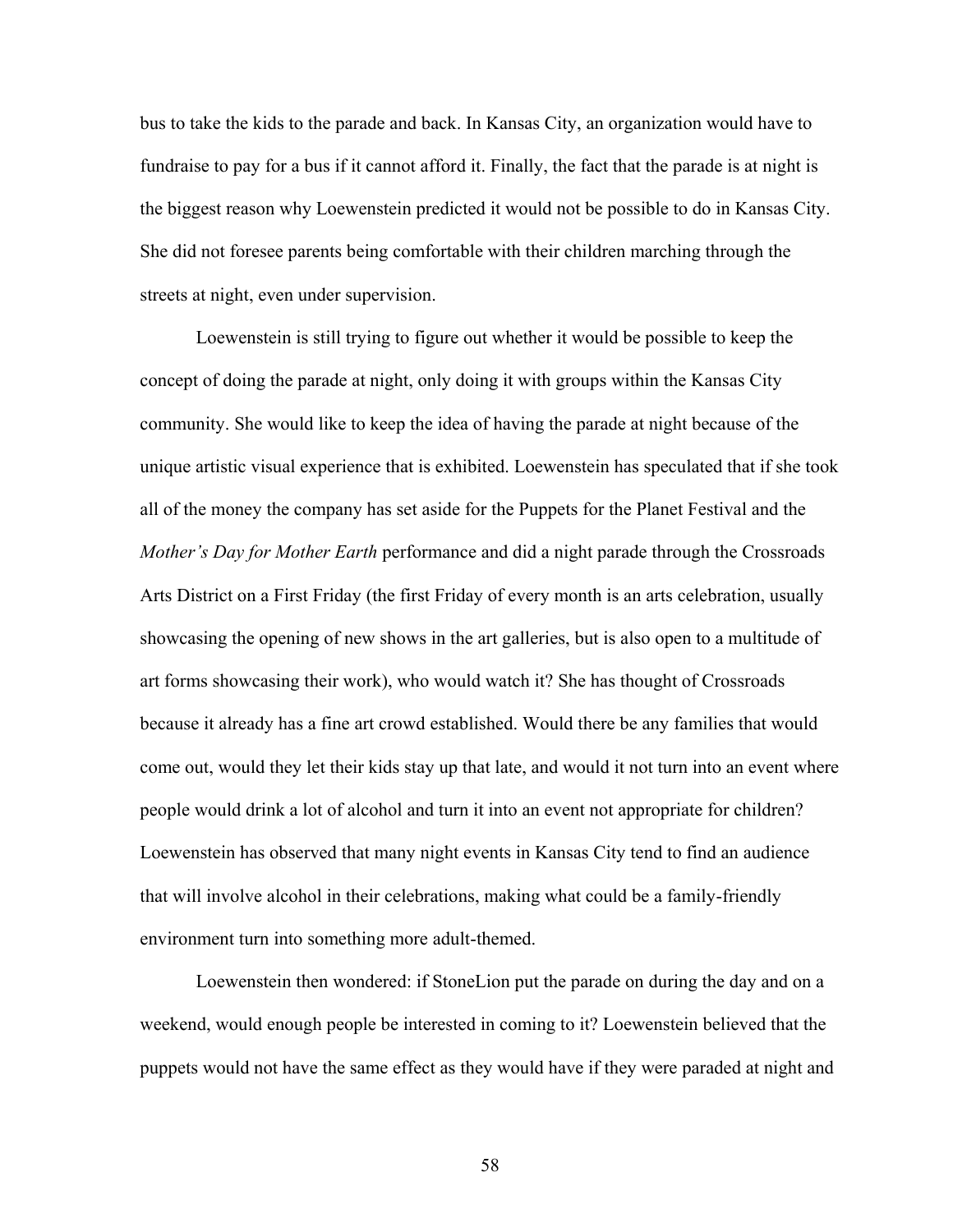would be lit from the inside. She admitted that the papier-mâché puppets made by a large group of children would not look very good when the mask of darkness and the spectacle of lighting them from the inside are not instituted. "Without lighting them up and displaying them during the day, they look alright. But when they are lit up at night, they are truly phenomenal" (Loewenstein, interview). She then wondered whether it would be okay that the parade's audience was adults only, but she also admitted that she could not stop thinking about how to the parade could be more family-oriented. After all, StoneLion has a family and community-driven mission statement. Where could StoneLion hold this event and have families come out at night and be okay with it?

Loewenstein has come up with an idea to fuse her light up puppets with the community. She has created a twelve-foot-tall puppet she has named "Dead Betty" for a new festival that StoneLion offers called *Day of the Dead*. It is offered throughout October and the first half of November. This festival will last from one o'clock in the afternoon to approximately ten o'clock in the evening. The festivals help parents in feeling safe to bring their children to the day festivities as well as the afternoon and evening parades that feature the giant light-up puppets. The light-up puppets are constructed similarly to the giant pageant puppets are for *Mother's Day for Mother Earth*. The structure is made of bamboo that is twisted and tied to the desired shape and covered with papier-mâché, only these are wired with lights inside. StoneLion has constructed three of these giant light up puppets so far: Dead Betty who is a twelve-foot-tall skeleton in a skirt for the new *Day of the Dead* festival show, a dragon, and a lion. Cormack also commented that the puppets look great in the daylight, but when a car battery powers the lights at night, they look incredible.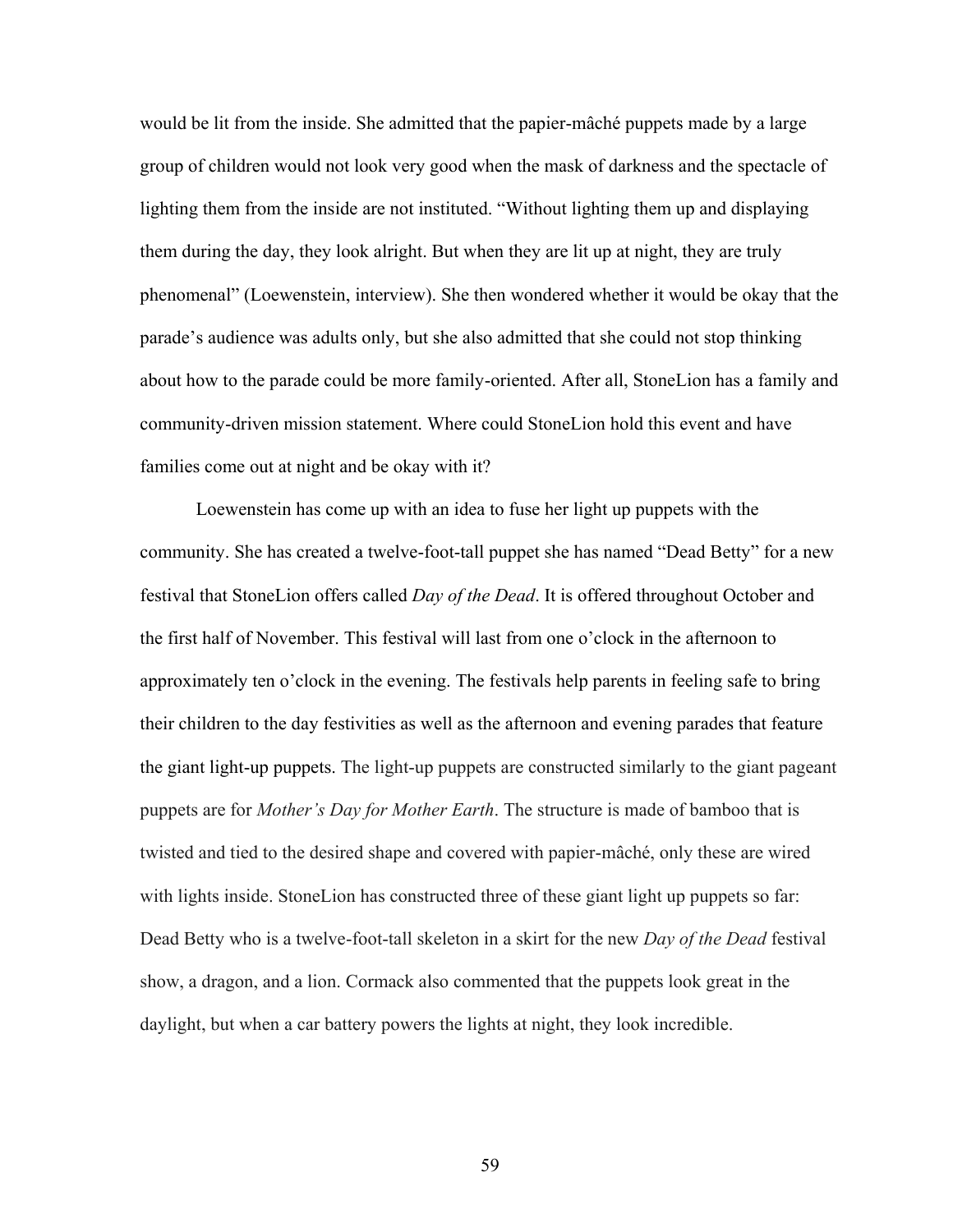#### CHAPTER 4

## PERSONAL EXPERIENCE

## **Case Study**

I discovered StoneLion Puppet Theatre in 2011 through an advertisement on the right-hand column of my Facebook page. I clicked on the advertisement for three reasons. The first was that puppets from a young age have fascinated me. The next was that I saw the company was from Kansas City and I had not heard of this puppet theatre; I had only known of Paul Mesner Puppets. The final reason I entered the advertisement was that I wanted to see one of the company's shows.

Since I had the following Saturday free, I volunteered to work a puppet building station for the company at the Westport Community Center. This also happened to be the premiere of *SPELUNK! Saving Our Springs*. I met Loewenstein and Gass after the performance and found both to be quite delightful to talk with. Several months later I asked Loewenstein if I could write my thesis on StoneLion and she agreed.

The production on which I was able to work with them the most was their  $6<sup>th</sup>$  annual *Mother's Day for Mother Earth* event in 2012 called *Spirit of the North*. When I was not in class or at work, I was at StoneLion's warehouse helping the company build the puppets. Many of these pageant puppets varied between ten to twenty feet tall and wide, so they needed to be built as light yet as sturdy as possible. Loewenstein learned from her trip to Cambodia as an invited artist to help with The Giant Puppet Project that they used bamboo for the structure of their puppets. She applied that building technique to her designs and with success.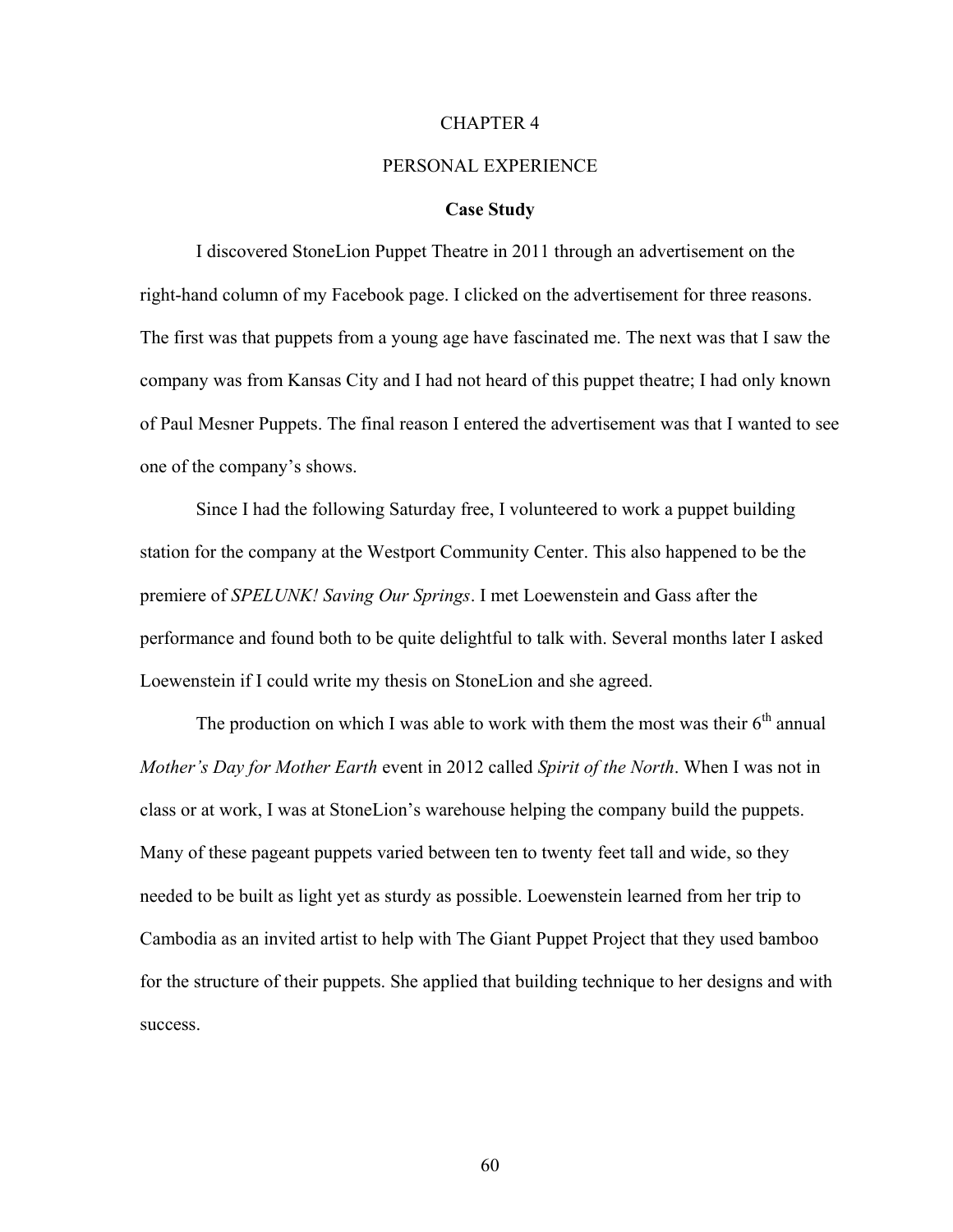Loewenstein learned by trial and error how to twist and tie together the bamboo to make a sound structure. Once she created the shape she desired for the puppet, the next step was to begin the papier-mâché process. That is when I and many other volunteers began our process. Much of the work I did was the papier-mâché of the Mother Nature puppet, the Greenhouse Gas Monster puppet, and the orca whale puppet. I spent several afternoons gluing pieces of tissue paper to the outside of the bamboo structure of the puppets. The puppets needed to have enough layers to resist ripping, as they would be handled by many hands, would be stacked in the trucks used to transport the puppets to and from the warehouse, and would need to withstand wind.

Though it was warm and breezy most of the days in April (which helped the glue on the papier-mâché to dry) it still was a time-consuming process. Once I was finished with what I could do on one puppet, I would move on and begin the papier-mâché process on another puppet. I would continue this process throughout the afternoon until either Loewenstein or myself was ready to leave for the day.

After the papier-mâché was dry and ready for the next step, Loewenstein and other employees and volunteers would begin painting some of the puppets. I was tasked to paint the base color of the Greenhouse Gas Monster, which was a black body with white eyeballs. Loewenstein and others who had more experience painted the more intricate parts of the puppets.

Many of the puppets were either draped in cloth or were covered with cloth. For example, the Mother Nature puppet wore a dress that would cover the person operating it from underneath. Over the orca whale puppet's base of papier-mâché, black and white cloth was sewn together and stapled to the puppet to create a smooth outer finish.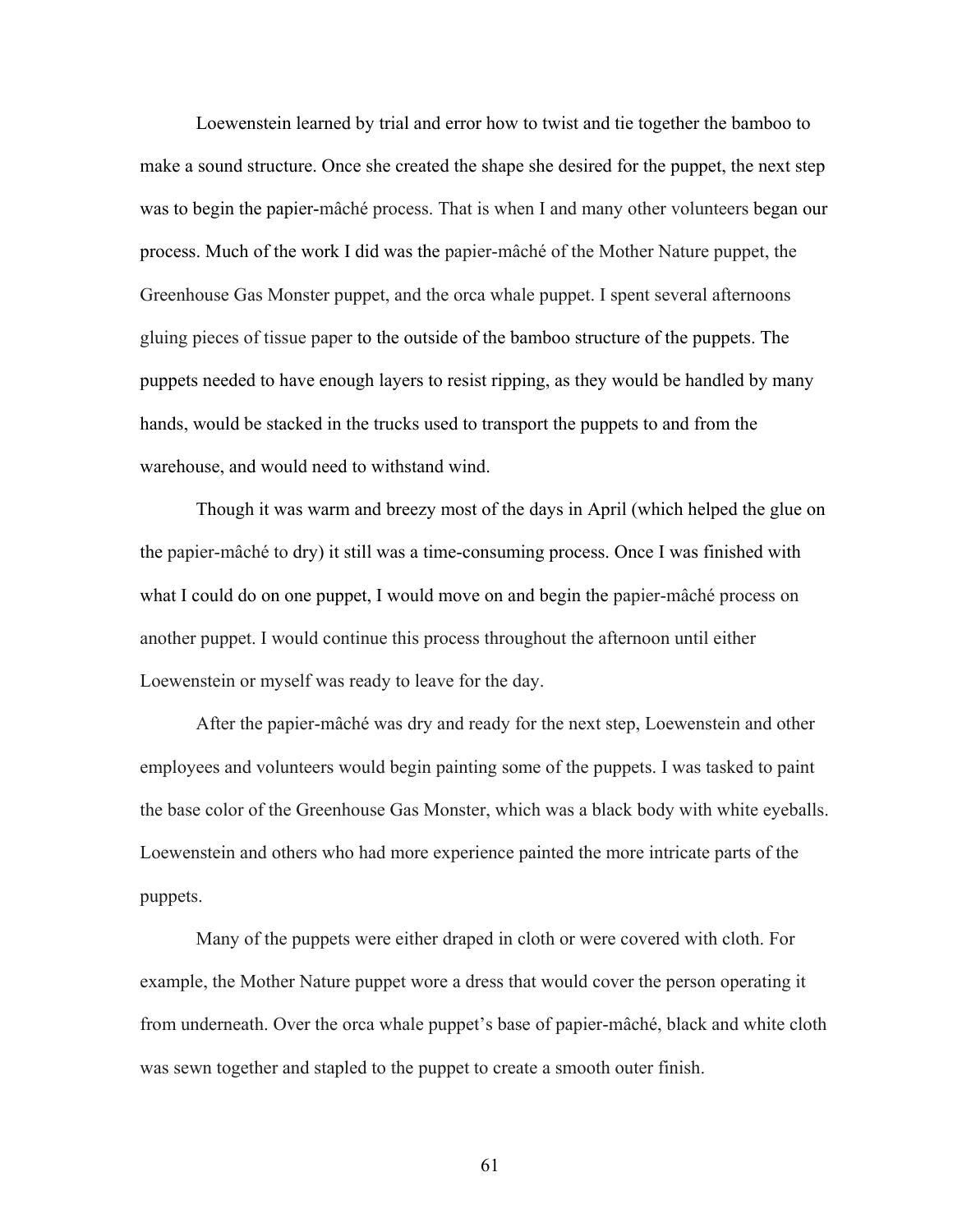Once the building process was mostly finished, Loewenstein was ready to try out the puppets to see if they worked the way she envisioned. For example, the giant human puppets such as Mother Nature and Father Winter needed three people to operate. One person would be attached to a backpack-like harness underneath the puppet. This person bore most of the weight of the puppet, which was why it was essential to Loewenstein to find ways to make the structures as light as possible while simultaneously keeping them sturdy. The backpack puppeteers operated the heads of the human puppets by large rods. The other two puppeteers each operated a hand. Those people would also be the eyes and ears for the backpack puppeteer, as that person's visual and audio senses are restricted from the inside.

The puppet I helped operate was the orca whale. The puppet was twenty feet long and required four people to operate it: one for the front to hold and manipulate the mouth, two for the middle section (I operated the third section from the front) and one person to support and flip the tail. During the rehearsal process, we first practiced walking in step and with similar strides. Since our puppeteers ranged from five foot three inches to six foot four inches, we then needed to figure out at what height each of us needed to hold our bamboo pole for the orca whale's sections to look even to an audience.

Once we felt somewhat confident in accomplishing these tasks, Loewenstein began to give us notes on how to make the orca whale (Loewenstein named it 'Whalon' and our four person team named it 'Terry,' so we combined the names and it became 'Whalon Terry') look like it was swimming. It took a while for our team to get the hang of moving Whalon Terry so that it looked as if it was moving in a fluid motion. Each person had his or her own idea as to what each member of the team should do. Through a lot of trial and error, we figured out what worked best. The front two puppeteers would move to the left in a slight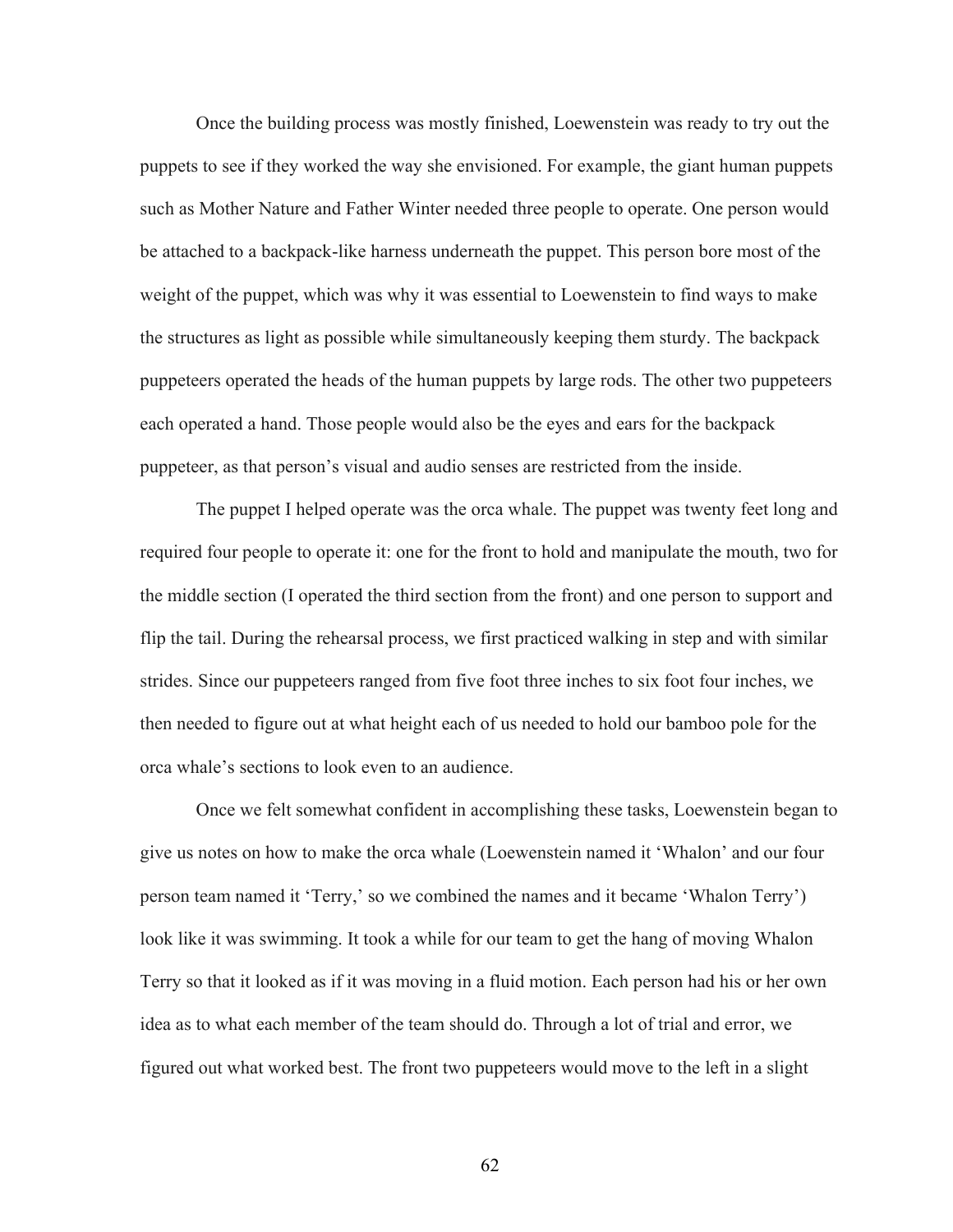ripple effect as the back two puppeteers would move to the right with a slight ripple effect. We then would switch and repeat. We added the tail flip as well as a dive toward the audience. The front puppeteer would open the mouth throughout the dive for an added effect. Through the rehearsal process, our team synced very well. We knew our individual roles with operating our sections and were able to adapt if one person got off.

Though the building process for the puppets lasted a couple months, the rehearsals for *Spirit of the North* lasted only a week. StoneLion company members made up the main characters, such as the Greenhouse Gas Monster and the polar bear. The secondary characters, such as Whalon Terry, Mother Nature, and Father Winter, were made up of an adult cast of volunteers and StoneLion company members. The tertiary characters were made up of a children's chorus that would come out at the end of the show, sending the message that the children are our future.

On the Monday evening before the performance, Loewenstein had the cast/crew meeting, assigned the cast to the puppets, and blocked the show without the puppets. Tuesday consisted of getting the cast members walking with their big puppets for the first time and fixing small details. For example, the puppeteer who operated the front quarter and the mouth of Whalon Terry found he needed the pole taped where he held it because the bamboo gave him splinters. On Wednesday, Loewenstein worked the blocking with the puppeteers who operated the smaller puppets. Thursday was working the blocking with the big puppets. Friday marked the first full run-through with all the puppeteers with the puppets, minus the children's chorus. On Saturday, the adult cast had a 9:00am call with the run starting at 10:00am. The adult cast had a lunch break at 11:30am and the children's chorus rehearsal was at 12:00pm. The adult cast reconvened at 1:00pm for a final run-through of the

63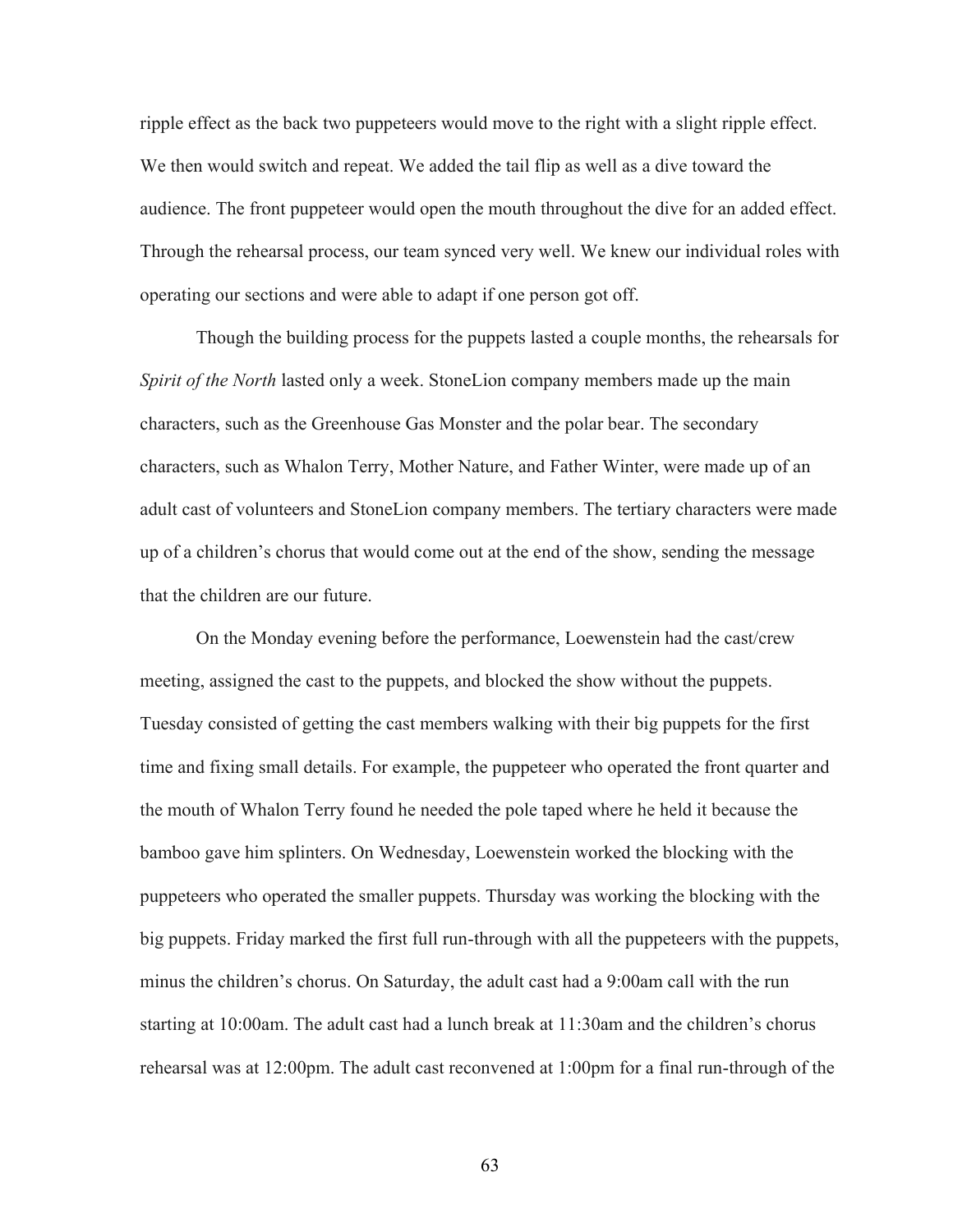show with the children's chorus. The performance was on Mother's Day, May 13, 2012. The cast and crew call was at 12:30pm and the show ran from 2:00-2:30pm.

Though I had performed on stage since the age of five, I had not performed in front of such a large crowd before. The approximate attendance of the show was 4,000 people. It was a very exciting sight to behold. The show was performed at Brush Creek Amphitheater in Theis Park in Kansas City, Missouri. The surface we performed on was a flat, concrete base and the audience sat on the hill's incline down to the edge of the stage.

As the puppeteers for Whalon Terry, we were hidden underneath the bridge near the amphitheater. When we emerged from the underneath the bridge of our music cue, the audience gasped and awed. We 'swam' to the edge of the stage and 'dived' along the front row of the audience, which elicited audible and physical responses. We 'swam' back to the bridge on our next cue that would bring us back onstage for the end of the show.

As the puppeteers for Whalon Terry, we were dressed in white tops, khaki pants, and white shoes. The white in the costumes suggested the match of the white underbelly of the whale. During the performance, we were instructed to smile. It sounded like a simple instruction, but it turned out to be more difficult than one would think. Though the puppet was made of bamboo, the twenty-foot whale was still heavy. We also had to hold on to the puppet during wind gusts, as the giant puppet would catch the wind like a sail. All the concentration it took to operate the puppet could momentarily distract one from smiling, instead bearing a furrowed brow and set jaw. We found it slightly overwhelming to keep a smile on our faces during rehearsals, but our Whalon Terry team could not help but smiling when we experienced the audience's reactions on the day of the performance.

64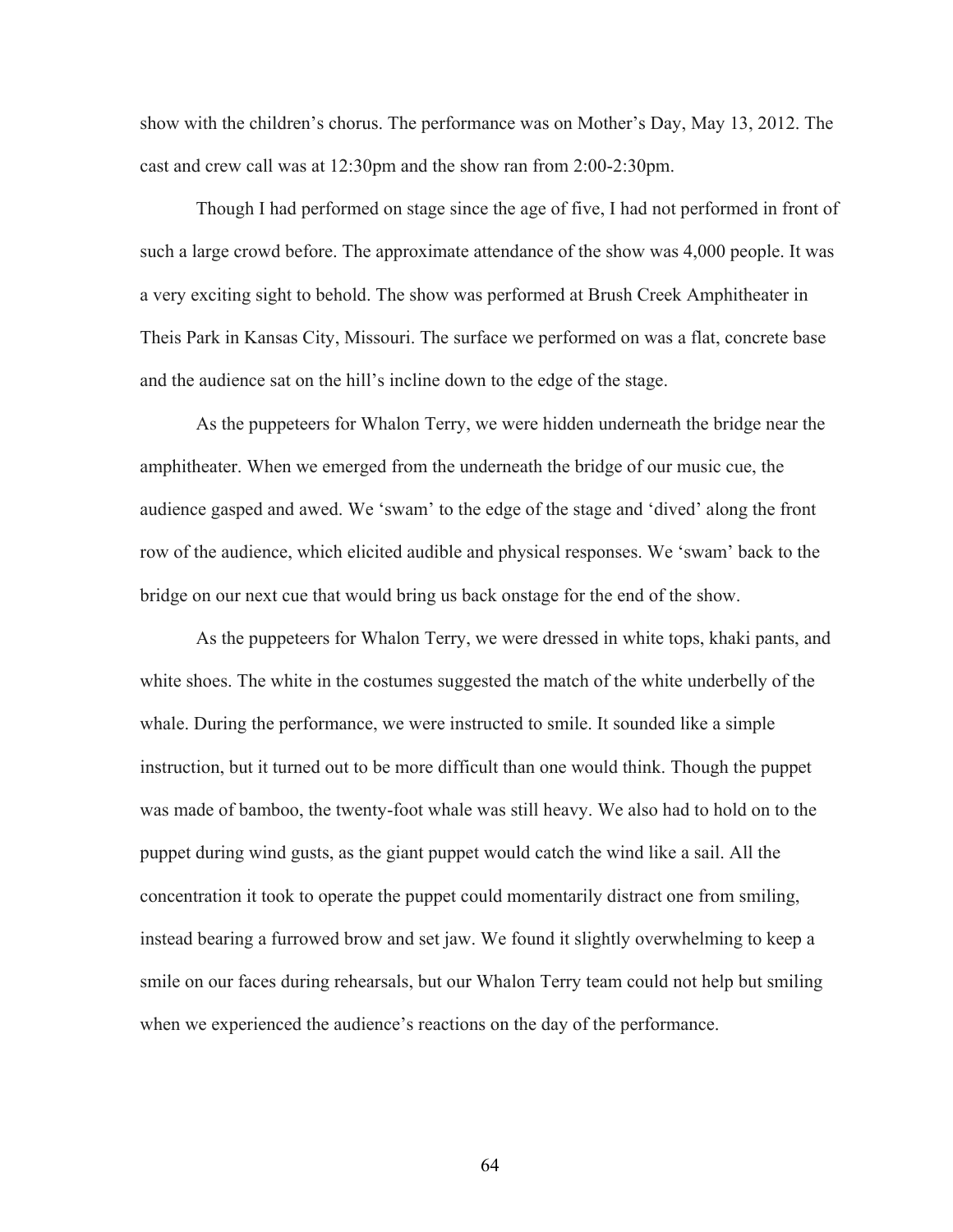After the performance, crewmembers gathered Whalon Terry's stand from beneath the bridge and brought it to the stage so we could set the puppet down. The audience was invited to the stage space to gently touch the puppets and talk to the puppeteers. I found this to be one of my favorite sections of the day. I highly enjoyed talking to the children and adults alike about our puppet, the show, and the StoneLion company. Most were surprised that the cast was not made up of professional puppeteers; rather the cast and crew were overwhelmingly volunteers from the community.

Just as with any show that tours, there is a load in and a load out. This process, depending on how many people helped, took approximately thirty to forty-five minutes to unload the puppets from the truck and assemble/to disassemble the puppets and load into the truck. The technical director Glenn Lewis led this process. Once all the puppets, set pieces, sound equipment, etc. were loaded, the cast and crew headed to StoneLion's warehouse building to help unload it all from the trucks. Lewis and Loewenstein took the lead on where to place the items. This process took about twenty-five minutes. Afterwards the cast and crew were treated to pizza and beverages.

Working on *Spirit of the North* from beginning to end was a wonderful experience. Loewenstein along with the rest of the company members showed me that StoneLion is a very nurturing group. They welcome people with open arms. I found a group of people that has taught me much about puppets, the art of puppetry, how to run a successful business, and that it is very possible to have a work relationship with people who are also close friends and family. I have worked on two more *Mother's Day for Mother Earth* puppet pageants since the one in 2012 and am planning to participate in the 2015 performance. I do not live in Kansas City any longer; thus I do not get to visit nearly as often as I used to, but when I do

65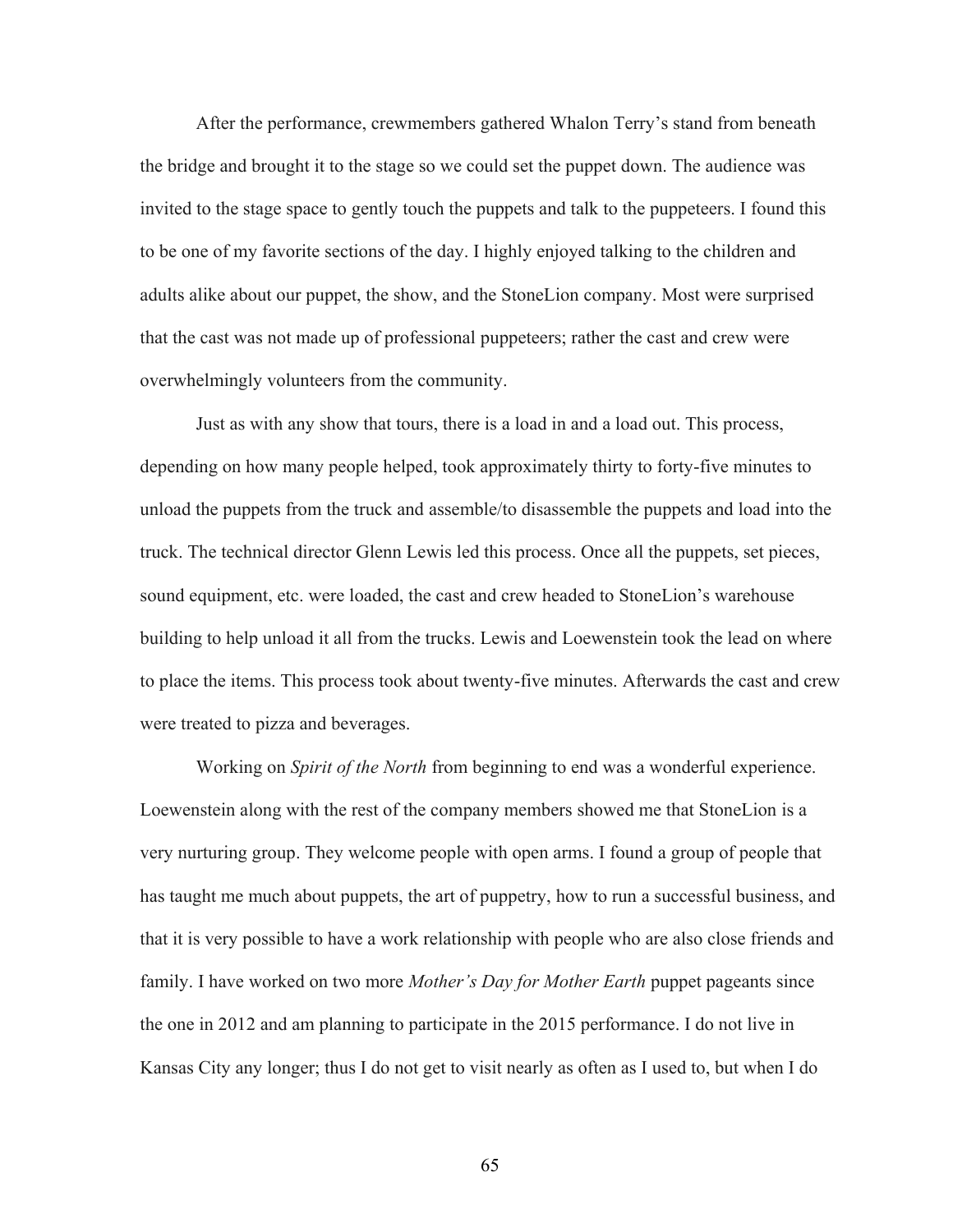see Loewenstein, Cormack, and Gass, I can always count on a big hug that makes me I feel as if I never left.

With the encouragement and guidance of Loewenstein, I am currently planning to use the information I have gained from this research and writing process to incorporate puppetry and children's theatre in future career opportunities. Though much information was gathered and documented in this thesis, there is room to expand. Future research areas could include a pictorial history of StoneLion, interviews with past company members, or interview clients and audience members of StoneLion performances.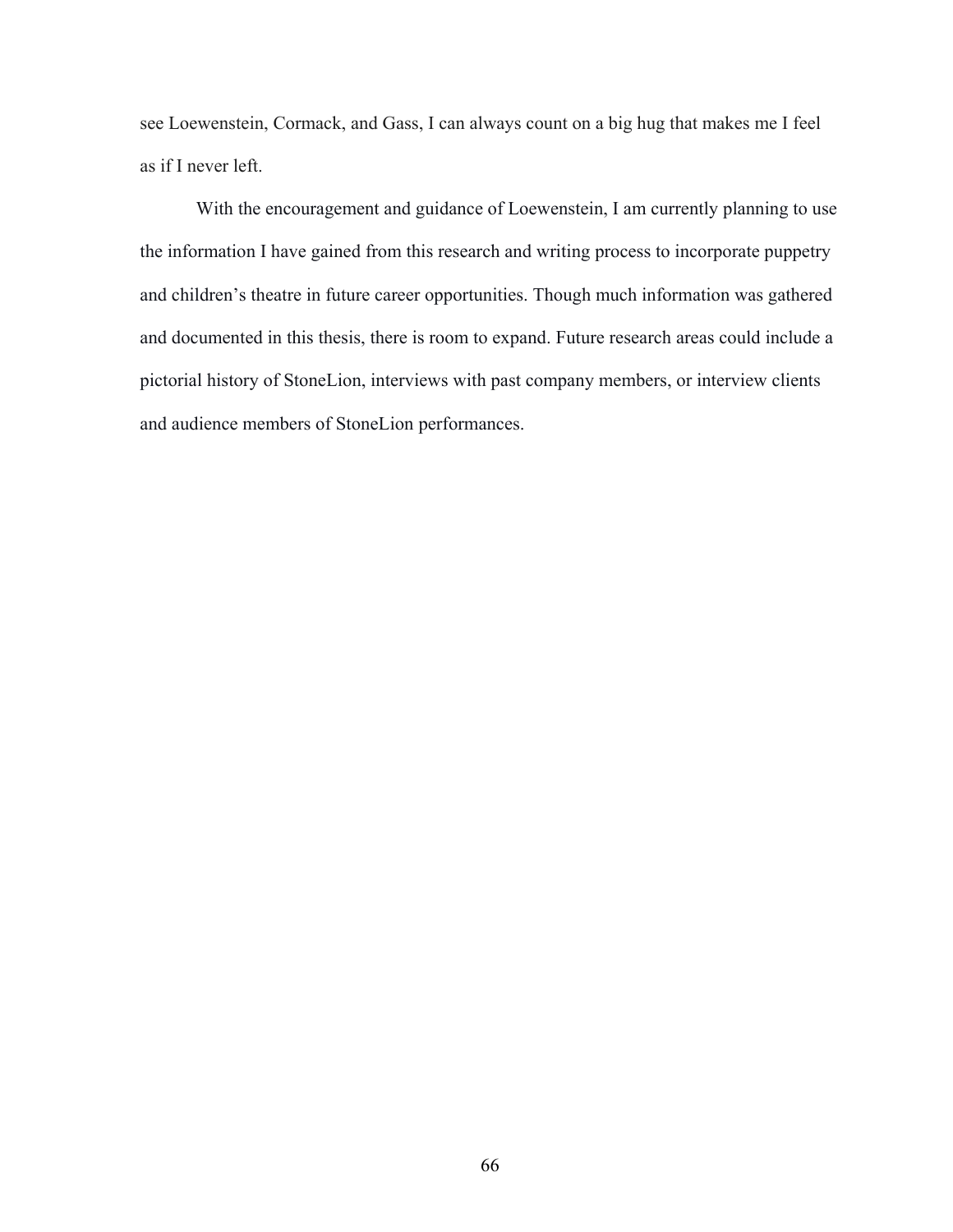## APPENDIX A

**ALL PERFORMANCE PRICING:** Pricing dependent on number of performances, season and travel expenses. Please call or contact us for more information and booking specials.

Address: 2025 Tracy Avenue Kansas City, Missouri 64108 Phone: 816.221.5351 Website: stonelionpuppets.org

## **Regular Repertoire**

## *Backyard Buggin'*

Written by: Heather Nisbett-Loewenstein Music by: Jack Sharman Run Time: 25 min Target Age: All Ages Maximum Audience: 500 Curriculum: Environmental Science, music, art, theatre.

Felicia Flash wildlife photographer, and her sidekick Karma, the elephant, are back from another globe trotting journey and are ready to relax in their OWN backyard. As usual, adventure is never far away from this wacky duo. A peaceful nap under the shade tree takes Felicia into an amazing ecosystem under her lawn chair. We are talking bugs. BIG BUGS... as she shrinks to bug size...or our stage grows to make the audience bug size.... Green Darner Dragon Flies, earth worms, tree frogs, slugs and more. Discover the critters in your own backyard, what it takes to create a backyard sanctuary and why it is so important to help out. Backyard Buggin' was created with educational assistance from The Point Defiance Zoo and Aquarium in Tacoma, WA.

**OPTIONAL COMPANION WORKSHOP:** Butterfly turn about puppets - stages of a caterpillar or Stain glass rod puppet butterflies. Additional fee required.

### **REQUIREMENTS:** Staging: 20 X 20 Electrical: One 110 outlet

**Other Requirements:** A smaller set is available taking 16' by 16' in space. The backdrop is much simpler but is more versatile.

# *Blue Fish*

Written by: Heather Nisbett-Loewenstein Run Time: 25 min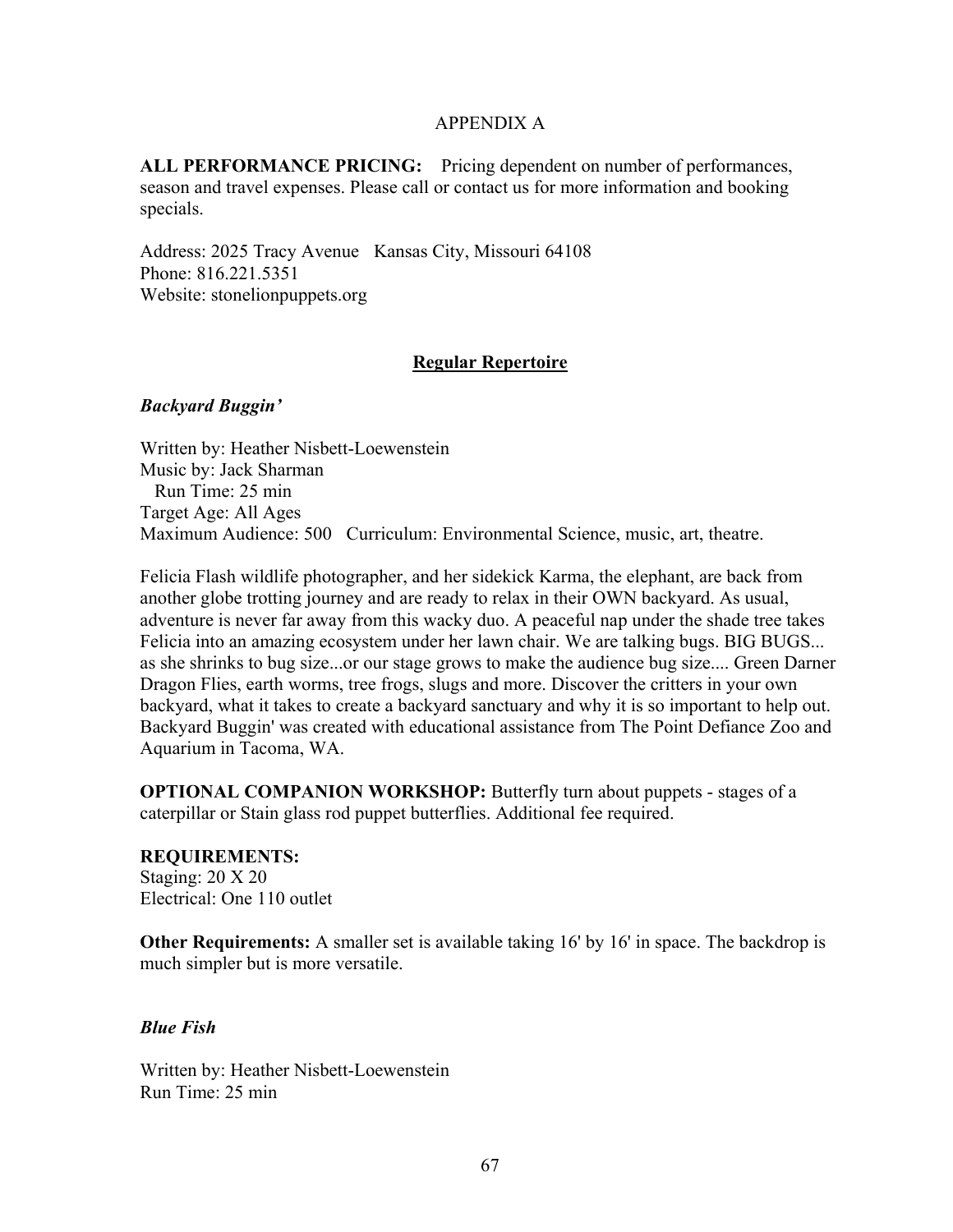Target Age: PS - 2nd grade Maximum Audience: 75

A smaller show for a smaller audience this tabletop puppet show, Blue Fish explores the underwater world of a little fish so blue that his "room" is so messy. How can he fix it? Will his friends help? Numbers, colors, personal space and safety combine to create a spashingly good time! A brand new show tailored for the preschool audience. Interactive, core valued and entertaining for the smallest of our friends. Developed with a round table of ECE professionals.

## **REQUIREMENTS:**

Staging: 6 X 6 Electrical: One 110 outlet

## *Bubba and Trixie*

Adaptation by: Heather Nisbett-Loewenstein Based on the book by: local Kansas City author Lisa Campbell-Ernst Original music by: Jack Sharman Target Audience: PS-2nd grade

Bubba is a scaredy-cat caterpillar too afraid to leave his leaf until he meets the fearless Trixie, a crimped wing ladybug. Amazing adventures happen until winter sets in and Bubba must make a new journey....into a butterfly. A story of true friendship and facing your fears.

## **REQUIREMENTS:**

Staging: 6'x6' Floor level Indoor or Outdoor Electrical: One 110 electrical outlet

## *Down the Drain*

Written by: Heather Nisbett-Loewenstein Music by: Jack Sharman Run Time: 30 min Target Age: PS - 6th grade Maximum Audience: 500 Curriculum: Environmental science, art, music and theatre.

Felicia Flash, wildlife photographer, and her sidekick, Karma the elephant, are at it again in their latest wacky adventure. Following a sewer rat down the drain opens up a new world for our duo as they discover what our watershed is, its connection to the ecosystem and how we can make a difference. Al, the rat, is upset when once again thoughtless humans decide to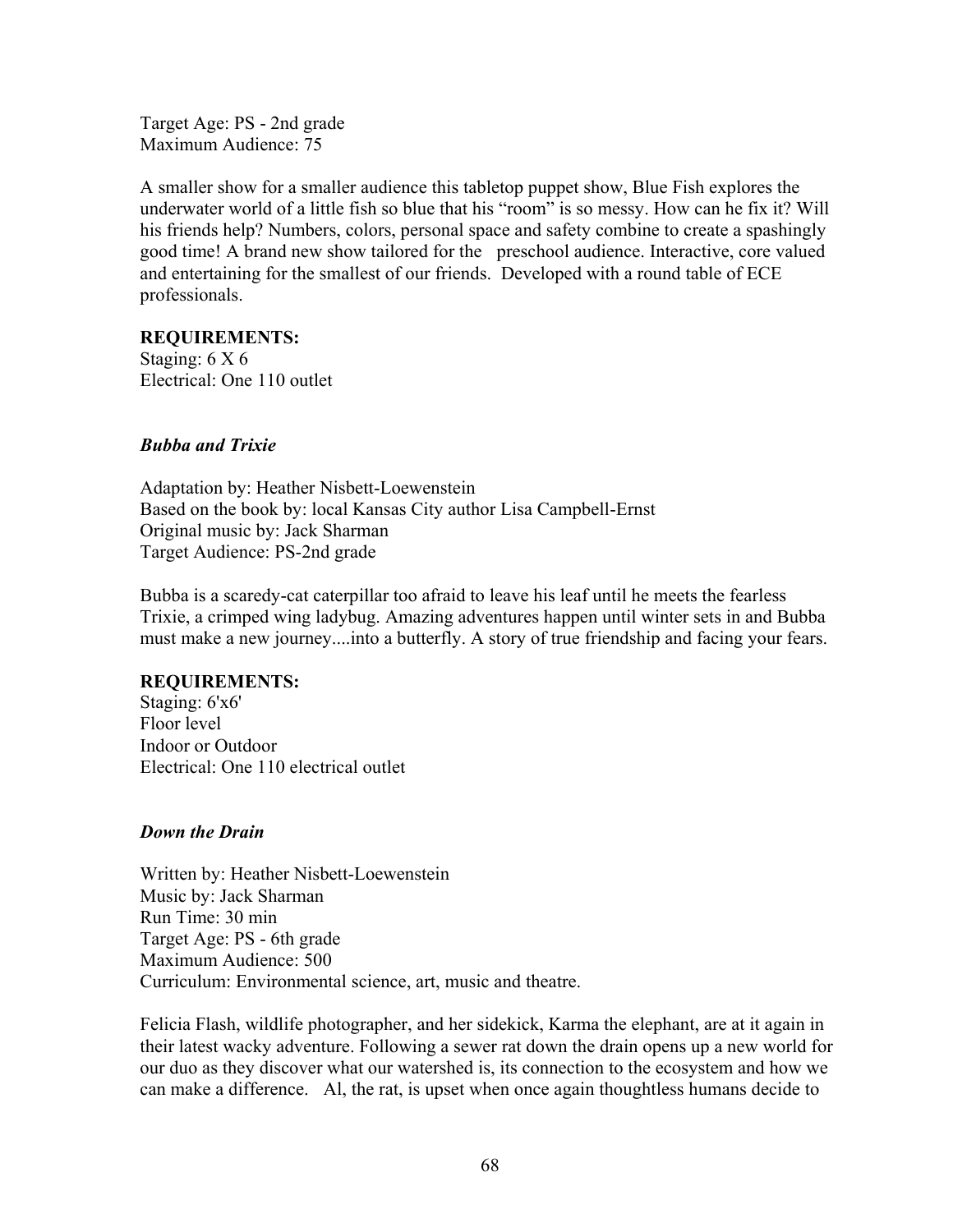use his storm sewer drain as a trash can. Not only that, but he is put in danger when an oil barrel lands on his head trapping him inside as it floats out to sea. Can our dynamic duo save him in time? What and who do they meet as they travel from stream to river and where do they end up? Join us for the answers to these and many other nail-biting questions as we go...down the drain! Marionettes, rod and mouth puppets with lots of audience interaction! Sponsored in part by MARC and The Missouri Arts Council, a state agency.

**OPTIONAL COMPANION WORKSHOP:** Missouri river fish and habitat puppets. Additional workshop fee applies.

# **REQUIREMENTS:**

Staging: 20 X 20 Electrical: One 110 outlet

**Other Requirements:** This show is a bit larger than some of our others. 20' by 16' is a possibility but the more room the better. A gym or cafeteria works best.

## *The Emperor Penguin's New Clothes*

Adapted by: Tim Cormack Directed by: Heather Nisbett-Loewenstein Music by: Jack Sharman Run Time: 45 min Target Age: PS - 6th grade Maximum Audience: 500 Curriculum: Literature, arts, music, theatre and values

The Emperor has nothing new to wear so a contest is announced. Tailors from all over the frozen land come to bring him their latest creations along with two shifty polar bears intent on duping the kingdom out of all its riches. These wily bears concoct a fantastical tale of a magical cloth that only the very intelligent can see...so of course the Emperor demands they make a fabulous costume out of it for only him. Just what does he end up wearing? Come join StoneLion Puppet Theatre and find out, but please: clothing is required. Vanity and greed never pay off as demonstrated by StoneLion Puppet Theatre's newest production, The Emperor's New Clothes, loosely based on the Hans Christian Andersen tale. This rendition is a zany musical full of singing penguins, wise walrus and lots of charm.

## **REQUIREMENTS:**

Space: 16 X 16 Flat surface Electrical: Two 110 outlets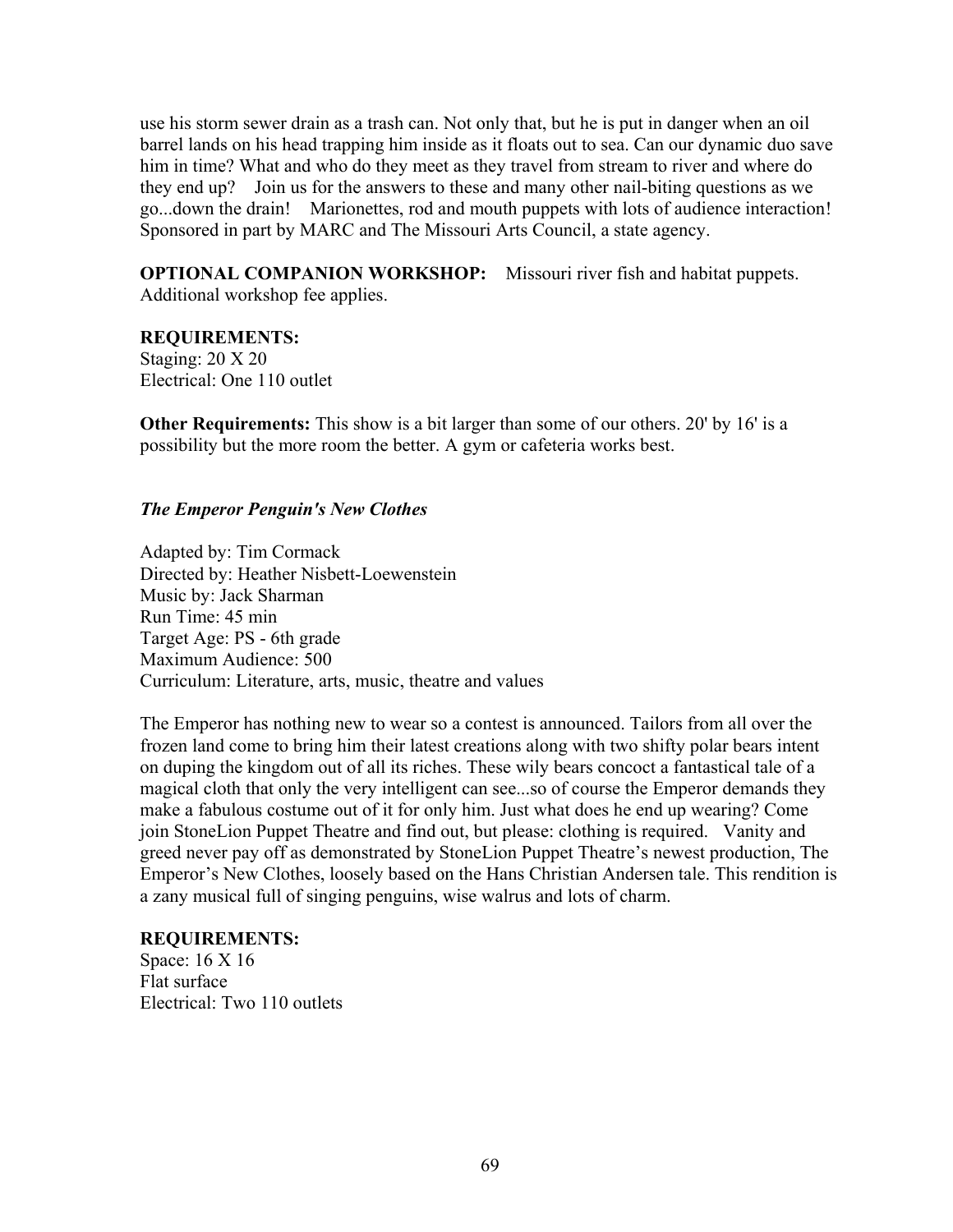## *Excuse Me Are You a Dragon?*

Original children's book by: Rhett Ranson Pennell Adaptation by: Heather Nisbett-Loewenstein Original music by Ken Lovern Run time: 45 min Target Age: PS-6<sup>th</sup> grade Maximum Audience: 600

Sometimes you just shouldn't get what you ask for. Little King Edwin is bored and thinks his kingdom needs more excitement in the form of a dragon. Off goes poor Sir Gordon to fulfill his quest. Knights in shining armor, singing banshees, silly ogres and of course a dragon make up this full-fledge puppet musical.

## **REQUIREMENTS:**

Space: 20' x 20' Floor level or raised stage Electrical: Two standard outlets Indoor

### *Fun in the Sun*

Created by: Heather Nisbett-Loewenstein Run Time: 28 min Target Age: PS - Family Audiences Maximum Audience: 500

Celebrate with StoneLion in this lighthearted marionette review celebrating sunshine with a beach party! Dancing flames, mermaids, flamingoes and even a hula competition. It's Hot Hot Hot! A great way to enliven your own festival or party!

## **REQUIREMENTS:**

Space:16'x16'x8'H Raised stage for better visibility Indoors or outdoors Electrical: One 110 outlet

# *I'd Rather Be a Hummingbird*

Adapted by: Heather Nisbett-Loewenstein Music by: Jack Sharman Run Time: 40 min Target Age: PS-4th grade Maximum Audience: 400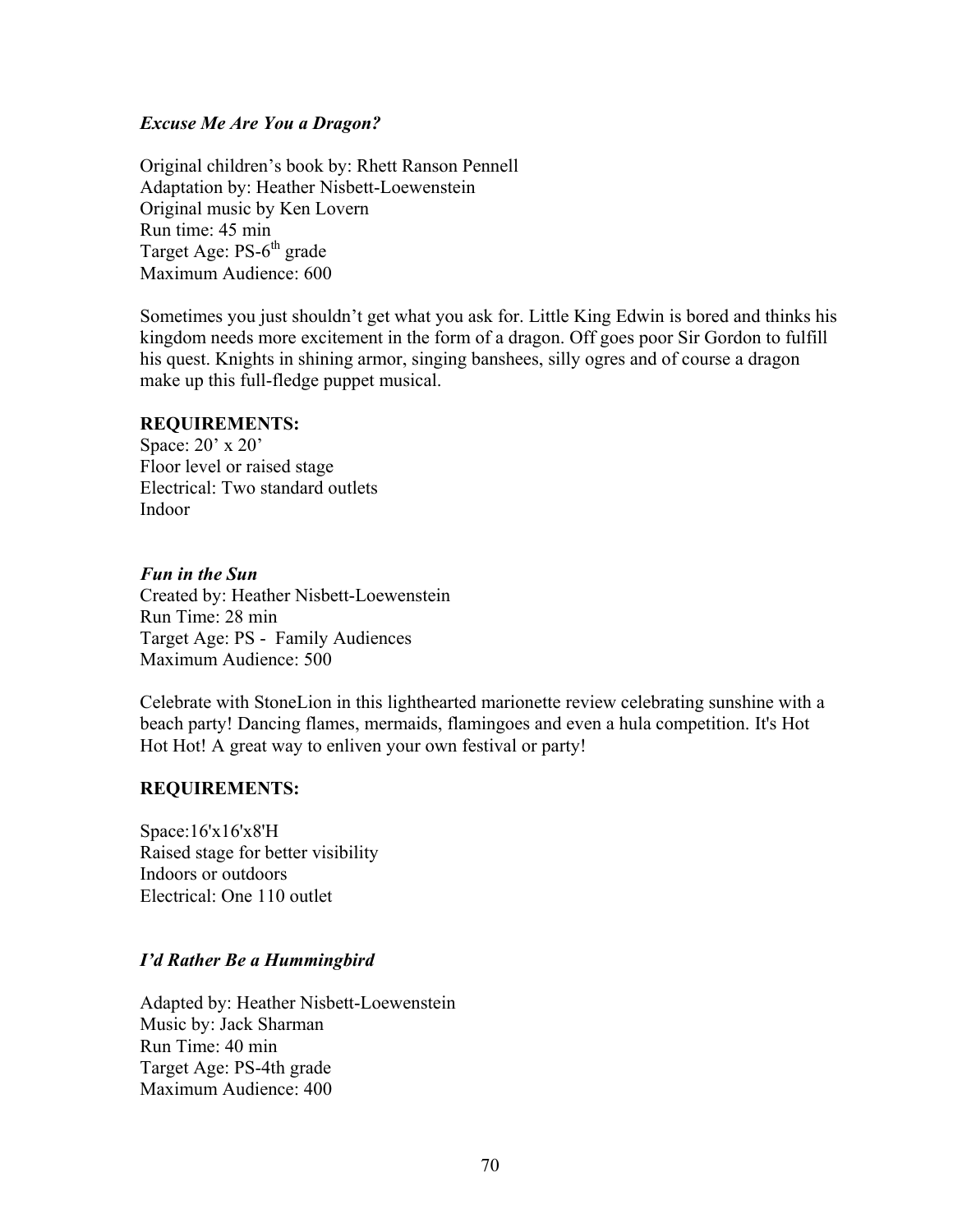Curriculum: Environmental Science, music, art, theatre. Teaching Guide available. Based on the folktale by Nobel Peace Prize winner Wangari Maathai "The Tree Lady of Kenya."

Sometimes problems seem too big or overwhelming for one individual to make a difference. Little Nigel the beaver is learning the work of the big beavers when disaster strikes in the form of a forest fire. All the creatures of the forest run away or stand panic-stricken waiting for someone else to solve the problem. Only the little hummingbird dares to help. Nigel learns he wants to be like the hummingbird and do the best he can no matter the size of the problem in this musical adaptation using local species; beaver, gees, bears and more. This local rendition of the African tale is an homage to the fact Wangari Maathai studied environmentalism in Kansas before returning to Kenya.

**OPTIONAL COMPANION WORKSHOP:** Hummingbird rod puppets*.* Additional fee required.

# **REQUIREMENTS:**

Staging: 16'x16'x9'H Electrical: One 110 outlet A fog machine is used in this production.

## *It's a Jungle Out There*

Run Time: 25 min Target Age: PS-Family Maximum Audience: 500

Join Felicia Flash, wildlife photographer, and her sidekick, Karma the elephant introduce you to dozens of endangered species and wildlife from across the globe in this cabaret musical extravaganza. Orangutans, Javanese tigers, binturongs and gibbons swing to the beat of the music while hornbills and dog-faced fruit bats fly into the audience. Intricate marionettes, fun mouth puppets and even a life-size bear sing about conservation. *Jungle* is part of StoneLion's animal conservation series that has played since 1986 in zoos across the country including Zoo Atlanta, Cheyenne Mountain, CO, Kansas City, MO and Metro Washington Park, OR. Metro-Washington Park in OR and thousands of schools and festivals.

## **REQUIREMENTS:**

Space:16'x16' Raised stage One standard electrical outlet Indoor or Outdoor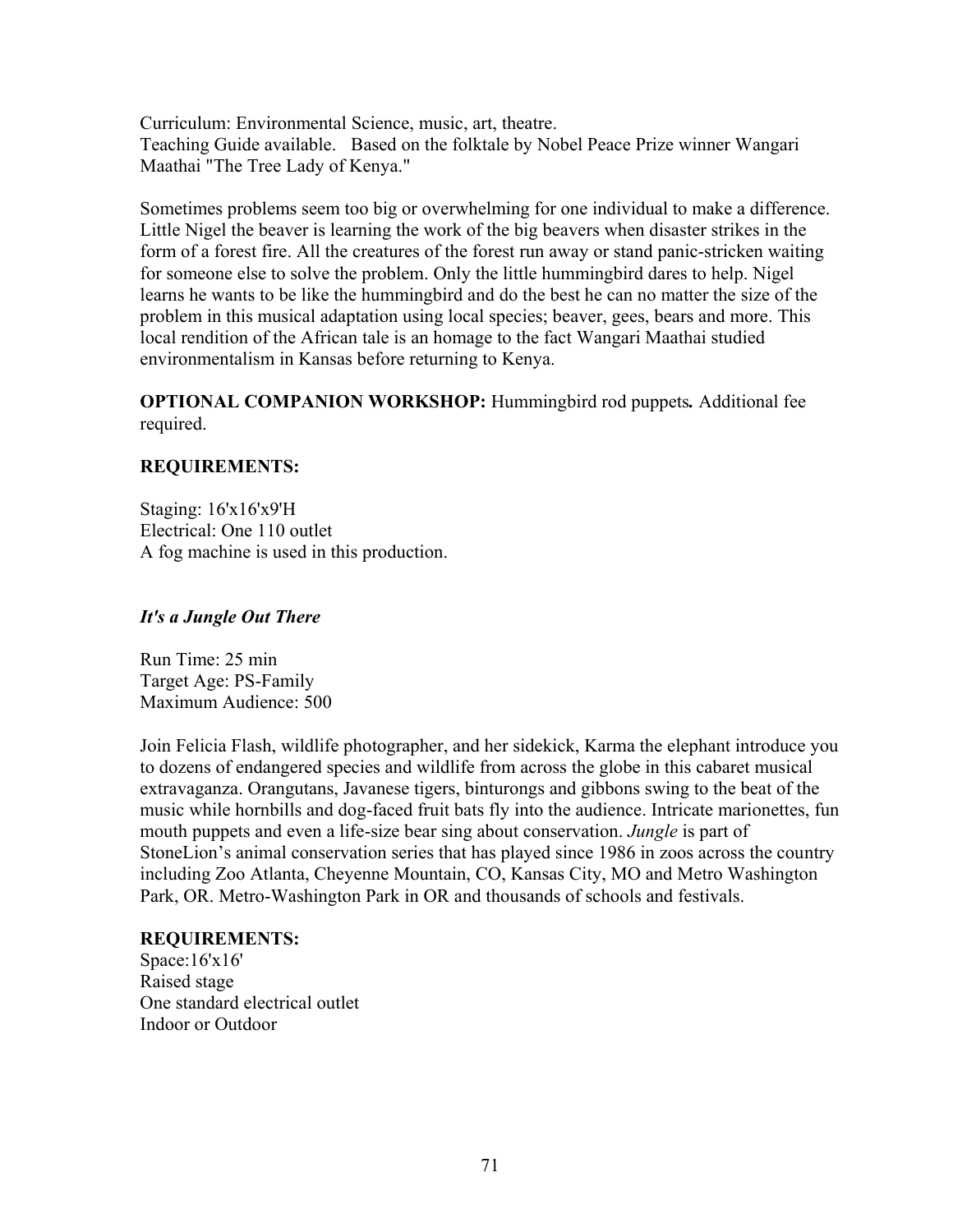# *Kachina Drums*

Written in collaboration: Phil (Blue Owl) Hooser and Heather Nisbett-Loewenstein Run Time: 45 min Target Audience: PS-7<sup>th</sup> grade Maximum Audience: 800 Curriculum: Social Studies, Navajo and Hopi Culture, values, art, music, theater Companion Workshop: Kachina Mask workshop; Teaching Guide available

Mischievous Coyote, silly Koshare, Father Sky and Mother Earth dance and sing to the beat of Southwestern Native American Indian drums. These stories of communication focus on the importance of being true to yourself and thinking of others.

Masks, direct manipulation mouth puppets, Indian sign language and Kachinas will delight all.

Chosen as part of The Smithsonian Institute's 2003 Season.

Tours in Metro Kansas City under Kansas City Young Audiences and Arts Partners [www.kcya.org](http://www.kcya.org/)

## **REQUIREMENTS:**

Space: 16' x16' Floor level or raised stage Indoor or Outdoor Electrical: One standard outlet

# *The Lab Rat Science Show*

Written by: Heather Nisbett-Loewenstein Music by: Vaughn Shultz Run Time: 45 min Target Age: 2nd-6th grade Maximum Audience: 400 Curriculum: Science, music, art, theatre Teaching Guide available

"Science, Science ooh, don't be a guinea pig, Science Science, ohhh It is the way we live."

An experiment goes terrible wrong....for the humans. The Animals think it's just fine as they take over the lab in this wacky fast paced musical with Einstein R. Rat super genius, a crazy guinea pig trying to take over the world and a passel of singing rabbits. The scientific method, the three states of matter and magnetic attraction are encompassed in forty-five minutes of fun, blacklight and music.

**OPTIONAL COMPANION WORKSHOP:** Hummingbird rod puppets. Additional fee required.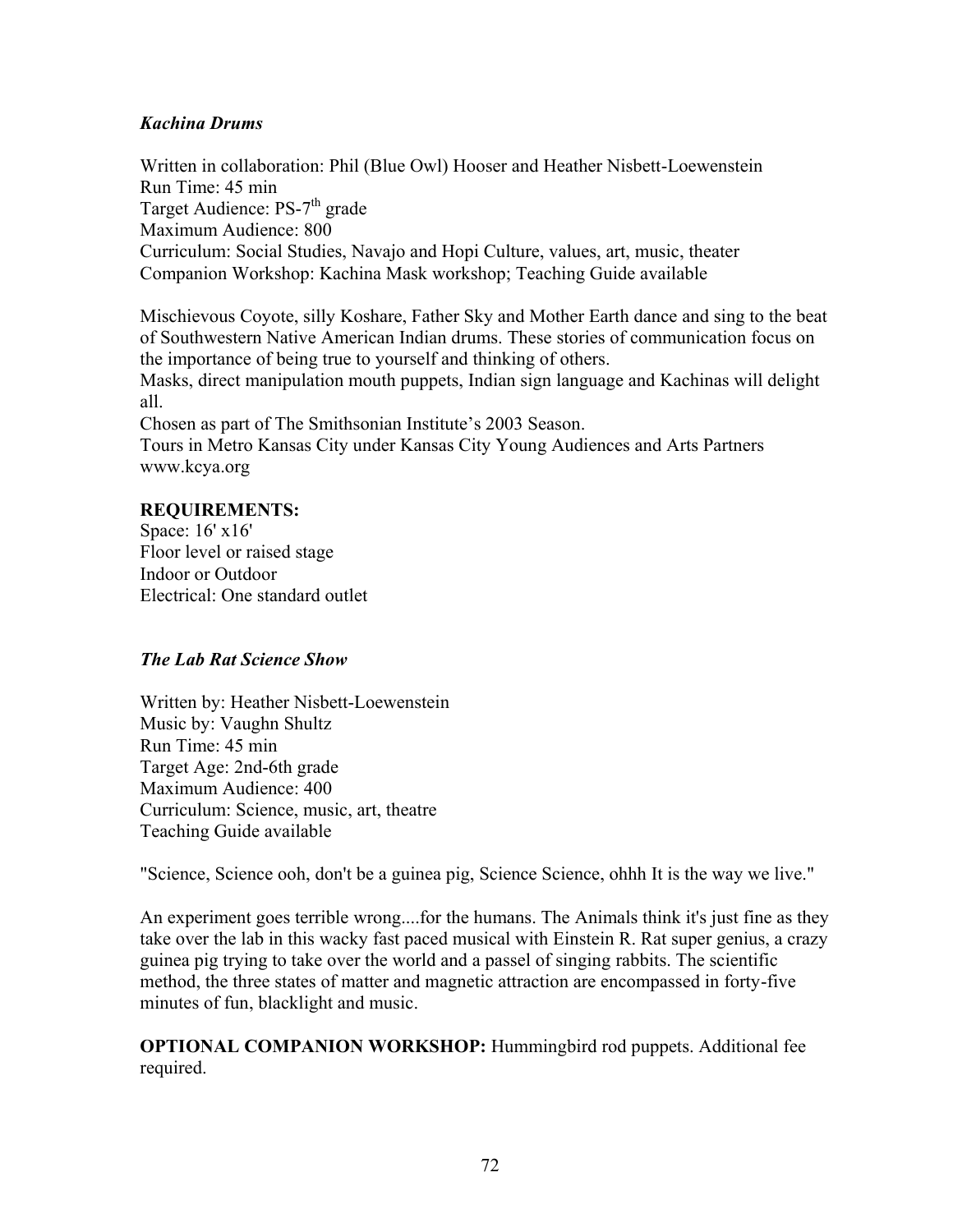## **REQUIREMENTS:**

Staging: 16'x16'x10'H Electrical: One 110 outlet A fog machine is used in this production. If space can be darkened, black light and strobe lights will be used.

## *Monkey's Dream*

Conceived by: Heather Nisbett-Loewenstein Music by: Jack Sharman Run Time: 30 min Target Age: PS - 4th grade Maximum Audience: 200 Curriculum: Art, music and theater.

Looking for something different? Try a non-verbal puppet journey! What do monkeys dream of? Find out in this imaginative non-verbal Bunraku puppet show. A tiny monkey falls asleep dreaming and the moon decides to give him his wish......What will our little friend do when he awakens to discover himself on a giant banana? A beautiful piece of puppetry exploring a range of emotions and the conquering of the fear of the unknown.

**OPTIONAL COMPANION WORKSHOP:** Monkey rod puppets. Additional fee required.

# **REQUIREMENTS:**

Space: 6'x8'x8'H Floor level or raised stage one 110 electrical outlet Indoor only

# *The Ogre's Tail*

Written by: Heather Nisbett-Loewenstein Run Time: 25 min Target Age: PS - 3rd grade Maximum Audience: 100

The true story of the Three Billy Goats Gruff. What happens when tall tales are spread either out of fear or to make yourself look better? Find out as the truth is revealed about the poor misunderstood troll with a toothache and a trio of confused and fibbing goats. Will our Princess learn not to judge by appearances alone.

**OPTIONAL COMPANION WORKSHOP:** Fairytale hand puppets—learn simple stitching and while creating your own fairytale hand puppet.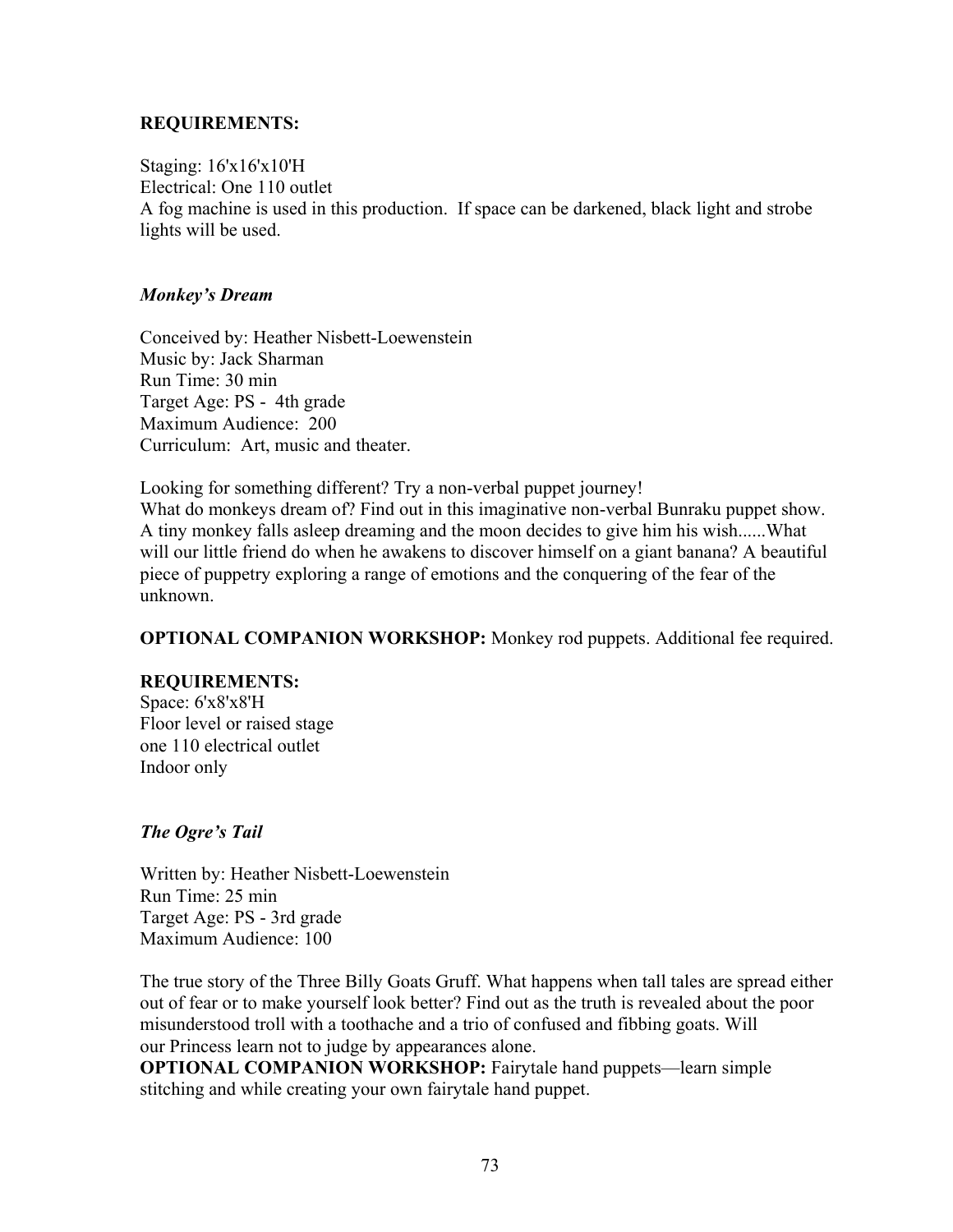**REQUIREMENTS:** Staging: 6'X6'X8'H Electrical: One 110 outlet

### *Rainforest Crunch*

Written by: Heather Nisbett-Loewenstein Run Time: 25 min Target Age: PS-3rd grade Maximum Audience: 75

Crunch, boom boing...into the Amazon with our intrepid wildlife photographer. A storm knocks Felicia Flash off her course in her search for the endangered Golden Lion Tamarin. Help our explorer find this illusive monkey while she encounters the creatures that call they Amazon home. Toucans, Rhinoceros beetles, Emerald tree boas, monkeys and more. An amazing interactive experience of puppet fun.

#### **REQUIREMENTS:**

Space:  $6'x 6'$ Floor level or raised stage Indoor or Outdoor Electrical: One standard outlet

## *SPELUNK! Saving Our Springs*

Written by: Heather Loewenstein Original Music by: Jack Sharman Run time: 35 min Target Age: K-5th grade Maximum Audience: 400 Curriculum: Environmental Science, Social Studies - Hispanic, drama and art.

What does ancient Indian treasure, a lost map, and a deep cave have to do with saving the world? Come find out in StoneLion's latest adventure. Nathan Ready is always ready for adventure and this time he drags his friend Felicia into the search for the ancient Aztec treasure rumored to have the power to solve all the earth's problems.....along the way they go spelunking into an amazing underground world full of shadow puppets, light up puppets, original music and just plain old fun! Cultural Arts, geography, indigenous wildlife, and storm water environmental education all wrapped up in action packed adventure. This bilingual production is most appreciated by K-5th grade and their families.

#### **REQUIREMENTS:**

Space: 16'x16'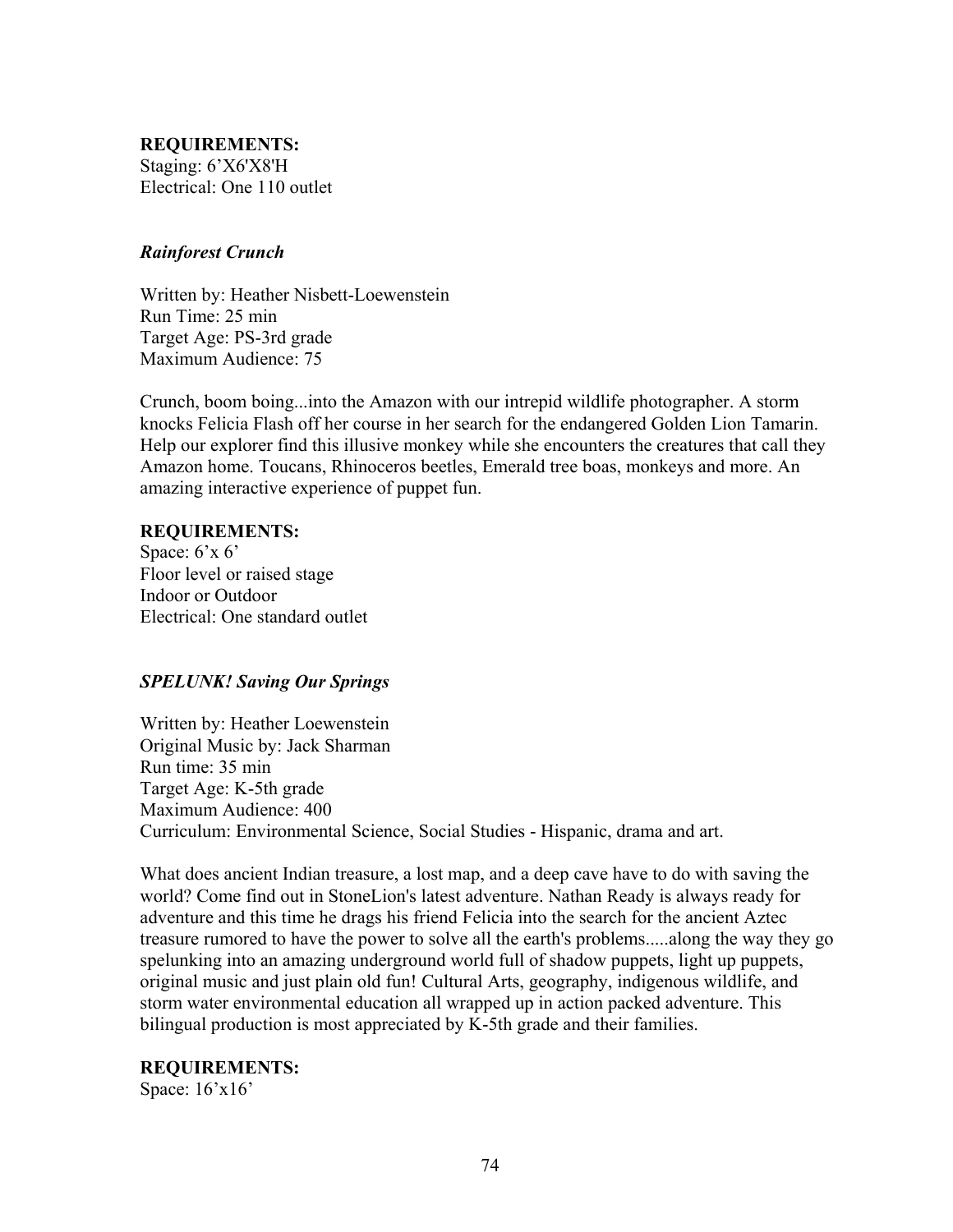Electrical: Two standard outlets One hour before and after the production is needed for set up and clean up

## *Starry, Starry Night*

Rum Time: 25-30 min Target Age: PS-4th grade Maximum Audience: 75

Simple astronomy and constellation stories with wacky Professor Van Gogo. The moon, the stars and more with music, madcap mayhem and audience participation. Discover what a star is, explore our sun the red giant and the constellations of Cygnus the Swan and Draco the Dragon in this highly original production hand puppet show. A regular favorite at The National Air and Space Museum in Washington D.C.

## **REQUIREMENTS:**

Space: 6'x 6' Floor level or raised stage Indoor or Outdoor Electrical: One standard outlet

## *Stellaluna*

Written by: Janell Canon Adapted by: Heather Nisbett-Loewenstein Music by: Jack Sharman Run Time: 45 min Target Age: PS - 3rd grade Maximum Audience: 500 Curriculum: Literature, Environmental Science, values, drama and art.

This show by StoneLion Puppet Theatre is not just for the birds. We are talking Stellaluna. An amazing highflying adventure. Crash! The little bat Stellaluna is separated from her mother during a night of foraging and lands in a nest full of birds. Mama bird happily adopts her, but Stellaluna just can't change her "batty" ways. A great tale of acceptance adapted from the book by Janell Cannon.

**OPTIONAL COMPANION WORKSHOP:** Go Batty! Create your own fruit bat puppet while learning batty behaviors and habits. An event filled hour of fun. \$85 with a show. \$125 without. Includes materials for up to 20 puppets.

**REQUIREMENTS:** Staging: 20 X 20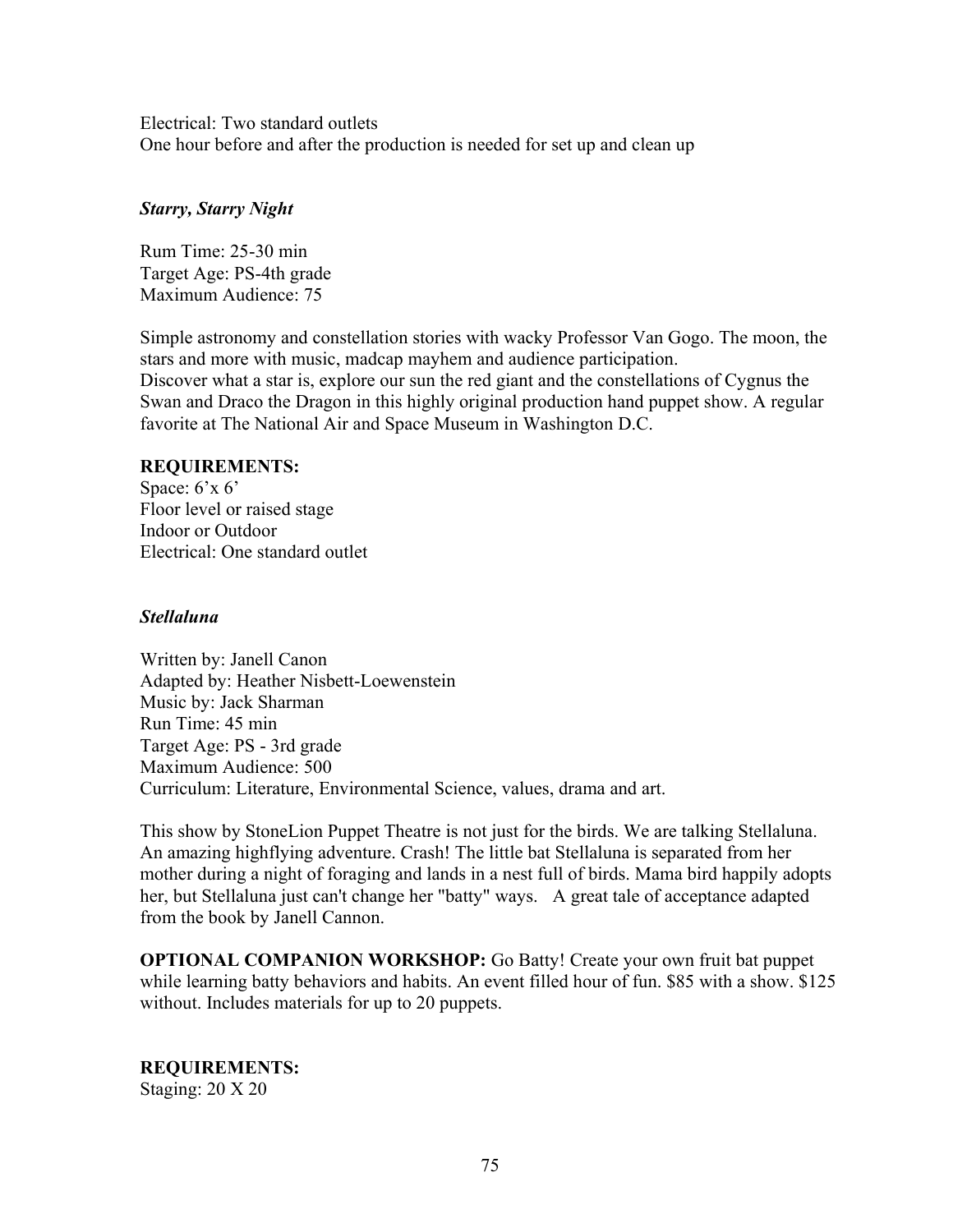Flat surface Electrical: One 110 outlet

## *The Toy Box*

Run Time: 25 minutes Target Age: PS-Family Maximum Audience: 500

Stuffed bears, dancing rabbits, jack-in-the–boxes, sock monkeys, marching soldiers, space aliens and more. What will come out of StoneLion's toy box next? A journey through memories as these delightful marionettes remind you of childhood days. *Audience participation and just plain fun.*

### **REQUIREMENTS:**

Space: 16' x16' Raised stage Indoor or Outdoor Electrical: One standard outlet

## *Tumbling Weeds*

Run Time: 25 minutes Target Audience: PS-Family Maximum Audience: 500

Over a dozen intricate marionettes bring the spirit of the old West to life. Thirty minutes of fun in this cabaret style marionette production. Yipping Prairie Dogs, cowpokes and chickens, rattlesnakes, bald eagles, timber wolves and Mariah the wind all highlight this foot stomping good time.

#### **REQUIREMENTS:**

Space: 16'x16' Raised stage Indoor or Outdoor Electrical: One standard outlet

## *Who's in Rabbit's House?*

Adapted by: Heather Nisbett-Loewenstein Run Time: 25 min Target Age: PS - 4th grade Maximum Audience: 100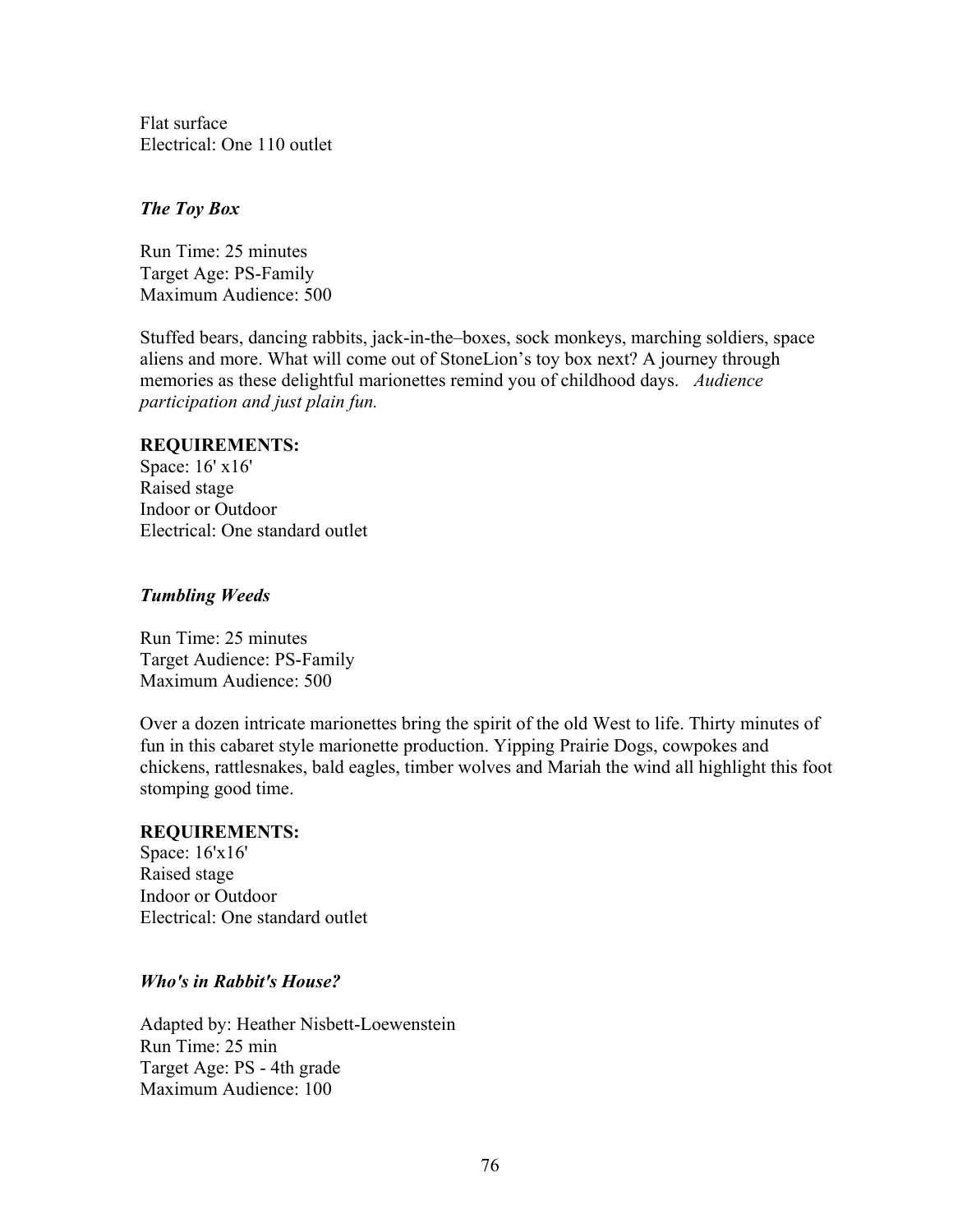Curriculum: Social Studies- African folktales, literature, drama and art. Optional Companion Workshop: Create your own rabbit rod puppet...with his mystery guest (a cranky caterpillar) in this hour-long hands-on workshop. Led by puppeteers from StoneLion. Additional fee required.

Based on the Masai folktale, Rabbit has a new guest...one he doesn't want! But he can't figure out who it is, or where it is - all he knows is he wants it out! Join all the other village animals as they hunt for clues, solve the riddles and give their ideas on solving this mystery. Interactive Puppet Fun! A recommended show for Getting Creative at your Library!

### **REQUIREMENTS:**

Staging: 6 X 6 Flat surface Electrical: One 110 outlet

## *Wind in the Willows*

Adapted by: Heather Nisbett-Loewenstein Music by: Vaughn Schultz Run Time: 40 min Target Age: 2-5th grade Maximum Audience: 400 Curriculum: Literature, music, art, theatre.

More car crashes than Nascar! Mr.. Toad can't get enough of those new fangled motorcars and ooohhh the trouble he gets into! Mr. Mole, Mr. Rat and Mr. Badger take it upon themselves to try and turn that Toad around, as friends always should , in a fast paced musical based on the classic tale by Kenneth Grahame. Bunraku puppets and interactive fun.

## **REQUIREMENTS:**

Staging: 20 X 20 X 8'H Raised stage or floor level Electrical: One 110 outlet Indoors only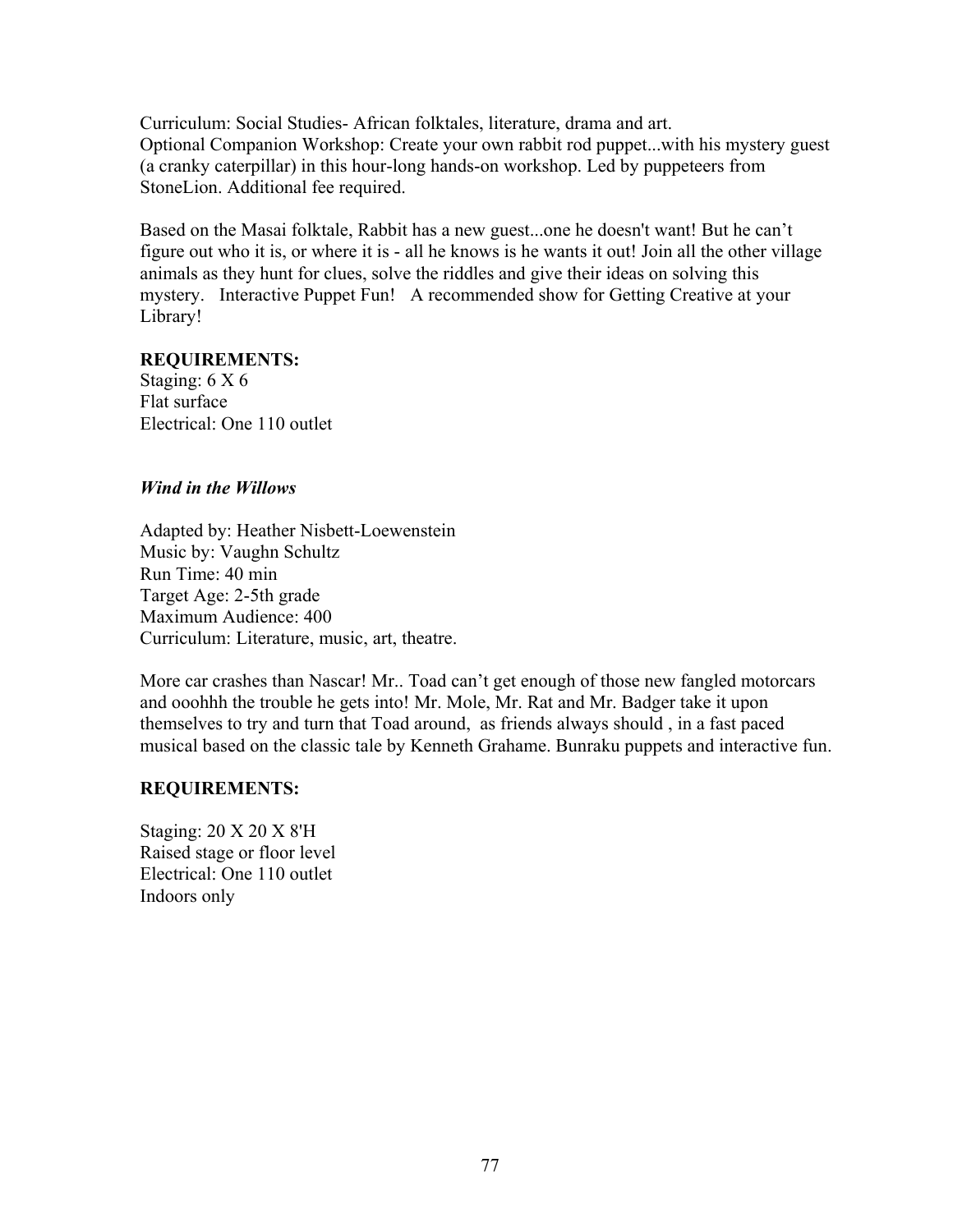## APPENDIX B

**ALL PERFORMANCE PRICING:** Pricing dependent on number of performances, season and travel expenses. Please call or contact us for more information and booking specials.

Address: 2025 Tracy Avenue Kansas City, Missouri 64108 Phone: 816.221.5351 Website: stonelionpuppets.org

## **Seasonal Shows**

### *The Boneyard Jamboree*

### *Only available late September-October 31.*

Run Time: 25 minutes Target Audience: PS-Family Maximum Audience: 500

A fantastic non-scary Halloween spooktacular for audiences of all ages. Pumpkin man, the invisible couple, spooky scary skeletons, Martians and ghosts all make an appearance in this cabaret show full of trick marionettes that are a sure treat! This long-standing favorite is the perfect addition to your Harvest celebration.

## **REQUIREMENTS:**

Space: 16' x16' Raised stage Indoor or Outdoor Electrical: One standard outlet

## **Calaca Marionettes**

*Only available October through the first part of November.*

Created by: Heather Nisbett-Loewenstein Run Time: 20 min Target Age: All ages Maximum Audience: 500 Curriculum: Social studies—Hispanic cultural

The Latino tradition of El Dia de los Muertos, The Day of the Dead, is celebrated in this cabaret marionette puppet show with dancing skeletons, marigolds and flames using traditional and contemporary music.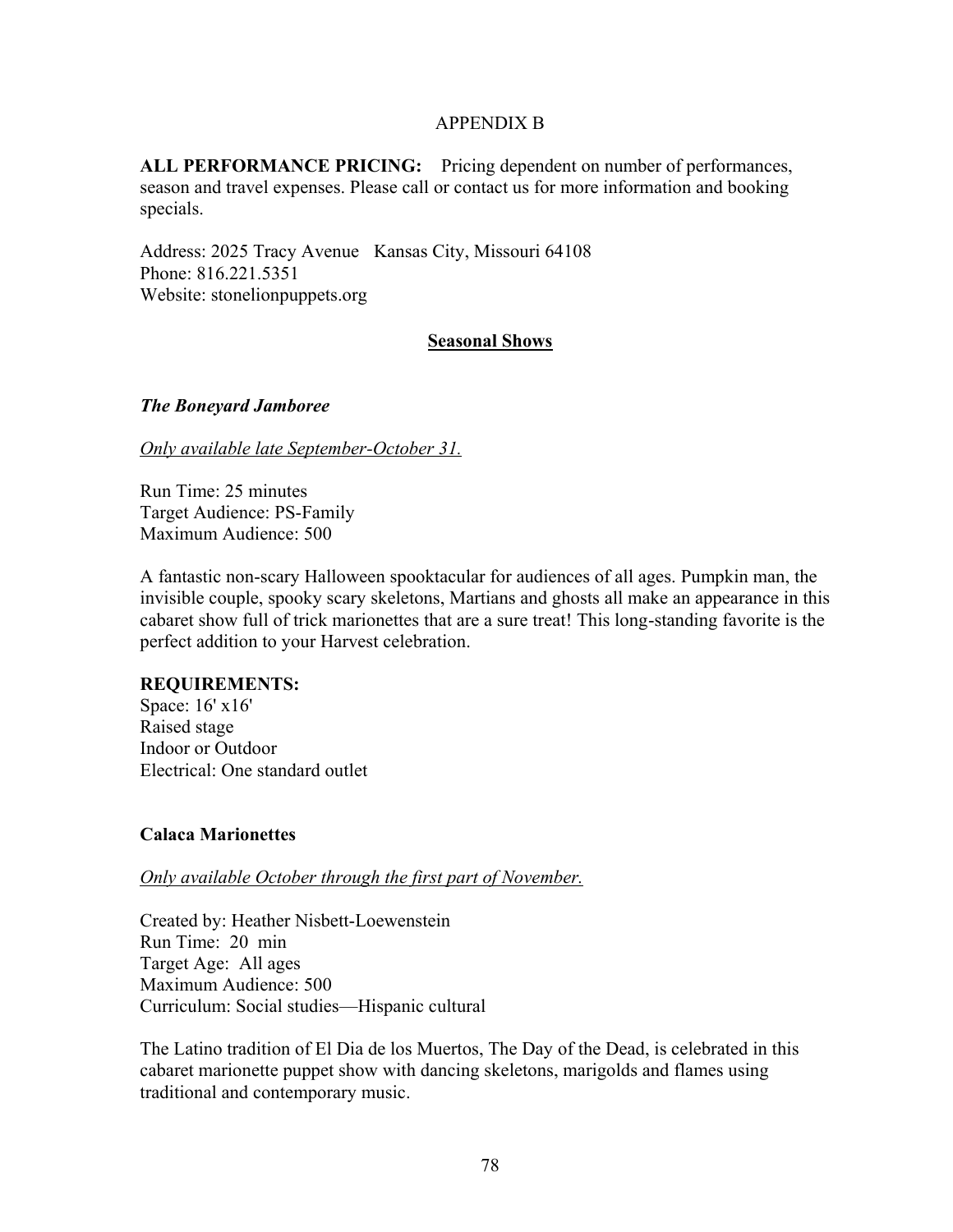Giant light up skeleton puppets are an optional add on to create an amazing festival! Additional fee required.

## **OPTIONAL COMPANION WORKSHOP:** El Dia Masks. Additional fee required.

# **REQUIREMENTS:**

Staging: 16'x16'x9'H A raised stage is needed for best visibility Electrical: One 110 outlet A fog machine is used in this production.

# *The Magic Cauldron*

*A perfect addition to Irish Festivals and St. Patrick day celebrations.*

Created by: Heather Nisbett-Loewenstein Run Time: 25 min Target Age: All ages Maximum Audience: 500 Curriculum: Social Studies—Irish culture, art, drama, music

Travel to the mystical isle of Ireland in this Celtic cabaret marionette and rod puppet show. Dance a jig with leprechauns as dragons fly overhead in the audience. Come stir the pot and see what happens. Fairies, mermaids, selkies, and shamrocks with traditional and contemporary music will have your toes tapping and your face smiling.

## **REQUIREMENTS:**

Staging: 16'x16'X8'H Raised stage is needed for best visibility Electrical: One 110 outlet A fog machine is used in this production.

## *Snow*

*Only available November-January annually.*

Run Time: 25 min Target Age: All Ages Maximum Audience: 500

Oh the weather outside is frightful but our puppets are so delightful! A wintery treat of trick marionettes singing puppets and cool music. Dance with Penguin Shuffle, sing along with I Want to be Your Teddy Bear, watch our Ice Skating mice or bounce along with Frosty. Just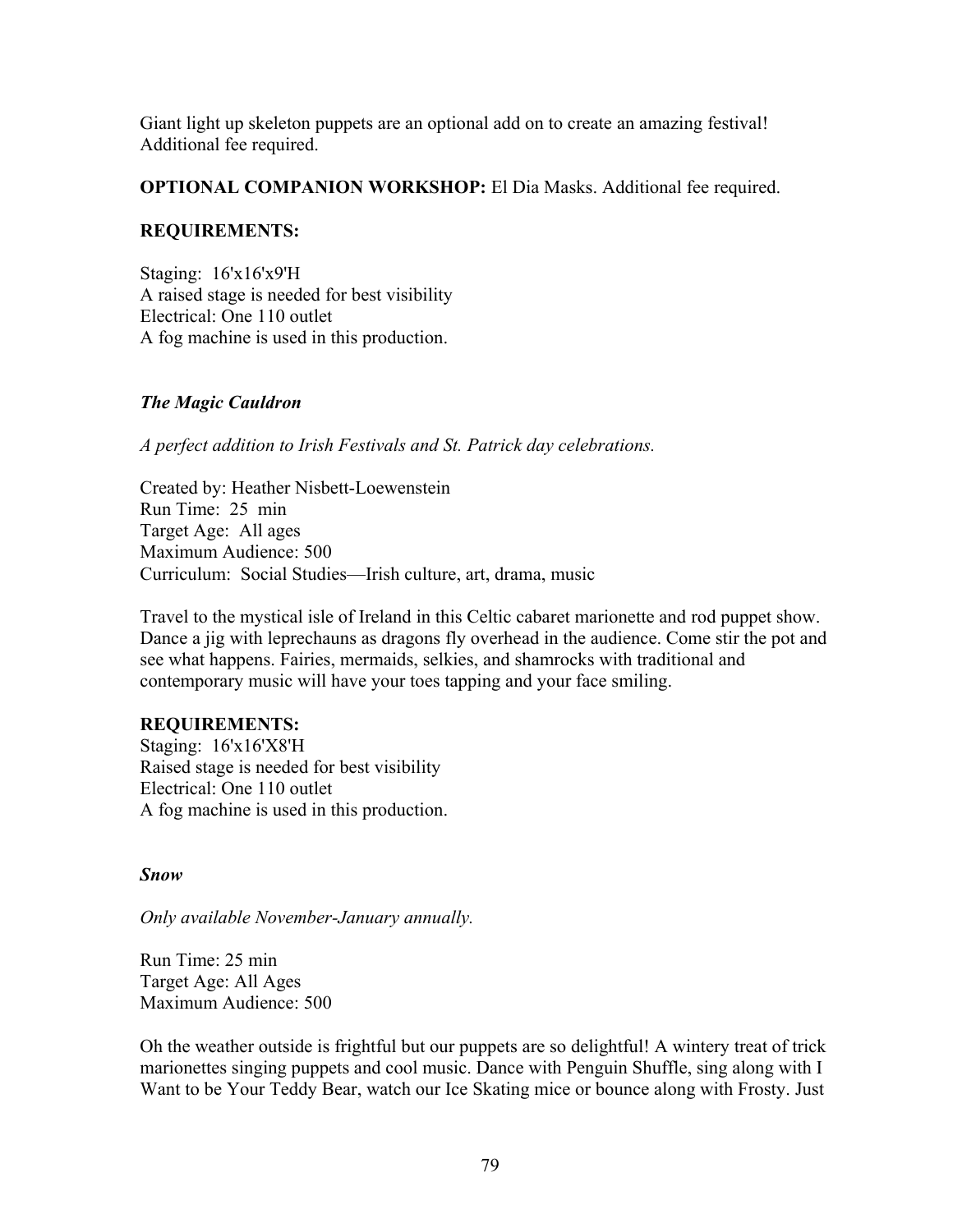Let it SNOW! Perfect for PS-4!

## **REQUIREMENTS:**

Staging: 16 X 16 Raised stage Electrical: One 110 outlet

# **Twas ETC.**

*Only available November until December 24.*

Written by: Clement C. Moore Adapted by: Heather Nisbett-Loewenstein Run Time: 30 min Target Age: All Ages Maximum Audience: 100

Santa is off doing a practice run so Mrs. Claus decides to get her friends together for a wacky storytelling session of Clement C. Moore's famous poem Twas the Night Before Christmas. A wonderful addition to your holiday party, preschool event or library.

### **REQUIREMENTS:**

Staging: 6 X 6 Electrical: One 110 outlet

## **Twas the Night Before Christmas**

*Only available November until December 24.*

Written by: Clement C. Moore Adapted by: Heather Nisbett-Loewenstein Run Time: 30 min Target Age: All Ages Maximum Audience: 500 Curriculum: Literature

Santa's workshop comes alive with intricate toy marionettes, including a charming larger than life dollhouse, which opens to reveal a re-enactment of Clement C. Moore's famous poem, Twas the Night Before Christmas. An amazing intricate show with the true spirit of the holidays.

## **REQUIREMENTS:**

Staging: 16 X 16 Raised stage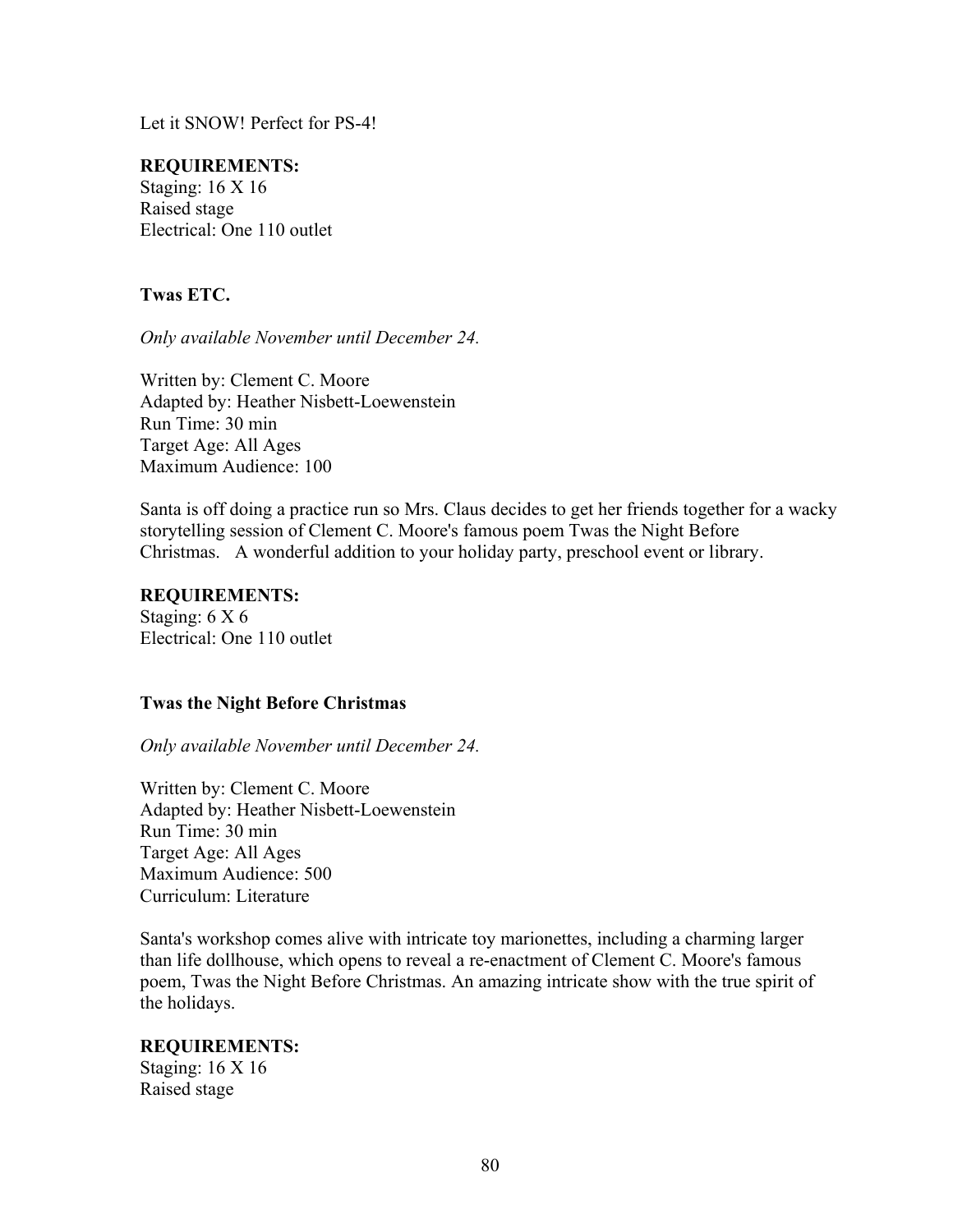Electrical: One 110 outlet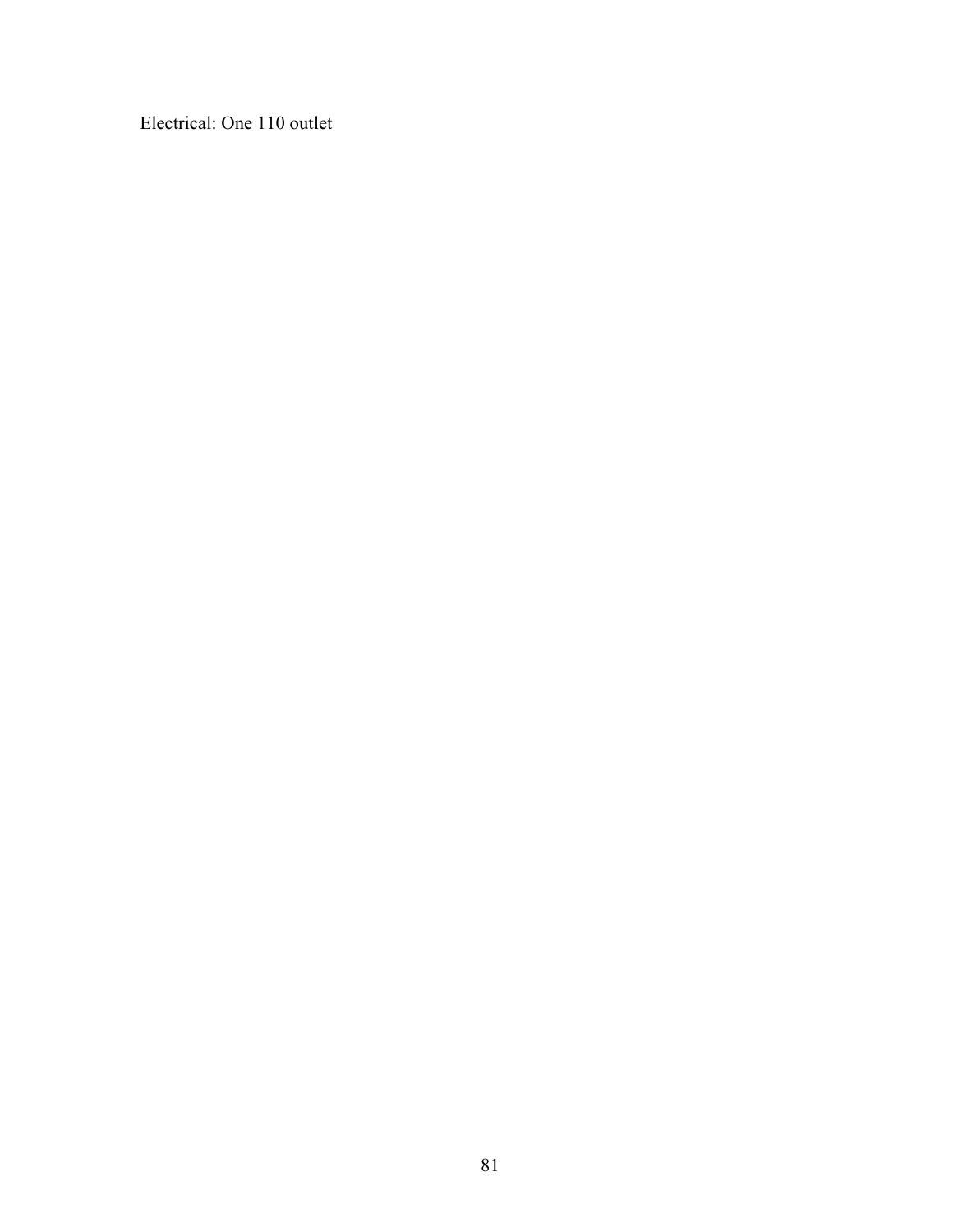### BIBIOGRAPHY

- "About KC Parks." *KC Parks and Rec*. Kansas City Parks & Recreation, 2013. Web. 13 Aug. 2013.
- About Us." *Martin City Melodrama*. N.p., n.d. Web. 03 Dec. 2014.
- Adachi, Barbara C. *The Voices and Hands of Bunraku*. Tokyo: Kodansha International, 1978. Print.
- Almoznino, Albert, and Y. Pinas. *The Art of Hand Shadows*. New York: Stravon EP, 1970. Print.
- Beechwood, Jeanne M. "Broader Scope?" *The Kansas City Star*. StoneLion Business Office, Kansas City. 2005, Talkback sec.: n. pag. Print.
- Blumenthal, Eileen. *Puppetry: A World History*. New York: Abrams, 2005. Print.
- "Boise Library Will Have Free Puppet Shows." *The Idaho Statesman* [Boise] 1 Jan. 2004, Local ed., Treasure Valley Briefs sec.: 3. Print.
- Bowlin, Jack. "StoneLion Puppet Theatre Readies for Halloween." *The Herald Tribune* [Sarasota] 10 Oct. 2003, The Arts sec.: n. pag. Print.
- Bredow, Tim. "Photos of Liberty, Wherever Found." 2008. StoneLion Business Office, Kansas City. *The Kansas City Star*, 2008. N. pag. Print.
- Brockett, Oscar G., ed. "Noah and His Sons." *Plays for the Theatre*. 9th ed. Boston: Wadsworth, 2008. 37-50. Print.

"'Bubba and Trixie' Play at the Library." *The Kansas City Star* 7 Aug. 2008: 11. Print.

- Butler, Robert W. "Fine Arts Theatre to Relocate." *The Kansas City Star* 19 Apr. 2002, Business sec.: C1+. Print.
- "Children Learn about the Starry Nights." *Idaho Press-Tribune* [Nampa] 27 Dec. 2004: n. pag. Print.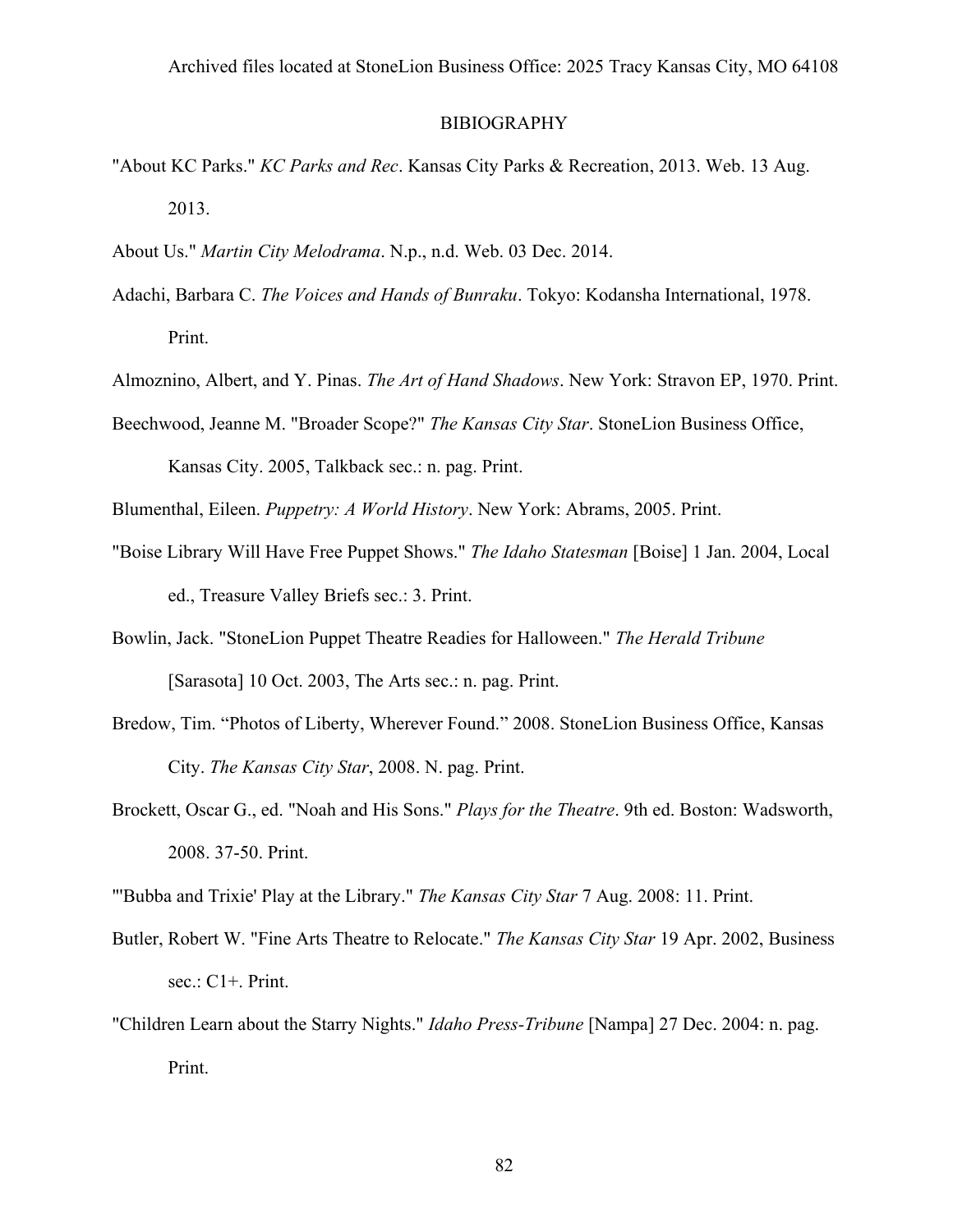Cormack, Tim. Personal interview. Kansas City. 2 Oct. 2014.

- Cossey, Lori, and The Star, comps. "Event Schedule." *The Kansas City Star* 19 July 2003, Shawnee Mission sec.: 23. Print.
- Curtis Asay, Amy. "Puppets Still Tantalize and Teach Kids." StoneLion Business Office, Kansas City. *The Gazette* [Colorado Springs] n.d., Escapes sec.: n. pag. Print.
- Denesha, Julie. "A Puppet Festival Of Colossal Proportions." *KCUR*. N.p., 10 May 2013. Web. 08 Sept. 2014.
- EKC Happenings, comp. "Excuse Me Are You a Dragon?" *EKC* 2002, Children's Events sec.: n. pag. Print.
- "Email Blast." Def. 1. *Cambridge Dictionaries Online*. Cambridge University, 2013. Web. 22 Sept. 2013.
- "Events." *The Kansas City Star* 13 Dec. 2002, This Weekend sec.: 4. Print.
- Ferruzza, Charles. "You Can't Escape 'The Snow Queen'" *The Sun Newspapers* [Kansas City] 21 Nov. 1997, Weekend ed., sec. B: n. pag. Print.
- Fitzgerald, Erin. "Mozart Meets the Puppets." *The Kansas City Star* 28 Feb. 2004, Neighborhood News sec.: 1+. Print.
- "Free Performances Offered before Group Heads to D.C." *The Kansas City Star*. 27 Mar. 2004, Blue Valley & Leawood sec.: 9. Print.

Gass, Taylor. Personal interview. Kansas City. 13 Mar. 2012.

- "Giant Puppet Project, Siem Reap." *Giant Puppet Project, Siem Reap - Home*. N.p., n.d. Web. 13 Sept. 2014.
- Gibbs, Stephen. "Pulling Some Strings." *Kansas City Art* June 2005: 50-58. Print.
- Green, Hope. "Puppet Performance Helps Warm Up Winter's Chill." *College Boulevard News* 18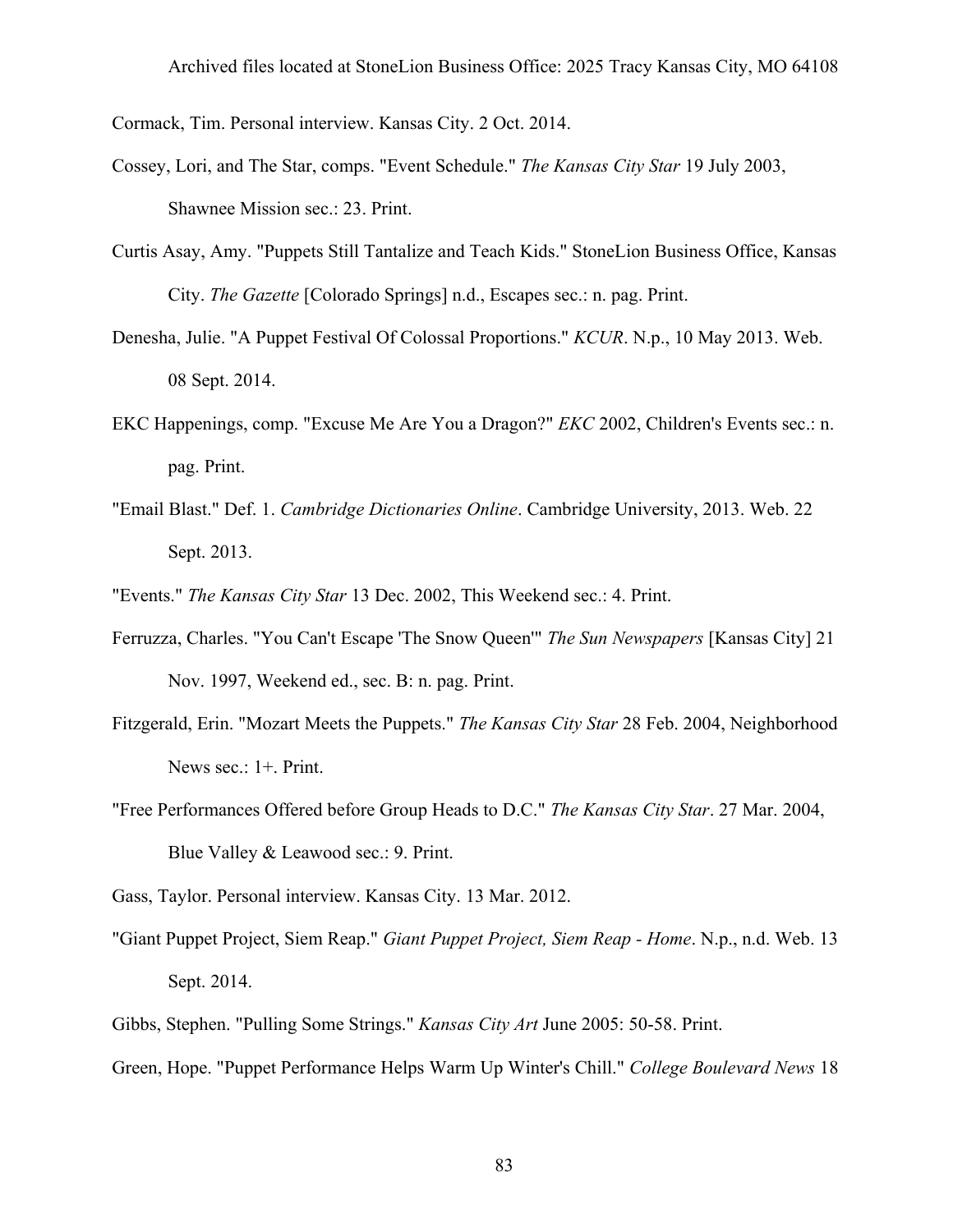Nov. 1997: n. pag. Print.

Houx, Kellie. "A Positive Message For All Ages." *KC Studio* Sept.-Oct. 2011: 44-47. Web.

Houx, Kellie. "StoneLion Puppet Theatre Director and Puppeteers Embrace Storytelling." *KC Studio*. Townsend Communications, Inc., 30 Sept. 2011. Web. 22 May 2012.

*Kansas City This Weekend*. 1993. The Kansas City Star, Kansas City.

Kansas City Young Audiences. *Kansas City Young Audiences 2008-2009*. Kansas City: Kansas City Young Audiences, 2007. Print.

Kasper, Shirl. "Puppet Safari." *Star Magazine* 14 July 1996: 30-31. Print.

- Latshaw, George. *The Complete Book of Puppetry*. Mineola, NY: Dover Publications, 2000. Print.
- Loewenstein, Heather. "Mission." *We Are StoneLion Puppet Theatre*. N.p., n.d. Web. 18 Oct. 2011.
- Loewenstein, Heather. Personal interview. Kansas City. 30 Mar. 2012.
- Loewenstein, Heather. "StoneLion Puppet Theatre." *Nonprofit Search Profile*. Greater Kansas City Community Foundation, 2013. Web. 8 Sept. 2014.
- Mathiesen, Brandi, and Krista Nichols. "Student Actors Perform With Life Size Puppets." *Advocate* [Kansas City] 20 Oct. 2000: 1. Print.

"MayDay." *In the Heart of the Beast Puppet and Mask Theatre*. N.p., n.d. Web. 08 Sept. 2014.

- McTavish, Brian, interviewer. "The Q&A: Laura Burkhart, Puppeteer." *The Kansas City Star* 5 Apr. 2002: 3. Print.
- Missouri Arts Council. "Who We Are." *Missouri Arts Council: The State of the Arts*. Missouri Arts Council, n.d. Web. 3 Oct. 2014.

Mosby, Gary. "Gary Mosby." *Gary Mosby*. n.d. Web. 12 July 2013.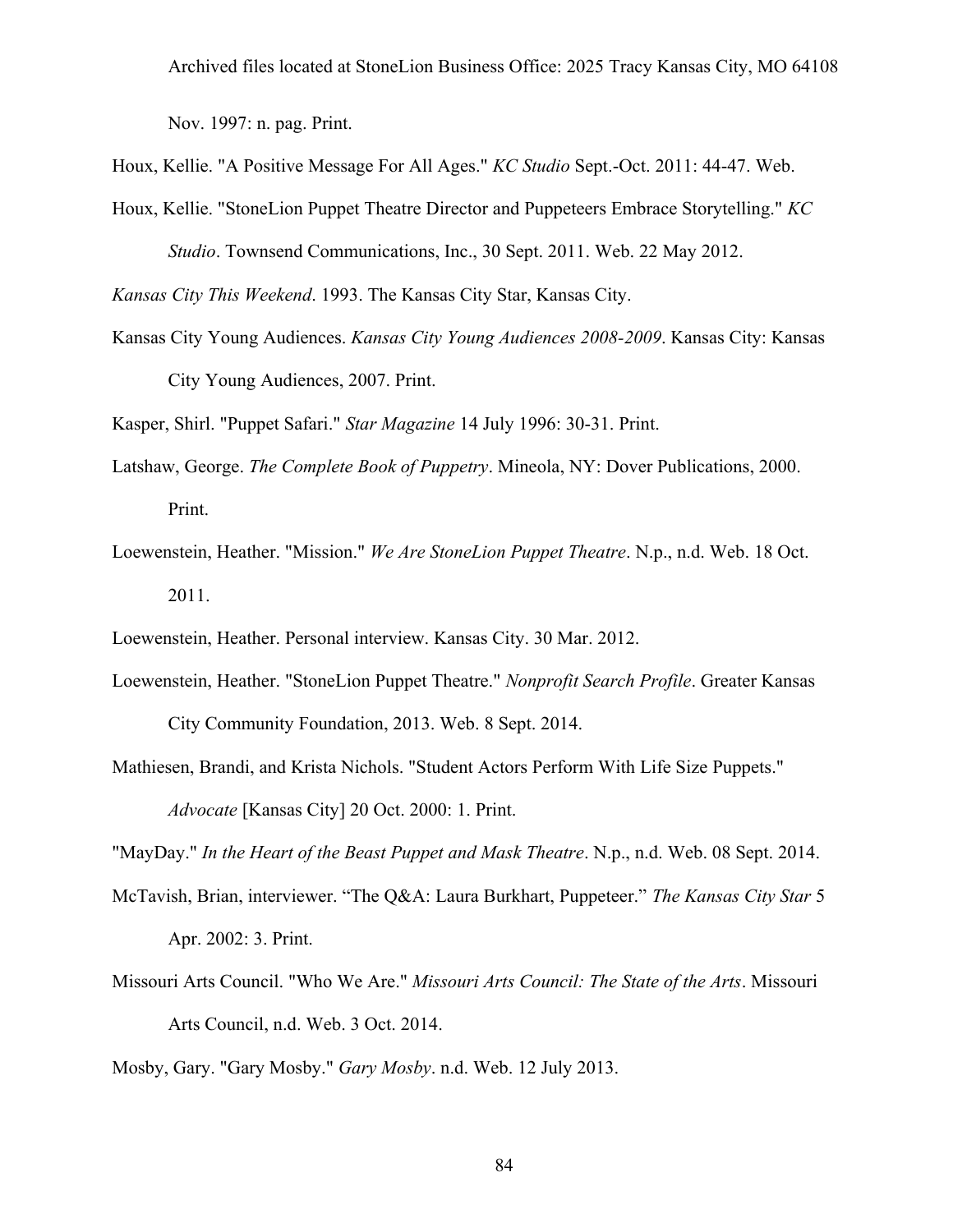"No Lion." *The Pitch* [Kansas City] 24 Nov. 1999, Calendar sec.: 39. Print.

- "Non-Profit Organizations." *Legal Information Institute*. Cornell University Law School, n.d. Web. 18 Oct. 2011.
- Ochsner, Chris. "Dinosaur Events." 2005. StoneLion Business Office, Kansas City. *The Kansas City Star.* N.p.: n.d. N. pag. Print.

Ollington, David. "On Stage in Wyandotte County." *EKC* 24 Jan. 2002, Theatre sec.: 19. Print.

Olsen, Jennifer. "Heather Nisbett-Loewenstein." *KC Stage Magazine* Dec. 2002: 9. Print.

Orr, Francine. "Old Bones, New Bones." *Kansas City Family* Apr.-May 1998: 8-11. Print.

"Our History." *Operation Breakthrough: About Us*. N.p., n.d. Web. 03 Dec. 2014.

- Pfannmuller, Susan. "Big Puppets with a Big Purpose." 2012. StoneLion Business Office, Kansas City. *The Kansas City Star*, 2012. A4. Print.
- Pfannmuller, Susan. "It's a Jungle Up There." 2012. StoneLion Business Office, Kansas City. *The Kansas City Star*, 2000. N. pag. Print.
- Pfannmuller, Susan. "Mom's Day for Mother Earth." 2012. StoneLion Business Office, Kansas City. *The Kansas City Star*, 2012. Neighborhood News ed. 1. Print.
- Pfannmuller, Susan. "Santa in Shawnee." 2012. StoneLion Business Office, Kansas City. Kansas City: *The Kansas City Star*, 2008. 3. Print.
- "Picnic for the Planet." *Pitch Calendar*. Kansas City Pitch LLC, 16 July 2009. Web. 12 Sept. 2014.

"Puppets Have a New Home at Glenwood." *The Kansas City Star* 7 Nov. 2002: n. pag. Print.

- Rehagen, Amanda. "About." *Chameleon Arts Youth Development*. WordPress, 11 Dec. 2012. Web. 22 Sept. 2013.
- Sarver, Margaret, ed. "Go Green, KC!" *KC Parent* Apr. 2012: 50+. Print.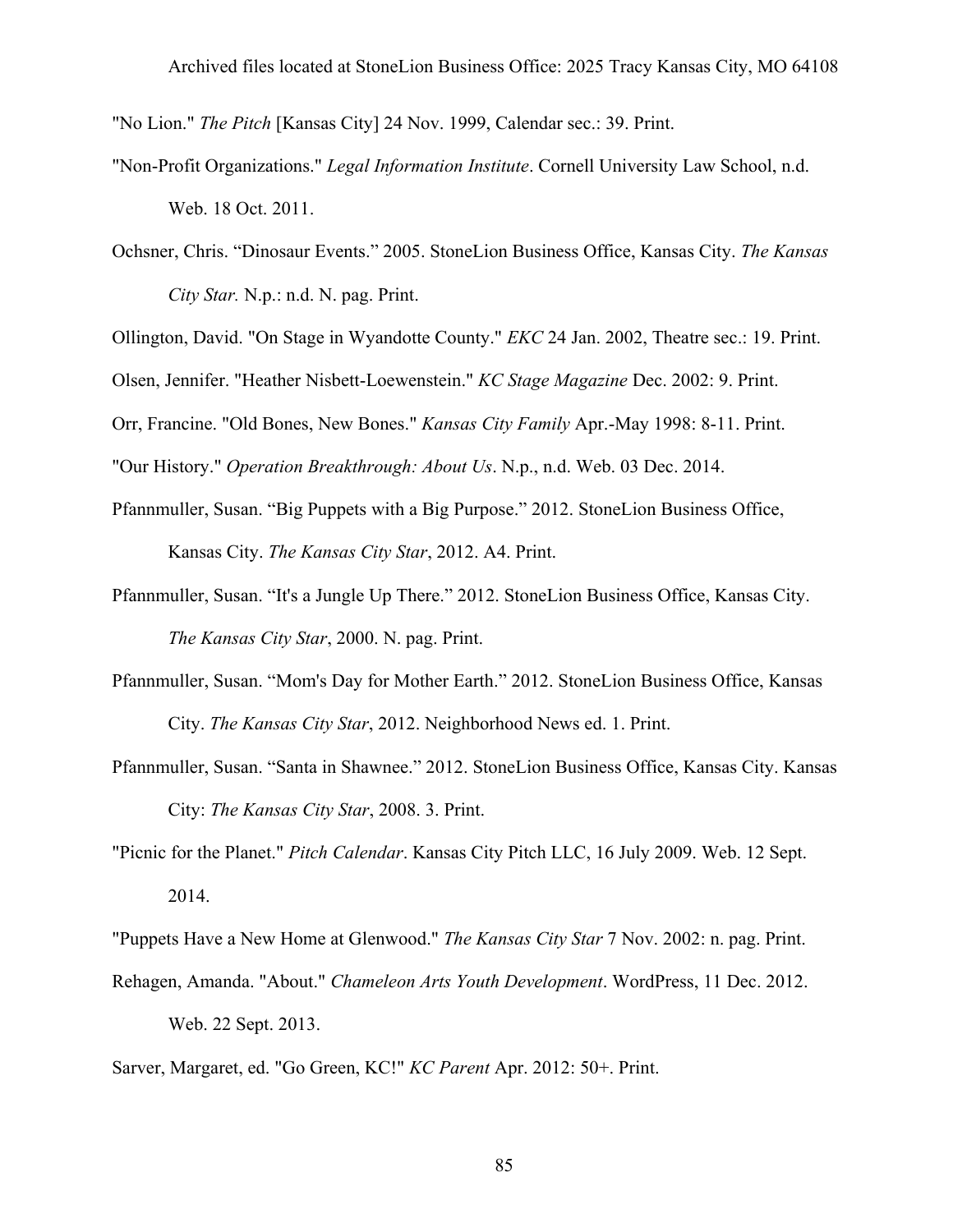Sayers, Kimberly. "SEA LIFE Aquarium Grand Opening April 6th." *Examiner.com*. Clarity Digital Group LLC, 3 Apr. 2012. Web. 25 July 2013.

Scott, Garvey. *Puppet on Parade*. 2008. The Kansas City Star, Kansas City.

Sleezer, John. *It Was a Frightful Good Time*. 2008. The Kansas City Star, Kansas City.

Smith, Michael Douglas. "Local Puppet Production Rejuvenates Children's Book." *The Overland Park Sun* 26 July 2002, Weekend ed., Entertainment sec.: 1B. Print.

Smithsonian Center for Education and Museum Studies. *American Indian Heritage Month*.

Washington DC: Smithsonian Center for Education and Museum Studies, 2002. Print.

Spencer, Laura. "StoneLion Puppet Theatre Presents 'The Spirit Of The Wood'" *KCUR*. N.p., 9 May 2008. Web. 08 Sept. 2014.

Stangler, McKay. "Puppet Power." *The Pitch* [Kansas City] 19 Mar. 2009: 18. Print.

- Statesman Staff. "Visiting Puppeteers Will Perform at Library." *The Idaho Statesman* [Boise] 27 Dec. 2004, Communities sec.: 2. Print.
- StoneLion Puppet Theatre. *Grand Opening Excitement With 10th Anniversary Season!* Overland Park: Nisbett-Loewenstein, 2002. Print.

StoneLion Puppet Theatre. *KC Going Places* Spring 2012: 42-44. Print.

"StoneLion Puppet Theatre Presents: Picnic for the Planet." *The Pitch*. Kansas City Pitch, 16 July 2009. Web. 21 Feb. 2012.

"StoneLion Puppet Theatre." *Willow Tree XIX* [Gordon, NE] 14 Sept. 2002: n. pag. Print.

- "StoneLion Puppets to Bring 'Dragon' Show Here March 21." *Marysville Advocate* 13 Mar. 2008: n. pag. Print.
- *Stories of the American Puppet*. Dir. Mark Mazzarella. Perf. Dan Lauria. Mazzarella Media, 2007. DVD.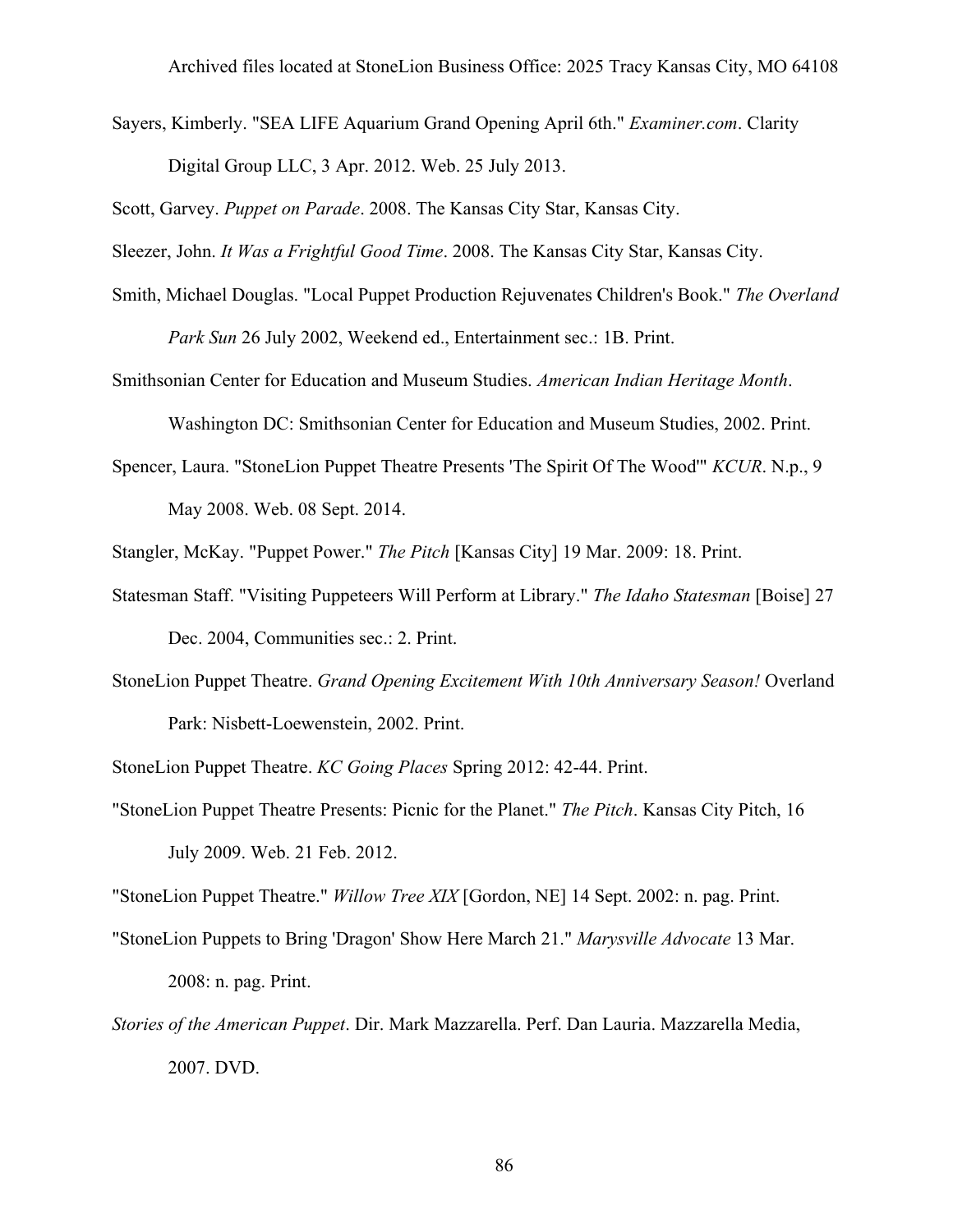"String Theory." *Kansas City Star Magazine* 12 Dec. 2010: 21. Print.

Sweet, Kimberly. "A Parade of Puppets." *The Kansas City Star* 7 July 2004, City sec.: 4. Print.

TDC Images. *Russian Jack*. 1999. The Sun Newspaper, Kansas City.

"This Weekend in KC." *The Kansas City Star* 8 May 2008: n. pag. Print.

- Toyoshiba, Jill. "Rose Day in Full Bloom at Loose Park" 2011. StoneLion Business Office, Kansas City. *The Kansas City Star*, 2011. A4. Print.
- Triplett, Ward, comp. "Mirth for the Earth." *The Kansas City Star* 19 Apr. 2007, Environment sec.: 25. Print.
- Trussell, Robert. "25th Anniversary: A Look Back." *The Kansas City Star* 29 May 1997: n. pag. *New Theatre Restaurant....Kansas City's Star Attraction*. New Theatre Restaurant. Web. 7 May 2012.

"Vincent M. O'Neill." *Department of Theatre and Dance*. N.p., n.d. Web. 03 Dec. 2014.

Walker, Steve. "With Strings Attached." *Pitch Weekly* [Kansas City] 19 Apr. 2001, Stage sec.: 41. Print.

*We Are StoneLion Puppet Theatre*. N.p., n.d. Web. 20 Jan. 2012. <http://stonelionpuppets.org/>. "Welcome to EarthWorks, Inc." *Natural Stone, Pavers, EarthWorks, Inc*. EarthWorks, Inc, n.d.

Web. 31 July 2013.

- Williams, Mará R. "Area Remembers Earth Day." *The Kansas City Star* 22 Apr. 2012, Local sec.: A4+. Print.
- WhoTV. "The Floppy Show." *WhoTV*. Who: A Tribune Broadcasting Station, n.d. Web. 01 Oct. 2014.
- "Yard Waste and Composting." *Environmental Division*. Johnson County, Kansas, n.d. Web. 3 Oct. 2014.